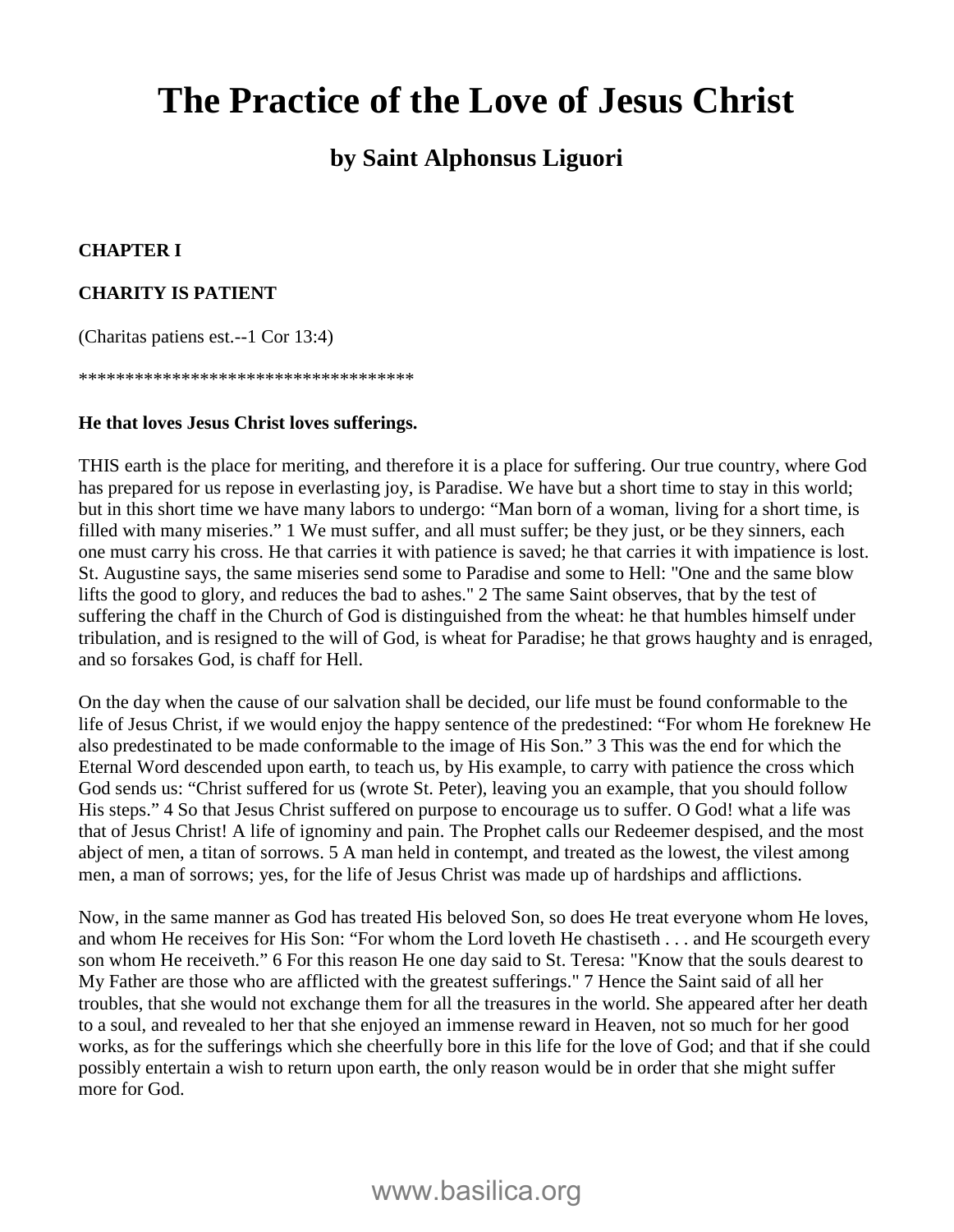He that loves God in suffering earns a double reward in Paradise. St. Vincent of Paul 8 said that it was a great misfortune to be free from suffering in this life. And he added, that a congregation or an individual that does not suffer, and is applauded by all the world, is not far from a fall. It was on this account that St. Francis of Assisi, on the day that he had suffered nothing for God, became afraid lest God had forgotten him. St. John Chrysostom 9 says, that when God endows a man with the grace of suffering, He gives him a greater grace than that of raising the dead to life; because in performing miracles man remains God's debtor; whereas in suffering. God makes Himself the debtor of man. And he adds, 10 that whoever endures something for God, even had he no other gift than the strength to suffer for the God Whom he loves, this would procure for him an immense reward. Wherefore he affirmed, that he considered St. Paul to have received a greater grace in being bound in chains for Jesus Christ, than in being rapt to the third heaven in ecstasy.

"But patience has a perfect work." 11 The meaning of this is, that nothing is more pleasing to God than to see a soul suffering with patience all the crosses sent her by him. The effect of love is to liken the lover to the person loved. St. Francis de Sales said, "All the wounds of Christ are so many mouths, which preach to us that we must suffer for Him. The science of the Saints is to suffer constantly for Jesus; and in this way we shall soon become Saints." A person that loves Jesus Christ is anxious to be treated like Jesus Christ,-----poor, persecuted, and despised. St. John beheld all the Saints clothed in white, and with palms in their hands: "Clothed with white robes, and palms in their hands." 12 The palm is the symbol of Martyrs, and yet all the Saints did not suffer Martyrdom;-----why, then, do all the Saints bear palms in their hands? St. Gregory replies, that all the Saints have been Martyrs either of the sword or of patience; so that, he adds, "we can be martyrs without the sword, if we keep patience." 13

The merit of a soul that loves Jesus Christ consists in loving and in suffering. Hear what our Lord said to St. Teresa: "Think you, my child, that merit consists in enjoyment? No, it consists in suffering and in loving. Look at My life, wholly embittered with afflictions. Be assured, my child, that the more My Father loves any one, the more sufferings He sends him; they are the standard of his love. Look at My wounds; your torments will never reach so far. It is absurd to suppose that My Father favors with His friendship those who are strangers to suffering." 14 And for our consolation St. Teresa makes this remark: "God never sends a trial, but he forthwith rewards it with some favor." 15 One day Jesus Christ appeared to the Blessed Baptista Varani, 16 and told her of three special favors which he is wont to bestow on cherished souls: the first is, not to sin; the second, which is greater, to perform good works; the third, and the greatest of all, to suffer for His love. So that St. Teresa 17 used to say, whenever anyone does something for God, the Almighty repays him with some trial. And therefore the Saints, on receiving tribulations, thanked God for them. St. Louis of France, referring to his captivity in Turkey, said: "I rejoice, and thank God more for the patience which he accorded me in the time of my imprisonment, than if he had made me master of the universe." And when St. Elizabeth, princess of Thuringia, after her husband's death, was banished with-----her son from the kingdom, and found herself homeless and abandoned by all, she went to a convent of the Franciscans, and there had the Te Deum sung in thanksgiving to God for the signal favor of being allowed to suffer for his love. St. Joseph Calasanctius used to say, "All suffering is slight to gain Heaven." And the Apostle had already said the same: "The sufferings of this time are not worthy to be compared with the glory to come, that shall be revealed in us." 18

It would be a great gain for us to endure all the torments of all the Martyrs during our whole lives, in order to enjoy one single moment of the bliss of Paradise; with what readiness, then, should we embrace our crosses, when we know that the sufferings of this transitory life will gain for us an everlasting beatitude! "That which is at present momentary and light of our tribulation, worketh for us above measure exceedingly an eternal weight of glory." 19 St. Agapitus, while still a mere boy in years, was threatened by the tyrant to have his head covered with a red-hot helmet; on which he replied, "And what better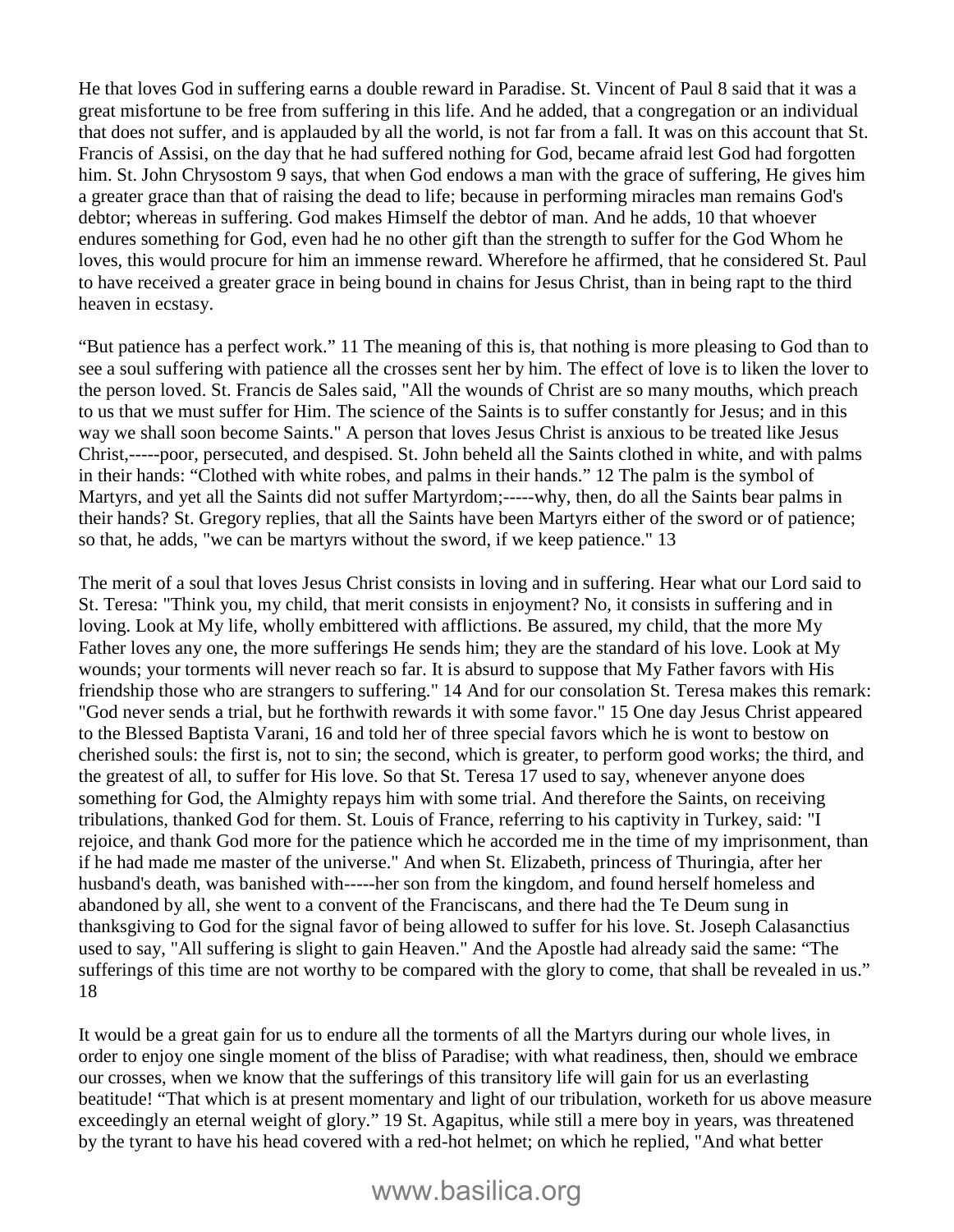fortune could possibly befall me, than to lose my head here, to have it crowned hereafter in Heaven?" This made St. Francis exclaim:

> "I look for such a meed of bliss, That all my pains seem happiness."

But whoever desires the crown of Paradise must needs combat and suffer: "If we suffer, we shall also reign." 20 We cannot get a reward without merit; and no merit is to be had without patience: "He is not crowned, except he strive lawfully." 21 And the person that strives with the greatest patience shall have the greatest reward. Wonderful indeed! When the temporal goods of this world are in question, worldlings endeavor to procure as much as they can; but when it is a question of the goods of eternal life, they say, "It is enough if we get a little corner in Heaven!" Such is not the language of the Saints: they are satisfied with anything whatever in this life, nay more, they strip themselves of all earthly goods; but concerning eternal goods, they strive to obtain them in as large a measure as possible. I would ask which of the two act with more wisdom and prudence?

But even with regard to the present life, it is certain that he who suffers with most patience enjoys the greatest peace. It was a saying of St. Philip Neri, 22 that in this world there is no Purgatory; it is either all Paradise or all Hell: he that patiently supports tribulations enjoys a Paradise; he that does not do so, suffers a Hell. Yes, for (as St. Teresa writes) he that embraces the crosses sent him by God feels them not. St. Francis de Sales, finding himself on one occasion beset on every side with tribulations, said, "For some time back the severe oppositions and secret contrarieties which have befallen me afford me so sweet a peace, that nothing can equal it; and they give me such an assurance that my soul will ere long be firmly united with God, that I can say with all truth that they are the sole ambition, the sole desire of my heart." 23

And indeed peace can never be found by one who leads an irregular life, but only by him who lives in union with God and with His blessed will, A certain missionary of a religious Order, while in the Indies, was one day standing to witness the execution of a person under sentence of death, and already on the scaffold: the criminal called the missionary to him, and said, "You must know, Father, that I was once a member of your Order; whilst I observed the rules I led a very happy life; but when, afterwards, I began to relax in the strict observance of them, I immediately experienced pain in everything; so much so, that I abandoned the religious life, and gave myself up to vice, which has finally reduced me to the melancholy pass in which you at present behold me." And in conclusion he said, "I tell you this, that my example may be a warning to others." The Venerable Father Louis da Ponte said, "Take the sweet things of this life for bitter, and the bitter for sweet; and so you will be in the constant enjoyment of peace. Yes, for though the sweet are pleasant to sense, they invariably leave behind them the bitterness of remorse of conscience, on account of the imperfect satisfaction which, for the most part, they afford; but the bitter, when taken with patience from the hand of God, become sweet, and dear to the souls who love Him."

Let us be convinced that in this valley of tears true peace of heart cannot be found, except by him who endures and lovingly embraces sufferings to please Almighty God: this is the consequence of that corruption in which all are placed through the infection of sin. The condition of the Saints on earth is to suffer and to love; the condition of the Saints in Heaven is to enjoy and to love. Father Paul Segneri the younger, in a letter which he wrote one of his penitents to encourage her to suffer, gave her the counsel to keep these words inscribed at the foot of her crucifix: "'Tis thus one loves." It is not simply by suffering, but by desiring to suffer for the love of Jesus Christ, that a soul gives the surest signs of really loving Him. And what greater acquisition (said St. Teresa) can we possibly make than to have some token of gratifying Almighty God? 24 Alas, how ready are the greatest part of men to take alarm at the bare mention of crosses, of humiliations, and of afflictions! Nevertheless, there are many souls who find all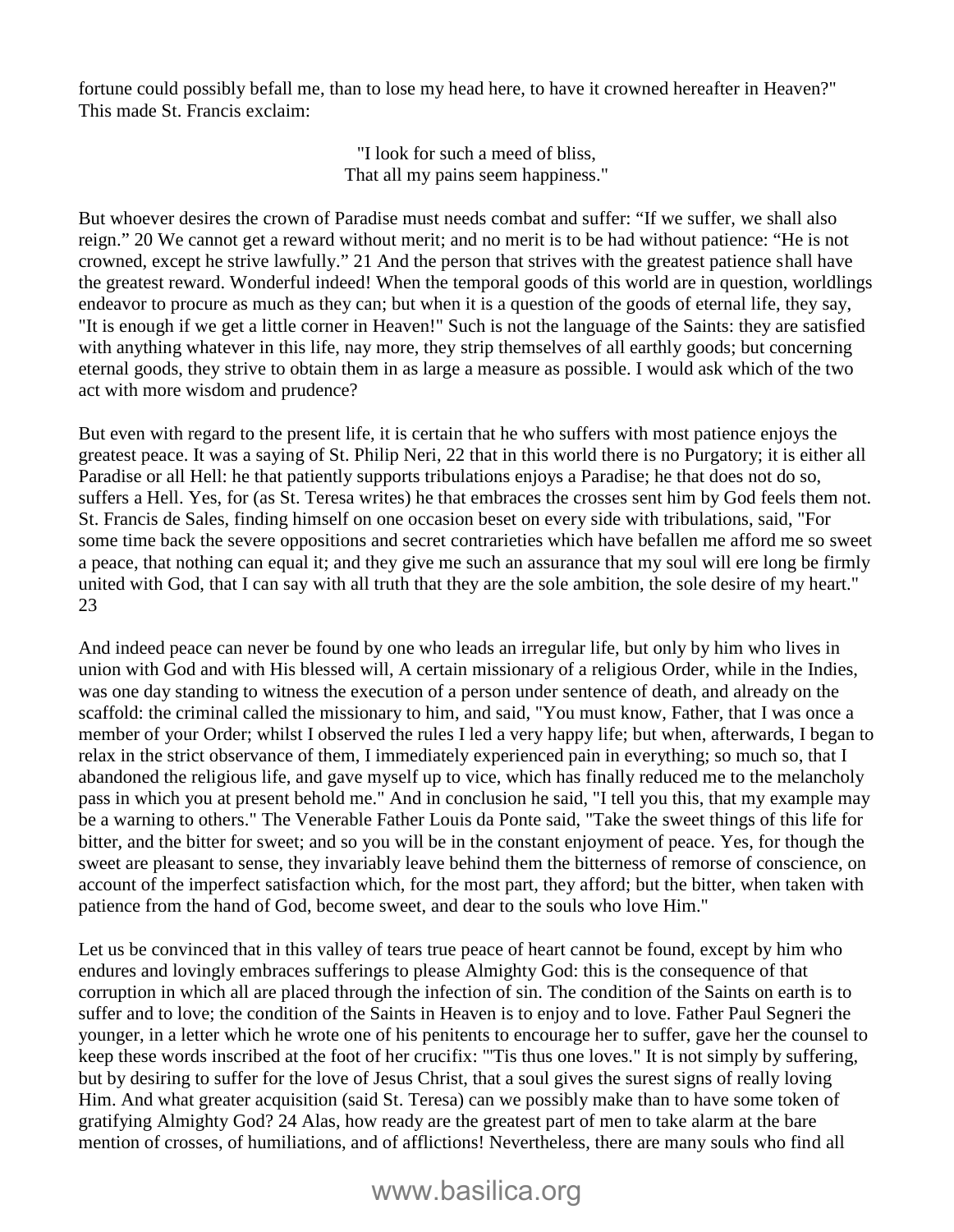their delight in suffering, and who would be quite disconsolate did they pass their time on this earth without suffering. The sight of Jesus crucified (said a devout person) renders the cross so lovely to me, that it seems to me I could never be happy without suffering; the love of Jesus Christ is sufficient for me for all. Listen how Jesus advises every one who would follow Him to take up and carry his cross: "Let him take up his cross, and follow Me." 25 But we must take it up and carry it, not by constraint and against our will, but with humility, patience, and love.

Oh, how acceptable to God is he that humbly and patiently embraces the crosses which he sends him! St. Ignatius of Loyola said, "There is no wood so apt to enkindle and maintain love towards God as the wood of the cross;" that is, to love Him in the midst of sufferings. One day St. Gertrude asked our Lord what she could offer Him most acceptable, and He replied, "My child, thou canst do nothing more gratifying to Me than to submit patiently to all the tribulations that befall thee." Wherefore the great servant of God, Sister Victoria Angelini, affirmed that one day of crucifixion was worth a hundred years of all other spiritual exercises. And the Venerable Father John of Avila said, "One 'blessed be God' in contrarieties is worth more than a thousand thanksgivings in prosperity." Alas, how little men know of the inestimable value of afflictions endured for God!

The Blessed Angela of Foligno said, "that if we knew the just value of suffering for God, it would become an object of plunder;" which is as much as to say, that each one would seek an opportunity of robbing his neighbor of the occasions of suffering. For this reason St. Mary Magdalene of Pazzi, well aware as she was of the merit of sufferings, sighed to have her life prolonged rather than to die and go to Heaven, "because," said she, "in Heaven one can suffer no more."

A soul that loves God has no other end in view but to be wholly united with Him; but let us learn from St. Catherine of Genoa what is necessary to be done to arrive at this perfect union: "To attain union with God, adversities are indispensable; because by them God aims at destroying all our corrupt propensities within and without. And hence all injuries, contempts, infirmities, abandonment of relatives and friends, confusions, temptations, and other mortifications, all are in the highest degree necessary for us, in order that we may carry on the fight, until by repeated victories we come to extinguish within us all vicious movements, so that they are no longer felt; and we shall never arrive at Divine union until adversities, instead of seeming bitter to us, become all sweet for God's sake."

It follows, then, that a soul that sincerely desires to belong to God must be resolved, as St. John of the Cross 26 writes, not to seek enjoyments in this life, but to suffer in all things; she must embrace with eagerness all voluntary mortifications, and with still greater eagerness those which are involuntary, since they are the more welcome to Almighty God.

"The patient man is better than the valiant." 27 God is pleased with a person who practices mortification by fasting, hair-cloths, and disciplines, on account of the courage displayed in such mortifications; but he is much more pleased with those who have the courage to bear patiently and gladly such crosses as come from His Own Divine hand. St. Francis de Sales said, "Such mortifications as come to us from the hand of God, or from men by His permission, are always more precious than those which are the offspring of our own will; for it is a general rule, that wherever there is less of our own choice, God is better pleased, and we ourselves derive greater profit." 28 St. Teresa taught the same thing: "We gain more in one day by the oppositions which come to us from God or our neighbor than by ten years of mortifications of selfinfliction." 29 Wherefore St. Mary Magdalene of Pazzi made the generous declaration, that there could not be found in the whole world an affliction so severe, but what she would gladly bear with the thought that it came from God; and, in fact, during the five years of severe trial which the Saint underwent, it was enough to restore peace to her soul to remember that it was by the will of God that she so suffered. Ah, God, that infinite treasure is cheaply purchased at any cost! Father Hippolytus Durazzo used to say,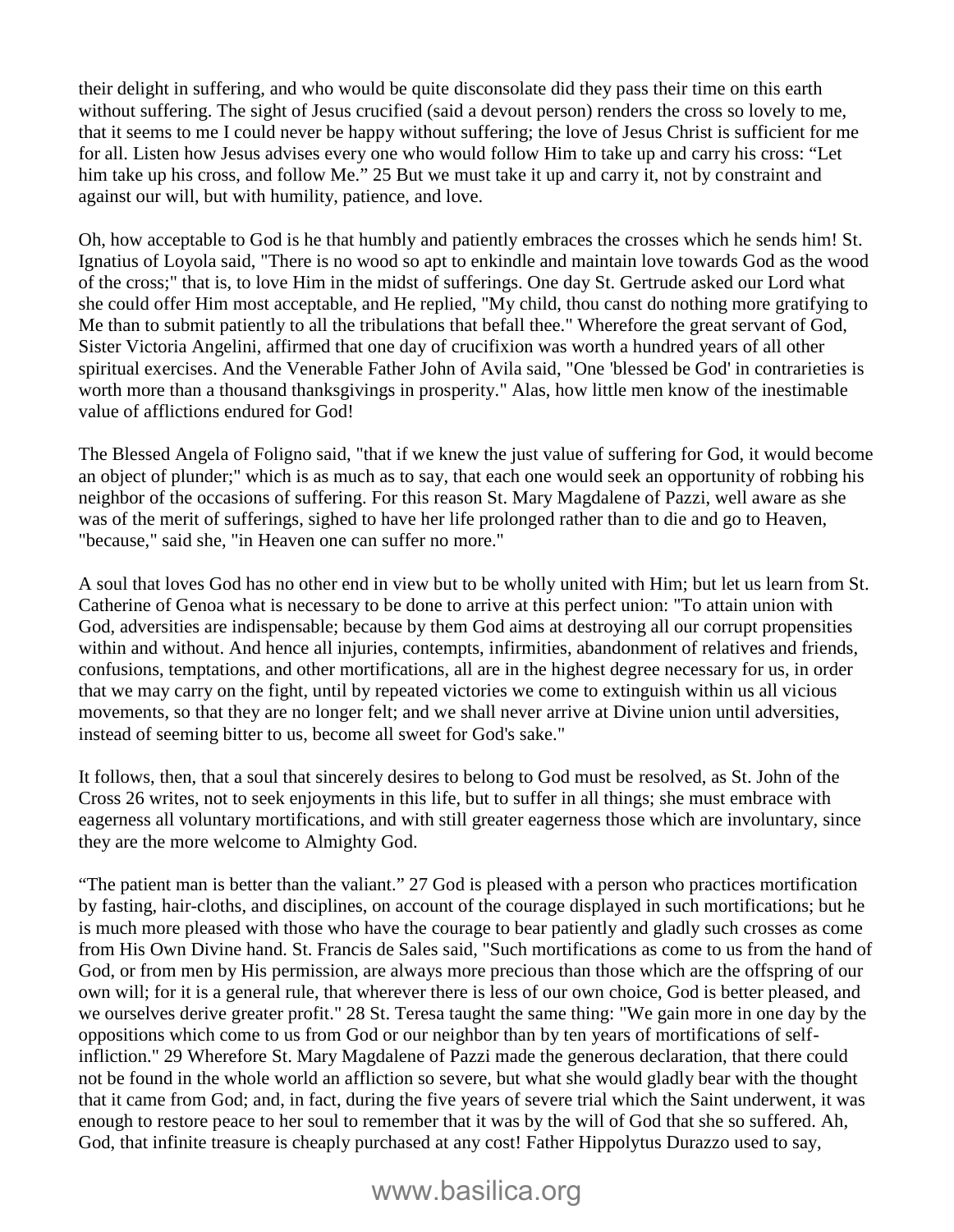"Purchase God at what cost you will, He can never be dear." Let us then beseech God to make us worthy of His love; for if we did but once perfectly love Him, all the goods of this earth would seem to us but as smoke and dirt, and we should relish ignominies and afflictions as delights. Let us hear what St. John Chrysostom says of a soul wholly given up to Almighty God: "He who has attained the perfect love of God seems to be alone on the earth,-----he no longer cares either for glory or ignominy,-----he scorns temptations and afflictions,-----he loses all relish and appetite for created things. And as nothing in this world brings him any support or repose, he goes incessantly in search of his beloved without ever feeling wearied; so that when he toils, when he eats, when he is watching, or when sleeping, in every action and word, all his thoughts and desires are fixed upon finding his beloved; because his heart is where his treasure is." \*

#### Affections and Prayers

My dear and beloved Jesus, my treasure, I have deserved by my offenses never more to be allowed to love Thee; but by Thy merits, I entreat Thee, make me worthy of Thy pure love. I love Thee above all things; and I repent with my whole heart of having ever despised Thee, and driven Thee from my soul; but now I love Thee more than myself; I love Thee with all my heart, O infinite good! I love Thee, I love Thee, I love Thee, and I have not a wish besides that of loving Thee perfectly; nor have I a fear besides that of ever seeing myself deprived of Thy love. O my most loving Redeemer, enable me to know how great a good Thou art, and how great is the love Thou hast borne me in order to oblige me to love Thee! Ah, my God, suffer me not to live any longer unmindful of so much goodness! Enough have I offended Thee. I will never leave Thee again; I wish to employ all the remainder of my days in loving Thee, and in pleasing Thee. My Jesus, my Love, lend me Thine aid; help a sinner who wishes to love Thee and to be wholly Thine own.

O Mary my hope, thy Son hears thee; pray to Him in my behalf, and obtain for me the grace of loving Him perfectly!

#### \*\*\*\*\*\*\*\*\*\*\*\*\*\*\*\*\*\*\*\*\*\*\*\*\*\*\*\*\*\*\*\*\*\*\*\*

\*In this chapter we have spoken of patience in general; in Chapter X we shall treat more particularly of occasions in which we have especially to practice patience.

- 1. "Homo natus de muliere, brevi vivens tempore, repletur multis miseries." Job 14:1
- 2. "Una eademque tunsio bonos producit ad gloriam, malos redigit in favillam." Serm. 52, E. B. app.
- 3. "Nam quos passivity, et praedestinavit conformes fieri imagines Filii sui." Romans 8:29
- 4. "Christius passus est prognosis, vobis relinquens exemplum, ut sequamini vestigial ejus." 1 Peter 2:21
- 5. "Despectum et novissimum virorum." Isaiah 53:3
- 6. "Quem enim diligit Dominus, castigat; flagellat autem omnem filium quem recipit." Hebrews 12:6
- 7. Life, addit.
- 8. Abelly, 1. 3. c. 43.
- 9. In Phil. homs. 4.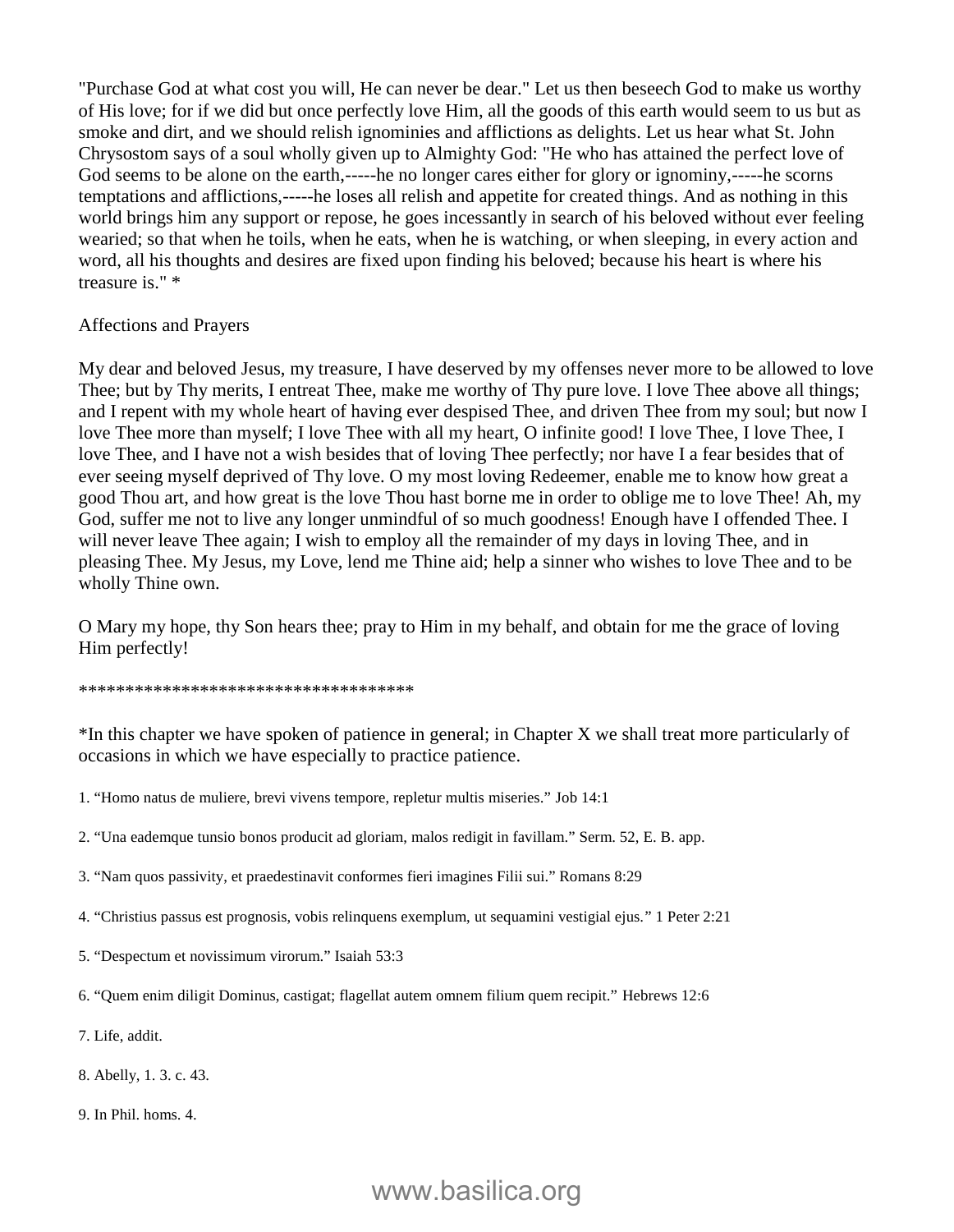10. In Eph. hom. 8.

- 11. "Patientia autem opus perfectum habet." James 1:4
- 12. "Amicti stolis albis, et palmate in minibus eorum." Apoc 7:9
- 13. "Nos sine ferro esse possumus martyres, si patientiam veracities in animo custodimus." In Evang. hom. 35
- 14. Life, addit. 15. Life, en. 30.
- 16. Boll. 31 Maii, Vit. c. 7.
- 17. Found. Ch. 31
- 18. "Non sunt condignae Passiones hujus temporis ad futuram gloriam quae revelabitur in nobis." Romans 8:18

19. "Momentaneum et leve tribulationis nostrae supra modum in sublimitate aeternum gloriae pondus operatur in nobis." 2 Cor 4:17

- 20. "Si sustinebimus, et conregnabimus." 2 Timothy 2:12
- 21. "Qui certat in agone, non coronatur, nisi legitime certaverit." 2 Timothy 2:5
- 22. Bacci, 1. 2, ch. 20
- 23. Spirit, ch. 19.
- 24. Life, ch. 10.
- 25. "Tollat crucem suam quotidian, et sequatur me." Luke 9:23
- 26. Mont. du C. 1. 2, ch. 7
- 27. "Melior est patiens viro forti." Proverbs 16:32
- 28. Spirit, ch. 4.
- 29. Way of Perfection. ch. 37.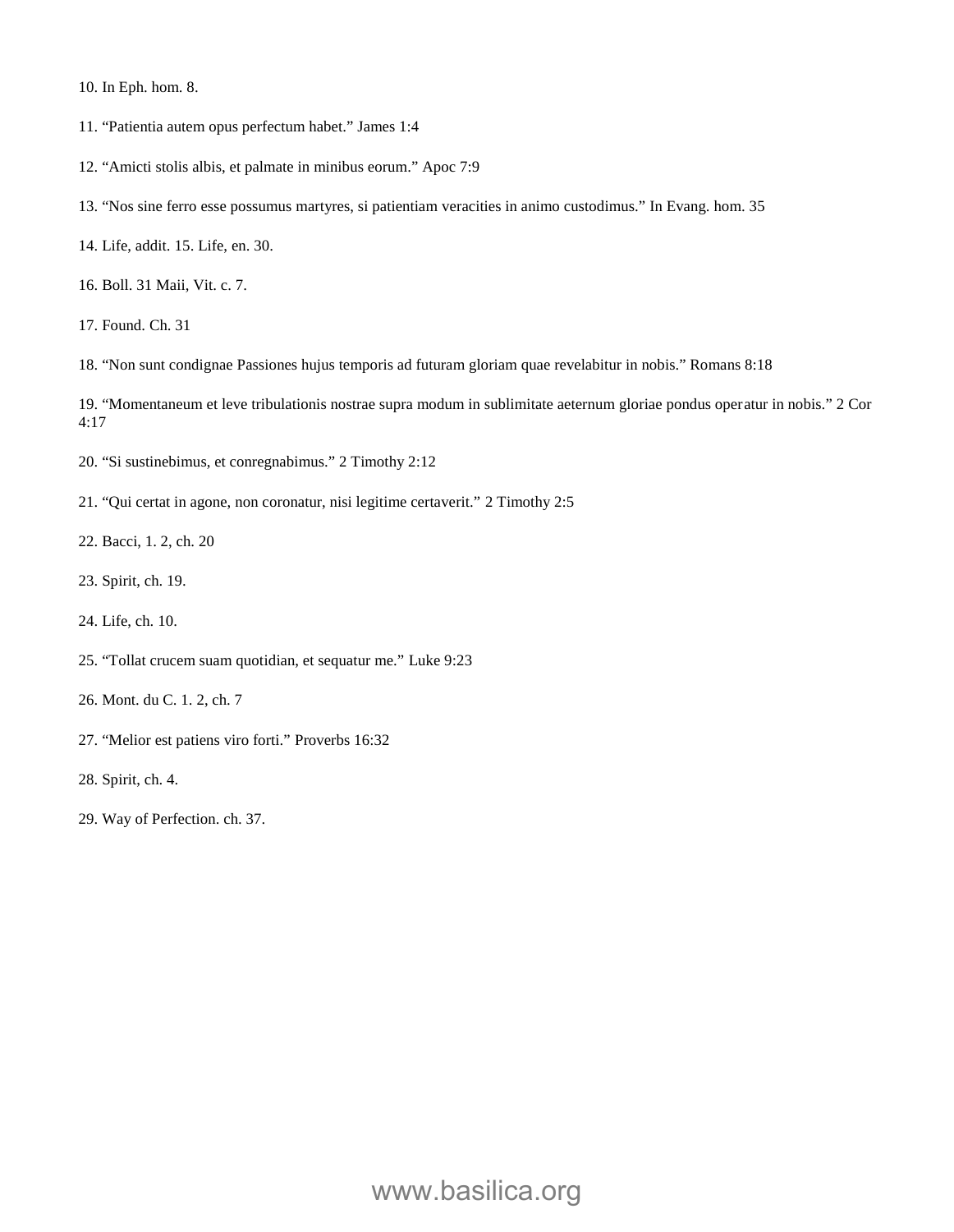### CHAPTER II

#### CHARITY IS KIND

(Charitas benigna est.)

\*\*\*\*\*\*\*\*\*\*\*\*\*\*\*\*\*\*\*\*\*\*\*\*\*\*\*\*\*\*\*\*\*\*\*\*

He that loves Jesus Christ loves Meekness.

The spirit of meekness is peculiar to God. "My spirit is sweet about honey." 1 Hence it is that a soul that loves God loves also all those whom God loves, namely, her neighbors; so that she eagerly seeks every occasion of helping all, of consoling all, and of making all happy as far as she can. St. Francis de Sales, who was the master and model of holy meekness, says, "Humble meekness is the virtue of virtues, which God has so much recommended to us; therefore we should endeavor to practice it always and in all things." 2 Hence the Saint gives us this rule: "What you see can be done with love, do it; and what you see cannot be done without offense leave it undone." 3 He means, when it can be omitted without offending God; because an offense of God must always and as quickly as possible, be prevented by him who is bound to prevent it.

This meekness should be particularly observed towards the poor, who, by reason of their poverty, are often harshly treated by men. It should be likewise be especially practiced towards the sick, who are suffering under infirmities, and for the most part meet with small help from others. Meekness is more especially to be observed in our behavior towards our enemies: "Overcome evil with good." 4 Hatred must be overcome by love, and persecution by meekness; thus the Saints acted, and so they conciliated the affections of their most exasperated enemies.

"There is nothing," says St. Francis de Sales, "that gives so much edification to our neighbor as meekness of behavior." 5 The Saint, therefore, was generally seen smiling, and with a countenance beaming with charity, which gave a tone to all his words and actions. This gave occasion to St. Vincent de Paul 6 to declare that he never knew a kinder man in his life. He said further, that it seemed to him that in his lordship of Sales was a true likeness of Jesus Christ. Even in refusing that he could not in conscience comply with, he did so with such sweetness, that all, though unsuccessful in their requests, went away satisfied and well-disposed towards him. He was gentle towards all, towards Superiors, towards equals and inferiors, at home and abroad; in contrast with some, who as the Saint used to say, "seemed angels abroad, but were devils at home." 7 Moreover, the Saint, in his conduct towards servants, never complain of their remissness; at most he would give them an admonition, but always in the gentlest terms. And this is a thing most praiseworthy in Superiors.

The Superior should always use kindness towards those under him. In telling them what they have to do, he should rather request than command. St. Vincent of Paul said: "A superior will never find a better means of being readily obeyed than meekness." And to the same effect was the saying of St. Jane Frances of Chantal: "I have tried various methods of governing, but I have not found any better than that of meekness and forbearance." 8

And more than this, the Superior should be kind even in the correction of faults. It is one thing to correct with firmness, and another with harshness; it is needful at times to correct with firmness, when the fault is serious, and especially if it be repeated after the subject has already been admonished of it; but let us always be on our guard against harsh and angry correction; he that corrects with anger does more harm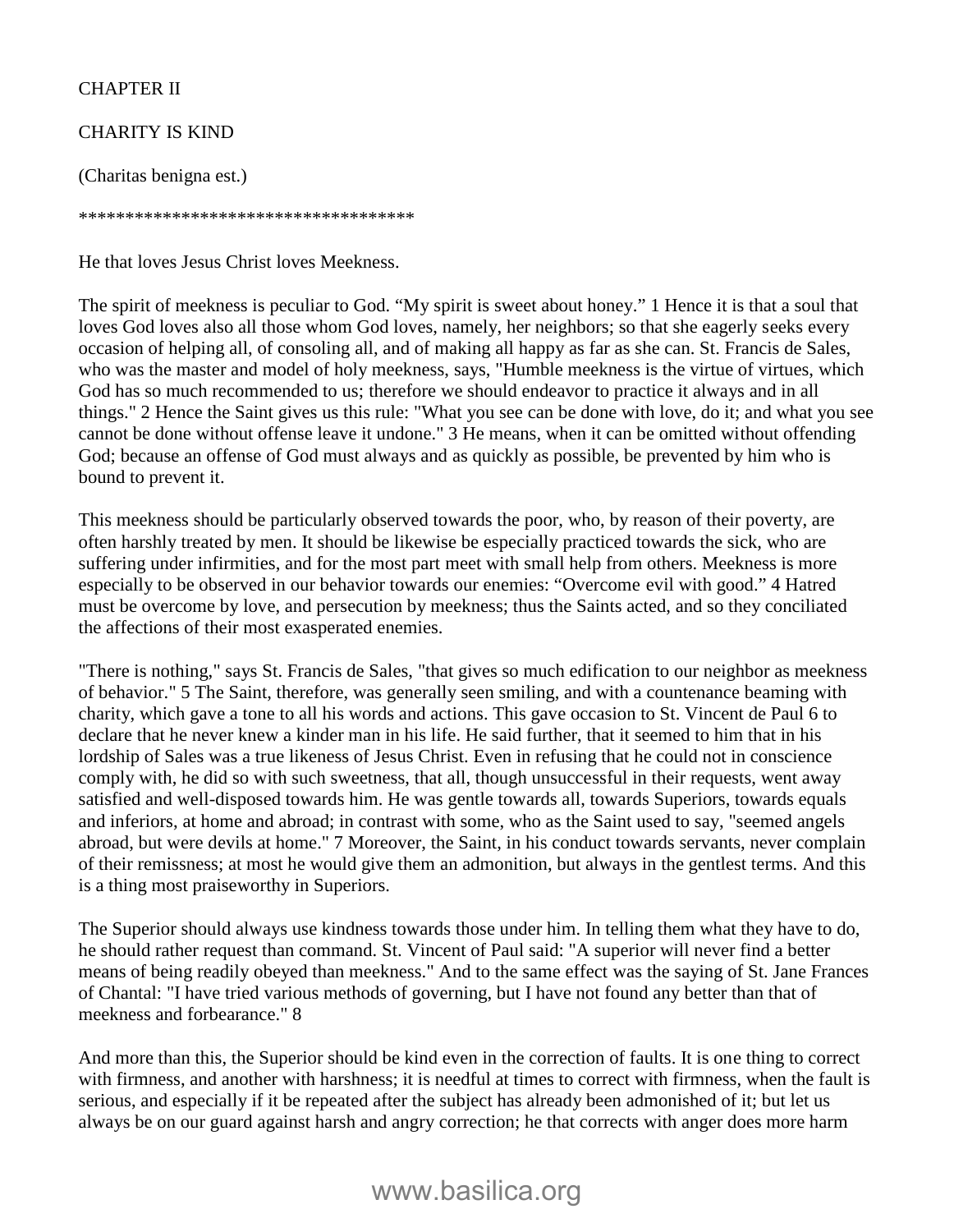than good. This that bitter zeal reproved by St. James. Some make a boast of keeping their family in order by severity, and they say it is the only successful method of treatment; but St. James speaks not so: "But if you have bitter zeal . . . glory not." 9 If on some rare occasion it be necessary to speak a cross word, in order to bring the offender to a proper sense of his fault, yet in the end we ought invariably to leave him with a gentle countenance and a word of kindness. Wounds must be healed after the fashion of the good Samaritan in the Gospel with wine and oil: "But as oil," said St. Francis de Sales, "always swims on the surface of other liquors, so must meekness prevail over all our actions." And when it occurs that the person under correction is agitated, then the reprehension must be deferred till his anger has subsided, or else we should only increase his indignation. The Canon regular St. John said: "When the house is on fire, one must not cast wood into the flames."

"You know not of what spirit you are." 10 Such were the words of Jesus Christ to His disciples James and John, when they would have brought down chastisements on the Samaritans for expelling them from their country, Ah, said the Lord to them, and what spirit is this? this is not my spirit, which is sweet and gentle; for I am come not to destroy but to save souls: "The Son of Man came not to destroy souls, but to save." 11 And would you induce me to destroy them? Oh, hush! and never make the like request to Me, for such is not according to My spirit. And, in fact, with what meekness did Jesus Christ treat the adulteress! "Woman, said He, hath no man condemned thee? Neither will I condemn thee! Go, and now sin no more." 12 He was satisfied with merely warning her not to sin again, and sent her away in peace. With what meekness, again, did He seek the conversion of the Samaritan woman, and so, in fact, converted her! He first asked her to give Him to drink; then He said to her: If thou didst know who He is that saith to thee, Give me to drink! And then He revealed to her that he was the expected Messiah. And, again, with what meekness did He strive to convert the impious Judas, admitting him to eat of the same dish with Him, washing his feet and admonishing him in the very act of his betrayal: "Judas, and dost thou thus betray Me with a kiss? Judas, dost thou betray the Son of Man with a kiss?" 13 And see how He converted Peter after his denial of Him! "And the Lord turning, looked on Peter." 14 On leaving the house of the high-priest, without making him a single reproach, He cast on him a look of tenderness, and thus converted him; and so effectually did He convert him, that during his whole life long Peter never ceased to bewail the injury he had done to his Master.

Oh, how much more is to be gained by meekness than by harshness! St. Francis de Sales said there was nothing more bitter than the bitter almond, but if made into a preserve, it becomes sweet and agreeable: thus corrections, though in their nature very unpleasant, are rendered pleasant by love and meekness, and so are attended with more beneficial results. St. Vincent of Paul said of himself, that in the government of his own congregation he had never corrected anyone with severity, except on three occasions, when he supposed there was reason to do so, but that he regretted it ever afterwards, because he found it turned out badly; whereas he had always admirably succeeded by gentle correction. 15

St. Francis de Sales obtained from others whatever he wished by his meek behavior; and by this means he managed to gain the most hardened sinners to God. It was the same with St. Vincent of Paul, who taught his disciples this maxim: "Affability, love, and humility have a wonderful efficacy in winning the hearts of men, and in prevailing on them to undertake things most repugnant to nature." He once gave a great sinner to the care of one of his Fathers, to bring him to sentiments of true repentance; but that Father, in spite of all his endeavors, found his labor fruitless, so that he begged the Saint to speak a word to him. The Saint accordingly spoke with him, and converted him. That sinner subsequently declared that the singular sweetness of Father Vincent had worked upon his heart. Wherefore it was that the Saint could not bear his missionaries to treat sinners with severity; and he told them that the infernal spirit took advantage of the strictness of some to work the greater ruin of souls.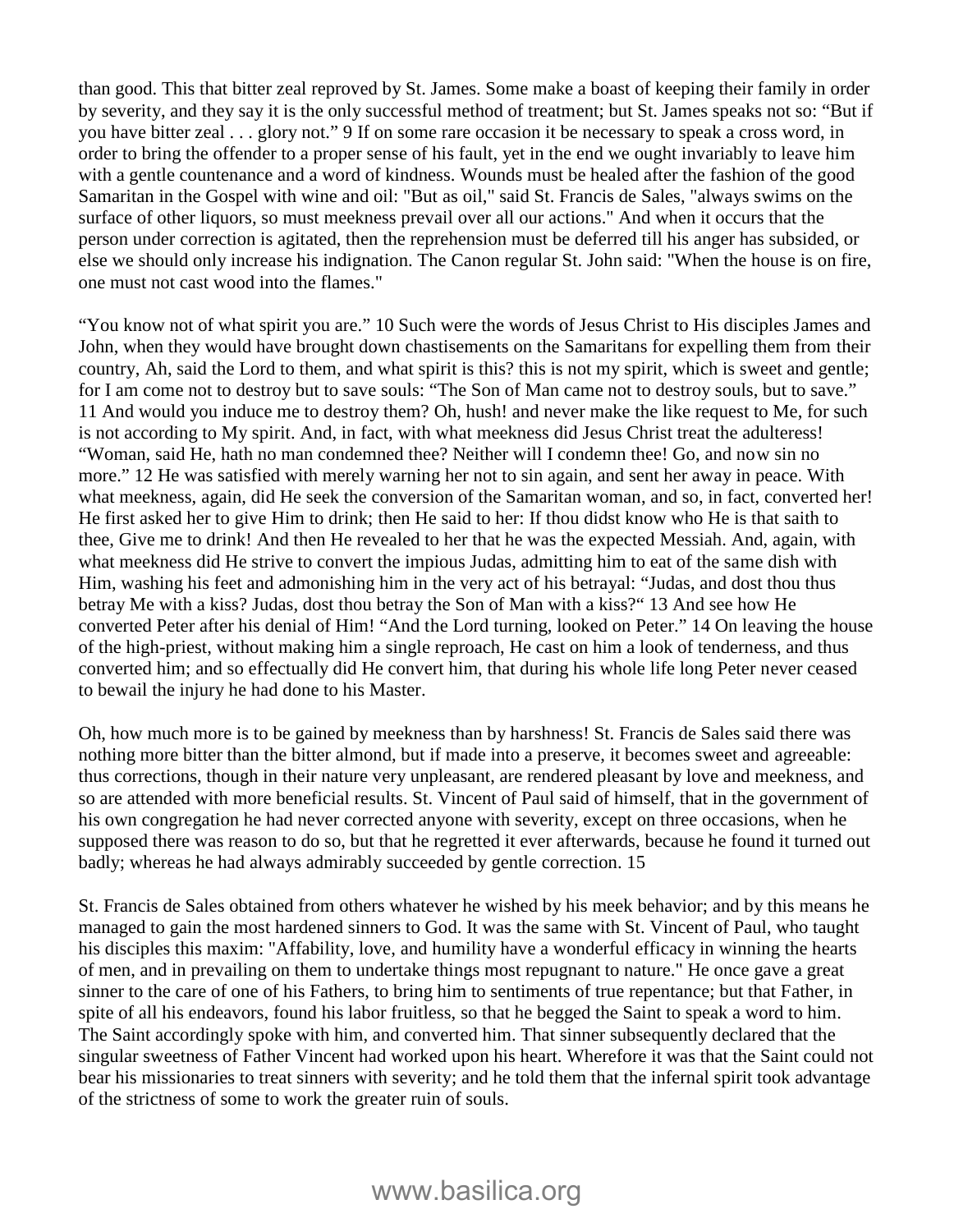Kindness should be observed towards all on all occasions and at all times. St. Bernard remarks, 16 that certain persons are gentle as long as things fallout to their taste; but scarcely do they experience some opposition or contradiction than they are instantly on fire, like Mount Vesuvius itself. Such as these may be called burning coals, but hidden under the embers. Whoever would become a Saint, must, during this life, resemble the lily among thorns, which, however much it may be pricked by them, never ceases to be a lily; that is, it is always equally sweet and serene. The soul that loves God maintains an imperturbable peace of heart; and he shows this in her very countenance, being ever mistress of herself, alike in prosperity and adversity, according to the lines of Cardinal Petrucci:

"Of outward things he views the varying guise, While in his soul's most inmost depth Undimmed God's image lies."

Adversity brings out a person's real character. St. Francis de Sales very tenderly loved the Order of the Visitation, which had cost him so much labor. He saw it several times in imminent danger of dissolution on account of the persecutions it underwent; but the Saint never for a moment lost his peace, and was ready, if, such was the will of God, to see it entirely destroyed; and then it was that he said: "For some time back the trying oppositions and secret contrarieties which have befallen me afford me so sweet a peace, that nothing can equal it; arid they give me such an earnest of the immediate union of my soul with God, that, in truth, they form the sole desire of my heart." 17

Whenever it happens that we have to reply to some one who insults us, let us be careful to answer with meekness: "A mild answer breaketh wrath." 18 A mild reply is enough to quench every spark of anger. And in case we feel irritated, it is best to keep silence, because then it seems only just to give vent to all that rises to our lips; but when our passion has subsided, we shall see that all our words were full of faults.

And when it happens that we ourselves commit some fault, we must also practice meekness in our own regard. To be exasperated at ourselves after a fault is not humility, but a subtle pride, as if we were anything else than the weak and miserable things that we are. St. Teresa said. "The humility that disturbs does not come from God, but from the devil." 19 To be angry at ourselves after the commission of a fault is a fault worse than the one committed, and will be the occasion of many other faults; it will make us leave off our devotions, prayers, and communions; or if we do practice them, they will be done very badly. St. Aloysius Gonzaga said that we cannot see in troubled waters, and that the devil fishes in them. A soul that is troubled knows little of God and of what it ought to do. Whenever, therefore, we fall into any fault, we should turn to God with humility and confidence, and craving His forgiveness, say to Him, with St. Catherine of Genoa: "0 Lord, this is the produce of my own garden! I love Thee with my whole heart, and I repent of the displeasure I have given Thee! I will never do the like again: grant me Thy assistance!"

#### Affections and Prayers

O blessed chains that bind the soul with God, oh, enfold me still closer, and in links so firm that I may never be able to loosen myself from the love of my God! My Jesus, I love Thee: O treasure, O life of my soul, to Thee I cling, and I give myself wholly unto Thee! No, indeed, my beloved Lord, I wish never more to cease to love Thee. Thou who, to atone for my sins, didst allow Thyself to be bound as a criminal, and so bound to be led to death through the streets of Jerusalem,-----Thou Who didst consent to be nailed to the Cross, and didst not leave it until life itself had left Thee, oh, suffer me never to be separated from Thee again; I regret above every other evil, to have at one time turned my back upon Thee, and henceforth I purpose by Thy grace to die rather than to give Thee the slightest displeasure. O my Jesus, I abandon myself to Thee. I love Thee with my whole heart; I love Thee more than myself. I have offended Thee in times past, but now I bitterly repent of it, and I would willingly die of grief. Oh, draw me entirely to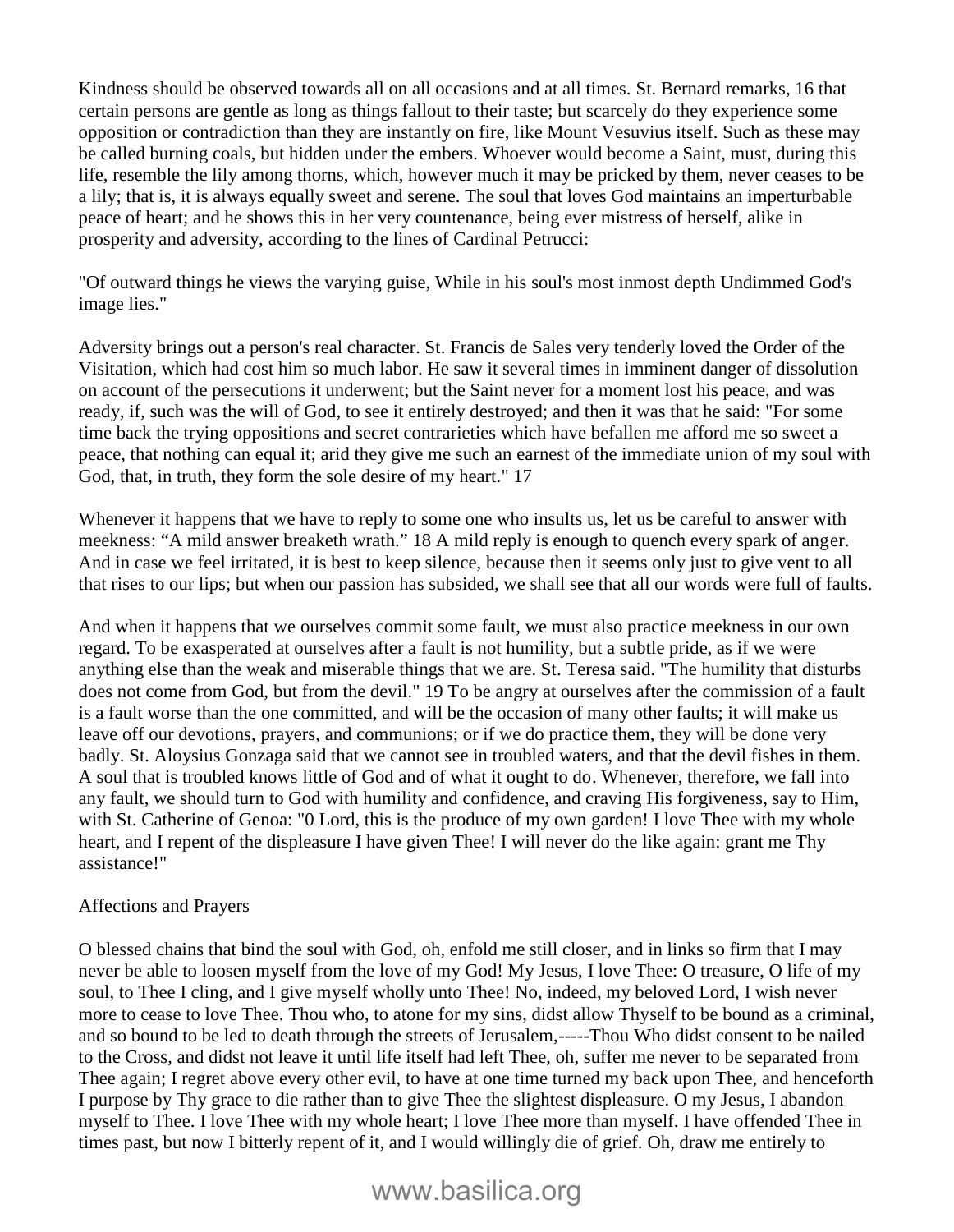Thyself! I renounce all sensible consolations; I wish for Thee alone, and nothing more. Make me love Thee, and then do with me what Thou wilt.

O Mary, my hope, bind me to Jesus; and grant me to live and die in union with Him, in order to come one day to the happy kingdom, where I shall have no more fear of ever being separated from His love!

- 1. "Spiritus enim meus super mel dulcis." Ecclus. 24:27
- 2. Lettre 853.
- 3. Lettre 786.
- 4. "Vince in bono malum." Romans 12:21
- 5. Lettre 605.
- 6. Abelly, 1. 3, ch. 27.
- 7. Introd., ch. 8.
- 8. Mem. de la M. de Chaugy, p. 3, ch. 19.
- 9. Quod si zelum amarum habetis… nolite gloriari." James 3:14
- 10. "Nescitis cujus spiritus estis. Luke 9:55
- 11. "Filius hominis non venit animas perdere, sed salvare." Luke 10:56
- 12. "Mulier, … nemo te condemnavit? … Nec ego te condemnabo. Vade, et jam amplius noli peccare." John 13:10,11
- 13. "Juda! Osculo Filium hominis tradis? Luke 22:48
- 14. "Conversus Dominus respexit Petrum." Luke 22:61
- 15. Abelly, 1. 3, ch. 27
- 16. In Adv. D. s. 4.
- 17. Spirit, ch. 10.
- 18. "Responsio mollis frangit iram." Proverbs 15:1
- 19. Life, ch. 30.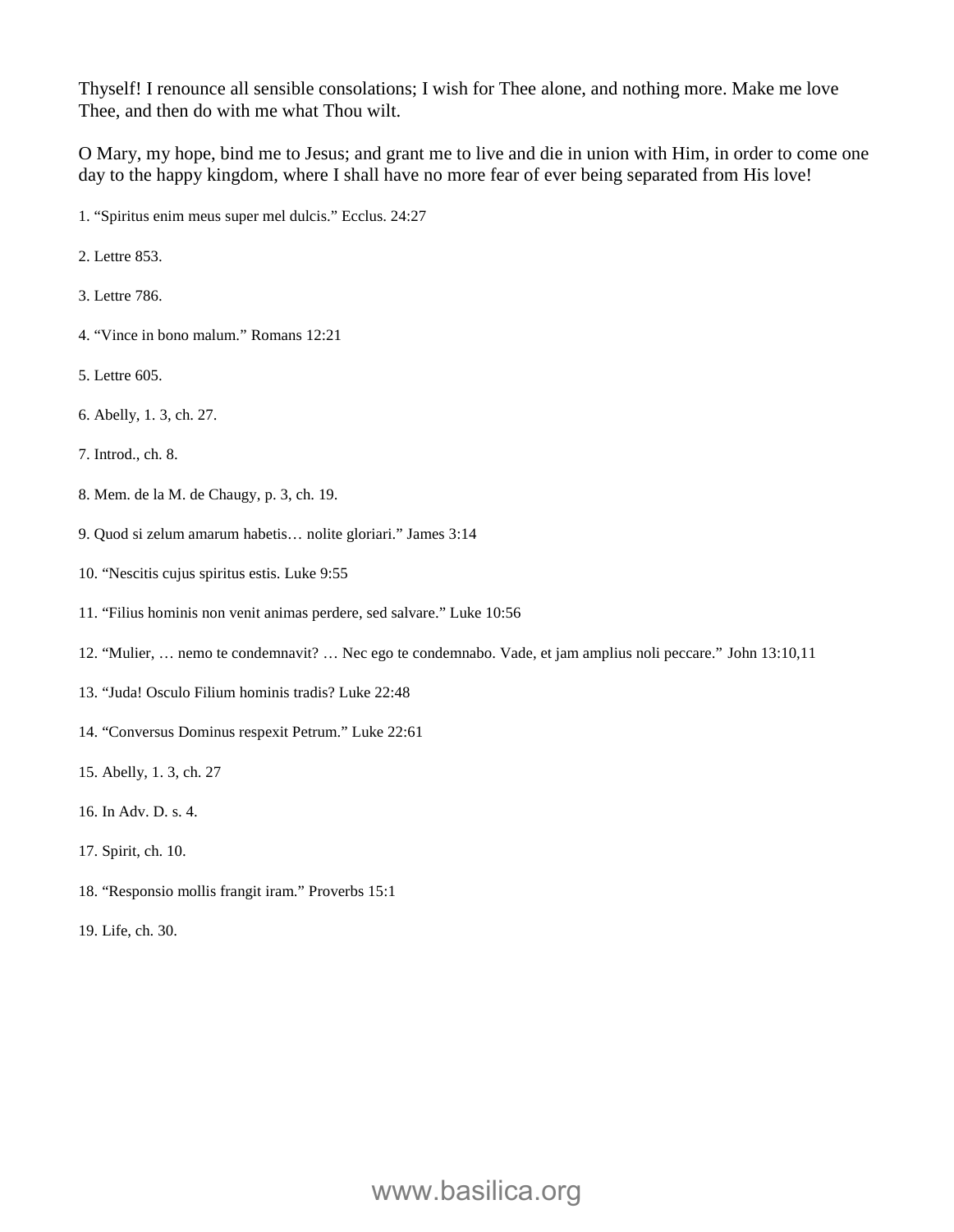### CHAPTER III

#### CHARITY ENVIETH NOT

(Charitas non aemulatur.)

\*\*\*\*\*\*\*\*\*\*\*\*\*\*\*\*\*\*\*\*\*\*\*\*\*\*\*\*\*\*\*\*\*\*\*\*

The soul that loves Jesus Christ does not envy the Great Ones of this World, but only those who are Greater Lovers of Jesus Christ.

ST. GREGORY explains this next characteristic of charity in saying, that as charity despises all earthly greatness, it cannot possibly provoke her envy. "She envieth not, because, as she desireth nothing in this world, she cannot envy earthly prosperity." 1

Hence we must distinguish two kinds of envy, one evil and the other holy. The evil kind is that which envies and repines at the worldly goods possessed by others on this earth. But holy envy, so far from wishing to be like, rather compassionates the great ones of the world, who live in the midst of honors and earthly pleasures. She seeks and desires God alone, and has no other aim besides that of loving Him as much as she can; and therefore she has a pious envy of those who love Him more than she does, for she would, if possible, surpass the very seraphim in loving Him.

This is the sole end which pious souls have in view on earth-----an end which so charms and ravishes the heart of God with love, that it causes Him to say: "Thou hast wounded My heart, My sister . . . My spouse, thou hast wounded My heart with one of thy eyes." 2 By "one of thy eyes" is meant that one end which the espoused soul has in all her devotions and thoughts, namely, to please Almighty God. Men of the world look on things with many eyes, that is, have several inordinate views in their actions; as, for instance, to please others, to become honored, to obtain riches, and if, nothing else, at least to please themselves; but the Saints have but a single eye, with which they keep in view, in all that they do, the sole pleasure of God; and with David they say: "What have I in Heaven, and besides Thee what do I desire upon earth?" 3 What do I wish, O my God, in this world or in the next, save Thee alone? Thou art my riches, Thou art the only Lord of my heart. "Let the rich," said St. Paulinus, "enjoy their riches, let the kings enjoy their kingdoms, Thou. O Christ, art my treasure and my kingdom!" 4

And here we must remark, that we must not only perform good works, but we must perform them well. In order that our works may be good and perfect, they must be done with the sole end of pleasing God. This was the admirable praise bestowed on Jesus Christ: He hath done all things well." 5 Many actions may in themselves be praiseworthy, but from being performed for some other purpose than for the glory of God, they are often of little or no value in His sight. St. Mary Magdalene of Pazzi said, "God rewards our actions by the weight of pure intention." 6 As much as to say, that according as our intention is pure, so does the Lord accept of and reward our actions. But, O God, how difficult it is to find an action done solely for Thee! I remember a holy old man, a religious, who had labored much in the service of God, and died in the reputation of sanctity; now one day, as he cast a glance back at his past life, he said to me in a tone of sadness and fear, "Woe is me! when I consider all the actions of my past life, I do not find one done entirely for God." Oh, this accursed self-love, that makes us lose all or the greater part of the fruit of our good actions! How many in their most holy employments, as of preaching, hearing confessions, giving missions, labor and exert themselves very much, and gain little or nothing because they do not regard God alone, but worldly honor, or self-interest, or the vanity of making an appearance, or at least their own inclination!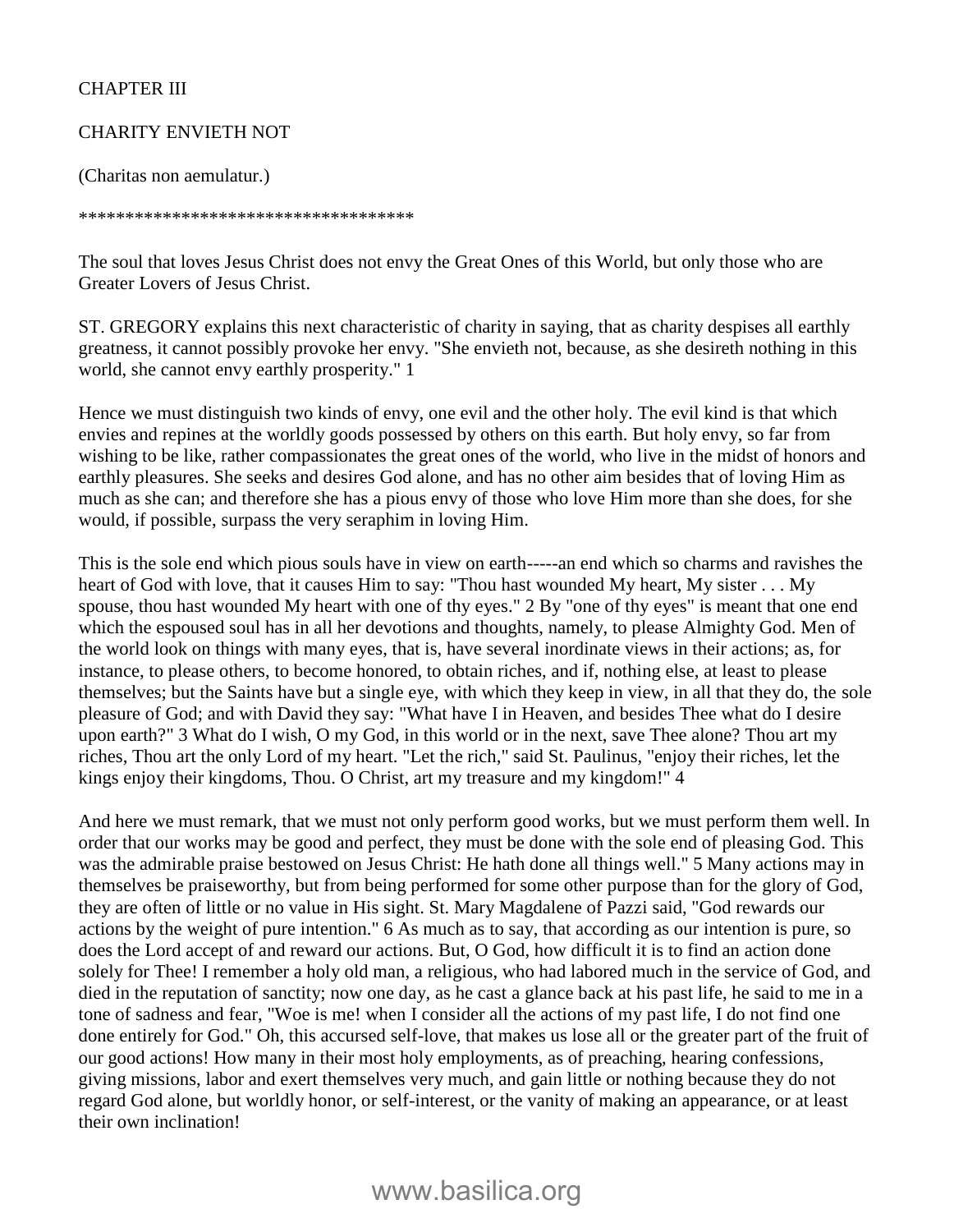Our Lord has said, "Take heed that you do not your justice before men, to be seen by them, otherwise you shall not have a reward of your Father Who is in Heaven." 7 He that works for his own gratification already receives his wages: "Amen I say to you, they have received their reward." 8 But a reward, indeed, which dwindles into a little smoke, or the pleasure of a day that quickly vanishes, and confers no benefit on the soul. The Prophet Aggeus says, that whoever labors for anything else than to please God, puts his reward in a sack full of holes, which, when he comes to open, he finds entirely empty: And he that hath earned wages, put them into a bag with holes. 9 And hence it is that such persons, in the event of their not gaining the object for which they entered on some undertaking, are thrown into great trouble. This is a sign that they had not in view the glory of God alone. He that undertakes a thing solely for the glory of God, is not troubled at all, though his undertaking may fail of success; for, in truth, by working with a pure intention, he has already gained his object, which was to please Almighty God.

The following are the signs which indicate whether we work solely for God in any spiritual undertaking.

1. If we are not disturbed at the failure of our plans, because when we see it is not God's will, neither is it any longer our will.

2. If we rejoice at the good done by others, as heartily as if we ourselves had done it.

3. If we have no preference for one charge more than for another, but willingly accept that which obedience to Superiors enjoins us.

4. If after our actions we do not seek the thanks or approbation of others, nor are in any way affected if we be found fault with or scolded, being satisfied with having pleased God. And if when the world applauds us we are not puffed up, but meet the vain glory, which might make itself felt, with the reply of the venerable John of Avila: " Get away, thou comest too late, for all has been already given to God."

This is to enter into the joy of the Lord; that is, to enjoy the enjoyment of God, as is promised to His faithful servants: "Well done, thou good and faithful servant; because thou hast been faithful over a few things, enter thou into the joy of thy Lord." 10 And if it falls to our lot to do something pleasing to God, what more, asks St. John Chrysostom, can we desire? "If thou art found worthy to perform something that pleases God, dost thou seek other recompense than this?" 11 The greatest reward, the brightest fortune, that can befall a creature, is to give pleasure to his Creator.

And this is what Jesus Christ looks for from a soul that loves Him: "Put Me, He says, as a seal upon thy heart, as a seal upon thy arm." 12 He desires us to place Him as a seal on our heart and on our arm: on our heart, in order that whatever we intend doing, we may intend solely for the love of God; on our arm, in order that whatever we do, all may be done to please God; so that God may be always the sole end of all our thoughts and of all our actions. St. Teresa said, that he who would become a Saint must live free from every other desire than that of pleasing God; and her first daughter, the Venerable Beatrice of the Incarnation, said, "No sum whatever could repay the slightest thing done for God." 13 And with reason; for all things done to please God are acts of charity which unite us to God, and obtain for us everlasting rewards.

Purity of intention is called the heavenly alchemy by which iron is turned into gold; that is to say, the most trivial actions (such as to work, to take one's meals, to take recreation or repose), when done for God, become the gold of holy love. Wherefore St. Mary Magdalene of Pazzi believes for certain that those who do all with a pure intention, go straight to Paradise, without passing through Purgatory. It is related (in the Spiritual Treasury) that it was the custom of a pious hermit, before setting about any work, to pause a little, and lift his eyes to Heaven; on being questioned why he did so, he replied, "I am taking my aim." By which he meant, that as the archer, before shooting his arrow, takes his aim, that he may not miss the mark, so before each action he made God his aim, in order that it might be sure of pleasing him.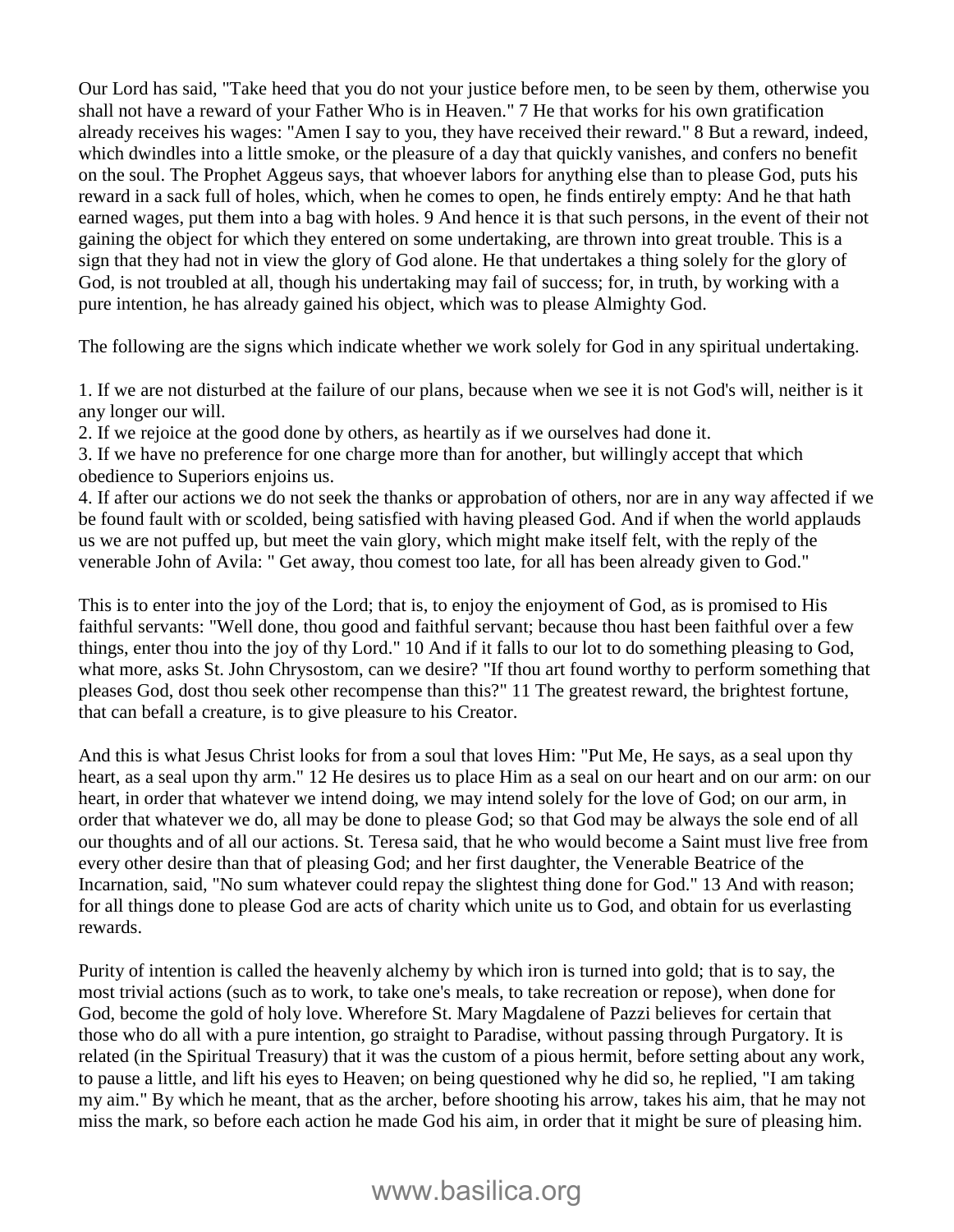We should do the same; and even during the performance of our actions, it is very good for us from time to time to renew our good intention.

Those who have nothing else in view in their undertakings than the Divine will, enjoy that holy liberty of spirit which belongs to the children of God; and this enables them to embrace everything that pleases Jesus Christ, however revolting it may be to their own self-love or human respect. The love of Jesus Christ establishes His lovers in a state of total indifference; so that all is the same to them, be it sweet or bitter; they desire nothing for their own pleasure, but all for the pleasure of God. With the same feelings of peace, they address themselves to small and great works; to the pleasant and the unpleasant: it is enough for them if they please God.

Many, on the other hand, are willing to serve God, but it must be in such an employment, in such a place, with such companions, or under such circumstances, or else they either quit the work, or do it with an illwill. Such persons have not freedom of spirit, but are slaves of self-love; and on that account gain very little merit by what they do; they lead a troubled life, because the yoke of Jesus Christ becomes a burden to them. The true lovers of Jesus Christ care only to do what pleases Him; and for the reason that it pleases Him, when He wills, and where He wills, and in the manner He wills: and whether He wishes to employ them in a state of life honored by the world, or in a life of obscurity and insignificance. This is what is meant by loving Jesus Christ with a pure love; and in this we ought to exercise ourselves, battling against the craving of our self-love, which would urge us to seek important and honorable functions, and such as suit our inclinations.

We must, moreover, be detached from all exercises, even spiritual ones, when the Lord wishes us to be occupied in other works of His good pleasure. One day, Father Alvarez, finding himself overwhelmed with business, was anxious to get rid of it, in order to go and pray, because it seemed to him that during that time he was not with God; but our Lord then said to him: "Though I do not keep thee with Me, let it suffice thee that I make use of thee." 14 This is a profitable lesson for those who are sometimes disturbed at being obliged, by obedience or by charity, to leave their accustomed devotions; let them be assured that such disturbances on like occasions do not come from God, but either from the devil or from self-love. "Give pleasure to God, and die." This is the grand maxim of the Saints.

#### Affections and Prayers

O my Eternal God, I offer Thee my whole heart; but what sort of heart, O God, is it that I offer Thee? A heart, created, indeed, to love Thee; but which, instead of loving Thee, has so many times rebelled against Thee. But behold, my Jesus, if there was a time when my heart rebelled against Thee, now it is deeply grieved and penitent for the displeasure it has given Thee. Yes, my dear Redeemer, I am sorry for having despised Thee; and I am determined to do all to obey Thee, and to love Thee at every cost. Oh, draw me wholly to Thy love; do this for the sake of the love which made Thee die for me on the Cross. I love Thee, my Jesus; I love Thee with all my soul; I love Thee more than myself, O true and only lover of my soul; for I find none but Thee Who hast sacrificed His life for me. I weep to think that I have been so ungrateful to Thee. Unhappy that I am! I was already lost; but I trust that by Thy grace Thou hast restored me to life. And this shall be my life, to love Thee always, my sovereign good. Make me love Thee, O infinite love, and I ask Thee for nothing more!

O Mary my mother, accept of me for thy servant, and gain acceptance for me with Jesus thy Son.

1. "Non aemulatur;' quia. per hoc quod in praesenti mundo nihil appetit, invidere terrenis successibus nescit." Mor. 1. 10. c. 8.

2. "Vulnerasti cor meum, soror mea Sponsa, vulnerasti cor meum in uno oculorum tuorum." Cant. 4:9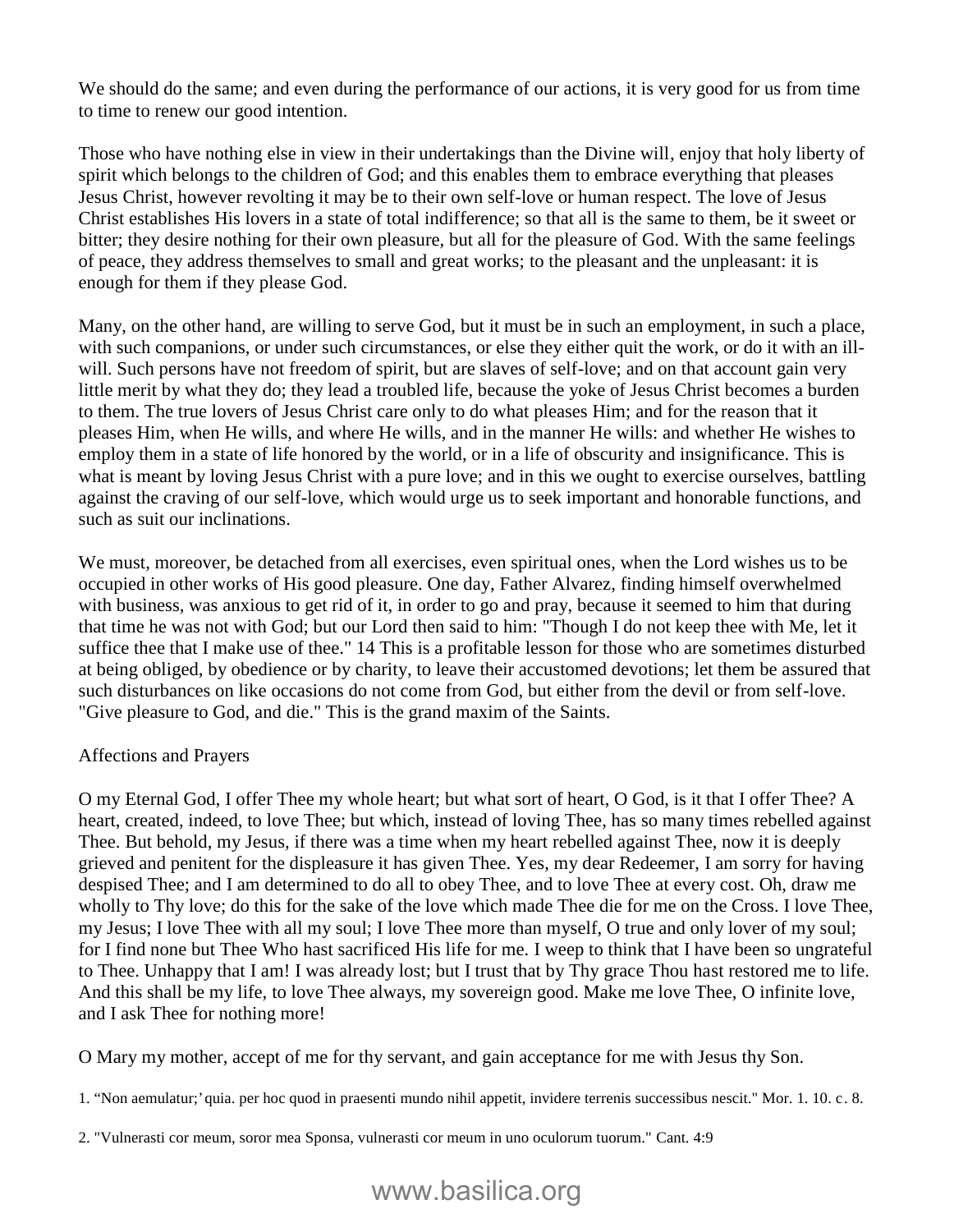3. "Quid enim mihi est in coelo? et a te quid volui super terram? ... Deus cordis mei, et pars mea. Deus, in aeternum." Psalms 72:25,26

4. "Sibi habeant divitias suas divites, sibi regna sua reges; nobis gloria, et possessio, et regnum, Christus est." Ep. ad Aprum.

5. "Bene omnia fecit." Mark 7:37

6. Pucc. p. 1, ch. 58.

7. "Attendite ne justitiam vestram faciatis coram hominibus, ut videamini ab eis; alioquin mercedem non habebitis apud Patrem vestrum qui in coelis est." Matthew 6:1

8. "Amen, dico vobis, receperunt mercedem suam." Matthew 6:5

9. "Et qui mercedes congregavit, misit eas in sacculum pertusum." Agg. i. 6.

10. "Euge, serve bone et fidelis: quia super pauca fuisti fidelis, super multa te constituam; intra in gaudium Domini tui." Matthew 25:21

11. "Si dignus fueris agere aliquid quod Deo placet, aliam, praeter id, mercedem requiris? De Compunct, 1. 2.

12. "Pone me ut signaculum super cor tuum, ut signaculum super brachium tuum." Cant. 8:6

13. Found. ch. 12.

14. Life, ch. 2.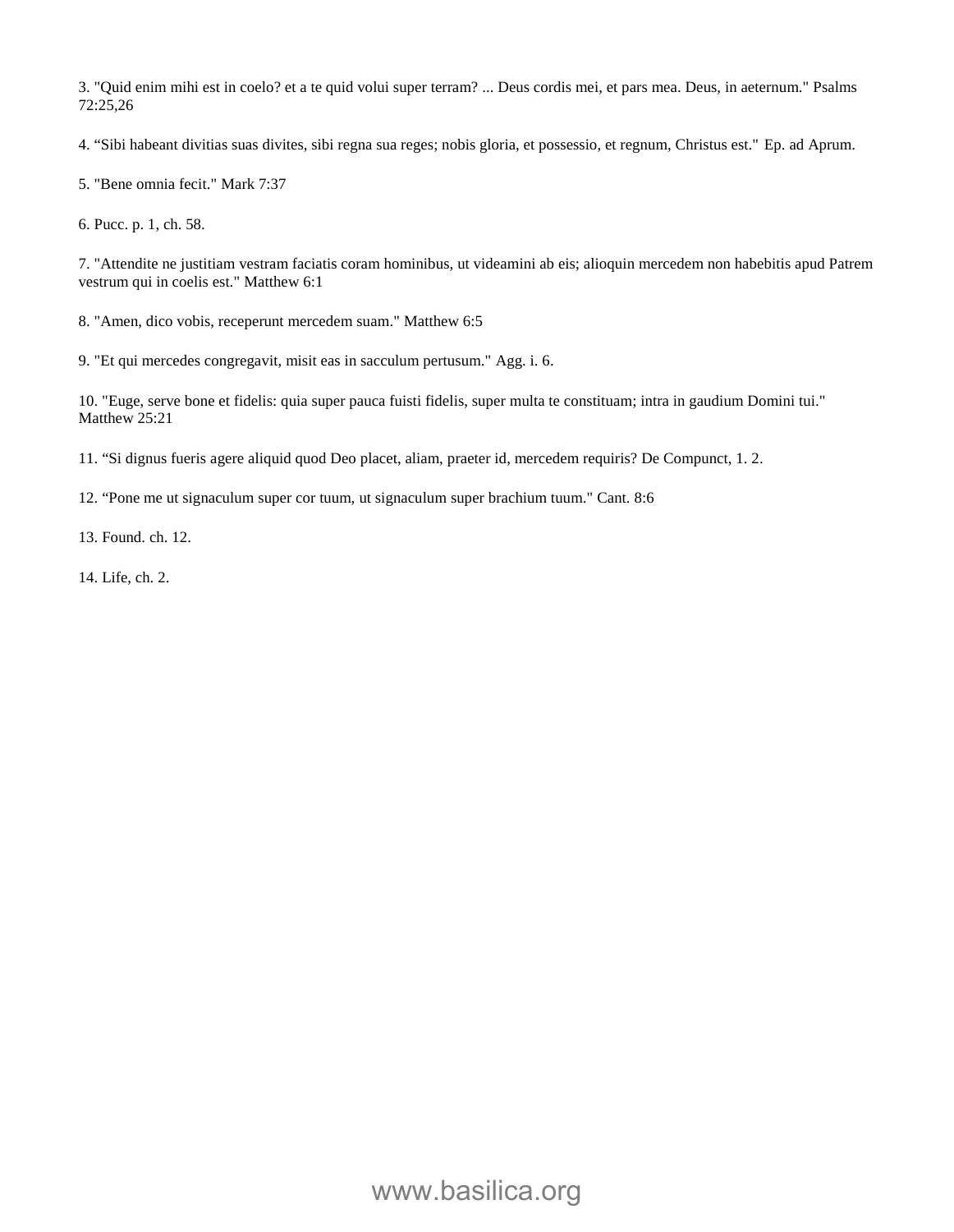### CHAPTER IV

#### CHARITY DEALETH NOT PERVERSELY

(Charitas non agit perperam.)

\*\*\*\*\*\*\*\*\*\*\*\*\*\*\*\*\*\*\*\*\*\*\*\*\*\*\*\*\*\*\*\*\*\*\*\*

He that loves Jesus Christ avoids Lukewarmness, and seeks Perfection; the Means of which are:

1. Desire; 2. Resolution; 3. Mental Prayer; 4. Communion; 5. Prayer.

ST. GREGORY, in his explanation of these words, "dealeth not perversely," says that charity, giving herself up more and more to the love of God, ignores whatever is not right and holy. 1 The Apostle had already written to the same effect, when he calls charity a bond that unites the most perfect virtues together in the soul. Have charity, which is the band of perfection. 2 And whereas charity delights in perfection, she consequently abhors that lukewarmness with which some persons serve God, to the great risk of losing charity, Divine grace, their very soul, and their all.

#### **I. Lukewarmness.**

It must be observed that there are two kinds of tepidity or lukewarmness: the one unavoidable, the other avoidable.

I.-----From the lukewarmness that is unavoidable, the Saints themselves are not exempt; and this comprises all the failings that are committed by us without full consent, but merely from our natural frailty. Such are, for example, distractions at prayers; interior disquietudes, useless words, vain curiosity, the wish to appear, tastes in eating and drinking, the movements of concupiscence not instantly repressed, and such like. We ought to avoid these defects as much as we possibly can; but, owing to the weakness of our nature, caused by the infection of sin, it is impossible to avoid them altogether. We ought, indeed, to detest them after committing them, because they are displeasing to God; but, as we remarked in the preceding chapter, we ought to beware of making them a subject of alarm or disquietude. St. Francis de Sales writes as follows: "All such thoughts as create disquietude are not from God, Who is the Prince of peace; but they proceed always from the devil, or from self-love, or from the good opinion which we have of ourselves." 3 Such thoughts, therefore, as disturb us must be straightway rejected, and made no account of.

It was said also by the same Saint, with regard to indeliberate faults, that as they were involuntarily committed, so are they cancelled involuntarily. An act of sorrow, an act of love, is sufficient to cancel them. The Venerable Sister Mary Crucified, a Benedictine nun, saw once a globe of fire, on which a number of straws were cast, and were all forthwith reduced to ashes. She was given to understand by this figure that one act of Divine love, made with fervor, destroys all the defects that we may have in our soul. The same effect is produced by the holy Communion; according to what we find in the Council of Trent, where the Eucharist is called "an antidote by which we are freed from daily faults." Thus the like faults, though they are indeed faults, 4 do not hinder perfection-----that is, our advancing toward perfection because in the present life no one attains perfection before he arrives at the Kingdom of the blessed.

II. The tepidity, then, that does hinder perfection is that tepidity which is avoidable when a person commits deliberate venial faults; because all these faults committed with open eyes can effectually be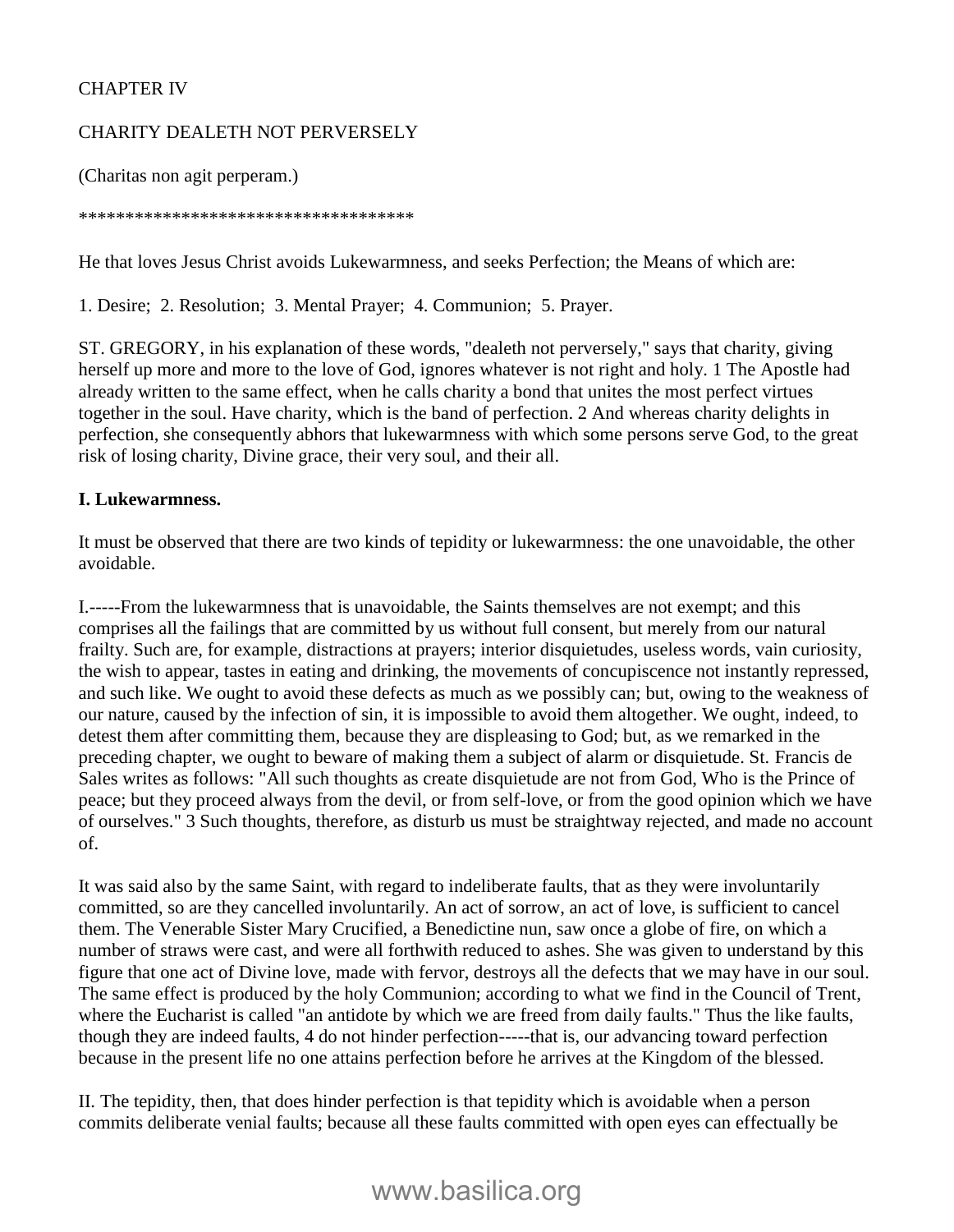avoided by the Divine grace, even in the present life. Wherefore St. Teresa said: "May God deliver you from deliberate sin, however small it may be." 5 Such, for example, are willful untruths, little detractions, imprecations, expressions of anger, derisions of one's neighbor, cutting words, speeches of self-esteem, animosities nourished in the heart, inordinate attachments to persons of a different sex. "These are a sort of worm" (wrote the same Saint) "which is not detected before it has eaten into the virtues." 6 Hence, in another place, the Saint gave this admonition: "By means of small things the devil goes about making holes for great things to enter." 7

We should therefore tremble at such deliberate faults; since they cause God to close His hands from bestowing upon us His clearer lights and stronger helps, and they deprive us of spiritual sweetnesses; and the result of them is to make the soul perform all spiritual exercises with great weariness and pain; and so, in course of time, she begins to leave off prayer, Communions, visits to the Blessed Sacrament, and novenas; and, in fine, she will probably leave off all, as has not infrequently been the case with many unhappy souls.

This is the meaning of that threat which our Lord makes to the tepid: Thou art neither cold nor hot; I would thou wert cold or hot: but because thou art lukewarm . . . I will begin to vomit thee out of My mouth. 8 How wonderful! He says, I would thou wert cold! What! and is it better to be cold, that is, deprived of grace, than to be tepid?

Yes, in a certain sense it is better to be cold; because a person who is cold may more easily change his life, being stung by the reproaches of conscience; whereas a tepid person contracts the habit of slumbering on in his faults, without bestowing a thought, or taking any trouble to correct himself; and thus he makes his cure, as it were, desperate. St. Gregory says, " Tepidity which has cooled down from fervor, is a hopeless state." 9 The Ven. Father Louis da Ponte said that he had committed many defects in the course of his life; but that he never had made a truce with his faults. Some there are who shake hands with their faults, and from that springs their ruin; especially when the fault is accompanied with some passionate attachment of self-esteem, of ambition, of liking to be seen, of heaping up money, of resentment against a neighbor, or of inordinate affection for a person of different sex. In such cases there is great danger of those hairs, as it were, becoming chains, as St. Francis of Assisi said, which will drag down the soul to Hell. At all events, such a soul will never become a Saint, and will forfeit that beautiful crown, which God had prepared for her, had she faithfully corresponded to grace. The bird no sooner feels itself loosed from the snare than it immediately flies; the soul, as soon as she is loosed from earthly attachments, immediately flies to God; but while she is bound, though it be but by the slightest thread, it is enough to prevent her from flying to God. Oh, how many spiritual persons there are who do not become Saints, because they will not do themselves the violence to break away from certain little attachments!

All the evil arises from the little love they have for Jesus Christ. Those who are puffed up with selfesteem; those who frequently take to heart occurrences that fall out contrary to their wishes; who practice great indulgence towards themselves on account of their health; who keep their heart open to external objects, and the mind always distracted, with an eagerness to listen to, and to know, so many things that have nothing to do with the service of God, but merely serve to gratify private curiosity; who are ready to resent every little inattention from others, and consequently are often troubled, and grow remiss in prayer and recollection. One moment they are all devotion and joy, the next all impatience and melancholy, just as things happen, according to or against their humor; all such persons do not love Jesus Christ, or love Him very little, and cast discredit on true devotion.

But suppose anyone should find himself sunk in this unhappy state of tepidity, what has he to do? Certainly it is a hard thing for a soul grown lukewarm to resume her ancient fervor; but our Lord has said,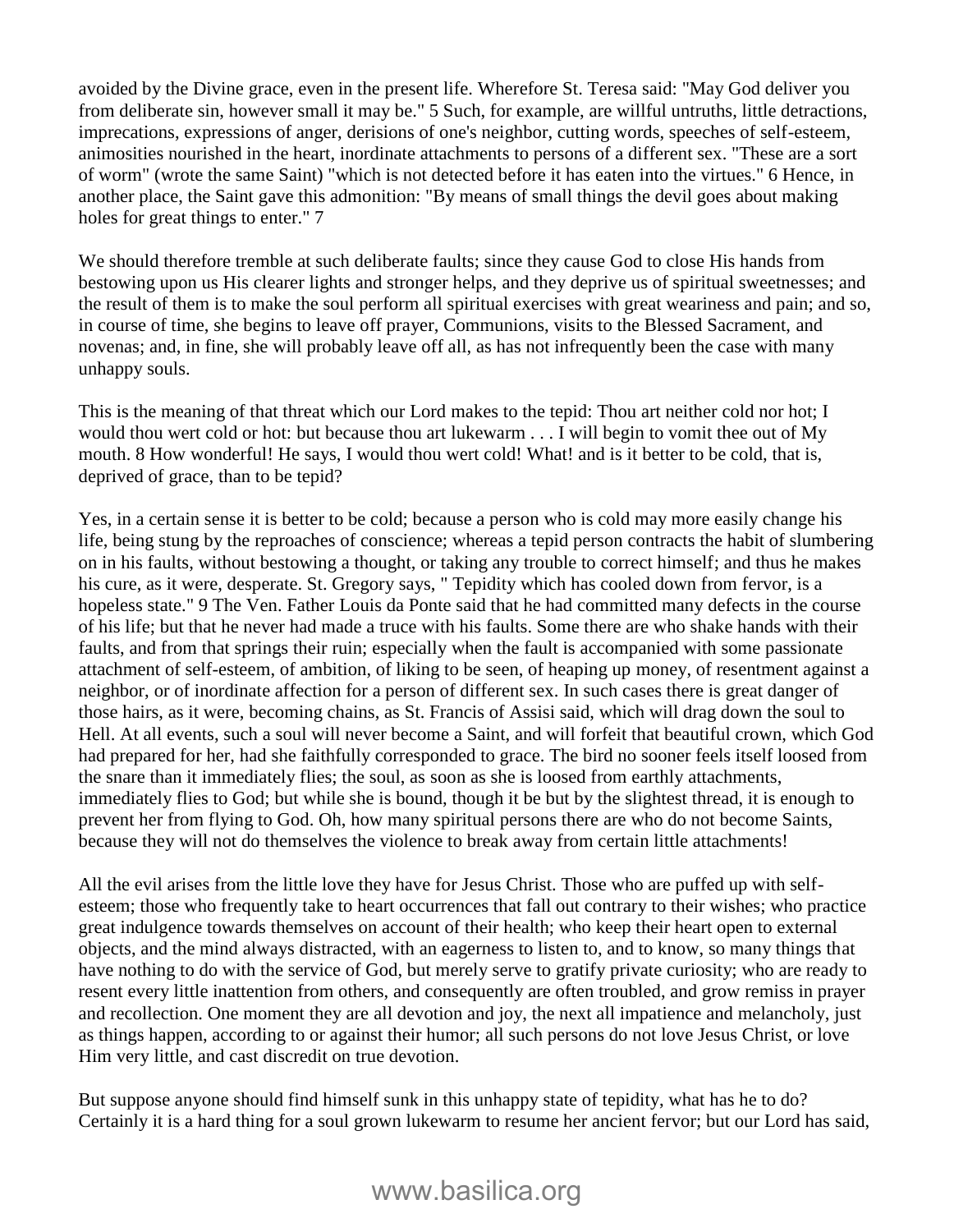that what man cannot do, God can very well do. The things that are impossible with man, are possible with God. 10 Whoever prays and employs the means is sure to accomplish his desire.

#### **II. Remedies against Lukewarmness**.

The means to cast off tepidity, and to tread in the path of perfection, are five in number: 1. The desire of perfection; 2. The resolution to attain it; 3. Mental prayer; 4. Frequent Holy Communion; 5. Prayer.

1. Desire of Perfection.

The first means, then, is the desire of perfection. Pious desires are the wings which lift us up from earth; for, as St. Laurence Justinian says, desire "supplies strength, and renders pain more light:" 11 on the one hand it gives strength to walk towards perfection, and on the other hand it lightens the fatigue of the journey. He who has a real desire of perfection fails not to advance continually towards it; and so advancing, he must finally arrive at it, On the contrary, he who has not the desire of perfection will always go backwards, and always find himself more imperfect than before. St. Augustine says, that "not to go forward in the way of God is to go backward." 12 He that makes no efforts to advance will find himself carried backward by the current of his corrupt nature.

They, then, who say "God does not wish us all to be Saints" make a great mistake. Yes, for St. Paul says, This is the Will of God, your sanctification. [1 Thess. iv, 3.] God wishes all to be Saints, and each one according to his state of life: the religious as a religious; the secular as a secular; the priest as a priest; the married as married; the man of business as a man of business; the soldier as a soldier; and so of every other state of life.

Most beautiful, indeed, are the instructions which my great patroness St. Teresa gives on this subject. She says, in one place, "Let us enlarge our thoughts; for hence we shall derive immense good." Elsewhere she says: "We must beware of having poor desires; but rather put our confidence in God, in order that, by forcing ourselves continually onwards, we may by degrees arrive where, by the Divine grace, so many Saints have arrived." [Life, ch. 13.] And in confirmation of this she quoted her own experience, having known how courageous souls make considerable progress in a short period of time. "Because," said she, "the Lord takes as much delight in our desires, as if they were put into execution." In another place she says: "Almighty God does not confer extraordinary favors, except where His love has been earnestly sought after." [Way of Per. ch. 35.] Again, in another passage, she remarks: "God does not fail to repay every good desire even in this life, [Life, ch. 4.] for He is the friend of generous souls, provided only they do not trust in themselves." [Life, ch. 13.] This Saint herself was endowed with just such a spirit of generosity; so that she once even said to our Lord, that were she to behold others in Paradise enjoying Him more than herself, she should not care; but were she to behold anyone loving Him more than she should love Him, this she declared she knew not how she could endure. [Rib. 1. 4. c. 10.]

We must, therefore, have a great courage: The Lord is good to the soul that seeketh Him. [Lam. iii. 25.] God is surpassingly good and liberal towards a soul that heartily seeks Him. Neither can past sins prove a hindrance to our becoming Saints, if we only have the sincere desire to become so. St. Teresa remarks: "The devil strives to make us think it pride to entertain lofty desires, and to wish to imitate the Saints; but it is of great service to encourage ourselves with the desire of great things, because, although the soul has not all at once the necessary strength, yet she nevertheless makes a bold fight, and rapidly advances," [Life, ch. 13.]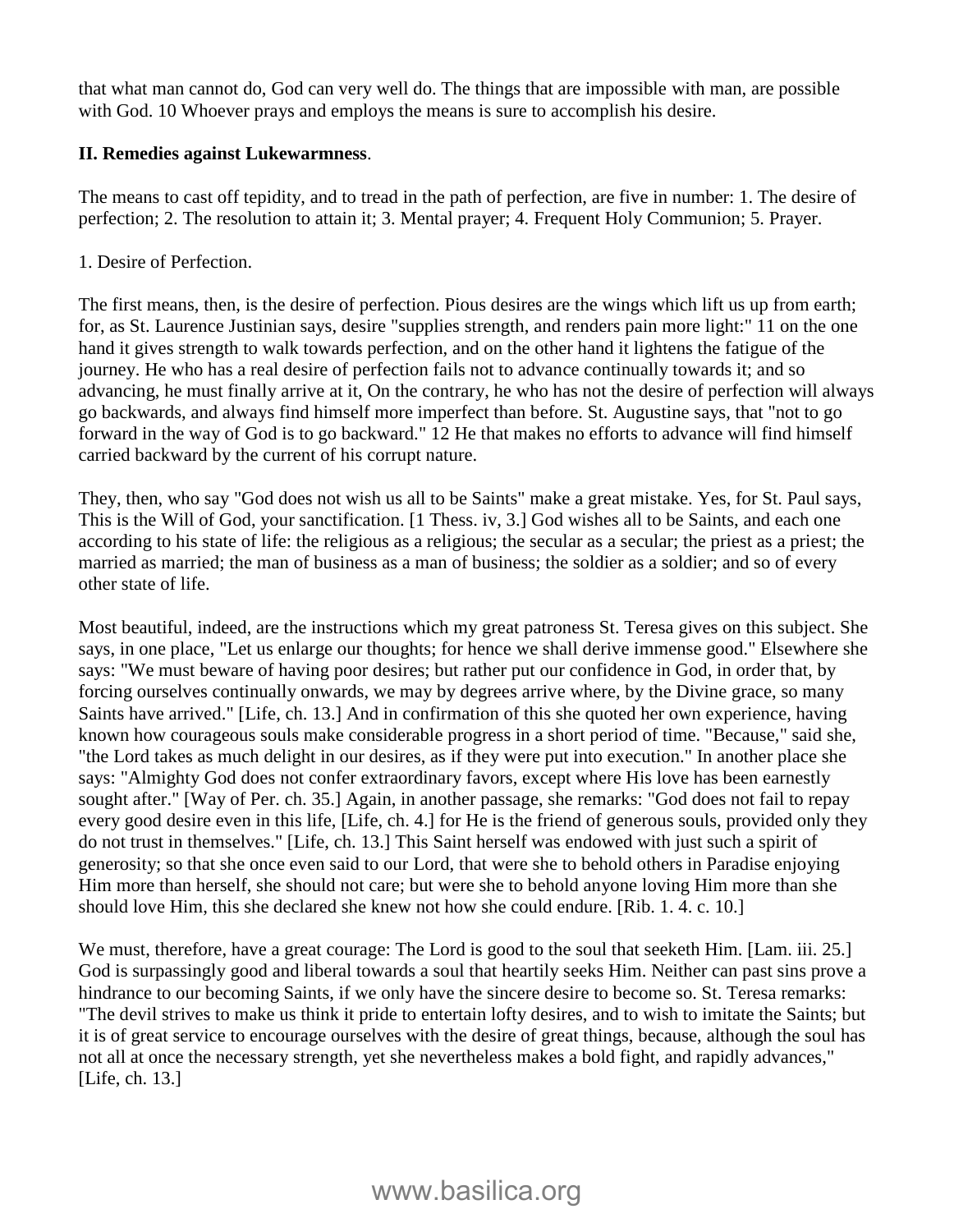The Apostle writes: To them that love God, all things work together unto good. [Rom. viii. 28.] And the gloss or ancient commentary adds "even sins;" even past sins Can contribute to our sanctification, inasmuch as the recollection of them keeps us more humble, and more grateful, when we witness the favors which God lavishes upon us, after all our outrages against Him. I am capable of nothing (the sinner should say), nor do I deserve anything; I deserve nothing but Hell; but I have to deal with a God of infinite bounty, Who has promised to listen to all that pray to Him. Now, as He has rescued me from a state of damnation, and wishes me to become holy, and now proffers me His help, I can certainly become a Saint, not by my own strength, but by the grace of my God, Who strengthens me: I can do all things in Him that strengtheneth me. [Phil. iv. 13] When, therefore, we have once good desires, we must take courage, and trusting in God, endeavor to put them in execution; but if afterwards we encounter any obstacle in our spiritual enterprises, let us repose quietly on the will of God. God's will must be preferred before every good desire of our own. St. Mary Magdalene of Pazzi would sooner have remained void of all perfection than possess it without the will of God.

#### 2. Resolution.

The second means of perfection is the resolution to belong wholly to God. Many are called to perfection; they are urged on towards it by grace, they conceive a desire of it; but because they never really resolve to acquire it, they live and die in the ill-odor of their tepid and imperfect, life. The desire of perfection is not enough, if it be not followed up by a stern resolve to attain it. How many souls feed themselves on desires alone, but never make withal one step in the way of God! It is of such desires that the wise man speaks when he says: Desires kill the slothful. [Prov. xxi. 25] The slothful man is ever desiring, but never resolves to take the means suitable to his state of life to become a Saint. He says: "Oh, if I were but in solitude, and not in this house! Oh, if I could but go and reside in another monastery, I would give myself entirely up to God!" And meanwhile he cannot support a certain companion; he cannot put up with a word of contradiction; he is dissipated about many useless cares; he commits a thousand faults of gluttony, of curiosity, and of pride; and yet he sighs out to the wind: "Oh, if I had but!" or "Oh, if I could but!" etc. Such desires do more harm than good; because some regale themselves upon them, and in the meantime go on leading a life of imperfection. It was a saying of St. Francis de Sales: "I do not approve of a person who, being engaged in some duty or vocation, stops to sigh for some other kind of life than is compatible with his actual position, or for other exercises unfitted for his present state; for it merely serves to dissipate his heart, and makes him languish in his necessary duties." [Introd. ch. 37.]

We must, therefore, desire perfection, and resolutely take the means towards it. St. Teresa says: "God only looks for one resolution on our part, and will afterwards do all the rest Himself: [Found. ch. 28.] the devil has no fear of irresolute souls." [Way of Perf. ch. 24.] For this reason mental prayer must be used, in order to take the means which lead to perfection. Some make much prayer, but never come to a practical conclusion. The same Saint said: "I would rather have a short prayer, which produces great fruits, than a prayer of many years, wherein a soul never gets further than resolving to do something worthy of Almighty God." [Life, ch. 39.] And elsewhere she says: "I have learned by experience that whoever, at the beginning, brings himself to the resolution of doing some great work, however difficult it may be, if he does so to please God, he has no reason to be afraid."

The first resolution must be to make every effort, and to die rather than commit any deliberate sin whatever, however small it may be. It is true that all our endeavors, without the Divine assistance, cannot enable us to vanquish temptations; but God wishes us on our part frequently to use this violence with ourselves, because then he will afterwards supply us with his grace, will succor our weakness, and enable us to gain the victory. This resolution removes from us every obstacle to our going forward, and at the same time gives us great courage, because it affords us an assurance of being in the grace of God. St. Francis de Sales writes: "The best security we can possess in this world of being in the grace of God,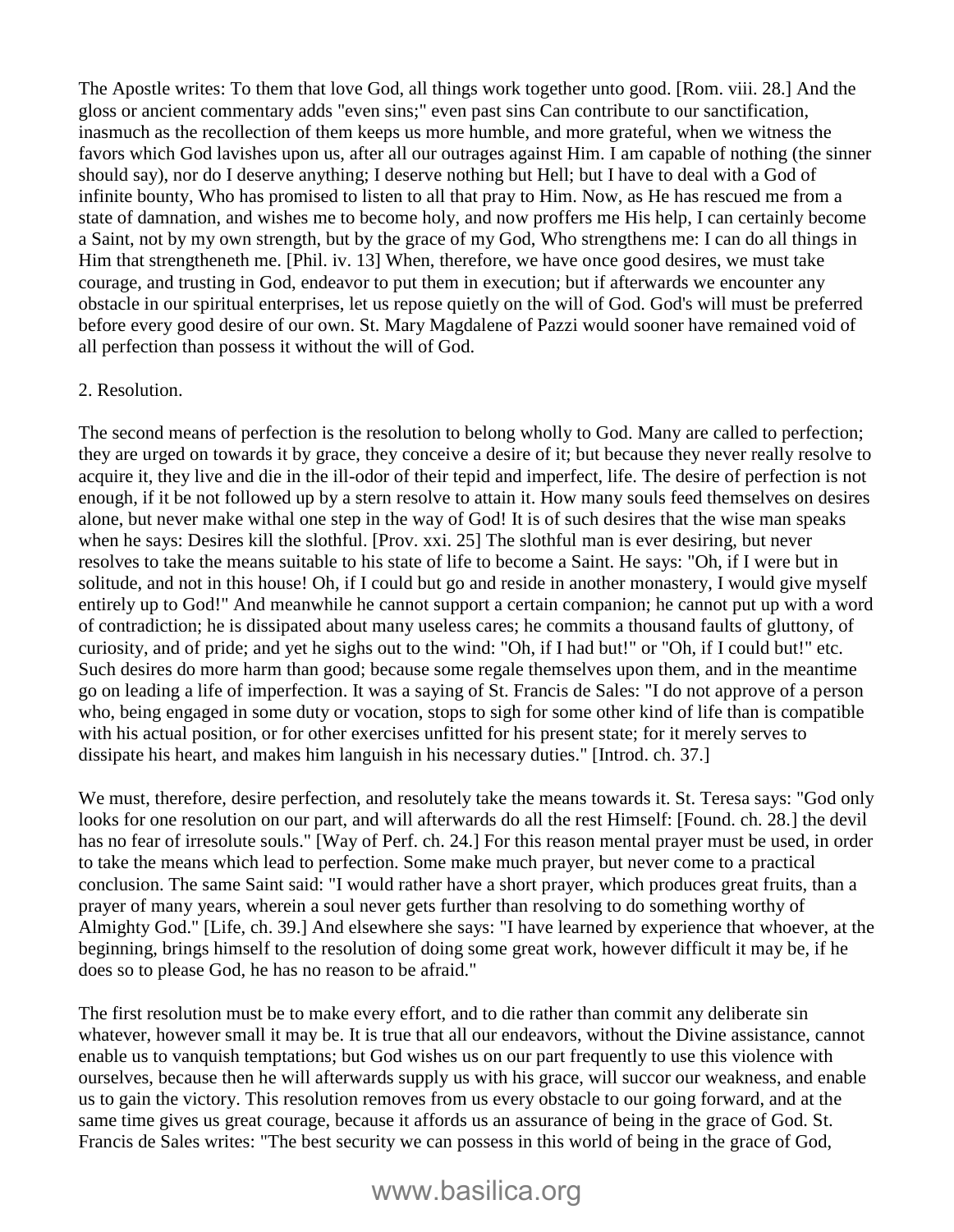consists not indeed in feeling that we have His love, but in a pure and irrevocable abandonment of our entire being into His hands, and in the firm resolution of never consenting to any sin, either great or small." [Spirit, ch. 9.] This is what is meant by being of a delicate conscience. Be it observed, that it is one thing to be of a delicate conscience, and another to be of a scrupulous conscience. To be of a delicate conscience is requisite to become a Saint; but to be scrupulous is a defect, and does harm; and on this account we must obey our directors, and rise above scruples, which are nothing else but vain and unreasonable alarms.

Hence it is necessary to resolve on choosing the best, not only what is agreeable to God, but what is most agreeable to Him, without any reserve. St. Francis de Sales says: "We must start with a strong and constant resolution to give ourselves wholly to God, and protest to Him that for the future we wish to be His without any reserve, and then we must afterwards often renew this same resolution." [Love of God, B. 12. ch, 8.] St. Andrew Avellini made a vow to advance daily in perfection. It is not necessary for everyone who wishes to become a Saint to make it the matter of a vow; but he must endeavor every day to make some steps forward in perfection. St. Laurence Justinian has written: "When a person is really making way, he feels in himself a continual desire of advancing; and the more he improves in perfection, the more this desire increases; because as his interior light increases each day more and more, he seems to himself always to be wanting in every virtue, and to be doing no good at all; and if, per chance, he is aware of some good he does, it always appears to him very imperfect, and he makes small account of it. The consequence is, he is continually laboring to acquire perfection without ever feeling wearied."

And we must begin quickly, and not wait for the morrow. Who knows whether we shall afterwards find time or not! Ecclesiastes counsels us: Whatsoever thy hand is able to do, do it earnestly. [Eccles. ix 10.] What thou canst do, do it quickly, and defer it not; and he adduces the reason why: For neither work, nor reason, nor wisdom, nor knowledge shall be in Hell, whither thou art hastening. [Ibid.] Because in the next life there is no more time to work, nor free will to merit, nor prudence to do well, nor wisdom or experience to take good counsel by, for after death what is done is done.

A nun of the convent of Torre de Specchi in Rome, whose name was Sister Bonaventura, led a very lukewarm sort of life There came a religious, Father Lancicius, to give the spiritual exercises to the nuns, and Sister Bonaventura, feeling no inclination to shake off her tepidity, began to listen to the exercises with no good will. But at the very first sermon she was won by Divine grace, so that she immediately went to the feet of the Father who preached, and said to him, with a tone of real determination, "Father, I wish to become a Saint, and quickly a Saint." And by the assistance of God, she did so; for she lived only eight months after that event, and during that short time she lived and died a Saint.

David said: And I said, now have I begun. [Ps. lxxvi. 11.] So likewise exclaimed St. Charles Borromeo: "Today I begin to serve God." And we should act in the same way as if we had hitherto done no good whatever; for, indeed, all that we do for God is nothing, since we are bound to do it. Let us therefore each day resolve to begin afresh to belong wholly to God. Neither let us stop to observe what or how others do. They who become truly Saints are few. St. Bernard says: "One cannot be perfect without being singular." If we would imitate the common run of men, we should always remain imperfect, as for the most part they are. We must overcome all, renounce all, in order to gain. all. St. Teresa said: "Because we do not come to the conclusion cf giving all our affection to God, so neither does He give all His love to us." [Life, ch. 11.] Oh, God, how little is all that is given to Jesus Christ, Who has given His Blood and His life for us! "However much we give," says the same Saint, "is but dirt, in comparison of one single drop of blood shed for us by our Blessed Lord." [Ibid. ch. 39.] The Saints know not how to spare themselves, when there is a question of pleasing a God Who gave Himself wholly, without reserve, on purpose to oblige us to deny Him nothing.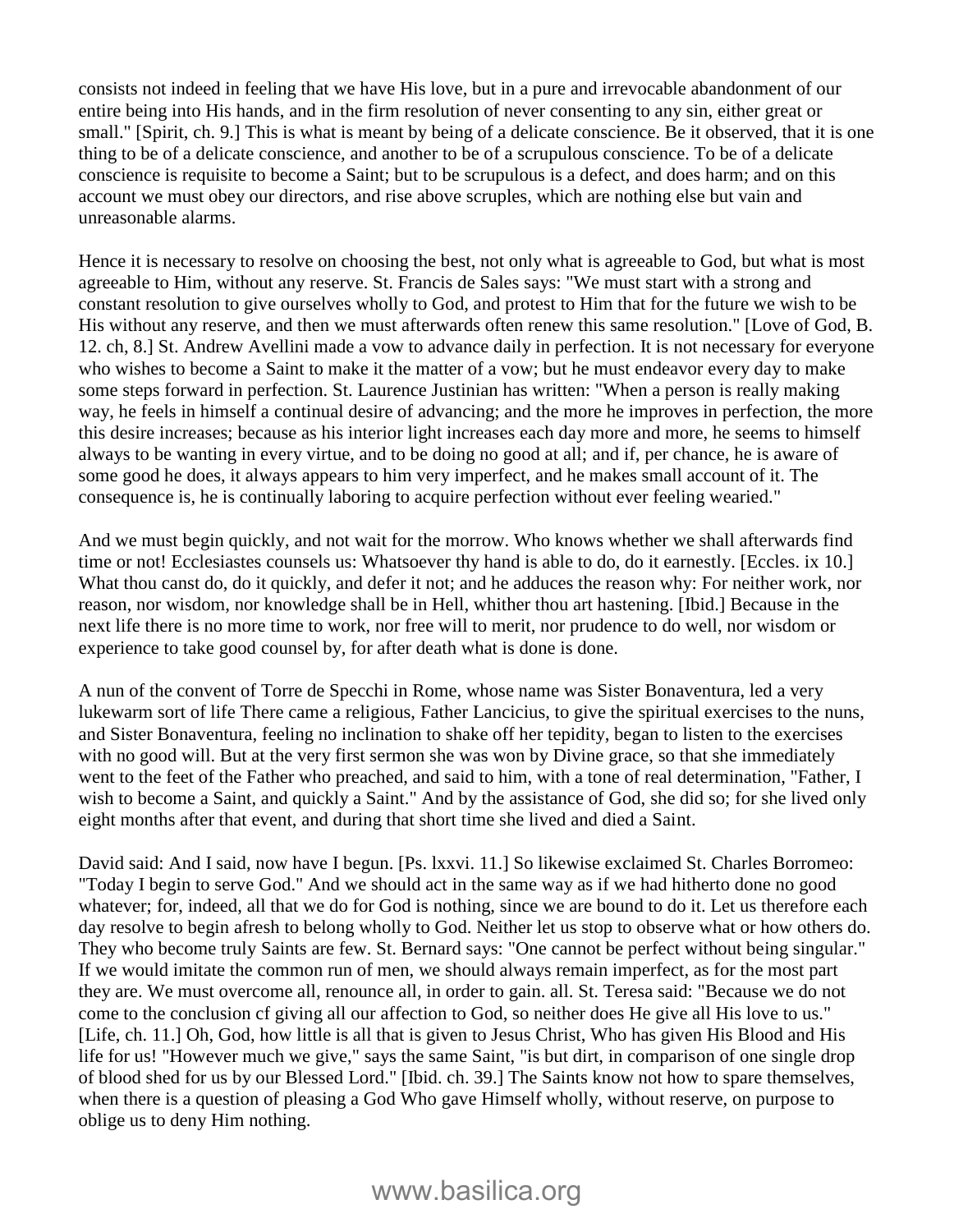St. John Chrysostom wrote: "He gave all to thee, and kept nothing for Himself." God has bestowed His entire Self upon thee; there is, then, no excuse for thee to behave reservedly with God. He has even died for us all, says the Apostle, in order that each one of us may live only for Him Who dies for us: Christ died for all; that they also who live may not now live to themselves, but unto Him who died for them. [2 Cor. v. 15.]

#### 3. Mental Prayer.

The third means of becoming a Saint is mental prayer. John Gerson writes: "That he who does not meditate on the eternal truths cannot, without a miracle, lead the life of a Christian. The reason is, because without mental prayer light fails us, and we walk in the dark. The truths of faith are not seen by the eyes of the body, but by the eyes of the mind, when we meditate; he that fails to meditate on them, fails to see them, and therefore walks in the dark; and being in the dark, he easily grows attached to sensible things, for the sake of which he then comes to despise the eternal." [De Med. cons. 7.] St. Teresa wrote as follows to the Bishop of Osma: "Although we seem to discover in ourselves no imperfections, yet, when God opens the eyes of the soul, which He is wont to do in prayer, then they plainly appear." [Lettre 8.] And St. Bernard had before said, that he who does not meditate "does not abhor himself, merely because he does not know himself." [De Cons. l. 1, c. 2.] "Prayer," says the Saint, "regulates the affections, directs the actions," [Ibid. c. 7] keeps the affections of the soul in order, and directs all our actions to God; but without prayer the affections become attached to the earth, the actions conform themselves to the affections, and in this manner all runs into disorder.

We read of an awful example of this in the life of the Venerable Sister Mary Crucified of Sicily. Whilst this servant of God was praying, she heard a devil making a boast that he had succeeded in withdrawing a religious from the community-prayer; and she saw in spirit, that after this omission the devil tempted her to consent to a grievous sin, and that she was on the point of yielding. She forthwith accosted her, and by a timely admonition prevented her from falling. Abbe Diocles said; that whoever leaves off prayer "very shortly becomes either a beast or a devil." [Pall. Hist. laus. c. 98.]

He therefore that leaves off prayer will leave off loving Jesus Christ. Prayer is the blessed furnace in which the fire of holy love is enkindled and kept alive: And in my meditation a fire shall flame out. [Ps. xxxviii. 4.] It was said by St. Catherine of Bologna: "The person that foregoes the practice of prayer cuts that string which binds the soul to God." It follows that the devil, finding the soul cold in Divine love, will have little difficulty in inducing her to partake of some poisonous fruit or other. St. Teresa said, on the contrary, "Whosoever perseveres in prayer, let him hold for a certainty, that with however many sins the devil may surround him, the Lord will eventually bring him into the haven of salvation." [Life, ch. 8.] In another place she says, "Whoever halts not in the way of prayer arrives sooner or later." [Ibid. ch. 19.] And elsewhere she writes, "that it is on this account that the devil labors so hard to withdraw souls from prayer, because he well knows that he has missed gaining those who faithfully persevere in prayer." Oh, how great are the benefits that flow from prayer! In prayer we conceive holy thoughts, we practice devout affections, we excite great desires, and form efficacious resolutions to give ourselves wholly to God; and thus the soul is led for his sake to sacrifice earthly pleasures and all disorderly appetites. It was said by St. Aloysius Gonzaga: "There will never be much perfection without much prayer." Let him who longs for perfection mark well this notable saying of the Saint.

We should not go to prayer in order to taste the sweetness of Divine love; whoever prays from such a motive will lose his time, or at least derive little advantage from it. A person should begin to pray solely to please God, that is, solely to learn what the will of God is in his regard, and to beg of Him the help to put it in practice. The Venerable Father Antony Torres said: "To carry the cross without consolation makes souls fly to perfection. Prayer unattended with sensible consolations confers greater fruit on the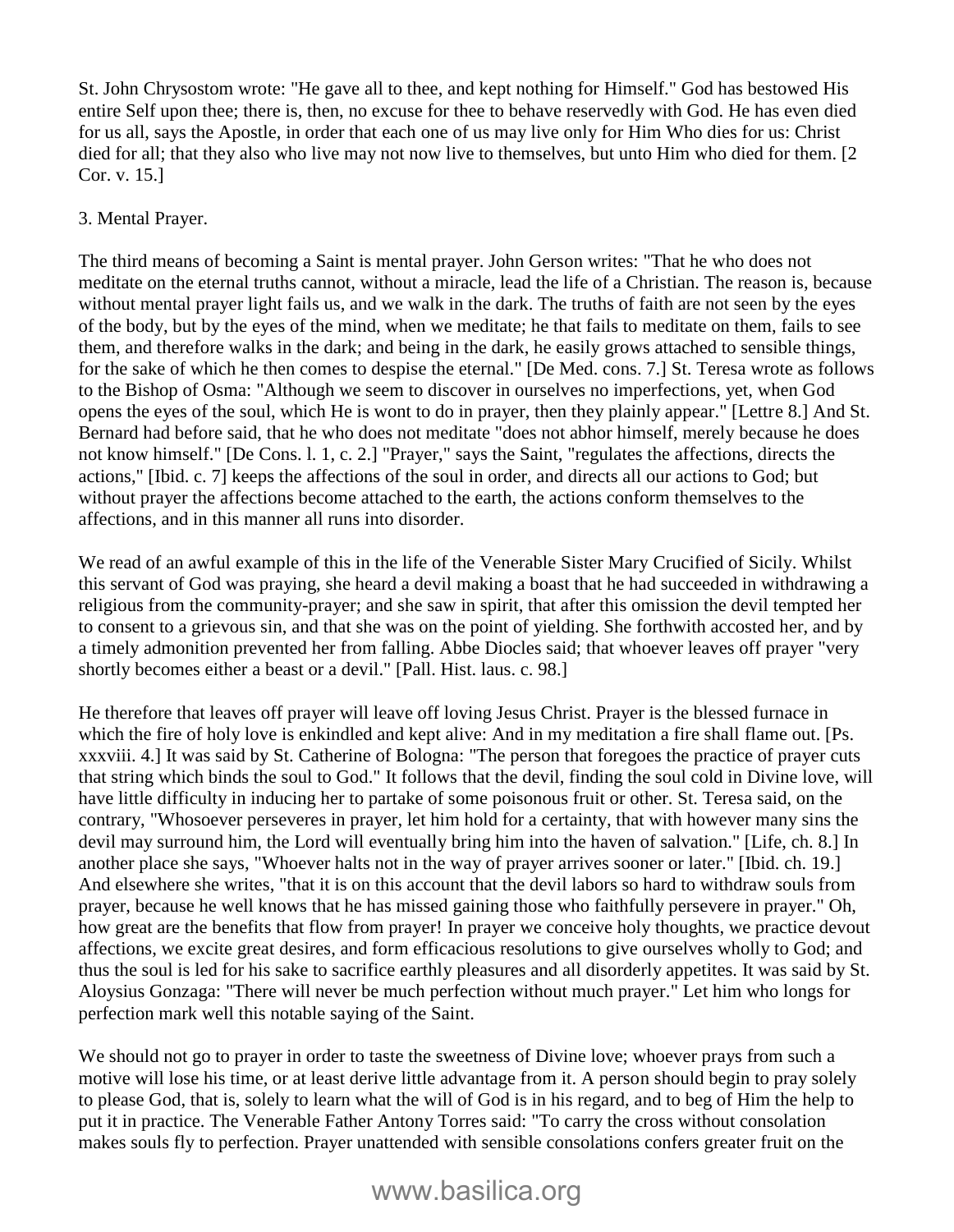soul. But pitiable is the poor soul that leaves off prayer, because she finds no relish in it." St. Teresa said: "When a soul leaves off prayer, it is as if she cast herself into Hell without any need of devils." [Life, ch. 19.]

It results, too, from the practice of prayer, that a person constantly thinks of God. "The true lover" (says St. Teresa) "is ever mindful of the beloved one. And hence it follows that persons of prayer are always speaking or God, knowing, as they do, how pleasing it is to God that His lovers should delight in conversing about Him, and on the love He bears them, and that thus they should endeavor to enkindle it in others." [Found. ch. 5.] The same Saint wrote: "Jesus Christ is always found present at the conversations of the servants of God, and He is very much gratified to be the subject of their delight." [Life, ch. 34.]

Prayer, again, creates that desire of retiring into solitude in order to converse alone with God, and to maintain interior recollection in the discharge of necessary external duties; I say necessary, such as the management of one's family, or of the performance of duties required of us by obedience; because a person of prayer must love solitude, and avoid dissipation in superfluous and useless affairs, otherwise he will lose the spirit of recollection, which is a great means of preserving union with God: My sister, my spouse is a garden enclosed. [Cant. iv. 12.] The soul espoused to Jesus Christ must be a garden closed against all creatures, and must not admit into her heart other thoughts, nor other business, but those of God or for God. Hearts thrown open never become Saints. The Saints, who have to labor in gaining souls to God, do not lose their recollection in the midst of all their labors, either of preaching, confessing, reconciling enemies, or assisting the sick. The same rule holds good with those who have to apply to study. How many from excessive study, and a desire to become learned, become neither holy nor learned, because true learning consists in the science of the Saints; that is to say, in knowing how to love Jesus Christ; whereas, on the contrary, Divine love brings with it knowledge and every good: All good things came to me together with her, [Wisd. vii. 11.] that is, with holy charity. Saint John Berchmans had an extraordinary love for study, but by his great virtue he never allowed study to interfere with his spiritual interests. The Apostle exhorts us: Not to be more Wise than it behooveth to be wise, but to be wise unto sobriety. [Rom. xii. 3.] A priest especially must have knowledge; he must know things, because he has to instruct others in the Divine law: For the lips of the priest shall keep knowledge, and they shall seek the law at his mouth. [Mal. ii. 7.] He must have knowledge, but unto sobriety. He that leaves prayer for study shows that in his study he seeks himself, and not God. He that seeks God leaves study (if it be not absolutely necessary), in order not to omit prayer.

Besides, the greatest evil is, that without mental prayer we do not pray at all. I have spoken frequently in my spiritual works of the necessity of prayer, and more especially in a little volume entitled, On Prayer, the great Means, etc.; and in the present chapter also I will briefly say a few other things. It will be sufficient then to quote here the opinion of the Venerable Palafox, Bishop of Osma, in his remarks on the letters of St. Teresa: "How can charity last, unless God grant us perseverance? How will the Lord grant us perseverance unless we ask it of Him? And how shall we ask it of Him except by prayer? Without prayer there is no communication with God for the preservation of virtue." [Lettre 8.] And so it is, because he that neglects mental prayer sees very little into the wants of his soul, he knows little of the dangers of his salvation, of the means to be used in order to overcome temptations; and so, understanding little of the necessity of prayer, he leaves off praying, and will certainly be lost.

Then as regards subjects for meditation, nothing is more useful than to meditate on the Four Last Things-- ---death, judgment, Hell, and Heaven; but it is of especial advantage to meditate on death, and to imagine ourselves expiring on the bed of sickness, with the crucifix in our hands, and on the point of entering into eternity. But above all, to one that loves Jesus Christ, and is anxious always to increase in His love, no consideration is more efficacious than that of the Passion of the Redeemer. St. Francis de Sales calls "Mount Calvary the mountain of lovers." All the lovers of Jesus Christ love to abide on this mountain,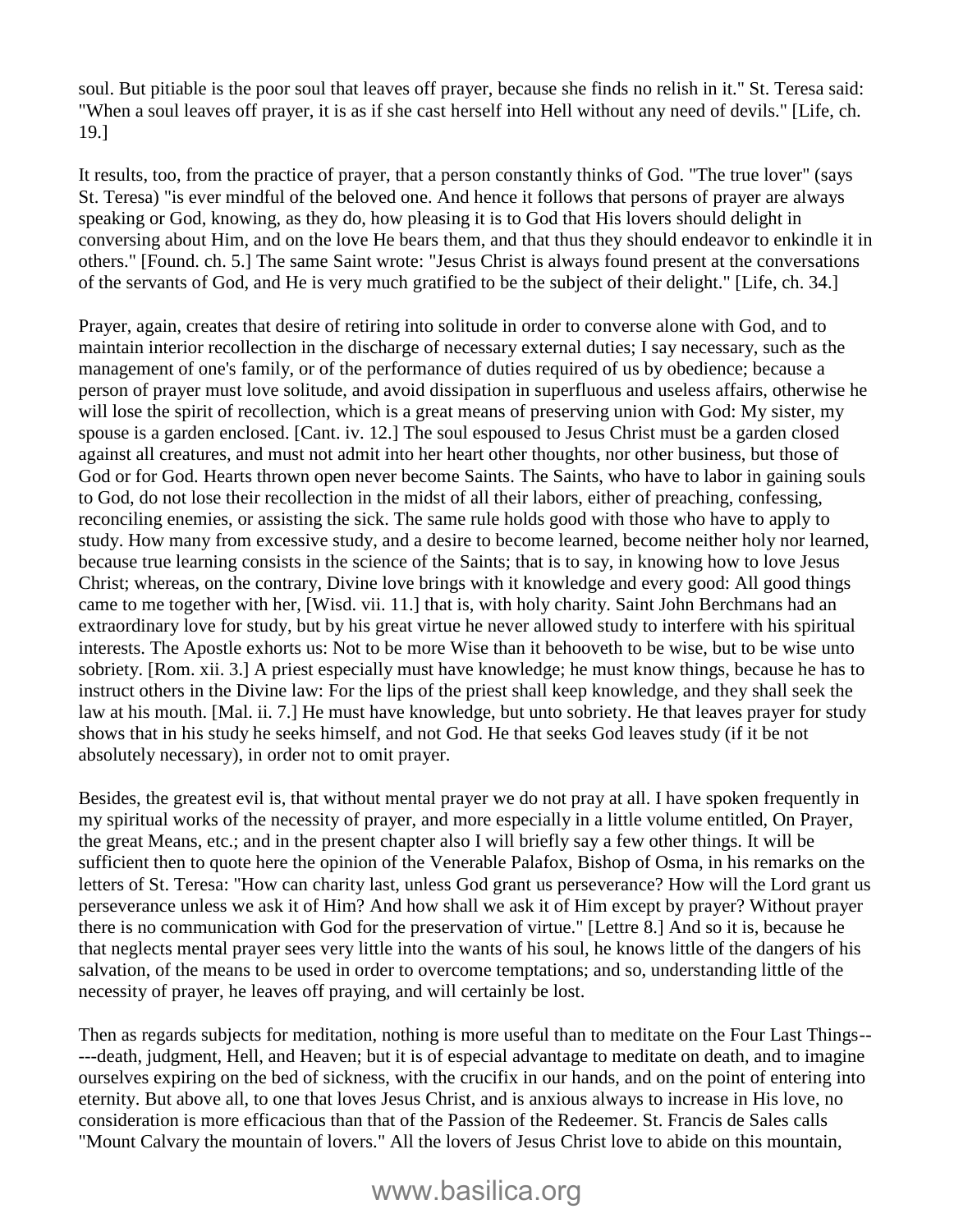where no air is breathed but the air of Divine love. When we see a God dying for our love, and dying in order to gain our love (He loved us, and delivered Himself up for us). [Eph. v. 2.] it is impossible not to love Him ardently. Such darts of love continually issue forth from the wounds of Christ crucified as pierce even hearts of stone. Oh, happy is he who is ever going during this life to the heights of Calvary! O blessed Mount! O lovely Mount! O beloved Mount! and who shall ever leave thee more! A Mount that sends forth flames to enkindle the souls that perseveringly abide upon thee!

#### 4. Frequent Communion.

The fourth means of perfection, and even of perseverance in the grace of God, is frequently to receive the Holy Communion, of which we have already spoken in the Introduction, §II., page 275 [not part of this presentation-----Web Master], where we affirmed that a soul can do nothing more pleasing to Jesus Christ than to receive Him often in the Sacrament of the Altar. St. Teresa said: "There is no better help to perfection than frequent Communion: oh, how admirably does the Lord bring such a soul to perfection!" And she adds, that, ordinarily speaking, they who communicate most frequently are found further advanced in perfection; and that there is greater spirituality in those communities where frequent Communion is the custom. For this reason it is that, as we find declared in a decree of Pius X, in 1905, the holy Fathers have so highly extolled, and so much promoted, the practice of frequent and even of daily Communion. Holy Communion, as the Council of Trent tells us, delivers us from daily faults, and preserves us from mortal ones. St. Bernard [In Cœna D.s.l.] asserts that Communion represses the movements of anger and incontinence, which are the two passions that most frequently and most violently assail us. St. Thomas says, [P. 3. q. 79. a. 6.] that Communion defeats the suggestions of the devil. And finally, St. John Chrysostom says, that Communion pours into our souls a great inclination to virtue, and a promptitude to practice it; and at the same time imparts to us a great peace, by which the path of perfection is made very sweet and easy to us. Besides, there is no Sacrament so capable of kindling the Divine love in souls as the Holy Sacrament of the Eucharist, in which Jesus Christ bestows on us His whole self, in order to unite us all to Himself by means of holy love. Wherefore the Venerable Father John of Avila said: "Whoever deters souls from frequent Communion does the work of the devil." Yes; for the devil has a great horror of this Sacrament, from which souls derive immense strength to advance in Divine love.

\*But a suitable preparation is most useful to communicate well. The first preparation, or, in other terms, the remote preparation, to derive the greatest profit from frequent and daily Communion, is: 1. To keep free from all deliberate affection to sin-----that is, to sin committed, as we say, with open eyes. 2. The practice of much mental prayer. 3. The mortification of the senses and of the passions. 4. Although it is most expedient that those who communicate frequently or daily should be free from venial sins, at least from such as are fully deliberate, and from any affection thereto, nevertheless it is sufficient that they be free from mortal sin, with the purpose of never sinning mortally in future; and, if they have this sincere purpose, it is impossible but that daily communicants should gradually emancipate themselves from even venial sins, and from all affection thereto. 5. That the practice of frequent and daily Communion may be carried out with greater prudence and more abundant merit, the confessor's advice should be asked. Confessors, however, are to be careful not to dissuade anyone from frequent and daily Communion, provided that he is in a state of grace and approaches with a right intention." [Decree of Pius X.] In the next place, the proximate preparation for Communion is that which is made on the morning itself of Communion, for which it is recommended to make at least half an hour of mental prayer.

To reap also more abundant fruit from Communion, we should make a fervent thanksgiving. Father John of Avila said that the time after Communion is "a time to gain treasures of graces." St. Mary Magdalene of Pazzi used to say that no time can be more calculated to inflame us with Divine love than the time immediately after our Communion. And St. Teresa says: "After Communion let us be careful not to lose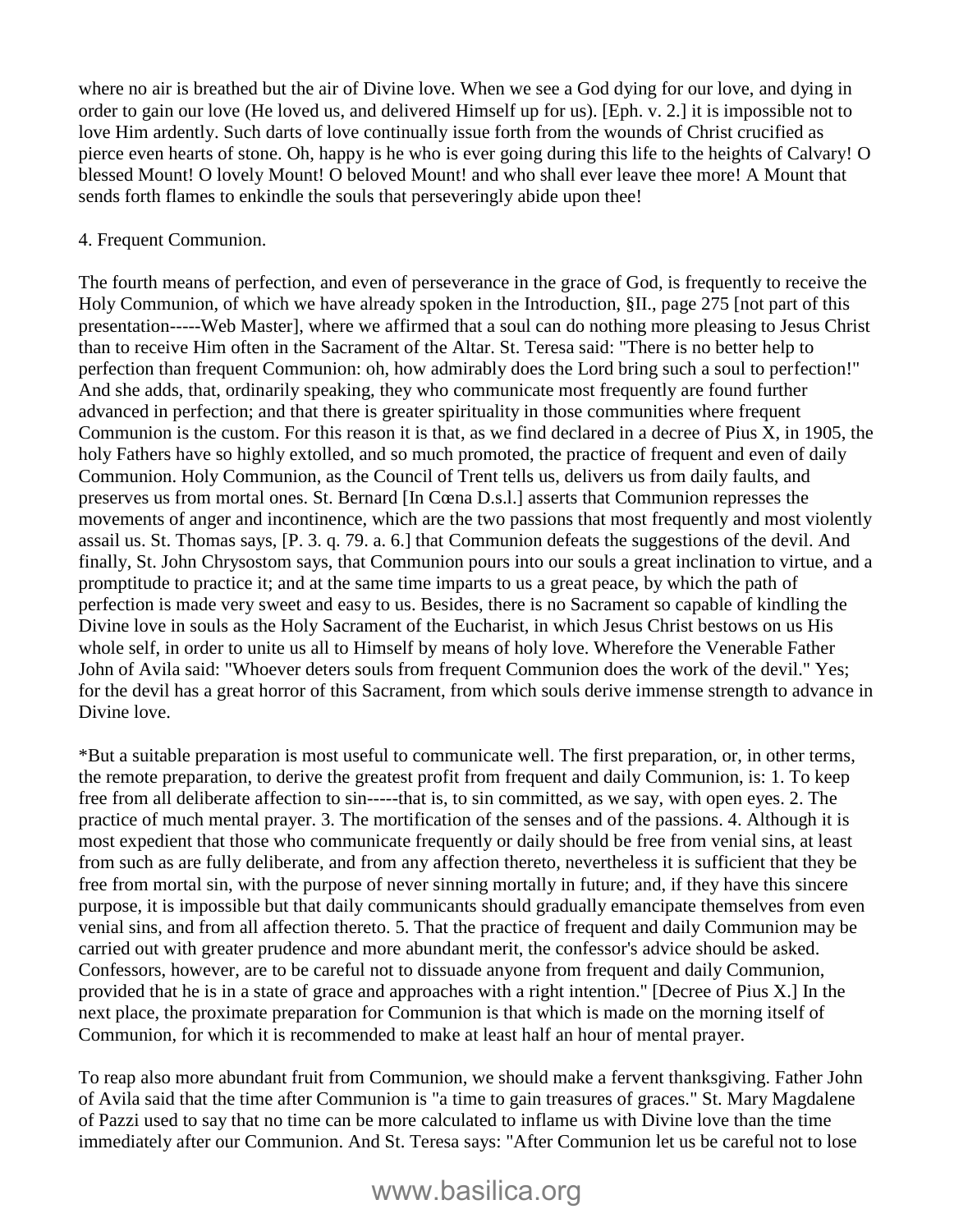so good an opportunity of negotiating with God. His Divine majesty is not accustomed to pay badly for His lodging, if He meets with a good reception." [Way of Perfection, ch. 35.]

There are certain pusillanimous souls, who, on being exhorted to communicate more frequently, reply: "But I am not worthy." But, do you not know, that the more you refrain from Communion, the more unworthy you become of it? Because, deprived of Holy Communion, you will have less strength, and will commit many faults. Well, then, obey your director, when he tells you to go: venial faults do not forbid Holy Communion: besides, among your failings, the greatest would be not to obey when your spiritual Father bids you communicate.

"But in my past life I was very bad." And I reply, that you must know, that he who is weakest has most need of the physician and of medicine. Jesus in the Blessed Sacrament is our physician and medicine as well. St. Ambrose said: "I, who am always sinning, have always need of medicine." [De Sacram. 1. 4, c. 6.] You will then say, perhaps: "But my confessor does not tell me to communicate oftener." If, then, he does not tell you to do so, ask his advice. "It would seem to be pride." It would be pride if you should wish to communicate because you consider yourself entirely worthy, or better than others. This heavenly bread requires hunger. Jesus loves to be desired, says a devout author: "He thirsts to be thirsted for." [Tetr. Sent. 37.] And what a thought is this: "Today I have communicated, and tomorrow I have to communicate." Oh, how such a reflection keeps the soul attentive to avoid all defects and to do the will of God! "But I have no devotion." If you mean sensible devotion, it is not necessary, neither does God always grant it even to His most beloved souls. It is enough for you to have the devotion of a will determined to belong wholly to God, and to make progress in His Divine love. John Gerson says, [Sup. Magn. tr. 9, p. 3.] that he who abstains from Communion because he does not feel that devotion which he would like to feel, acts like a man who does not approach the fire because he does not feel warm.

"But why do so few souls approach the Divine Banquet frequently or daily?

Some, unhappily, are prevented by mortal sin which separates them from Him Who 'is the life.' It is with good reason that they recognize themselves unworthy of Holy Communion, since to communicate in such a state would be horrible sacrilege.

Others live in grace; but, absorbed in the things of earth, loving our Lord but little, they prefer to remain in their tepidity, they do not desire to become more fervent by approaching often, still less every day, to the Flame of Love, which is Jesus Christ!

Others, in fine, love Him and would be happy to receive Him often, even daily, in the Sacrament, and ever to increase in His love. But they dare not do so because of certain prejudices and vain fears, which prevent their approach to the Holy Table."

O timid, fearful souls, why not despise these fears and prejudices, and give heed to the voice of the Church? [S. Antoni, Vain Fears, pp. 10-11.]

It will be found likewise to contribute very much to keep fervor alive in the soul, often to make a spiritual Communion, so much recommended by the Council of Trent, [Sess. xiii. cap: 8.] which exhorts all the faithful to practice it. The spiritual Communion, as St. Thomas says, [P. 3, q. 79, a. 1.] consists in an ardent desire to receive Jesus Christ in the Holy Sacrament; and therefore the Saints were careful to make it several times in the day. The method of making it is this: "My Jesus, I believe that Thou art really present in the Most Holy. Sacrament. I love Thee, and I desire Thee; come to my soul. I embrace Thee; and I beseech Thee never to allow me to be separated from Thee again." Or more briefly thus: "My Jesus,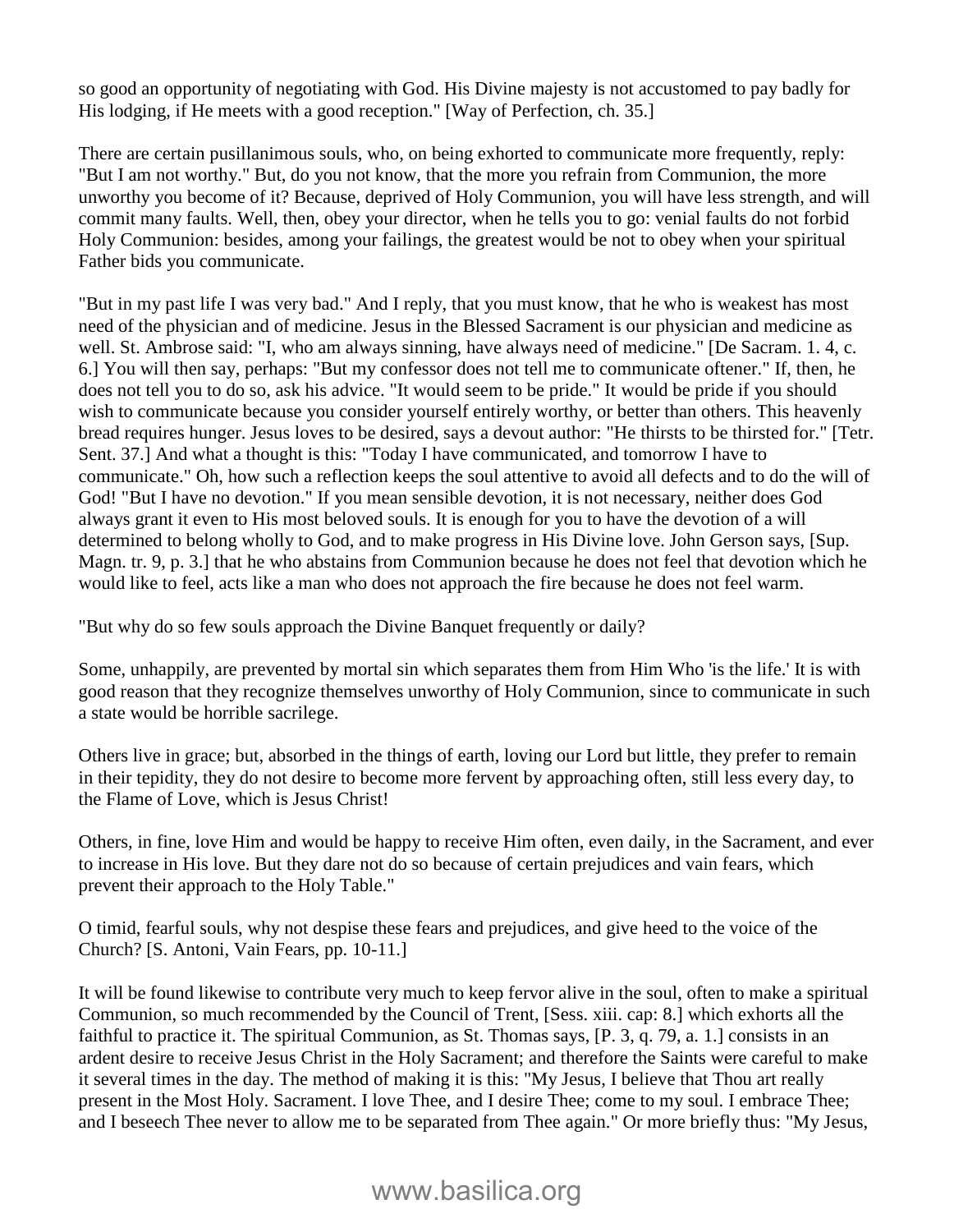come to me; I desire Thee; I embrace Thee; let us remain ever united together." This spiritual Communion may be practiced several times a day: when we make our prayer, when we make our visit to the Blessed Sacrament, and especially when we attend Mass at the moment of the priest's Communion. The Dominican Sister Blessed Angela of the Cross said: "If my confessor had not taught me this method of communicating spiritually several times a day, I should not have trusted myself to live."

#### 5. Prayer.

The fifth and most necessary means for the spiritual life, and for obtaining the love of Jesus Christ, is prayer. In the first place, I say that by this means God convinces us of the great love He bears us. What greater proof of affection can a person give to a friend than to say to him, " My friend, ask anything you like of me, and I will give it you?" Now, this is precisely what our Lord says to us: Ask, and it shall be given you . . . seek, and you shall find. [Matt. vii. 7.] Wherefore prayer is called all-powerful with God to obtain every blessing: "Prayer, though it is one, can effect all things," as Theodoret says; [Ap. Rodr. p. I, tr. 5, c. 14; Wisd. vii. 27.] whoever prays, obtains from God whatever he chooses. The words of David are beautiful: Blessed be God Who hath not turned away my prayer, nor His mercy from me. [Ps. lxv. 20.] Commenting on this passage, St. Augustine says, "As long as thou seest thyself not failing in prayer, be assured that the Divine mercy will not fail thee either." And St. John Chrysostom: "We always obtain, even while we are still praying."

When we pray to God He grants us the grace we ask for, even before we have ended our petition. If then we are poor, let us blame only ourselves, since we are poor merely because we wish to be poor, and so we are undeserving of pity. What sympathy can there be for a beggar, who, having a very rich master, and one most desirous to provide him with everything if he will only ask for it, nevertheless chooses still to continue in his poverty sooner than ask for what he wants? "Behold," says the Apostle, "our God is ready to enrich all who call upon Him:" Rich unto all that call upon Him. [Rom. x. 12.]

Humble prayer, then, obtains all from God; but we must be persuaded at the same time, that if it be useful, it is no less necessary for our salvation. It is certain that we absolutely require the Divine assistance, in order to overcome temptations; and sometimes, in certain more violent assaults, the sufficient grace which God gives to all, might possibly enable us to resist them; but on account of our inclination to evil, it will not ordinarily be sufficient, and we shall stand in need of a special grace. Whoever prays obtains this grace; but whoever prays not, obtains it not, and is lost. And this is more especially the case with regard to the grace of final perseverance, of dying in the grace of God, which is the grace absolutely necessary for our salvation, and without which we should be lost forever. St. Augustine [De Dono pers. c. 16.] says of this grace, that God only bestows it on those who pray. And this is the reason why so few are saved, because few indeed are mindful to beg of God this grace of perseverance.

In fine, the holy Fathers say, that prayer is necessary for us, not merely as a necessity of precept (so that divines say, that he who neglects for a month to recommend to God the affair of his salvation is not exempt from mortal sin), but also as a necessity of means, which is as much as to say, that whoever does not pray cannot possibly be saved. And the reason of it is, in short, because we cannot obtain eternal salvation without the help of Divine grace, and this grace Almighty God only accords to those who pray. And because temptations, and the dangers of falling into God's displeasure, continually beset us, so ought our prayers to be continual. Hence St. Thomas declares that continual prayer is necessary for a man to save himself: "Unceasing prayer is necessary to man, that he may enter Heaven." [P. 3, q. 39. a. 5.] And Jesus Christ Himself had already said the same thing: We ought always to pray, and not to faint. [Luke, xviii. 1.] And afterwards the Apostle: Pray without ceasing. [1 Thess. v. 17.] During the interval in which we shall cease to pray, the devil will conquer us. And though the grace of perseverance can in no wise be merited by us, as the Council of Trent teaches us, [Sess. vi. cap. 13.] nevertheless St. Augustine says,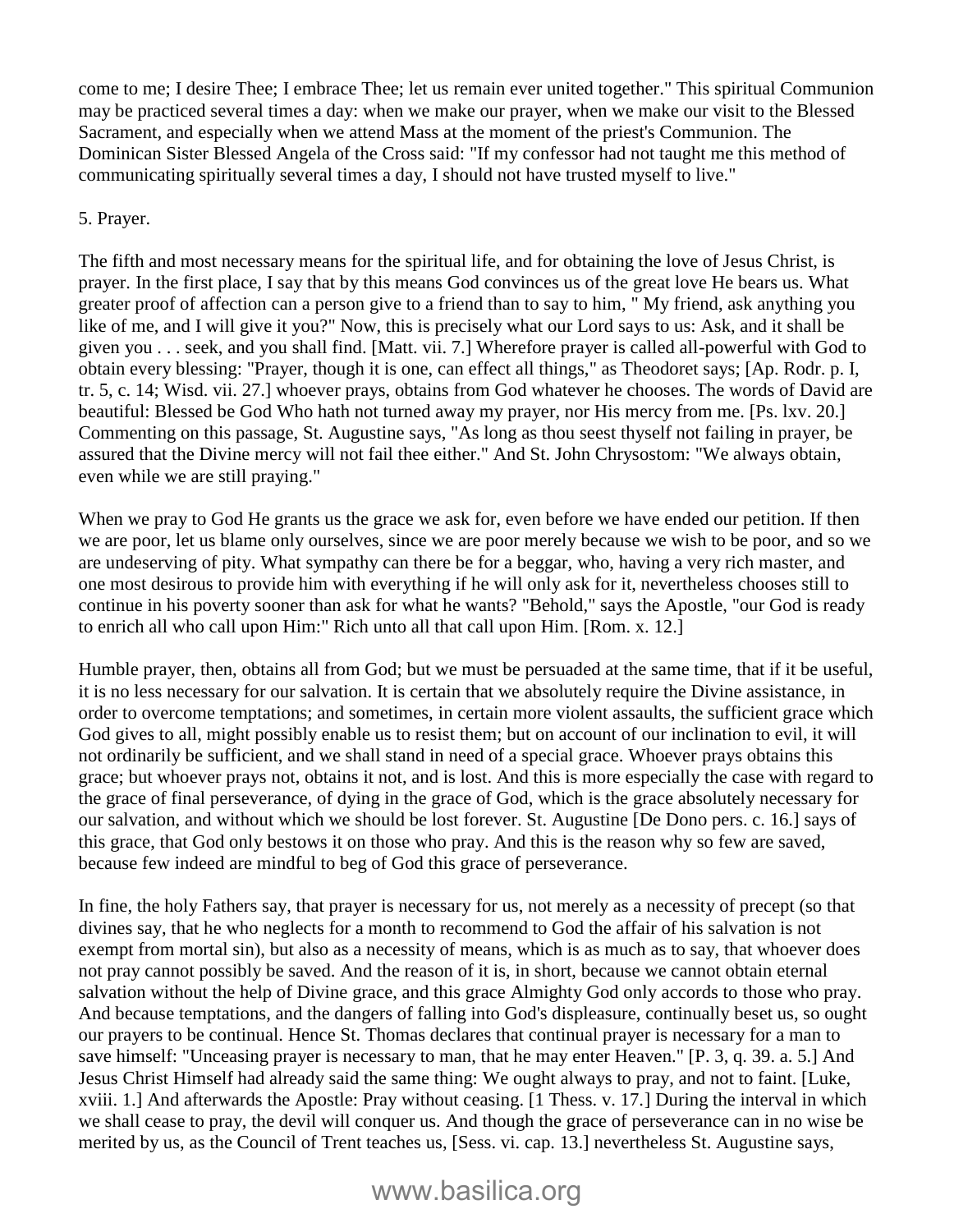"that in a certain sense we can merit it by prayer." The Lord wishes to dispense His grace to us, but he will be entreated first: nay more, as St. Gregory remarks, he wills to be importuned, and in a manner constrained by our prayers: [In Ps. vi. pæn.] "God wishes to be prayed to,-----He wishes to be compelled,- ----He wishes to be, as it were, vanquished by our importunity." [De Dono pers. c. 6.] St. Mary Magdalene of Pazzi said, "that when we ask graces of God, He not only hears us, but in a certain sense thanks us." Yes, because God, as the infinite goodness, in wishing to pour out Himself upon others, has, so to speak, an infinite longing to distribute his gifts; but He wishes to be besought: hence it follows, that when He sees Himself entreated by a soul, He receives so much pleasure, that in a certain sense He thanks that soul for it.

Well, then, if we wish to preserve ourselves in the grace of God till death, we must act the mendicant, and keep our mouths open to beg for God's help, always repeating, "My Jesus, mercy; never let me be separated from Thee; O Lord, come to my aid; My God, assist me!" This was the unceasing prayer of the ancient ' Fathers of the desert: "Incline unto my aid, O God: O Lord, make haste to help me! [Ps. lxix. 2.] O Lord, help me, and help me soon; for if Thou delayest Thy assistance, I shall fall and perish!" And this above all must be practiced in the moment of temptation; he who acts otherwise is lost.

And let us have a great faith in prayer. God has promised to hear him that prays: Ask, and you shall receive. [John, xvi. 24.] How can we doubt, says St. Augustine, since God has bound Himself by express promise, and cannot fail to grant us the favors we ask of Him? "By promising He has made Himself our debtor." [Serm. 110, E. B.] In recommending ourselves to God, we must have a sure confidence that God hears us, and then we shall obtain whatever we want. Behold what Jesus Christ says: All things, whatsoever you ask when ye pray, believe that you shall receive, and they shall come unto you. [Mark, xi.] 24.]

"But," someone may say, " I am a sinner, and do not deserve to be heard." But Jesus Christ says, Every one that asketh, receiveth. [Luke, xi. 10.] Everyone, be he just, or be he a sinner. St. Thomas teaches us that the efficacy of prayer to obtain graces does not depend on our merits, but on the mercy of God, Who has promised to hear everyone who prays to Him." [2. 2, q. 178, a. 2.] And our Redeemer, in order to remove from us all fear when we pray, said: Amen, amen, I say to you, if you shall ask the Father anything in My name, He will give it you. [John, xvi. 23.] As though He would say: Sinners, you have no merits of your own to obtain graces, wherefore do in this manner; when you would obtain graces, ask them of My Father in My name; that is, through My merits and through My love; and then ask as many as you choose, and they shall be granted to you. But let us mark well those words, "In My name;" which signify (as St. Thomas explains it), "in the name of the Saviour;" or, in other words, that the graces which we ask must be graces which regard our eternal salvation; and consequently we must remark that the promise does not regard temporal favors; these our Lord grants, when they are profitable for our eternal welfare; if they would prove otherwise, He refuses them. So that we should always ask for temporal favors, on condition that they will benefit our soul. But should they be spiritual graces, then they require no condition; but with confidence, and a sure confidence, we should say: "Eternal Father, in the name of Jesus Christ deliver me from this temptation: grant me holy perseverance, grant me Thy love, grant me Heaven." We can likewise ask these graces of Jesus Christ in His Own name; that is, by His merits, since we have His promise also to this effect: If you shall ask Me anything in My name, that I will do. [John, xiv. 14.]

And whilst we pray to God, let us not forget to recommend ourselves at the same time to Mary, the dispenser of graces. St. Bernard says, that it is Almighty God Who bestows the graces; but He bestows them through the hands of Mary: "Let us seek grace, and let us seek it through Mary; because what she seeks she finds, and cannot be refused." [De Aquaed.] If Mary prays for us, we are safe, for every petition of Mary is heard, and she can never meet with a repulse.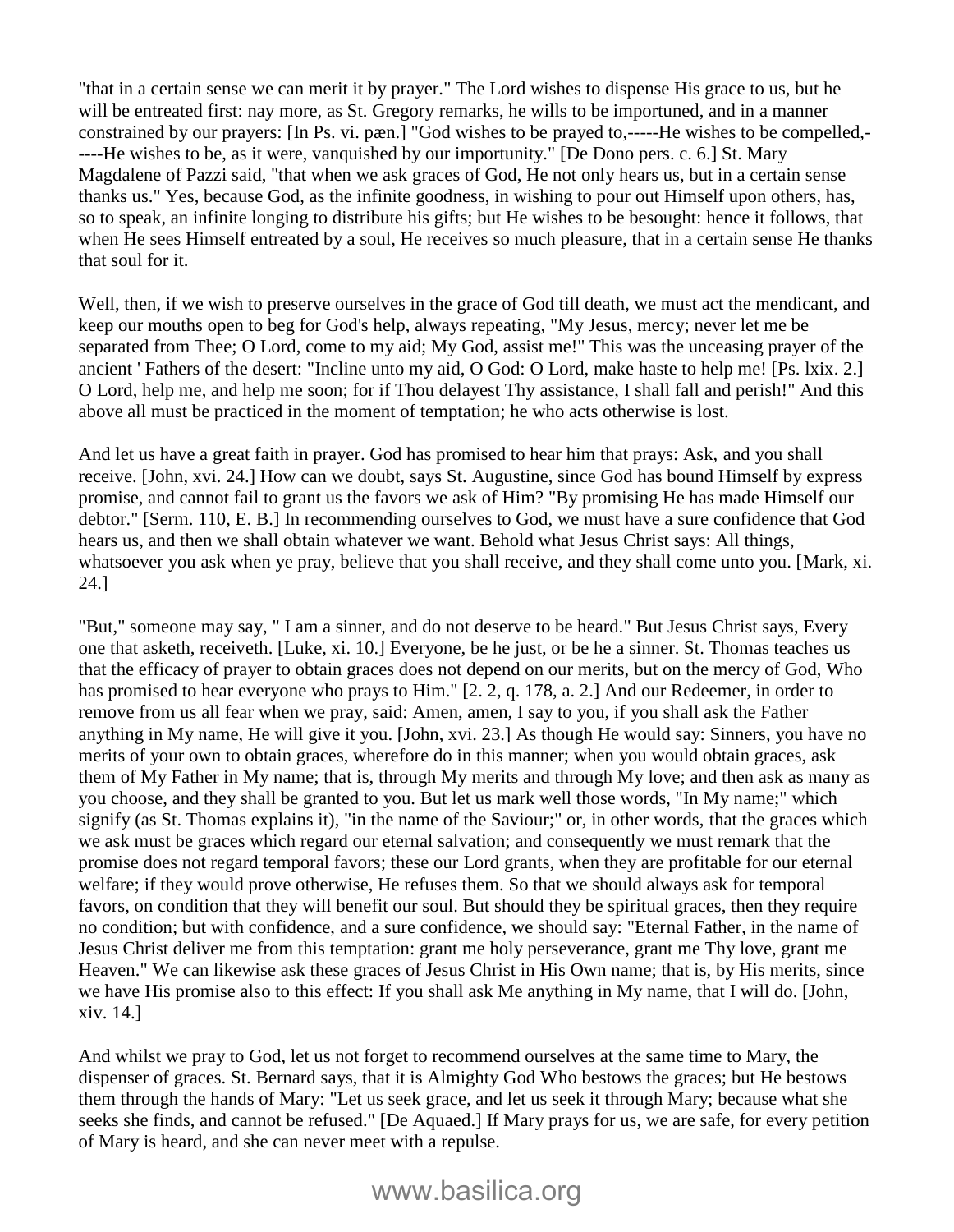O Jesus, my love, I am determined to love Thee as much as I can, and I wish to become a Saint; and I wish to become a Saint for this reason, in order to give Thee pleasure, and to love Thee exceedingly in this life and the next! I can do nothing of myself, but Thou canst do all things; and I know that Thou wishest me to become a Saint. I see already that by Thy grace my soul sighs only for Thee, and seeks nothing else but Thee.

I wish to live no more for myself; Thou desirest me to be wholly Thine, and I desire to be wholly Thine. Come, and unite me to Thyself, and Thyself to me. Thou art infinite goodness; Thou art He Who hast loved me so much; Thou art, indeed, too loving and too lovely; how, then, can I love anything but Thee? I prefer Thy love before all the things of this world; Thou art the sole object, the sole end of all my affections. I leave all to be occupied solely in loving Thee, my Redeemer, my Comforter, my hope, my love, and my all. I will not despair of becoming a Saint on account of the sins of my past life; for I know, my Jesus, that Thou didst die in order to pardon the truly penitent. I love Thee now with my whole heart, with my whole soul; I love Thee more than myself, and I bewail, above every other evil, ever having had the misfortune to despise Thee, my sovereign good. Now I am no longer my own. I am Thine; O God of my heart, dispose of me as Thou pleasest. In order to please Thee, I accept of all the tribulations Thou mayest choose to send me-----sickness, sorrow, troubles, ignominies, poverty, persecution, desolation----- I accept all to please Thee: in like manner I accept of the death Thou hast decreed for me, with all the anguish and crosses which may accompany it: it is enough if Thou grantest me the grace to love Thee exceedingly. Lend me Thy assistance; give me strength henceforth to compensate, by my love, for all the bitterness that I have caused Thee in past time, O only love of my soul!

O Queen of Heaven, O Mother of God, O great advocate of sinners, I trust in thee!

1. Mor. 1. 10, c. 8.

2. Col. 3:14

3. Lettre 51

- 4. "Antidotum, quo liberemur a culpis quotidian is."
- 5. Way of Per. ch. 42.
- 6. Inter. Castle, ch. 3.
- 7. Found. ch. 29.
- 8. Apoc. 3:15, 16
- 9. Past. p. 3, adm. 35.
- 10. Luke 18:27
- 11. De Disc. mon, c. 6.

12. Ep. 17, E. B. app.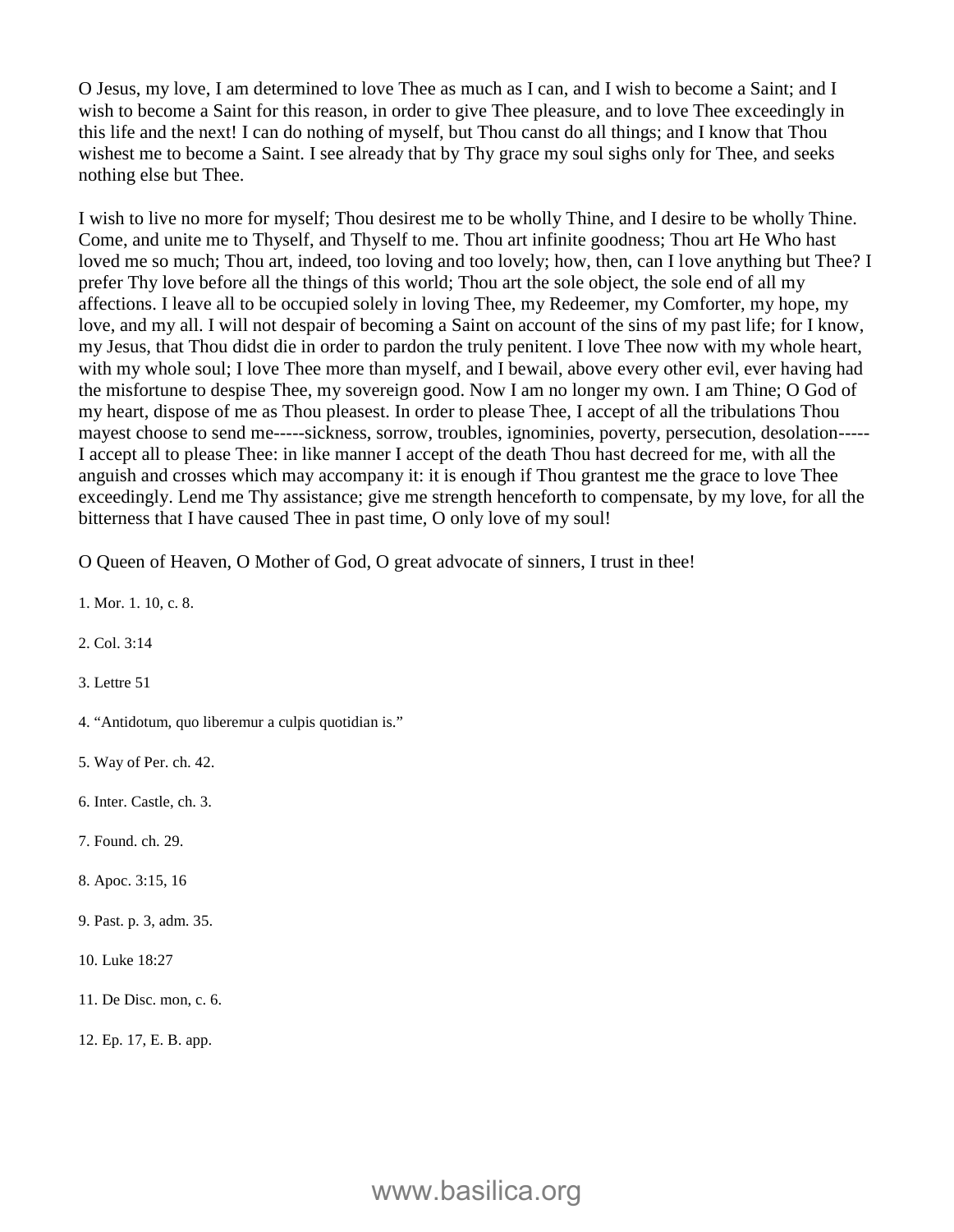### CHAPTER V

#### CHARITY IS NOT PUFFED UP

(Charitas non inflatur.)

\*\*\*\*\*\*\*\*\*\*\*\*\*\*\*\*\*\*\*\*\*\*\*\*\*\*\*\*\*\*\*\*\*\*\*\*

He that loves Jesus Christ is not vain of his own Worth, but humbles himself, and is glad to be humbled by Others.

A PROUD person is like a balloon filled with air, which seems, indeed, great; but whose greatness, in reality, is nothing more than a little air; which, as soon as the balloon is opened, is quickly dispersed. He who loves God is humble, and is not elated at seeing any worth in himself; because he knows that whatever he possesses is the gift of God, and that of his own he has only nothingness; and sin; so that this knowledge of the Divine favors bestowed on him humbles him the more; whilst he is conscious of being so unworthy, and yet so favored by God.

St. Teresa says, in speaking of the especial favors she received from God: "God does with me as they do with a house, which, when about to fall, they prop up with supports." When a soul receives a loving visit from God, and feels within herself an unwonted fervor of Divine love, accompanied with tears, or with a great tenderness of heart, let her beware of supposing that God so favors her, in reward for some good action; but let her then humble herself the more, concluding that God caresses her in order that she may not forsake Him; otherwise, were she to make such favors the subject of vain complacency, imagining herself more privileged, because she receives greater gifts from God than others, such a fault would induce God to deprive her of His favors. Two things are chiefly requisite for the stability of a house---- the foundation and the roof; the foundation in us must be humility, in acknowledging ourselves good for nothing, and capable of nothing; and the roof is the Divine assistance, in which alone we ought to put all our trust.

Whenever we behold ourselves unusually favored by God, we must humble ourselves the more. When St. Teresa received any special favor, she used to strive to place before her eyes all the faults she had ever committed; and thus the Lord received her into closer union with himself: the more a soul confesses herself undeserving of any favors, the more God enriches her with his graces. Thais, who was first a sinner and then a Saint, humbled herself so profoundly before God that she dared not even mention His name; so that she had not the courage to say, "My God;" but she said, "My Creator, have mercy on me!" [Vitae Patr. l. 1.] And St. Jerome writes, that in recompense for such humility, she saw a glorious throne prepared for her in Heaven. In the life of St. Margaret of Cortona we read the same thing; that, when our Lord visited her one day with greater tokens of tenderness and love, she exclaimed: "But, O Lord, hast Thou then forgotten what I have been? Is it possible that Thou canst repay all my outrages against Thee with so exquisite sweetness?" And God replied, that when a soul loves Him, and cordially repents of having offended Him, He forgets all her past infidelities; as, indeed, He formerly spoke by the mouth of Ezechiel: But If the wicked do penance I will not remember all his iniquities." [Ezech. xviii. 21, 22.] And in proof of this, He showed her a high throne, which He had prepared for her in Heaven in the midst of the seraphim. Oh, that we could only well comprehend the value of humility! A single act of humility is worth more than all the riches of the universe.

It was the saying of St. Teresa, "Think not that thou hast advanced far in perfection, till thou considerest thyself the worst of all, and desirest to be placed below all." And on this maxim the Saint acted, and so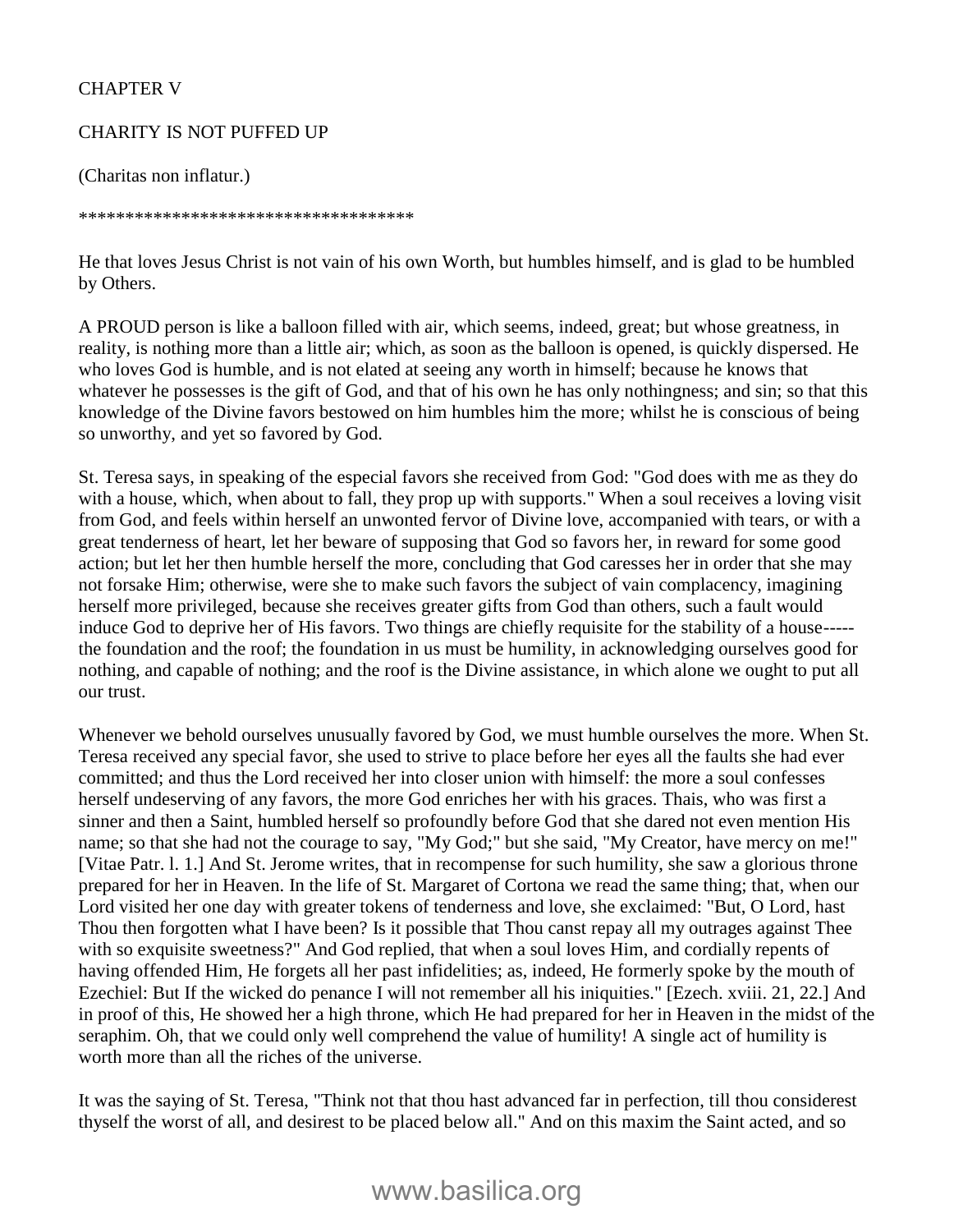have done all the Saints; St. Francis of Assisi, St. Mary Magdalene of Pazzi, and the rest, considered themselves the greatest sinners in the world, and were surprised that the earth sheltered them, and did not rather open under their feet to swallow them up alive; and they expressed themselves to this effect with the sincerest conviction. The Venerable Father John of Avila, who, from his earliest infancy had led a holy life, was on his deathbed; and the priest who came to attend him said many sublime things to him, taking him for what indeed he was, a great servant of God and a learned man; but Father Avila thus spoke to him: "Father, I pray you to make the recommendation of my soul, as of the soul of a criminal condemned to death; for such I am." This is the opinion which Saints entertain of themselves in life and death.

We, too, must act in this manner, if we would save our souls, and keep ourselves in the grace of God till death, reposing all our confidence in God alone. The proud man relies on his own strength, and falls on that account; but the humble man, by placing all his trust in God alone, stands firm and falls not, however violent and multiplied the temptations may be; for his watchword is: I can do all things in Him that strengtheneth me. [Phil. iv. 13.] The devil at one time tempts us to presumption, at another time to diffidence; whenever he suggests to us that we are in no danger of falling, then we should tremble the more; for were God but for an instant to withdraw His grace from us, we are lost. When, again, he tempts us to diffidence, then let us turn to God, and thus address Him with great confidence: In Thee, O Lord, have I hoped, I shall never be confounded. [Ps. xxx. 2.] My God, in Thee I have put all my hopes; I hope never to meet with confusion, nor to be bereft of Thy grace. We ought to exercise ourselves continually, even to the very last moments of our life, in these acts of diffidence in ourselves and of confidence in God, always beseeching God to grant us humility.

But it is not enough, in order to be humble, to have a lowly opinion of ourselves, and to consider ourselves the miserable beings that we really are; the man who is truly humble, says Thomas à Kempis, despises himself, and wishes also to be despised by others. This is what Jesus Christ so earnestly recommends us to practice, after His example: Learn of Me, because I am meek and humble of heart. [Matt. xi. 29.] Whoever styles himself the greatest sinner in the world, and then is angry when others despise him, plainly shows humility of tongue, but not of heart. St. Thomas Aquinas says, that a person who resents being slighted may be certain that he is far distant from perfection, even though he should work miracles. The Divine Mother sent St. Ignatius Loyola from Heaven to instruct St. Mary Magdalene of Pazzi in humility; and behold the lesson which the Saint gave her: "Humility is a gladness at whatever leads us to despise ourselves." [Cepar. c. 11.] Mark well, a gladness; if the feelings are stirred with resentment at the contempt we receive, at least let us be glad in spirit.

And how is it possible for a soul not to love contempt, if she loves Jesus Christ, and beholds how her God was buffeted and spit upon, and how He suffered in His Passion! Then did they spit in His face and buffeted Him; and others struck His face with the palms of their hands. [Matt. xxvi. 67.] For this purpose our Redeemer wishes us to keep His image exposed on our altars, not indeed representing Him in glory, but nailed to the Cross, that we might have His ignominies constantly before our eyes; a sight which made the Saints rejoice at being vilified in this world. And such was the prayer which St. John of the Cross addressed to Jesus Christ, when He appeared to him with the Cross upon His shoulders: "O Lord, let me suffer, and be despised for Thee!" My Lord, on beholding Thee so reviled for my love, I only ask of Thee to let me suffer and be despised for Thy love. St. Francis de Sales said, [Spirit, ch. 10.] "To support injuries is the touchstone of humility and of true virtue." If a person pretending to spirituality practices prayer, frequent Communion, fasts, and mortifies himself, and yet cannot put up with an affront, or a biting word, of what is it a sign? It is a sign that he is a hollow cane, without humility and without virtue. And what indeed can a soul do that loves Jesus Christ, if she is unable to endure a slight for the love of Jesus Christ, Who has endured so much for her? Thomas à Kempis, in his golden little book of the Imitation of Christ writes as follows: "Since you have such an abhorrence of being humbled, it is a sign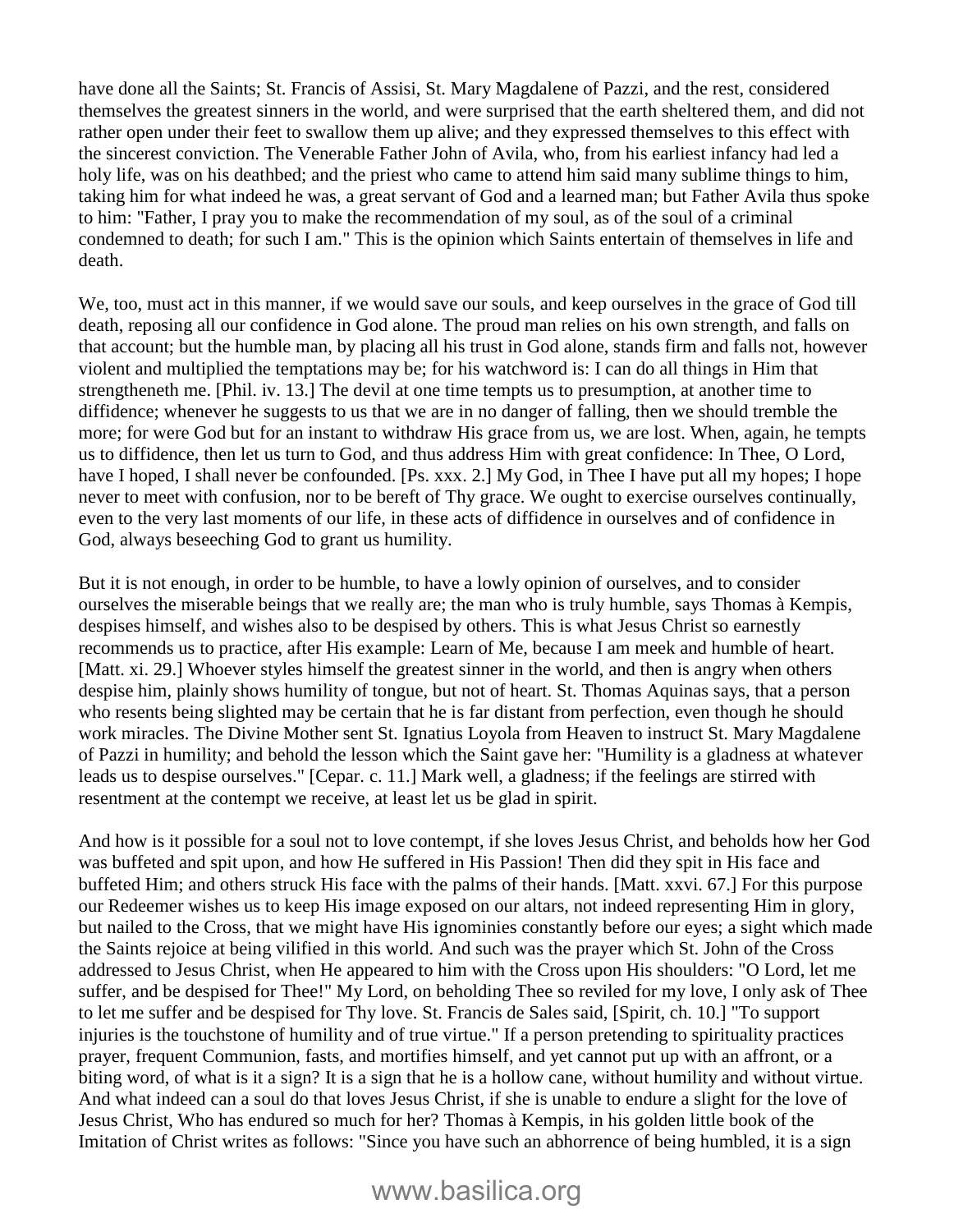that you are not dead to the world, have no humility, and that you do not keep God before your eyes. He that has not God before his eyes, is disturbed at every syllable of censure that he hears." Thou canst not endure cuffs and blows for God; endure at least a passing word.

Oh what surprise and scandal does that person occasion, who communicates often, and then is ready to resent every little word of contempt! On the contrary, what edification does a soul give that answers contempts with words of mildness, spoken in order to conciliate the offender; or perhaps makes no reply at all, nor complains of it to others, but continues with placid looks, and without showing the least sign of indignation! St. John Chrysostom says, that a meek person is not only serviceable to himself but likewise to others, by the good example he sets them of meekness in bearing contempt: "The meek man is useful to himself and to others." [In Act. hom. 6.] Thomas à Kempis mentions, with regard to this subject, several things in which we should practice humility; he says as follows: "What others say shall command an attentive hearing, and what you say shall be taken no notice of. Others shall make a request and obtain it; you shall ask for something and meet with a refusal. Others shall be magnified in the mouths of men, and on you no one shall bestow a word. Such and such an office shall be conferred on others, but you shall be passed by as unfit for anything. With such like trials the Lord is wont to prove His faithful servant; and to see how far he has learned to overcome himself and to hold his peace. Nature, indeed, will at times not like it; but you will derive immense profit thereby, if you support all in silence."

It was a saying of St. Jane of Chantal, that "a person who is truly humble takes occasion from receiving some humiliation to humble himself the more." [Marsol. l. 4. ch. 8.] Yes, for he who is truly humble never supposes himself humbled as much as he deserves. Those who behave in this manner are styled blessed by Jesus Christ. They are not called blessed who are esteemed by the world, who are honored and praised, as noble, as learned, as powerful; but they who are spoken ill of by the world, who are persecuted and calumniated; for it is for such that a glorious reward is prepared in Heaven, if they only bear all with patience: Blessed are you when they shall revile you and persecute you, and speak all that is evil against you untruly for My sake: be glad and rejoice, for your reward is very great in Heaven. [Matt. v. 11.]

The grand occasion for practicing humility is when we receive correction for some fault from Superiors or from others. Some people resemble the hedgehog: they seem all calmness and meekness as long as they remain untouched; but no sooner does a Superior or a friend touch them, by an observation on something which they have done imperfectly, than they forthwith become all prickles, and answer warmly, that so and so is not true, or that they were right in doing so, or that such a correction is quite uncalled for. In a word, to rebuke them is to become their enemy; they behave like a person who raves at the surgeon for paining them in the cure of their wounds. "He is angry with the surgeon,'" writes St. Bernard. [In Cant. s. 42.] "When the virtuous and humble man is corrected for a fault," says St. John Chrysostom, "he grieves for having committed it; the proud man on the other hand, on receiving correction, grieves also, but he grieves that his fault is detected; and on this account he is troubled, gives answers, and is angry with the person who corrects him." This is the golden rule given by St. Philip Neri, to be observed with regard to receiving correction: "Whoever would really become a Saint must never excuse himself, although what is laid to his charge be not true." [Bacci. l. 2, ch, 17.] And there is only one case to be excepted from this rule, and that is when self-defense may appear necessary to prevent scandal. Oh, what merit with God has that soul that is wrongfully reprehended, and yet keeps silence, and refrains from defending itself! St. Teresa said: "There are occasions when a soul makes more progress and acquires a greater degree of perfection by refraining from excusing herself than by listening to ten sermons; because by not excusing herself she begins to obtain freedom of spirit, and to be heedless whether the world speaks well or ill of her." [Way of Perf. ch. 16.]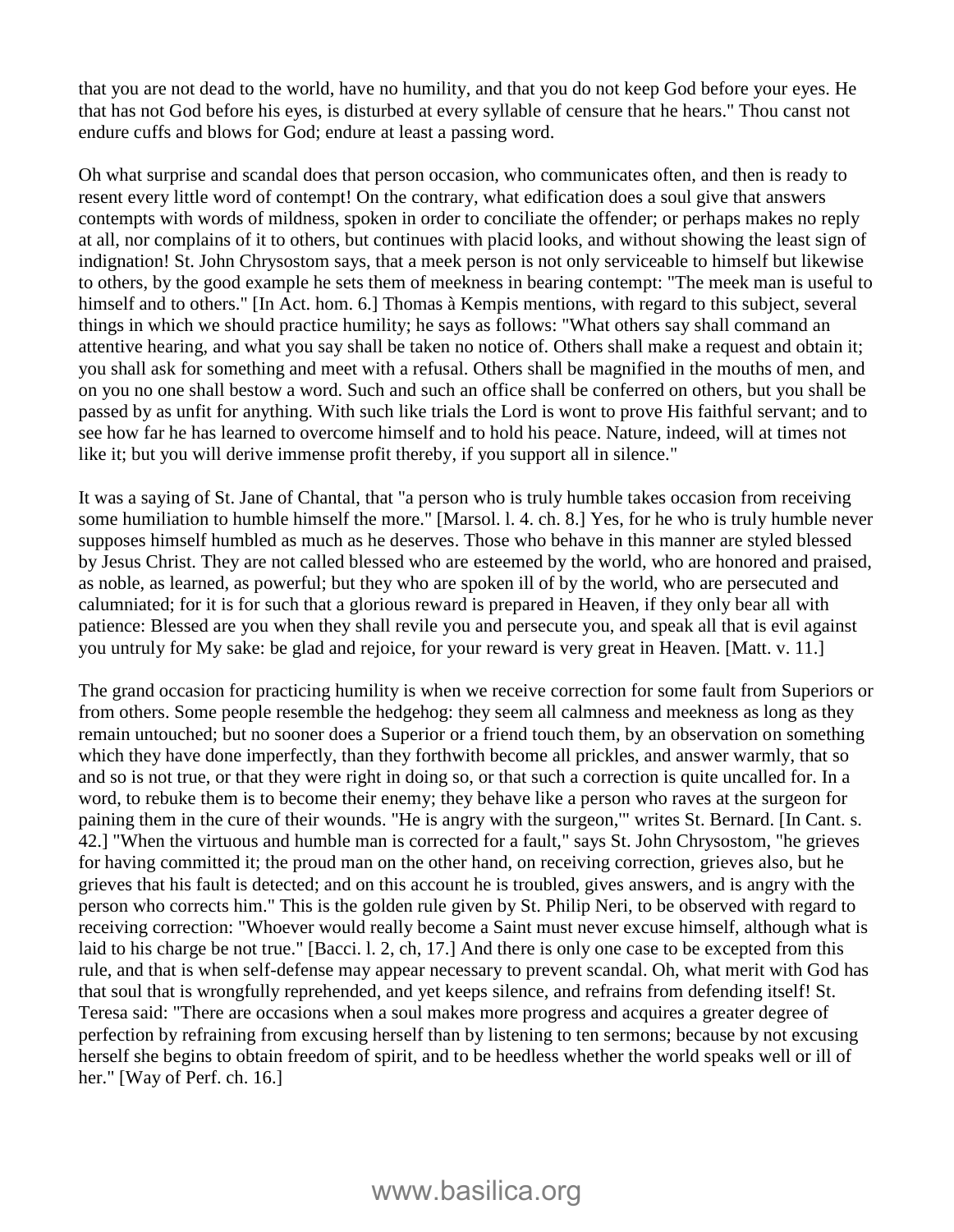Affections and Prayers.

O Incarnate Word! I entreat Thee, by the merits of Thy holy humility, which led Thee to embrace so many ignominies and injuries for our love, deliver me from all pride, and grant me a share of Thy humility. And what right have I to complain of any affront whatever that may be offered me, after having so often deserved Hell? O my Jesus, by the merit of all the scorn and affronts endured for me in Thy Passion, grant me the grace to live and die humbled on this earth, as Thou didst live and die humbled for my sake. For Thy love I would willingly be despised and forsaken by all the world; but without Thee I can do nothing. I love Thee, O my sovereign good; I love Thee, O beloved of my soul! I love Thee; and I hope, through Thee, to fulfill my purpose of suffering all for Thee,-----affronts, betrayals, persecutions, afflictions, dryness, and desolation; enough is it for me if Thou dost not forsake me, O sole object of the love of my soul. Suffer me never more to estrange myself from Thee. Enkindle in me the desire to please Thee. Grant me fervor in loving Thee. Give me peace of mind in suffering for Thee. Give me resignation in all contradictions. Have mercy on me. I deserve nothing; but I fix all my hopes in Thee, Who hast purchased me with Thine Own Blood.

And I hope all from thee, too, O my Queen and my Mother Mary, who art the refuge of sinners!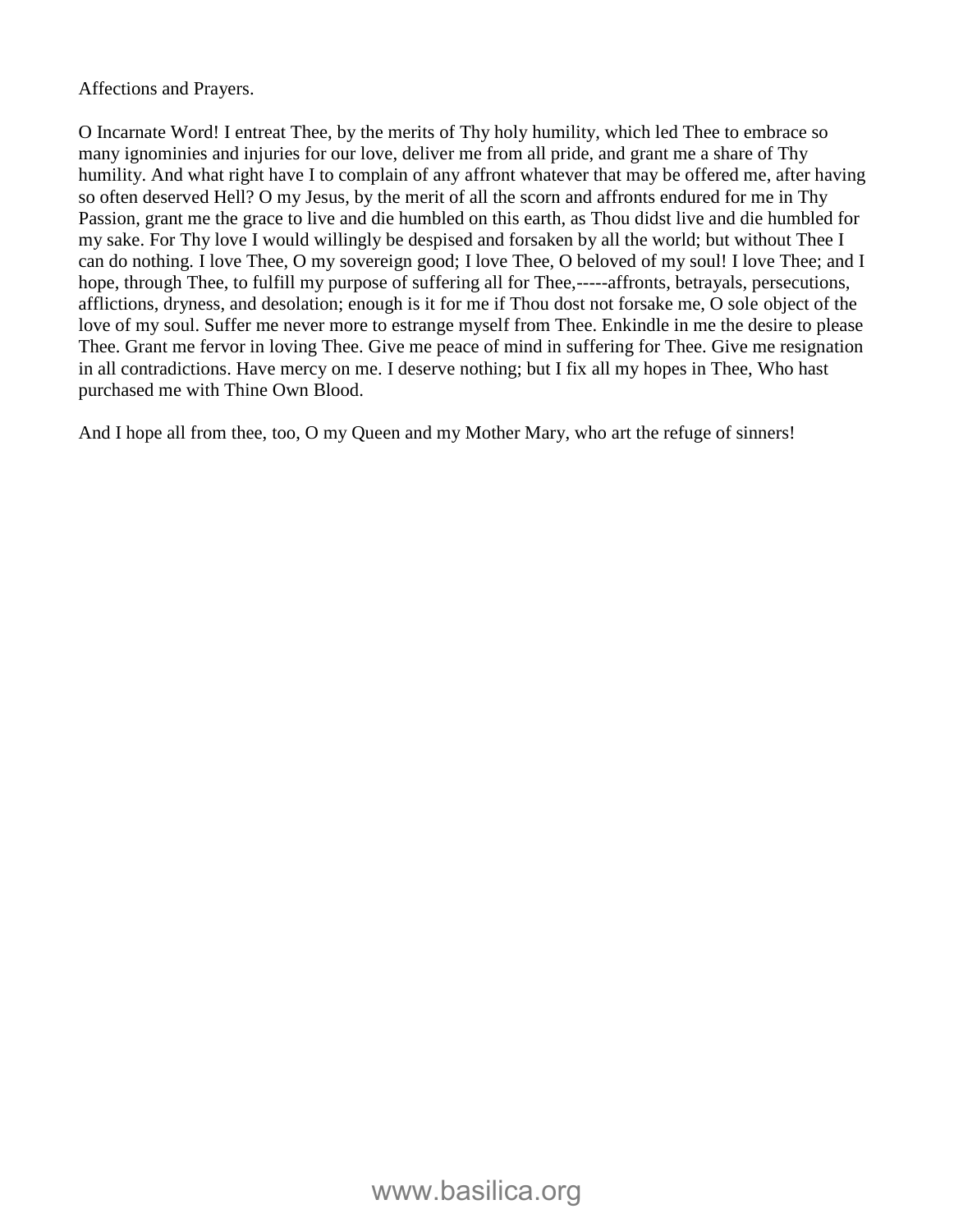### CHAPTER VI

#### CHARITY IS NOT AMBITIOUS

(Charitas non est ambitiosa.)

\*\*\*\*\*\*\*\*\*\*\*\*\*\*\*\*\*\*\*\*\*\*\*\*\*\*\*\*\*\*\*\*\*\*\*\*

He that loves Jesus Christ desires Nothing but Jesus Christ.

HE that loves God does not desire to be esteemed and loved by his fellow-men: the single desire of his heart is to enjoy the favor of Almighty God, Who alone forms the object of his love. St. Hilary writes, that all honor paid by the world is the business of the devil. [In Matt. c. 3. n. 5.] And so it is; for the enemy traffics for Hell, when he infects the soul with the desire of esteem; because, by thus laying aside humility, she runs great risks of plunging into every vice. St. James writes, that as God confers His graces with open hands upon the humble, so does He close them against the proud, whom He resists. God resists the proud, and gives His grace to the humble. [James, iv. 6.] He says he resists the proud, signifying that He does not even listen to their prayers. And certainly, among the acts of pride we may reckon the desire to be honored by men, and self-exaltation at receiving honors from them.

We have a frightful example of this in the history of Brother Justin the Franciscan, who had even risen to a lofty state of contemplation; but because perhaps-----and indeed without a perhaps-----he nourished within himself a desire of human esteem, behold what befell him. One day Pope Eugenius IV sent for him; and on account of the great opinion he had of his sanctity, showed him peculiar marks of honor, embraced him, and made him sit by his side. Such high honors filled Brother Justin full of self-conceit; on which St. John Capistran said to him, "Alas, Brother Justin, thou didst leave us an angel, and thou returnest a devil!" And in fact, the hapless Brother becoming daily more and more puffed up with arrogance, and insisting on being treated according to his own estimate of himself, he at last murdered a brother with a knife; he afterwards became an apostate, and fled into the kingdom of Naples, where he perpetrated other atrocities; and there he died in prison, an apostate to the last. Hence it is that a certain great servant of God wisely said, that when we hear or read of the fall of some towering cedars of Libanus, of a Solomon, a Tertullian, an Osius, who had all the reputation of Saints, it is a sign that they were not given wholly to God; but nourished inwardly some spirit of pride and so fell away. Let us therefore tremble, when we feel arise within us an ambition to appear in public, and to be esteemed by the world; and when the world pays us some tribute of honor, let us beware of taking complacency in it, which might prove the cause of our utter ruin. Let us especially be on our guard against all ambitious seeking of preference, and sensibility in points of honor. St. Teresa said. "Where punctiliousness prevails, there spirituality will never prevail." [Way of Perf. c. 13] Many persons make profession of a spiritual life, but they are worshippers of self. They have the semblance of certain virtues, but they are ambitious of being praised in all their undertakings; and if nobody else praises them, they praise themselves: in short, they strive to appear better than others; and if their honor be touched, they lose their peace, they leave off Holy Communion, they omit all their devotions, and find no rest till they imagine they have got back their former standing. The true lovers of God do not so behave. They not only carefully shun every word of self-esteem and all self-complacency, but, further, they are sorry at hearing themselves commended by others, and their gladness is to behold themselves held in small repute by the rest of men.

The saying of St. Francis of Assisi is most true: "What I am before God, that I am." Of what use is it to pass for great in the eyes of the world, if before God we be vile and worthless? And on the contrary, what matters it to be despised by the world, provided we be dear and acceptable in the eyes of God?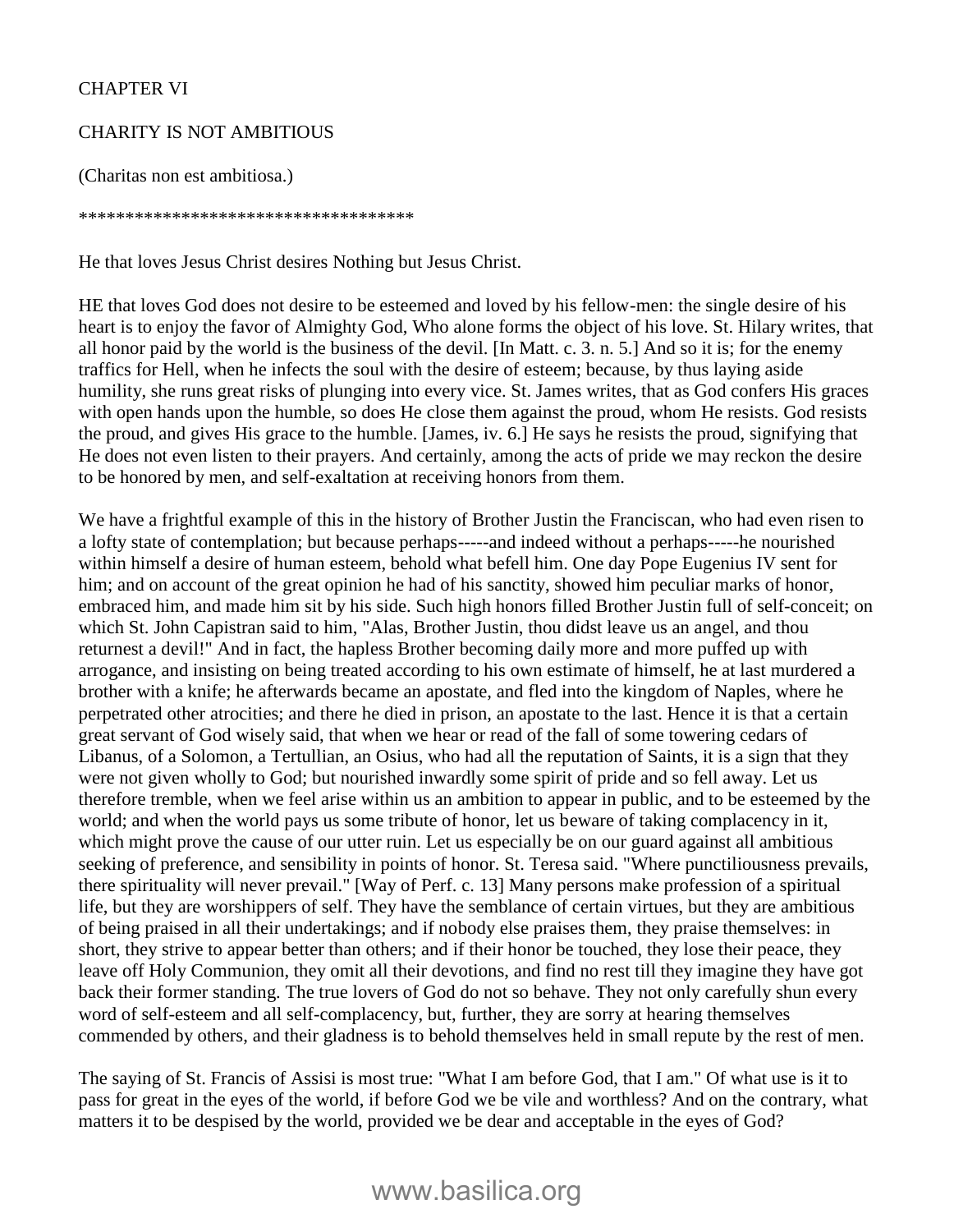St. Augustine thus writes: "The approbation of him who praises neither heals a bad conscience, nor does the reproach of one who blames wound a good conscience." [Contra Petil. l. 3, c. 7.] As the man who praises us cannot deliver us from the chastisement of our evil doings, so neither can he who blames us rob us of the merit of our good actions. "What does it matter," says St. Teresa, "though we be condemned and reviled by creatures, if before Thee, O God! we are great and without blame?" The Saints had no other desire than to live unknown, and to pass for contemptible in the estimation of all. Thus writes St. Francis de Sales: " But what wrong do we suffer when people have a bad opinion of us, since we ought to have such of ourselves? Perhaps we know that we are bad, and yet wish. to pass off for good in the estimation of others." [Spirit. ch. 3.]

Oh, what security is found in the hidden life for such as wish cordially to love Jesus Christ! Jesus Christ Himself set us the example, by living hidden and despised for thirty years in a workshop. And with the same view of escaping the esteem of men, the Saints went and hid themselves in deserts and in caves. It was said by St. Vincent of Paul, [Abelly, l. 3. ch. 34,48.] that a love of appearing in public, and of being spoken of in terms of praise, and of hearing our conduct commended, or that people should say that we succeed admirably and work wonders, is an evil which, while it makes us unmindful of God, contaminates our best actions, and proves the most fatal drawback to the spiritual life.

Whoever, therefore, would make progress in the Jove of Jesus Christ, must absolutely give a death-blow to the love of self-esteem. But how shall we inflict this blow? Behold how St. Mary Magdalene of Pazzi instructs us: "That which keeps alive the appetite for self-esteem is the occupying a favorable position in the minds of all; consequently the death of self-esteem is to keep one's self hidden, so as not to be known to anyone. And till we learn to die in this manner, we shall never be true servants of God." [Cepar. c. 13.]

In order, then, to be pleasing in the sight of God, we must avoid all ambition of appearing and of making a parade in the eyes of men. And we must shun with still greater caution the ambition of governing others. Sooner than behold this accursed ambition set foot in the convent, St. Teresa [Way of Perf. ch. 8.] declared she would prefer to have the whole convent burned, and all the nuns with it. So that she signified her wish, that if ever one of her religious should be caught aiming at the Superiorship, she should be expelled from the community, or at least undergo perpetual confinement. St. Mary Magdalene of Pazzi said, "The honor of a spiritual person consists in being put below all, and in abhorring all superiority over others. The ambition of a soul that loves God should be to excel all others in humility, according to the counsel of St. Paul: In humility let each esteem others better than themselves. [Phil. ii. 3.] In a word, he that loves God must make God the sole object of his ambition.

#### Affections and Prayers.

My Jesus, grant me the ambition of pleasing Thee, and make me forget all creatures and myself also. What will it profit me to be loved by the whole world, if I be not loved by Thee, the only love of my soul! My Jesus, Thou camest into the world to win our hearts; if I am unable to give Thee my heart, do Thou please to take it and replenish it with Thy love, and never allow me to be separated from Thee any more. I have, alas! turned my back upon Thee in the past; but now that I am conscious of the evil I have done, I grieve over it with my whole heart, and no affliction in the world can so distress me, as the remembrance of the offenses that I have so often committed against Thee. I am consoled to think that Thou art infinite goodness, that Thou dost not disdain to love a sinner who loves Thee. My beloved Redeemer, O sweetest love of my soul, I have heretofore slighted Thee; but now at least I love Thee more than myself! I offer Thee myself and all that belongs to me. I have only the one wish to love Thee, and to please Thee. This forms all my ambition; accept of it, and be pleased to increase it, and exterminate in me all desire of earthly goods. Thou art indeed deserving of love. and great indeed are my obligations of loving Thee. Behold me then, I wish to be wholly Thine: and I will suffer whatever Thou pleasest, Thou who for love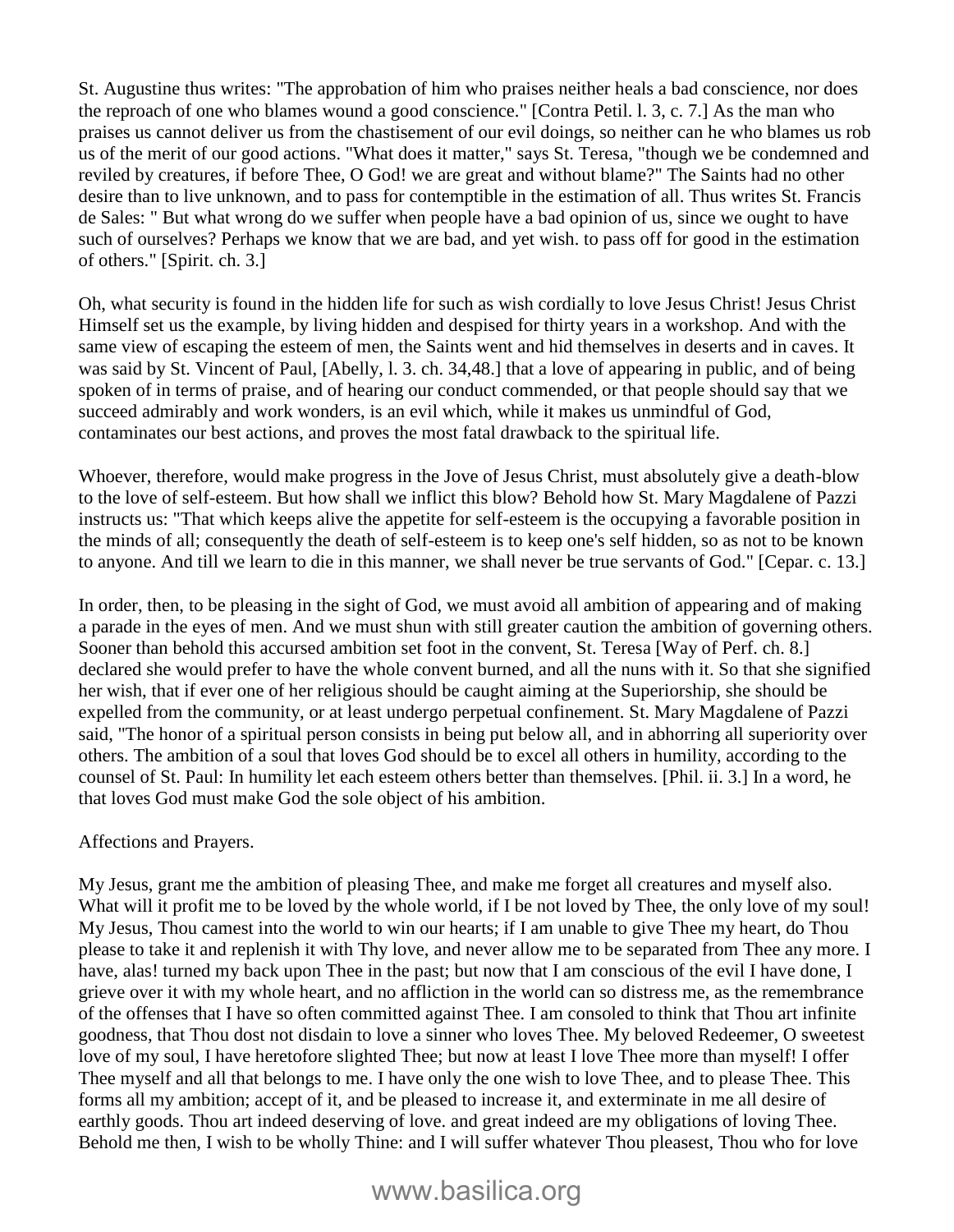of me didst die of sorrow on the Cross! Thou wishest me to be a Saint; Thou canst make me a Saint; in Thee I place my trust.

And I also confide in thy protection, O Mary, great Mother of God!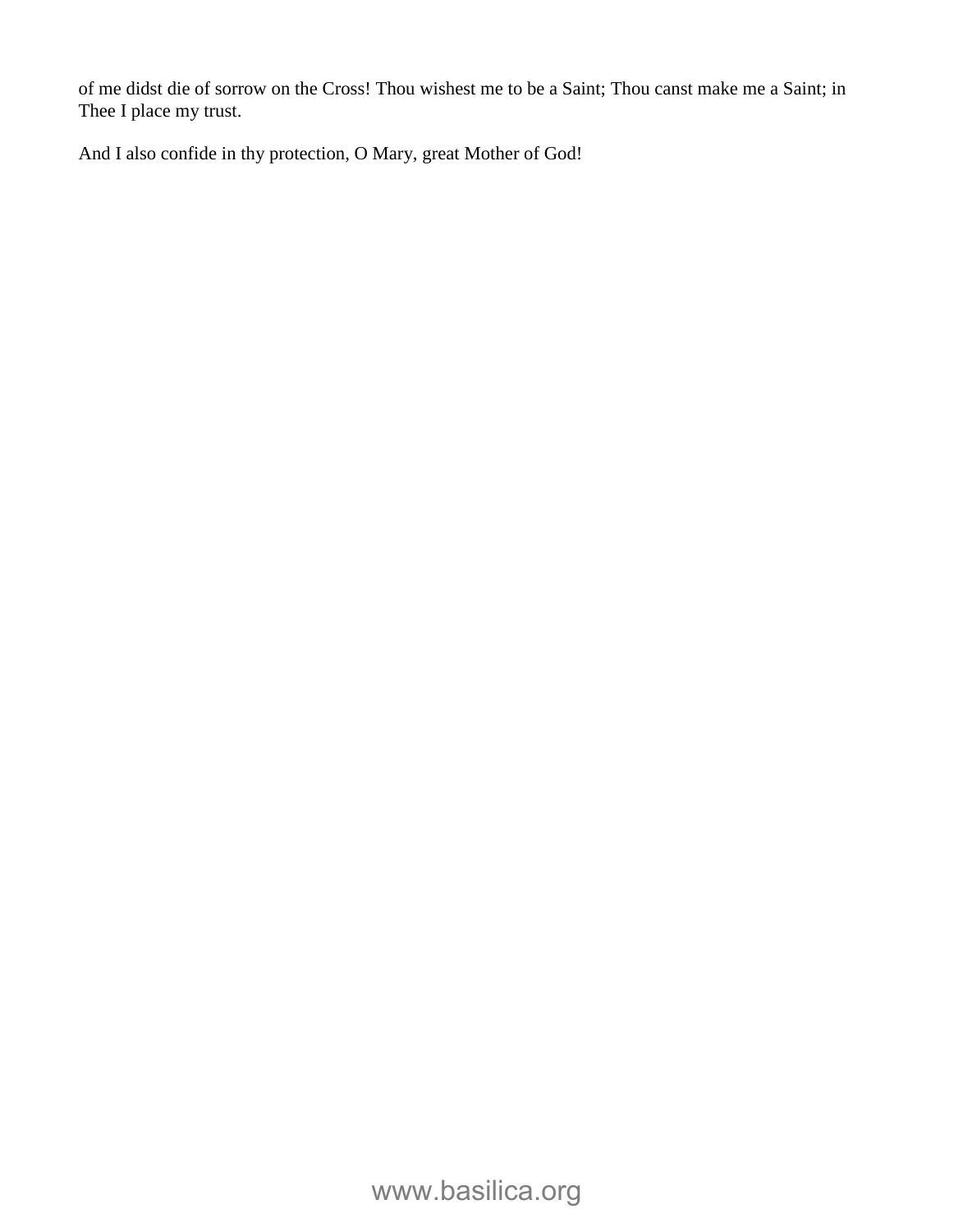### CHAPTER VII

#### CHARITY SEEKETH NOT HER OWN

(Charitas non quærit qua sua sunt.)

#### \*\*\*\*\*\*\*\*\*\*\*\*\*\*\*\*\*\*\*\*\*\*\*\*\*\*\*\*\*\*\*\*\*\*\*\*

He that loveth Jesus Christ seeks to detach Himself from every Creature.

WHOEVER desires to love Jesus Christ with his whole heart must banish from his heart all that is not God, but is merely self-love. This is the meaning of those words, "seeketh not her own;" not to seek ourselves, but only what pleaseth God. And this is what God requires of us all, when He says: Thou shalt love the Lord thy God with thy whole heart. [Matt. xxii. 37.] Two things are needful to love God with our whole heart: 1. To clear it of earth. 2. To fill it with holy love. It follows, that a heart in which any earthly affections linger can never belong wholly to God. St. Philip Neri [Bacci. l. 22, ch. 15.] said, "that as much love as we bestow on the creature, is so much taken from the Creator. In the next place, how must the earth be purged away from the heart? Truly by mortification and kind detachment from creatures. Some souls complain that they seek God, and do not find Him; let them listen to what St. Teresa says: "Wean your heart from creatures, and seek God, and you will find Him." [Avis 36.]

The mistake is, that some indeed wish to become Saints, but after their own fashion, they would love Jesus Christ, but in their own way, without forsaking those diversions, that vanity of dress, those delicacies in food: they love God, but if they do not succeed in obtaining such or such an office, they live discontented; if, too, they happen to be touched in point of esteem, they are all on fire; if they do not recover from an illness, they lose all patience. They love God; but they refuse to let go that attachment for the riches, the honors of the world, for the vainglory of being reckoned of good family, of great learning, and better than others. Such as these practice prayer, and frequent Holy Communion; but inasmuch as they take with them hearts full of earth, they derive little profit. Our Lord does not even speak to them, for He knows that it is but a waste of words. In fact, He said as much to St. Teresa on a certain occasion: "I would speak to many souls, but the world keeps up such a noise about their ears, that My voice would never be heard by them. Oh, that they would retire a little from the world!" Whosoever, then, is full of earthly affections cannot even so much as hear the voice of God that speaks to him. But unhappy the man that continues attached to the sensible goods of this earth; he may easily become so blinded by them as one day to quit the love of Jesus Christ; and for want of forsaking these transitory goods he may lose God, the infinite good, forever. St. Teresa said: "It is a reasonable consequence, that he who runs after perishable goods should himself perish."

St. Augustine [De Cons. Evang. l. I, C. 12.] informs us that Tiberius Cæsar desired that the Roman senate should enroll Jesus Christ among the rest of their gods; but the senate refused to do so, on the ground that He was too proud a God, and, would be worshipped alone without any companions. It is quite true: God will be alone the object of our adoration and love; not indeed from pride, but because it is His just due, and because too of the love He bears us. For as He Himself loves us exceedingly, He desires in return all our love; and is therefore jealous of anyone else sharing the affections of our hearts, of which He desires to be the sole possessor: "Jesus is a jealous lover," [Ep. ad Eust.] says St. Jerome; and He is unwilling therefore for us to fix our affections on anything but Himself. And whenever He beholds any created object taking a share of our hearts, He looks on it as it were with jealousy, as the Apostle St. James says, because He will not endure a rival, but will remain the sole object of all our love: Do you think that the Scripture saith in vain: To envy doth the Spirit covet which dwelleth in you? [James iv. 5.] The Lord in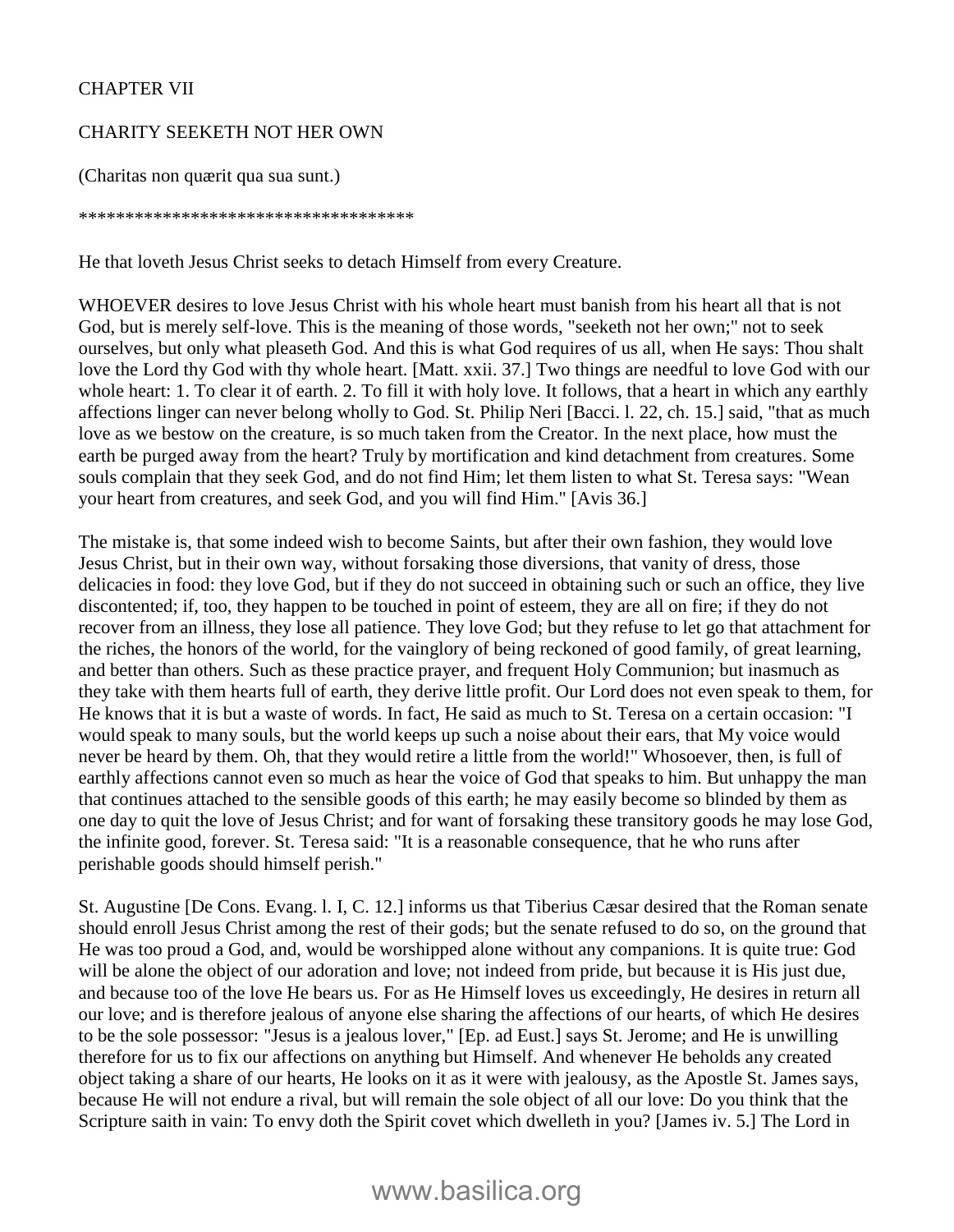the sacred Canticles praises His spouse, saying: My sister, my spouse, is a garden enclosed. [Cant. iv. 12.] He calls her "a garden enclosed," because the soul that is His spouse keeps her heart shut against every earthly love, in order to preserve all for Jesus Christ alone. And does Jesus Christ perchance not deserve all our love? Ah, too much, too much has He deserved it, both for His Own goodness and for His love towards us. The Saints knew this well, and for this reason St. Francis de Sales said: "Were I conscious of one fibre in my heart that did not belong to God, I would forthwith tear it out." [Spirit, ch. 9.]

David longed to have wings free from all lime of worldly affections, in order to flyaway and repose in God: Who will give me wings like a dove, and I will fly and be at rest? [Ps. liv. 7.] Many souls would wish to see themselves released from every earthly trammel to fly to God, and would in reality make lofty flights in the way of sanctity, if they would but detach themselves from everything in this world; but whereas they retain some little inordinate affection, and will not use violence with themselves to get rid of it, they remain always languishing on in their misery, without ever so much as lifting a foot from the ground. St. John of the Cross said: "The soul that remains with her affections attached to anything, however small, will, notwithstanding many virtues which she may possess, never arrive at Divine union; for it signifies little whether the bird be tied by a slight thread or a thick one: since, however slight it may be, provided she does not break it, she remains always bound, and unable to fly. Oh, what a pitiful thing it is to see certain souls, rich in spiritual exercises, in virtues and Divine favors; yet, because they are not bold enough to break off some trifling attachment, they cannot attain to Divine union, for which it only needed one strong and resolute flight to break effectually that fatal thread! Since, when once the soul is emptied of all affection to creatures, God cannot help communicating Himself wholly to her." [Montée du C. l. I, ch. 11.]

He who would possess God entirely must give himself up entirely to God: My beloved to me and I to Him, [Cant. ii. 16.] says the Sacred Spouse. My beloved has given Himself entirely to me, and I give myself entirely to Him. The love which Jesus Christ bears us causes Him to desire all our love; and without all He is not satisfied. On this account we find St. Teresa thus writing to the Prioress of one of her convents: "Endeavor to train souls to a total detachment from everything created, because they are to be trained for the spouses of a King so jealous, that He would have them even forget themselves." St. Mary Magdalene of Pazzi took a little book of devotion from one of her novices, merely because she observed that she was too much attached to it. Many souls acquit themselves of the duty of prayer, of visiting the Blessed Sacrament, of frequenting Holy Communion; but nevertheless they make little or no progress in perfection, and all because they keep some fondness for something in their heart; and if they persist in living thus, they will not only be always miserable, but run the risk of losing all.

We must, therefore, beseech Almighty God, with David, to rid our heart of all earthly attachments: Create a clean heart in me, O God. [Ps. l. 12.] Otherwise we can never be wholly His. He has given us to understand very plainly, that whoever will not renounce everything in this world, cannot be His disciple: Everyone of you that doth not renounce all that he possesseth cannot be My disciple. [Luke, xiv. 33.] For this reason the ancient Fathers of the desert were accustomed first to put this question to any youth who desired to associate himself with them: "Dost thou bring an empty heart, that the Holy Spirit may fill it?" Our Lord said the same thing to St. Gertrude, when she besought Him to signify what He wished of her: "I wish nothing else, He said, but to find a heart devoid of creatures." [Insin. l, 4. c. 26.] We must therefore say to God with great resolution and courage: O Lord, I prefer Thee to all; to health, to riches, to honors and dignities, to applause, to learning, to consolations, to high hopes, to desires, and even to the very graces and gifts which I may receive of Thee! In short, I prefer Thee to every created good which is not Thee, O my God. Whatever benefit Thou grantest me, O my God, nothing besides Thyself will satisfy me. I desire Thee alone, and nothing else.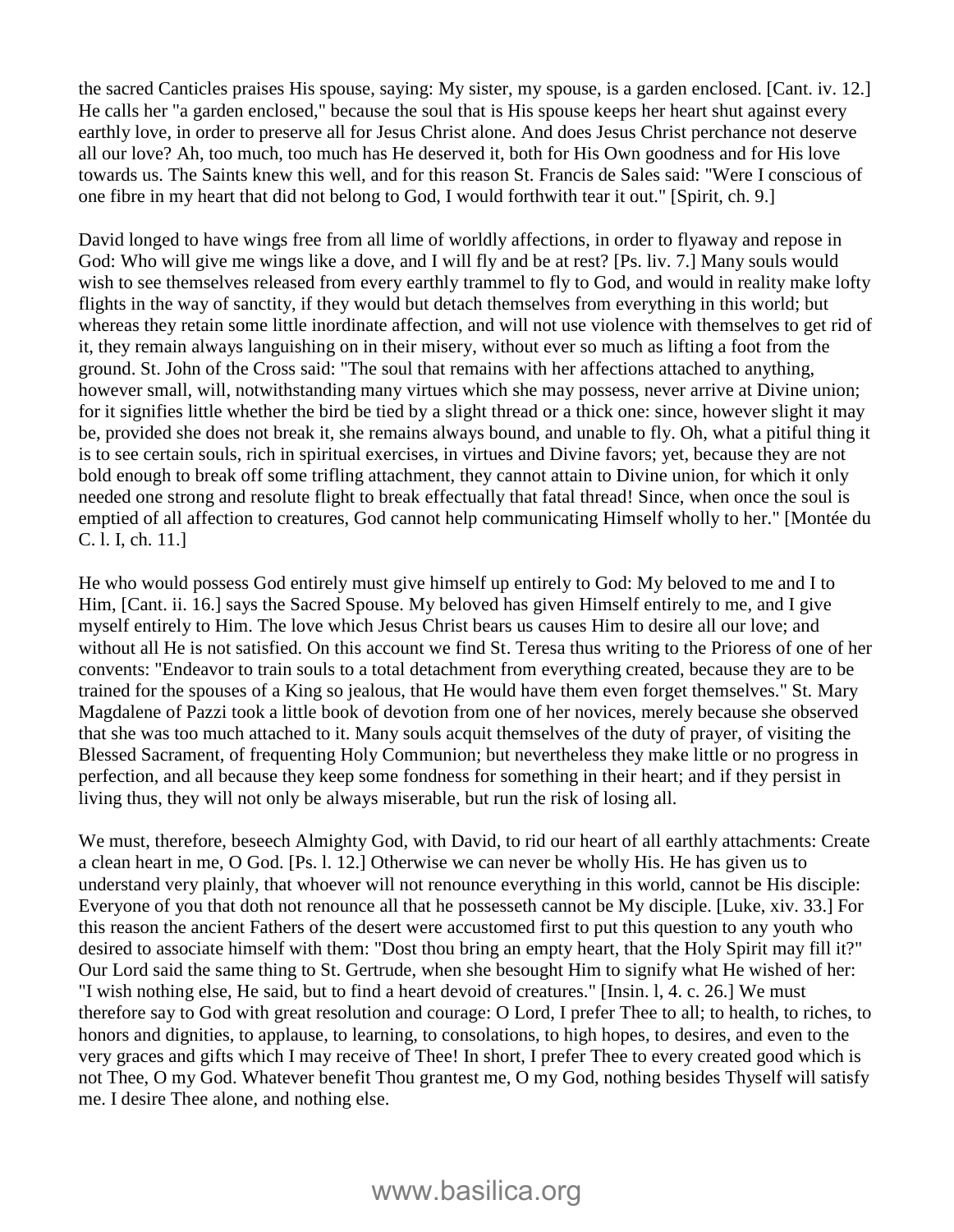When the heart is detached from creatures, the Divine love immediately enters and fills it. Moreover, St. Teresa said: "As soon as evil occasions are removed, the heart forthwith turns herself to love God." Yes, for the human heart cannot exist without loving; it must either love the Creator or creatures: if it does not love creatures, then assuredly it will love God. In short, we must leave all in order to gain all. "All for all," says Thomas à Kempis, [HERE]. As long as St. Teresa cherished a certain affection, though pure, towards one of her relatives, she did not wholly belong to God; but when afterwards she summoned courage, and resolutely cut off the attachment, then she deserved to hear these words from Jesus: "Now, Teresa, thou art all Mine, and I am all thine." [Life, ch. 39.] One heart is quite too small to love this God, so loving and so lovely, and Who merits an infinite love; and shall we then think of dividing this one little heart between creatures and God? The Venerable Louis da Ponte felt ashamed to speak thus to God: "O Lord, I love Thee above all things, above riches, honors, friends, relatives;" for it seemed to him as much as to say: "O Lord, I love Thee more than dirt, than smoke, and the worms of the earth!"

The Prophet Jeremias says, that the Lord is all goodness towards him who seeks Him: The Lord is good to the soul that seeketh Him. [Lam. iii. 25.] But he understands it of a soul that seeks God alone. O blessed loss! O blessed gain! to lose worldly goods, which cannot satisfy the heart and are soon gone, in order to obtain the sovereign and eternal good, which is God! It is related that a pious hermit, one day while the king was hunting through the wood, began to run to and fro as if in search of something; the king, observing him thus occupied, inquired of him who he was and what he was doing; the hermit replied: "And may I ask your majesty what you are engaged about in this desert?" The king made answer: "I am going in pursuit of game." And the hermit replied: "I, too, am going in pursuit of God." With these words he continued his road and went away. During the present life this must likewise be our only thought, our only purpose, to go in search of God in order to love Him, and in search of His will in order to fulfill it, ridding our heart of all love of creatures. And whenever some worldly good would present itself to our imaginations to solicit our love, let us be ready prepared with this answer: "I have despised the kingdom of this world, and all the charms of this life, for the sake of the love of my Lord Jesus Christ." [Offic. nec Virg. nec Mart. resp. 8.] And what else are all the dignities and grandeurs of this world but smoke, filth, and vanity, which all disappear at death? Blessed he who can say: "My Jesus, I have left all for Thy love; Thou art my only love; Thou alone art sufficient for me."

Ah, when once the love of God takes full possession of a soul, she of her own accord (supposing always, of course, the assistance of Divine grace) strives to divest herself of everything that could prove a hindrance to her belonging wholly to God. St. Francis de Sales remarks that when a house catches fire, all the furniture is thrown out of the window; [Spirit, ch. 27.] meaning thereby, that when a person gives himself entirely to God, he needs no persuasion of preachers or confessors, but of his own accord seeks to get rid of every earthly affection.

Father Segneri the younger called Divine love a robber, which happily despoils us of all, that we may come into possession of God alone. A certain man, of respectable position in life, having renounced everything in order to become poor for the love of Jesus Christ, was questioned by a friend how he fell into such a state of poverty; he took from his pocket a small volume of the Gospels, and said: "Behold, this is what has stripped me of all." The Holy Spirit says: If a man shall give all the substance of his house for love, he shall despise it as nothing. [Cant. viii. 7.] And when a soul fixes her whole love in God, she despises all, wealth, pleasures, dignities, territories, kingdoms, and all her longing is after God alone; she says, again and again: "My God, I wish for Thee only, and nothing more." St. Francis de Sales writes: [Lettres 531, 203.] "The pure love of God consumes everything which is not God, to convert all into itself; for whatever we do for the love of God is love."

The Sacred Spouse said: He brought me into the cellar of wine, He set in order charity in me. [Cant. ii, 4.] This cellar of wine, writes St. Teresa, is Divine love, which, on taking possession of a soul, so perfectly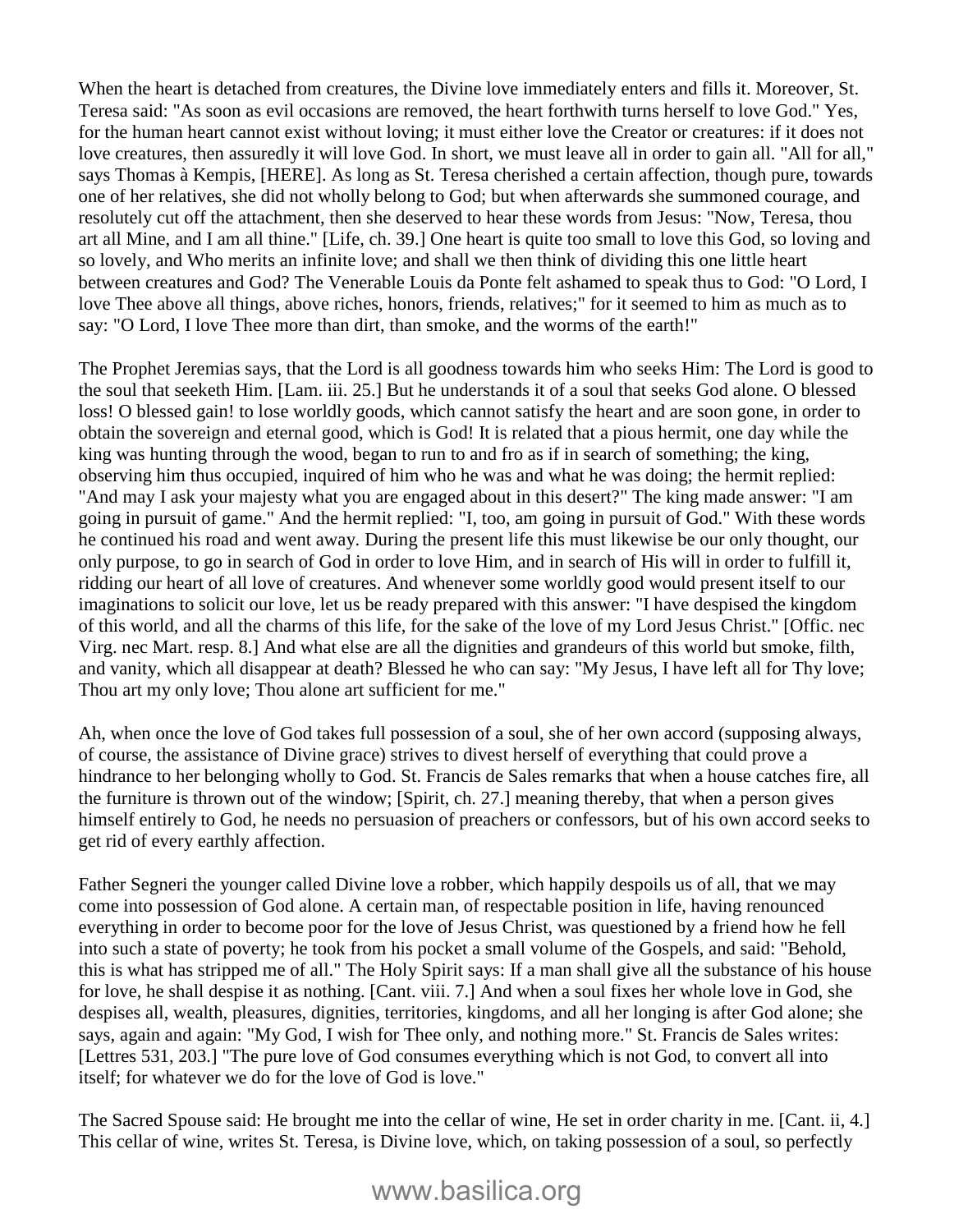inebriates it as to make it forgetful of everything created. A person intoxicated is, as it were, dead in his senses; he does not see, nor hear, nor speak; and so it happens to the soul inebriated with Divine love. She has no longer any sense of the things of the world; she wishes to think only of God, to speak only of God; she recognizes no other motive in all her actions but to love and to please God. In the sacred Canticles the Lord forbids them to awake His beloved, who sleeps. Stir not up, nor make the beloved to awake, till she please. [Cant. ii. 7.] This blessed sleep, enjoyed by souls espoused to Jesus Christ, says St. Basil, is nothing else than "the utter oblivion of all things," [Reg. fus. disp. int. 6.] a virtuous and voluntary forgetfulness of every created thing, in order to be occupied solely with God, and to be able to exclaim with St. Francis, "My God and my all." My God, what are riches, and dignities, and goods of the world, compared with Thee! Thou art my all and my every good. "My God and my all." Thomas à Kempis, writes, "Oh, sweet word! It speaks enough for him who understands it; and to him who loves, it is most delicious to repeat again and again: My God and my all, my God and my all!"

Detachment from Relatives, above all, in regard to one's Vocation.

Wherefore, to arrive at perfect union with God, a total detachment from creatures is of absolute necessity, And to come to particulars, we must divest ourselves of all inordinate affection towards relatives. Jesus Christ says: If any man come to Me and hate not his father and mother, and wife and children, and brethren and sisters, yea, and his own life also, he cannot be My disciple. [Luke, xiv. 26.] And wherefore this hatred to relatives? Because generally, as regards the interests of the soul, we cannot have greater enemies than our own kindred: And a man's enemies shall be those of his own household. [Matt. x. 36.] St. Charles Borromeo declared that he never went to pay a visit to his family without returning cooled in fervor. And when Father Antony Mendoza was asked why he refused to enter the house of his parents, he replied, "Because I know, by experience, that nowhere is the devotion of religious so dissipated as in the house of parents."

When, moreover, the choice of a state of life is concerned, it is certain that we are not obliged to obey our parents, according to the doctrine of St. Thomas Aquinas. [2. 2, q. 104. a. 5.] Should a young man be called to the religious life, and find opposition from his parents, he is bound to obey God, and not his parents, who, as the same St. Thomas says, with a view to their own interests and private ends, stand in the way of our spiritual welfare. "Friends of flesh and blood are oftentimes opposed to our spiritual profit." [2. 2, q. 189. a. 10.] And they are content, says St. Bernard, [Epist. III.] to have their children go to eternal perdition, rather than leave home. It is surprising, in this matter, to see some fathers and mothers, even though fearing God, yet so blinded by mistaken fondness, that they use every effort, and exhaust every means, to hinder the vocation of a child who wishes to become a religious. This conduct, however (except in very rare cases), cannot be excused from grievous sin.

But someone may say: What, then, and if such a youth does not become a religious, can he not be saved? Are, then, all who remain in the world cast away? I answer, Those whom God does not call into religion may be saved in the world by fulfilling the duties of their state; but those who are called from the world, and do not obey God, may, indeed, possibly be saved; but they will be saved with difficulty, because they will be deprived of those helps which God had destined for them in religion, and for want of which they will not accomplish their salvation. The theologian Habert writes, that he who disobeys his vocation remains in the Church like a member out of joint, and cannot discharge his duty without the greatest pain; and so will hardly effect his salvation. Whence he draws this conclusion: "Although, absolutely speaking, he can be saved, yet he will enter on the way, and employ the means of salvation with difficulty." [De Ord. p. 3, c. I, § 2.]

The choice of a state of life is compared by Father Louis of Grenada to the mainspring in a watch: if the mainspring be broken, the whole watch is out of order; and the same holds good with regard to our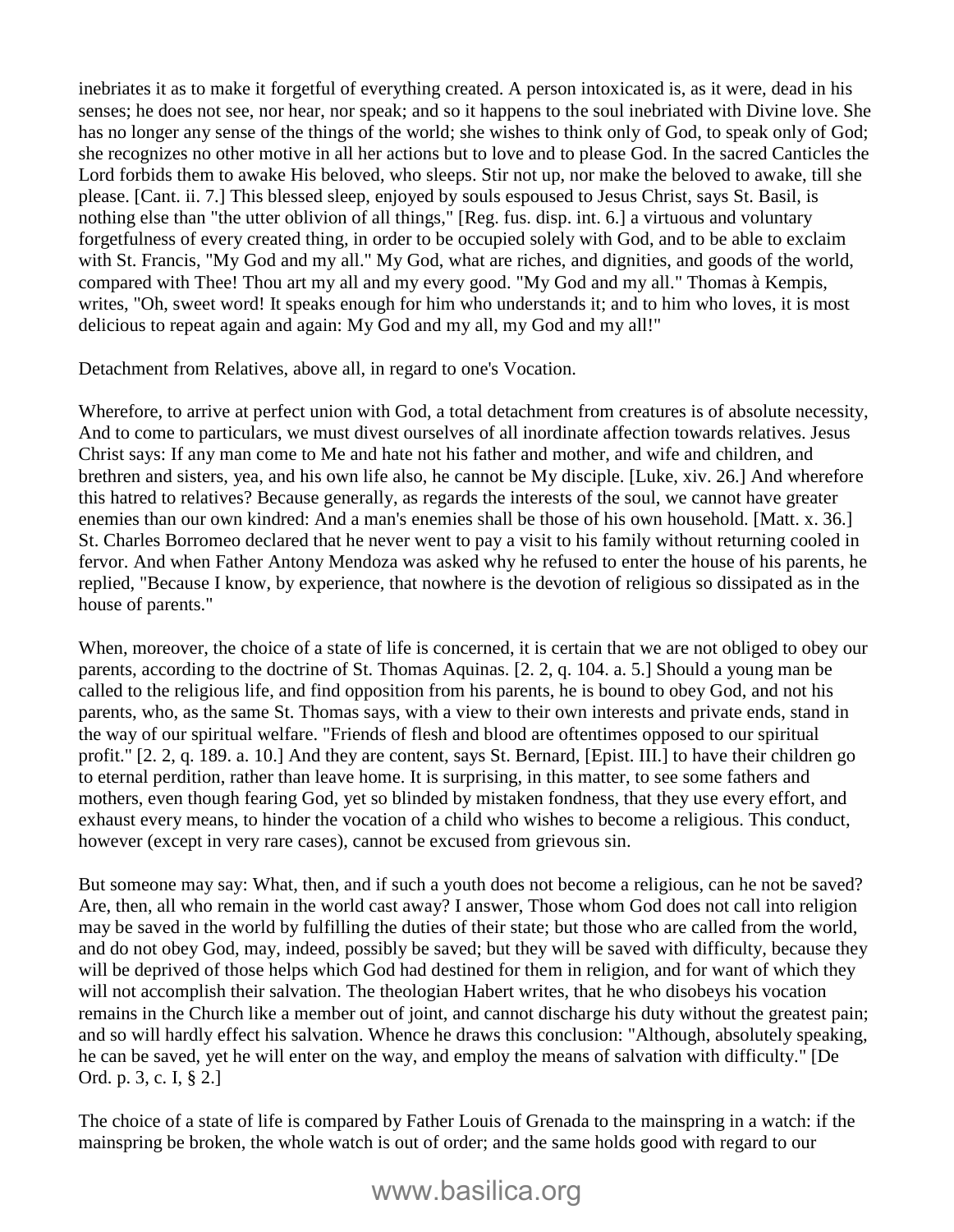salvation-----if the state of life be out of order, the whole life is out of order too. Alas, how many poor youths have lost their vocation through their parents, and have afterwards come to a bad end, and have themselves proved the ruin of their family! There was a certain youth who lost his religious vocation at the instigation of his father; but in course of time, conceiving a great dislike of this same father, he killed him with his own hand, and was executed for the crime. Another young man, whilst pursuing his studies in the seminary, was also called by God to leave the world; heedless of his vocation, he first left off the devout life he was leading, prayer, Holy Communion, etc.; then he gave himself up to vice; and eventually, as he was one night leaving a house of ill-fame, where he had been, he was murdered by his rival. Several priests ran to the spot, but they found him already dead. And, oh, what a sad catalogue of like examples could I here add!

But to return to our subject. St. Thomas advises those who are called to a more perfect life not to take their parents' advice, because they would be their enemies in such a case. [Contra retr. a rel. c. 9.] And if children are not bound to take the advice of their parents on their vocation, they are under less obligation of asking or waiting for their permission, particularly when they have reason to fear that they would unjustly refuse their consent, or prevent them from fulfilling their designs. St. Thomas of Aquinas, St. Peter of Alcantara, St. Francis Xavier, St. Louis Bertrand, and many others, embraced a religious state without even acquainting their parents.

Sanctity required to enter Holy Orders.

Again, it must be observed that as we are very much exposed to be lost when to please our relatives we do not follow the Divine vocation, so we also endanger our salvation when not to displease them we embrace the ecclesiastical state without being called to it by God. Now, a true vocation to this sublime dignity is distinguished by three signs, namely-----the requisite knowledge, the intention of applying one's self only to God's service, and positive goodness of life. We shall here speak only of this last condition.

The Council of Trent has prescribed to bishops to raise to Holy Orders only those whose irreproachable conduct has been proved. [Sess. xxiii. cap. 13.] This is a rule that Canon Law had already established. [Cap. Nullus, dist. 24.] Although this is directly understood of the external proof that the bishop should have in regard to the irreproachable conduct of the aspirants to the priesthood, yet one cannot doubt that the Council requires not only external irreproachableness, but even with greater reason, interior irreproachableness, without which the former would be illusory. The Council also adds that those only are to be admitted to Holy Orders who show themselves worthy by a wise maturity. [Sess. xxiii. cap. 12.]

We, moreover, know that the Council prescribes for this end the keeping of the interstices, that is, of an interval of time between the different degrees of Holy Orders. [Sess. xxiii. cap. 11.]

St. Thomas gives a reason for such a regulation: it is this, that in receiving Holy Orders one is destined to the most sublime ministry,-----that of serving Jesus Christ in the Sacrament of the Altar. Hence the angelic Doctor adds that the sanctity of ecclesiastics ought to surpass that of the religious. [2. 2, q. 184, a. 8.] He elsewhere explains that sanctity is required not only in those who are ordained, but also in the subject who presents himself to be admitted to Holy Orders, and he shows the difference that exists in this respect between the religious and the ecclesiastical state. For in religion one purifies one's self of one's vices, whilst to receive Holy Orders it is necessary that one has already led a pure and holy life. [2. 2, q. 189, a. 1.] The holy Doctor also says in another place that the candidates for Holy Orders ought to be raised above the simple faithful by their virtue as well as by the dignity of their functions. And this merit he requires before ordination, for he calls it necessary not only in order to exercise well the ecclesiastical functions, but also to be worthily admitted among the number of the ministers of Jesus Christ. He finally concludes with these words: "In the reception of the Sacrament of Holy Orders, the candidates receive a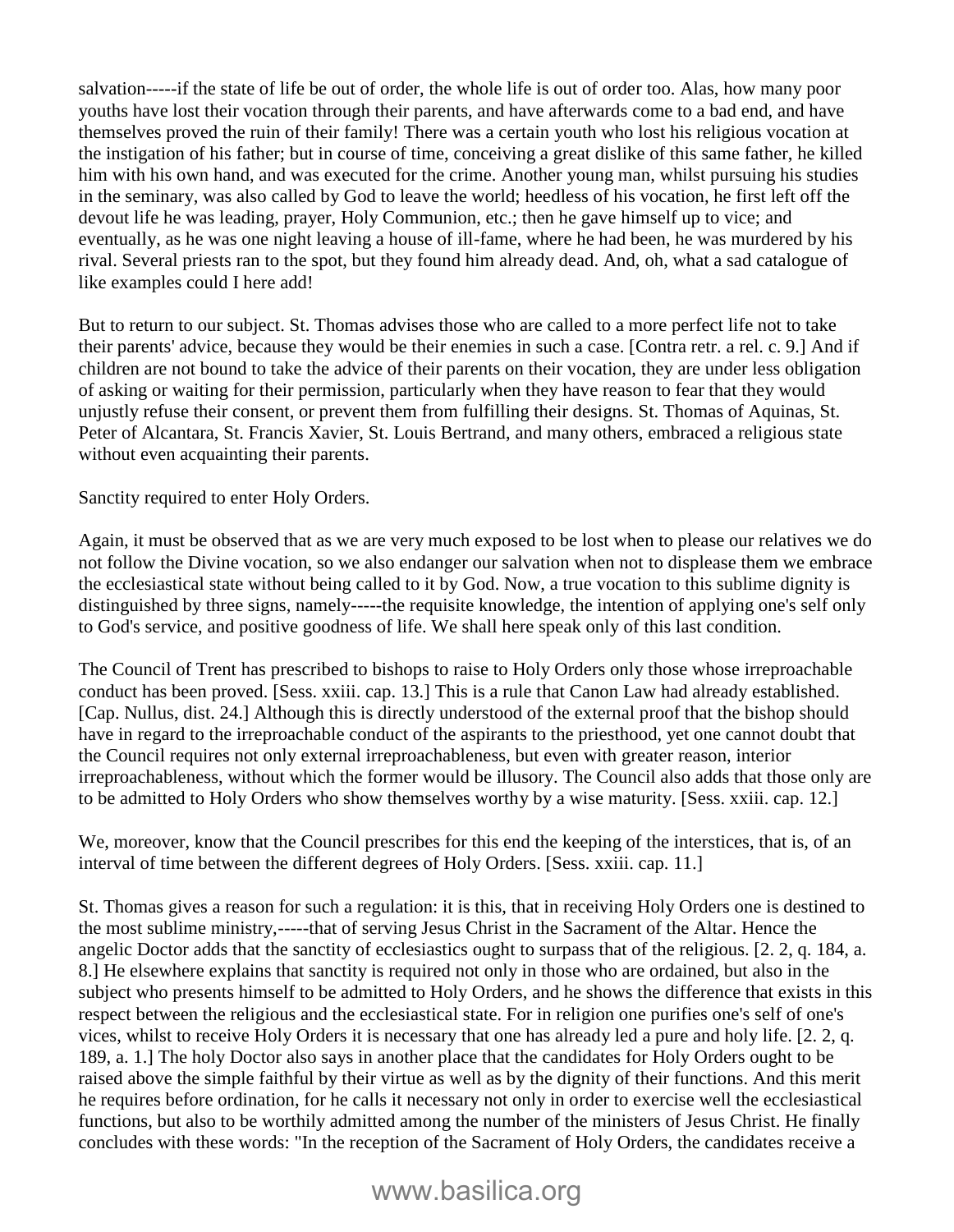more abundant outpouring of grace in order thus to be in a position to advance to a higher perfection." [Suppl. q. 35. a. 1.] By these last words, "to advance to a higher perfection," the Saint declares that the grace of the Sacrament, far from being useless, will dispose the subject by an increase of strength to obtain still greater merits; but he expresses, at the same time, how necessary it is for the candidate to prepare himself in a state of grace that is sufficient in order that he may be judged worthy of entering tile sanctuary.

In my Moral Theology [Lib. 6. c. 2, n. 63.], I have given on this point a long dissertation to establish that those cannot be excused from mortal sin who without having been sufficiently tried by a holy life receive a Holy Order; since they raise themselves to this sublime state without a Divine vocation; for one cannot regard those as having been called by God who have not yet succeeded in overcoming a bad habit, especially the habit of offending against chastity. And whenever among those one might be found who is disposed by repentance to receive the Sacrament of Penance, he would nevertheless not be in a condition to receive Holy Orders, for in his case there must be more holiness of life manifested during a long trial. Otherwise the candidate would not be exempt from mortal sin on account of the grave presumption that he wished to intrude into the holy ministry without a vocation. Hence St. Anselm says: "Those who thus thrust themselves into Holy Orders and have in view only their own interests are robbers who arrogate to themselves the grace of God; instead of benediction they would receive God's malediction." [In Heb. v.] As Bishop Abelly remarks, they would expose themselves to the great danger of being lost forever: "Whoever deliberately and without troubling himself whether or not he had a vocation would thrust himself into the priesthood, would without doubt plainly expose himself to eternal perdition." [Sac. Chr. p. 1, c. 4.] Soto holds the same opinion when he asserts, in speaking of the Sacrament of Holy Orders, that positive sanctity in the candidate is of Divine precept: "Assuredly," he says, "this sanctity is not essential to the Sacrament, though it is altogether necessary by a Divine precept. . . . Now, the sanctity that should characterize the candidates to Holy Orders does not consist in the general disposition required for the reception of the other Sacraments, and sufficient in order that the Sacrament may not be impeded. For, in the Sacrament of Holy Orders, one receives not only grace, but one is raised to a much more sublime state. Hence in the candidates there must be great purity of life and perfect virtue." [In 4 Sent. d. 25, q. 1, a. 4.] Thomas Sanchez, Holzmann, the school of Salamanca, are also of the same opinion. Thus, what I have advanced is not only the opinion of one theologian, but it is the common teaching based upon what is taught by St. Thomas.

If anyone receive Holy Orders without having led the requisite good life; not only would he himself commit a mortal sin, but also the bishop who confers them upon him without having been morally certain, by sufficient proofs, of the good conduct of the candidate. The confessor also would be guilty of mortal sin, because he gives absolution to one who, addicted to a bad habit, wishes to be ordained without having given evidence during a considerable time of a positively good life. Finally, parents also sin grievously because, though knowing the wicked conduct of their son, they yet try to induce him to take Holy Orders in order that afterwards he may become the support of the family. Jesus Christ instituted the ecclesiastical state, not to aid the houses of seculars, but to promote the glory of God and the salvation of souls. Some imagine the ecclesiastical state to be an honorable and a remunerative employment or trade; but they deceive themselves. Hence, when parents ask the bishop to ordain one of their children who is ignorant, and whose conduct has been bad, alleging that their family is poor, and that they know not how otherwise to extricate themselves from their embarrassment, the bishop must say to them: This I cannot do; the ecclesiastical state is not established to give assistance to poor families, but to promote the good of the Church. They should be sent away without listening to them any longer; for such persons ordinarily bring ruin not only upon their own souls, but upon their family and their country.

As for the priests who live with their parents, if they are solicited to occupy themselves less with the functions of their ministry than the interests and advancement of their families, they should answer what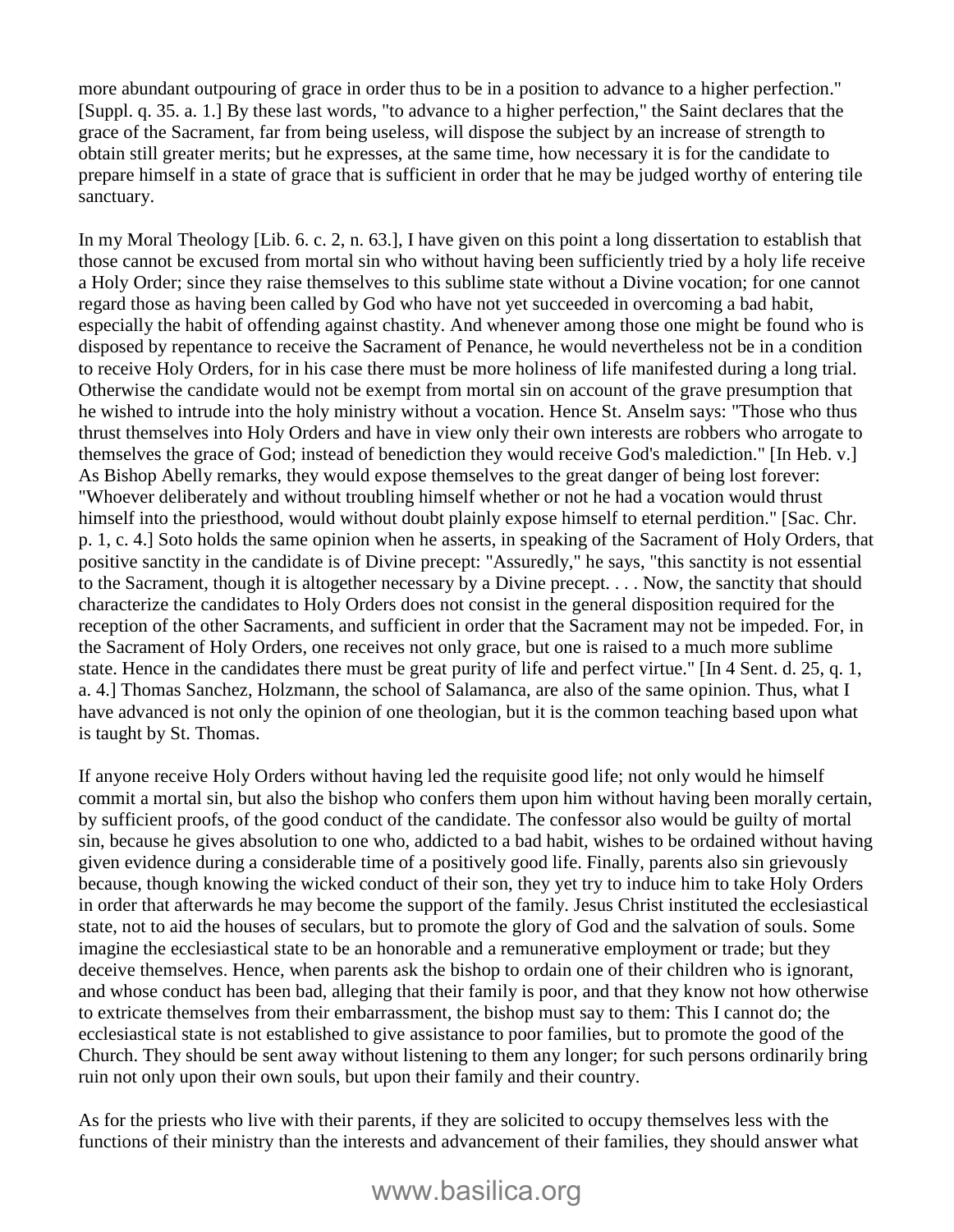Jesus Christ one day said, for our own edification, to His holy mother: Did you not know that I must be about My father's business? [Luke, ii. 49.]

I am a priest; my duty it is not to amass wealth and procure honors, nor to govern the house, but to live in retirement, to meditate, to study, and to work for the salvation of souls. When it is absolutely necessary to aid one's family, one ought to do so as much as possible without neglecting one's principal care, which is, to apply one's self to one's own sanctification, and that of others.

Detachment from Human Respect and from Self-will.

Moreover, anyone that would belong wholly to God must be free of all human respect. Oh, how many souls does this accursed respect keep aloof from God, and even separate them from Him forever! For instance, if they hear mention made of some or other of their failings, oh, what do they not do to justify themselves, and to convince the world that it is a calumny! If they perform some good work, how industrious are they to circulate it everywhere! They would have it known to the whole world, in order to be universally applauded. The Saints behave in a very different way: they would rather publish their defects to the whole world, in order to pass in the eyes of all for the miserable creatures which they really are in their own eyes; and, on the contrary, in practicing any act of virtue, they prefer to have God alone know of it; for their only care is to be acceptable to Him. It is on this account that so many of them were enchanted with solitude, mindful, as they were, of the words of Jesus Christ: But when thou dost alms, let not thy left hand know what thy right hand doth. [Matt. vi. 3.] And again: But thou, when thou shalt pray, enter into thy chamber; and having shut the door, pray to thy Father in secret. [Ibid. 6.]

But of all things, self-detachment is most needful; that is, detachment from self-will. Only once succeed in subduing yourself, and you will easily triumph in every other combat. Vince teipsum, "Conquer thyself," was the maxim which St. Francis Xavier inculcated on all. And Jesus Christ said: If anyone would come after Me, let him deny himself. [Matt, xvi. 24.] Behold in small compass all that we need practice to become Saints; to deny ourselves, and not to follow our own will: Go not after thy lusts, but turn away from thy own will. [Ecclus. xviii. 30.] And this is the greatest grace, said St. Francis of Assisi, that we can receive from God: the power, namely, to conquer ourselves by denying self-will. St. Bernard writes, that if all men would resist self-will, none would ever be damned: "Let self-will cease, and there will be no Hell." [In Temp. Pasch. s. 3.] The same Saint writes, that it is the baneful effect of self-will to contaminate even our good works: "Self-will is a great evil, since it renders thy good works no longer good." [In Cant. s. 71.] As, for instance, were a penitent obstinately bent on mortifying himself, or on fasting, or on taking the discipline against the will of his director; we see that this act of penance, done at the instigation of self-will, becomes very defective.

Unhappy the man that lives the slave of self-will! for he shall have a yearning for many things, and shall not possess them; while, on the other hand, he will be forced to undergo many things distasteful and bitter to his inclinations: From whence are wars and contentions among you? Are they not hence? From your concupiscences, which war in your members? You covet, and have not. [James, iv. 1, 2.] The first war springs from the appetite for sensual delights. Let us take away the occasion; let us mortify the eyes; let us recommend ourselves to God, and the war will be over. The second war arises from the covetousness of riches: let us cultivate a love of poverty, and this war will cease. The third war has its source in ambitiously seeking after honors: let us love humility and the hidden life, and this war too will be no more. The fourth war, and the most ruinous of all, comes from self-will: let us practice resignation in all things which happen by the will of God, and the war will cease. St. Bernard tells us that whenever we see a person troubled, the origin of his trouble is nothing else but his inability to gratify self-will. "Whence comes disquiet," says the Saint, "except that we follow self-will?" [De Div. s. 26.] Our Blessed Lord once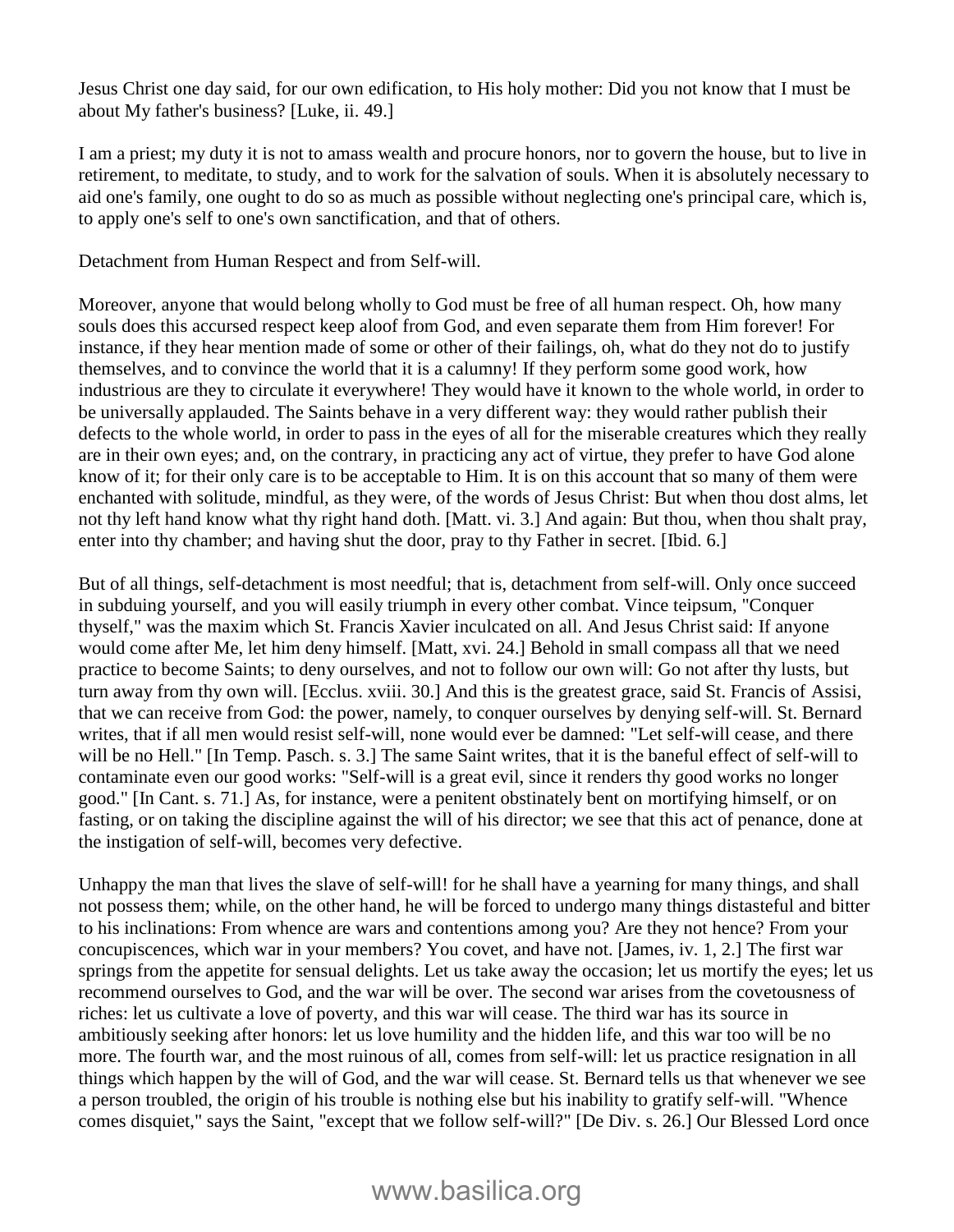complained of this to St. Mary Magdalene of Pazzi, in these words: "Certain souls desire My Spirit, but after their own fancy; and so they become incapable of receiving it."

We must therefore love God in the way that pleases God, and not that pleases us. God will have the soul divested of all, in order to be united to Himself, and to be replenished with His Divine love. St. Teresa writes as follows: "The prayer of union appears to me to be nothing more than to die utterly, as it were, to all things in this world, for the enjoyment of God alone. One thing is certain, that the more completely we empty ourselves of creatures, by detaching ourselves from them for the love of God, the more abundantly will He fill us with Himself, and the more closely shall we be united with Him." [Interior Castle, ch. 1.] Many spiritual persons would attain to union with God; but then they do not desire the contrarieties which God sends them: they fret at having to suffer from ill-health, from poverty, from affronts; but, for want of resignation, they will never come to a perfect union with God. Let us hear what St. Catherine of Genoa said: "To arrive at union with God, the contrarieties which God sends us are absolutely necessary; His purpose is, to consume in us, by means of them, all irregular movements, both within and without. And hence all contempt, ailments, poverty, temptations, and other trials, are all indispensable, to give us the opportunity of fighting; that so, by the way of victory, we may eventually extinguish all inordinate movements, so as to be no more sensible of them; furthermore, until we begin to find contradictions sweet for God's sake, instead of bitter, we shall never arrive at Divine union."

I here subjoin the practice of it, taught by St. John of the Cross. The Saint says, that in order to perfect union, "a thorough mortification of the senses and of the appetites is necessary. On the part of the senses, every single relish that presents itself to them, if it be not purely for the glory of God, should forthwith be rejected for the love of Jesus Christ; for example, should you have a desire to see or hear something in no wise conducive to the greater glory of God, then refrain from it. As to the appetites also, endeavor to force ourselves always to choose the worst, the most disagreeable, or the poorest, without fostering any other wish than to suffer and to be despised." [Mont. du C. l. I. ch. 4-13.]

In a word, he that truly loves Jesus Christ loses all affection for things of earth, and seeks to strip himself of all, in order to keep himself united with Jesus Christ alone. Jesus is the object of all his desires, Jesus the subject of all his thoughts; for Jesus he continually sighs; in every place, at every time, on every occasion, his sole aim is to give pleasure to Jesus. But to reach this point, we must study unceasingly to rid the heart of every affection which is not for God. And, I ask, what is meant by giving the soul entirely to God? It means, first, to shun whatever may be displeasing to God, and to do what is most pleasing to Him; secondly, it means to accept unreservedly all that comes from His hands, how hard or disagreeable soever it may be; it means, thirdly, to give the preference in all things to the will of God over our own: this is what is meant by belonging wholly to God.

#### Affections and Prayers.

Ah, my God and my all! I cannot help feeling that, in spite of all my ingratitude and remissness in Thy service, Thou still invitest me to love Thee. Behold me, then; I will resist Thee no longer. I will leave all to be wholly Thine. I will no more live for myself: Thy claims on my love are too strong. My soul is enamored of Thee; my Jesus, it sighs after Thee. And how can I possibly love anything else, after seeing Thee die of sufferings on a Cross in order to save me! How could I behold Thee dead, and exhausted with torments, and not love Thee with my whole heart? Yes, I love Thee indeed with all my soul; and I have no other desire but to love Thee in this life and for all eternity. My love, my hope, my courage, and my consolation, give me strength to be faithful to Thee; grant me light, and make known to me from what I ought to detach myself; supply me too with a strong will to obey Thee in all things. O love of my soul! I offer myself, and deliver myself up entirely, to satisfy the desire which Thou hast to unite Thyself to me, that I may be wholly united with Thee, my God and my all. Oh, Come then, my Jesus; come and take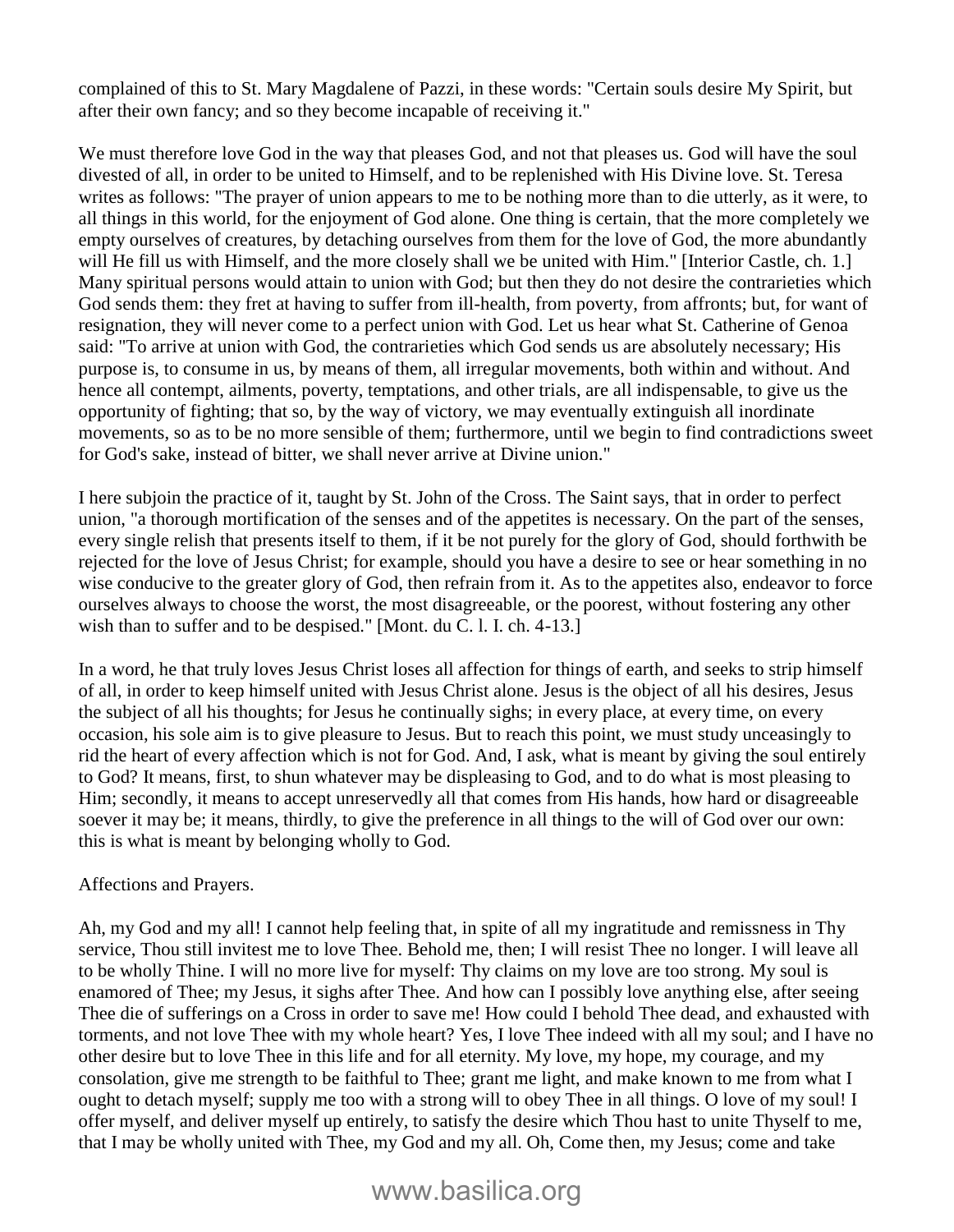possession of my whole self, and occupy all my thoughts and all my affections. I renounce all my appetites, all my comforts, and all created things; Thou alone art sufficient for me. Grant me the grace to think only of Thee, to desire only Thee, to seek only Thee, my beloved and my only good!

O Mary, Mother of God, obtain for me holy perseverance!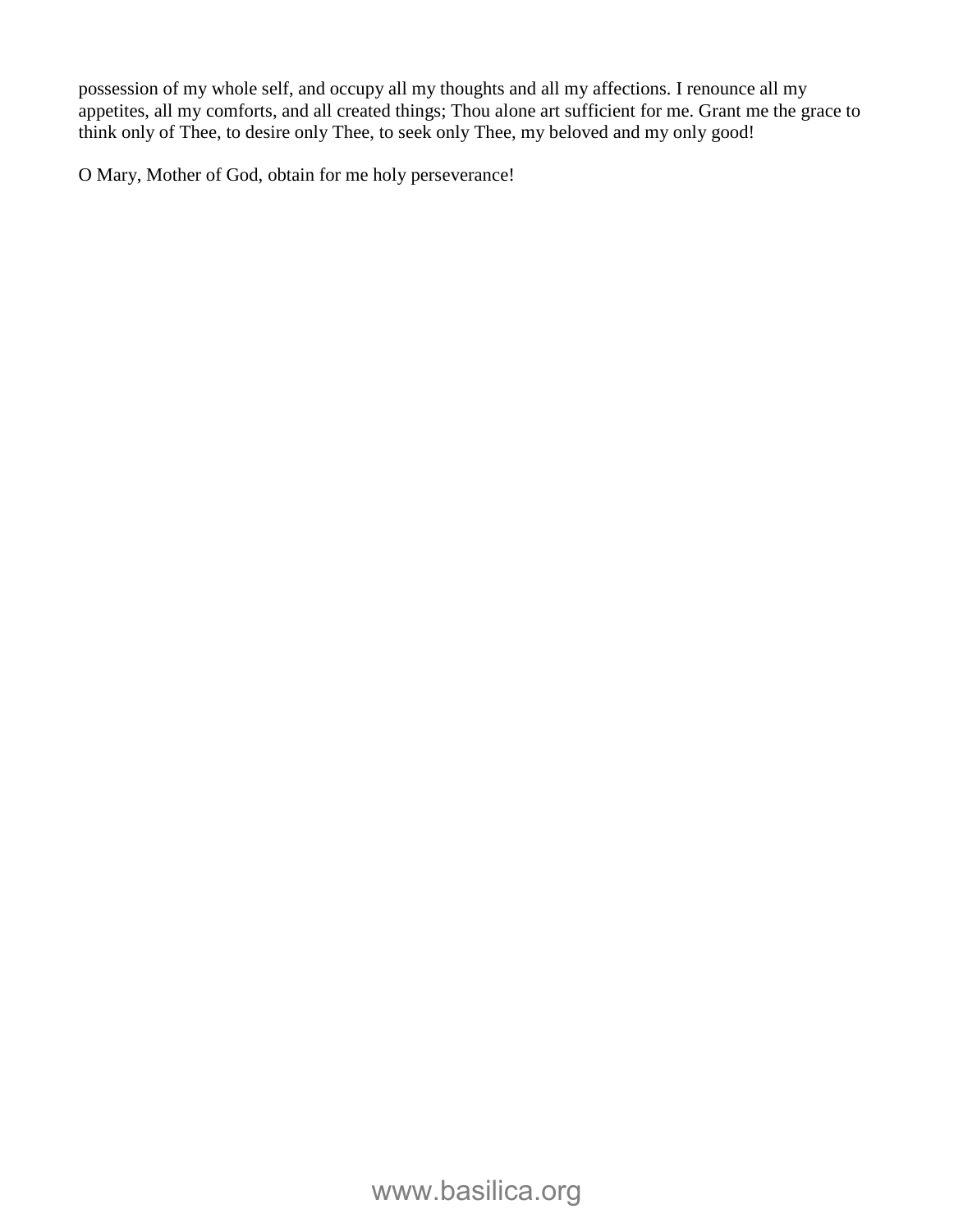#### CHAPTER VIII

#### CHARITY IS NOT PROVOKED TO ANGER

(Charitas non irritatur.)

\*\*\*\*\*\*\*\*\*\*\*\*\*\*\*\*\*\*\*\*\*\*\*\*\*\*\*\*\*\*\*\*\*\*\*\*

He that loves Jesus Christ is never angry with his Neighbor.

THE virtue not to be angry at the contrarieties that happen to us is the daughter of meekness. We have already spoken at length of the acts which belong to meekness in preceding chapters; but since this is a virtue which requires to be constantly practiced by every one living among his fellow-men, we will here make some remarks on the same subject more in particular, and more adapted for practice.

Humility and meekness were the favorite virtues of Jesus Christ; so that He bade His disciples learn of Him to be meek and humble: Learn of Me, for I am meek and humble of heart. [Matt. xi. 29.] Our Redeemer was called the Lamb,-----Behold the Lamb of God, [John, i. 29.] -----as well in consideration of His having to be offered in sacrifice on the Cross for our sins, as in consideration of the meekness exhibited by Him during His entire life, but more especially at the time of His Passion. When in the house of Caiphas He received a blow from that servant, who at the same time upbraided Him with presumption in those words: Answerest Thou the high-priest so? Jesus only answered: If I have spoken evil, give testimony of the evil; but if well, why strikest thou Me? [John, xviii. 23.] He observed the same invariable meekness of conduct till death. While on the Cross, and made the object of universal scorn and blasphemy, He only besought the Eternal Father to forgive them: Father, forgive them, for they know what they do. [Luke, xxiii. 34.]

Oh, how dear to Jesus Christ are those meek souls who, in suffering affronts, derisions, calumnies, persecutions, and even chastisement and blows, are not irritated against the person that thus injures or strikes them: The prayer of the meek hath always pleased Thee. [Judith, ix. 16.] God is always pleased with the prayers of the meek; that is to say, their prayers are always heard. Heaven is expressly promised to the meek: Blessed are the meek, for they shale possess the land. [Matt. v. 4.] Father Alvarez said that Paradise is the country of those who are despised and persecuted and trodden under foot. Yes, for it is for them that the possession of the eternal Kingdom is reserved, and not for the haughty, who are honored and esteemed by the world. David declares that the meek shall not only inherit eternal happiness, but shall likewise enjoy great peace in the present life: The meek shall inherit the land, and shall delight in abundance of peace. It is so, because the saints harbor no malice against those who ill-treat them, but rather love them the more; and the Lord, in reward for their patience, gives them an increase of interior peace. [Ps. xxxvi. 11.] St. Teresa said: "I seem to experience a renewed love towards those persons who speak ill of me." [Rib. l. 4, c. 26.] This gave occasion to the Sacred Congregation to say of the Saint, that "even affronts themselves supplied her with the food of charity." Offenses became a fresh reason for her to love the person who had offended her. No one can have such meekness as this, if he has not a great humility and a low opinion of himself, so as to consider himself worthy of every kind of contempt; and hence we see, on the contrary, that the proud are always irritable and vindictive, because they have a high conceit of themselves, and esteem themselves worthy of all honor.

Blessed are the dead who die in the Lord. [Apoc. xiv. 13.] We must, indeed, die in the Lord to be blessed, and to enjoy that blessedness even in the present life: we mean, such happiness as can be had before entering Heaven, which, though certainly much below that of Heaven, yet far surpasses all the pleasures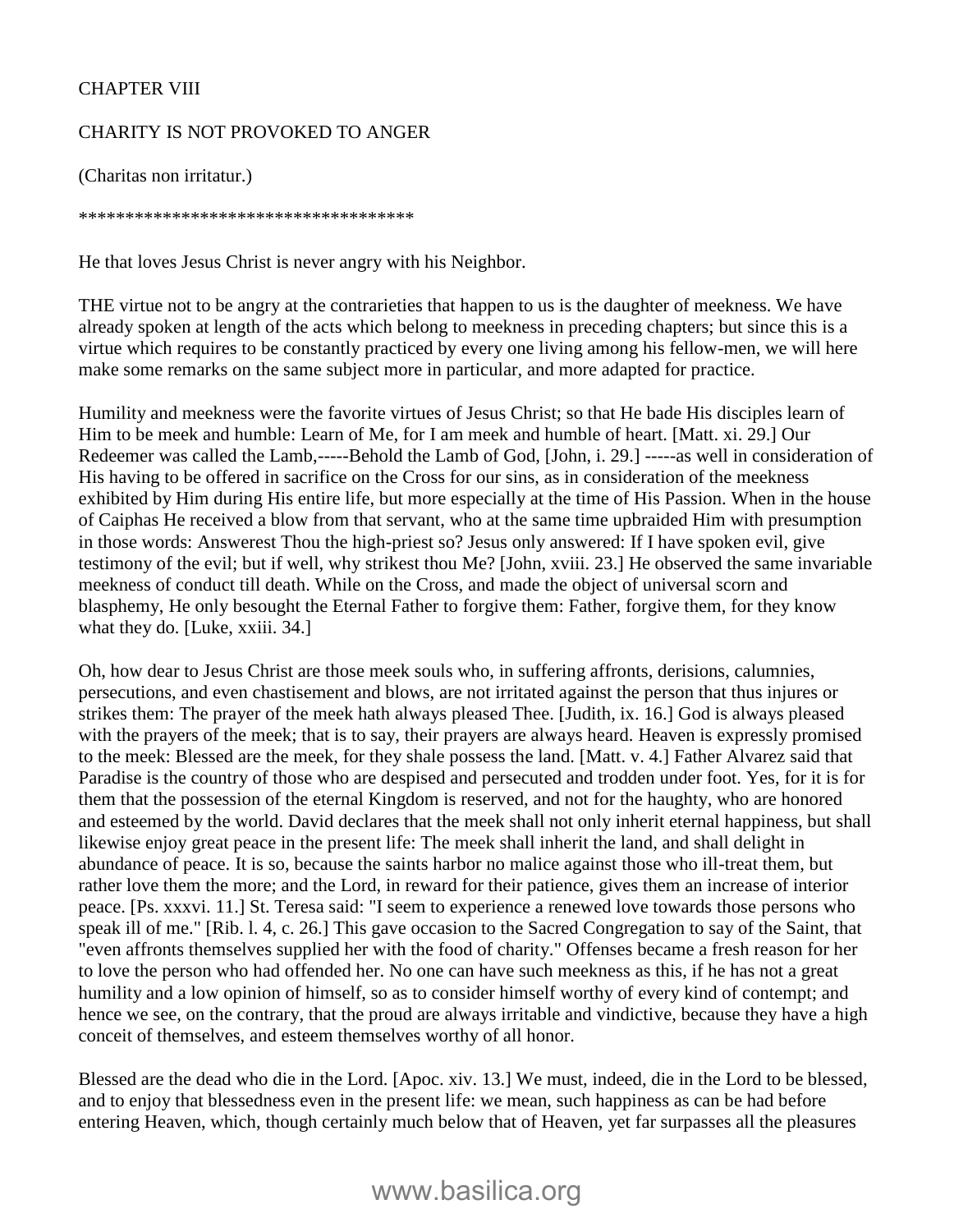of sense in this world: And the peace of God, which surpasseth all understanding, keep your hearts; [Phil. iv. 7.] so wrote the Apostle to his disciples. But to gain this peace, even in the midst of affronts and calumnies, we must be dead in the Lord: a dead person, how much soever he may be ill-treated and trampled on by others, resents it not; in like manner, he who is meek, like a dead body, which no longer sees or feels, should endure all the outrages committed against him. Whoever loves Jesus Christ from his heart easily attains to this; because, as he is conformed in all things to His will, he accepts with equal composure and peace of mind prosperous and adverse occurrences, consolations and afflictions, injuries and courtesies. Such was the conduct of the Apostle; and he says, therefore: I exceedingly abound with joy in all our tribulation. [2 Cor. vii. 4.] Oh, happy the man who reaches this point of virtue! He enjoys a continual peace, which is a treasure precious beyond all other goods of this world. St. Francis de Sales said: "Of what value is the whole universe in comparison with peace of heart?" [Lettre 580.] And, in truth, of what avail are all riches and all the honors of the world to a man that lives in disquiet, and whose heart is not at peace?

In short, in order to remain constantly united with Jesus Christ, we must do all with tranquility, and not be troubled at any contradiction that we may encounter. The Lord is not in the earthquake. [3 Kings. xix. 11.] The Lord does not abide in troubled hearts. Let us listen to the beautiful lessons given on this subject by that master of meekness, St. Francis de Sales: "Never put yourself in a passion, nor open the door to anger on any pretext whatever; because, when once it has gained an entrance, it is no longer in our power to banish it, or moderate it, when we wish to do so. The remedies against it are: 1. To check it immediately, by diverting the mind to some other object, and not to speak a word. 2, To imitate the Apostles when they beheld the tempest at sea, and to have recourse to God, to Whom it belongs to restore peace to the soul. 3. If you feel that, owing to your weakness, anger has already got footing in your breast, in that case do yourself violence to regain your composure, and then try to make acts of humility and of sweetness towards the person against whom you are irritated; but all this must be done with sweetness and without violence, for it is of the utmost importance not to irritate the wounds." [Introd. ch. 8.] The Saint said that he himself was obliged to labor much during his life to overcome two passions which predominated in him, namely, anger and love: to subdue the passion of anger, he avowed it had cost him twenty-two years' hard struggle. As to the passion of love, he had succeeded in changing its object, by leaving creatures, and turning all his affections to God. And in this manner the Saint acquired so great an interior peace, that it was visible even in his exterior; for he was invariably seen with a serene countenance and a smile on his features.

From whence are wars? . . . Are they not from your concupiscences? [James, iv. 1, 2.] When we are made angry by some contradiction, we fancy we shall find relief and quiet by giving vent to our anger in actions, or at least in words: but we are mistaken, it is not so; for after having done so, we shall find that we are much more disturbed than before, Whoever desires to persevere in uninterrupted peace, must beware of ever yielding to ill humor. And whenever anyone feels himself attacked by this ill-humor, he must do his utmost to banish it immediately; and he must not go to rest with it in his heart, but must divert himself from it by the perusal of some book, by singing some devout canticle, or by conversing on some pleasant subject with a friend. The Holy Spirit says: Anger resteth in the bosom of a fool. [Ecclus, vii. 10.] Anger remains a long time in the heart of fools, who have little love for Jesus Christ; but if by stealth it should ever enter into the hearts of the true lovers of Jesus Christ, it is quickly dislodged, and does not remain. A soul that cordially loves the Redeemer never feels in a bad humor, because, as she desires only what God desires, she has all she wishes for, and consequently is ever tranquil and well-balanced. The Divine will tranquilizes her in every misfortune that occurs; and thus she is able at all times to observe meekness towards all. But we cannot acquire this meekness without a great love for Jesus Christ, In fact, we know by experience that we are not meeker and gentler towards others, except when we feel an increased tenderness towards Jesus Christ. But since we cannot constantly experience this tenderness, we must prepare ourselves, in our mental prayer, to bear the crosses that may befall us. This was the practice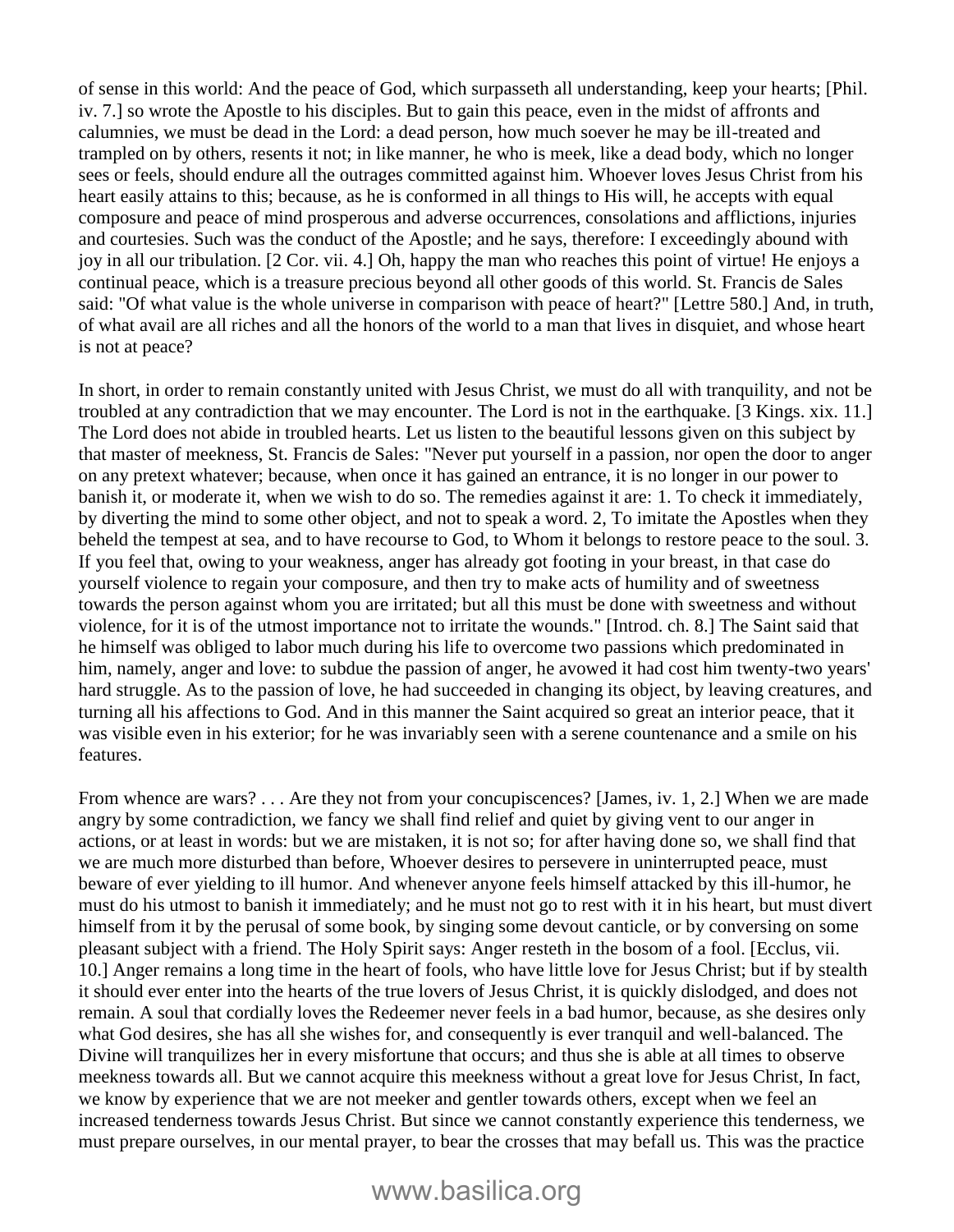of the Saints; and so they were ever ready to receive with patience and meekness injuries, blows, and chastisements. When we meet with an insult from our neighbor, unless we have frequently trained ourselves beforehand, we shall find it extremely difficult to know what course to take, in order not to yield to the force of anger; in the very moment, out passion will make it appear but reasonable for us to retort boldly the audacity of the person who affronts us; but St. John Chrysostom says that it is not the right way to quench the fire which is raging in the mind of our neighbor by the fire of an indignant reply; to do so will only enkindle it the more: "One fire is not extinguished by another." [In Gen. hom. 58.]

Some one may say: But why should I use courtesy and gentleness towards an impertinent fellow, that insults me without cause? But St. Francis de Sales replies: "We must practice meekness, not only with reason, but against reason." [Lettre 231.]

We must therefore endeavor, on such occasions, to make a kind answer; and in this way we shall allay the fire: A mild answer breaketh wrath. [Prov. xv. 1.] But when the mind is troubled, the best expedient will be to keep silence. St. Bernard writes: "The eye troubled by anger sees not straight." [De Cons. L. 2, c. 11.] When the eye is dimmed with passion, it no longer distinguishes between what is and what is not unjust; anger is like a veil drawn over the eyes, so that we can no longer discern betwixt right and wrong; wherefore we must, like St. Francis de Sales, make a compact with our tongue: "I have made a covenant with my tongue," he wrote, "never to speak while my heart is disturbed."

But there are moments when it seems absolutely necessary to check insolence with severe words. David said: Be angry, and sin not. [Ps. iv. 5.] Occasions do exist, therefore, when we may be lawfully angry, provided it be without sin. But here is just the matter: speculatively speaking, it seems expedient at times to speak and reply to some people in terms of severity, in order to make an impression on them; but in practice it is very difficult to do this without some fault on our part; so that the sure way is always to admonish, or to reply, with gentleness, and to scrupulously guard against all resentment. St. Francis de Sales said: "I have never been angry without afterwards repenting of it." And when, for some reason or other, we still feel warm, the safest way, as I said before, is to keep silence, and reserve the remonstrance, till a more convenient moment, when the heart is cooled down. We ought particularly to observe this meekness when we are corrected by our Superiors or friends. St. Francis de Sales again writes: "To receive a reprimand willingly, shows that we love the virtue opposed to the fault for which we are corrected; and consequently this is a great sign of progress in perfection." [Spirit, c. 19.]

We must besides practice meekness towards ourselves. It is a delusion of the devil, to make us consider it a virtue to be angry with ourselves for committing some fault; far from it, it is a trick of the enemy to keep us in a state of trouble, that so we may be unfit for the performance of any good. St. Francis de Sales said: "Hold for certain that all such thoughts as create disquiet are not from God, Who is the Prince of peace, but proceed either from the devil, or from self-love, or from the good opinion we have of ourselves. These are the three sources from which all our troubles spring. When, therefore, any thoughts arise which throw us into trouble, we must immediately reject and despise them." [Lettre 51.]

Meekness is also more especially necessary when we have to correct others. Corrections made with a bitter zeal often do more harm than good, especially when he who must be corrected is himself excited: in such cases the correction should be put off, and we must wait until he is cool. And we ourselves ought no less to refrain from correcting while we are under the influence of ill-temper; for then our admonition will always be accompanied with harshness; and the person in fault, when he sees that he is corrected in such a way, will take no heed of the admonition, considering it the mere effect of passion.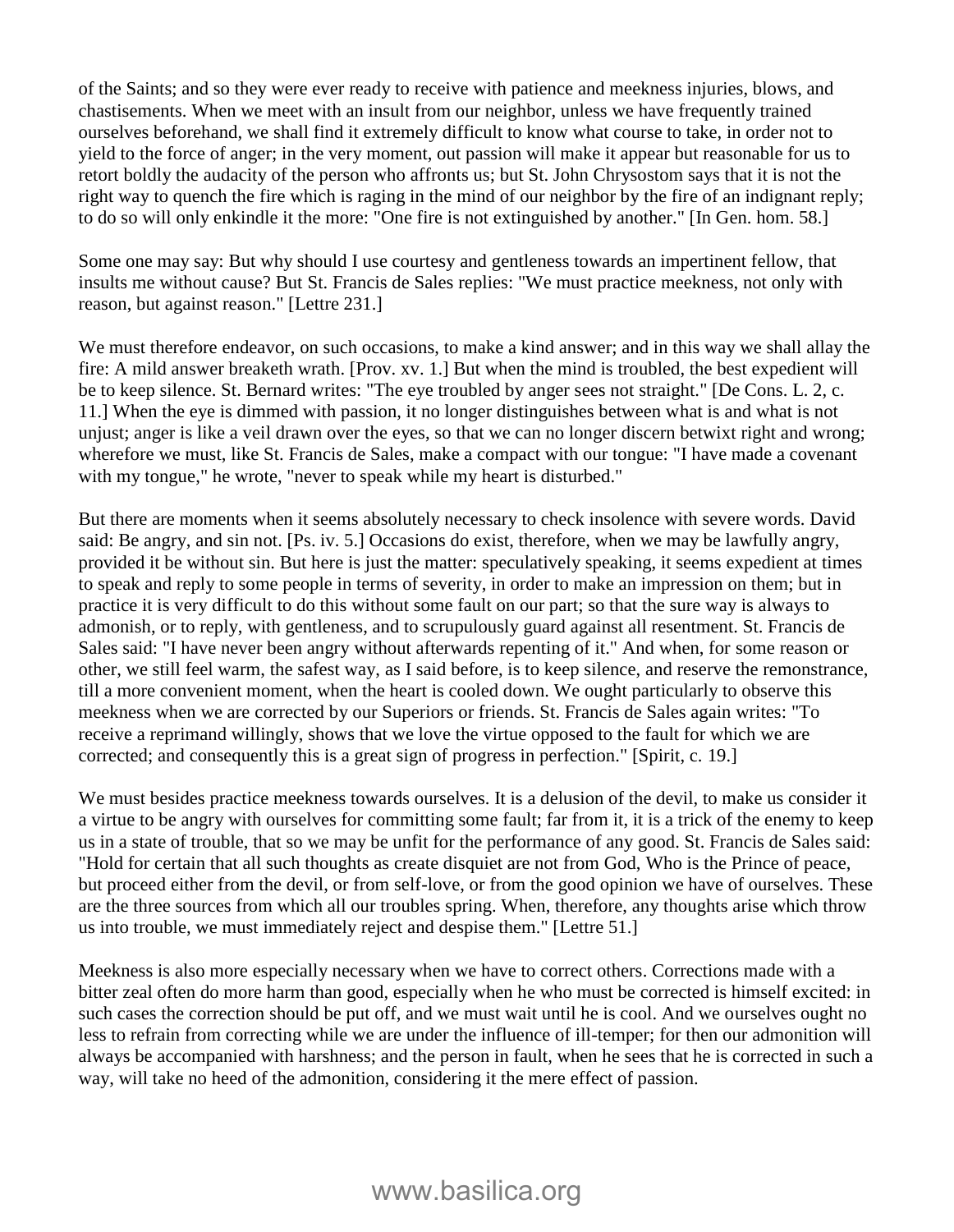This holds good as far as concerns the good of our neighbor; as concerns our personal advantage, let us show how dearly we love Jesus Christ, by patiently and gladly supporting every sort of ill-treatment, injury, and contempt.

Affections and Prayers.

O my despised Jesus, O love, O joy of my soul, Thou hast by Thy example made contempt most acceptable to Thy lovers! I promise Thee, from this day forward, to submit to every affront for the love of Thee, Who for love of me didst submit on earth to every species of revilement from men. Do Thou grant me strength to keep this promise. Enable me to know and to perform whatever Thou desirest at my hands. My God and my all, I crave no other good than Thyself, Who art infinite good! O Thou Who takest my interests so much too heart, grant that my only care may be to gratify Thee! Grant that all my thoughts may be occupied in avoiding whatever may offend Thee, and in promoting whatever may contribute to Thy good pleasure. Ward off every occasion that may draw me from Thy love. I strip myself of my liberty, and consecrate it entirely to Thy good will. I love Thee, O infinite goodness! I love Thee, O my delight! O Word incarnate, I love Thee more than myself! Take pity on me, and heal whatever wounds remain in my poor soul from its past disloyalties towards Thee. I resign myself wholly into Thine arms, O my Jesus; I will be wholly Thine; I will suffer everything for love of Thee; and I ask of Thee nothing but Thyself!

O Holy Virgin and my Mother Mary, I love thee, and I rely on thee; succor me by thy powerful intercession!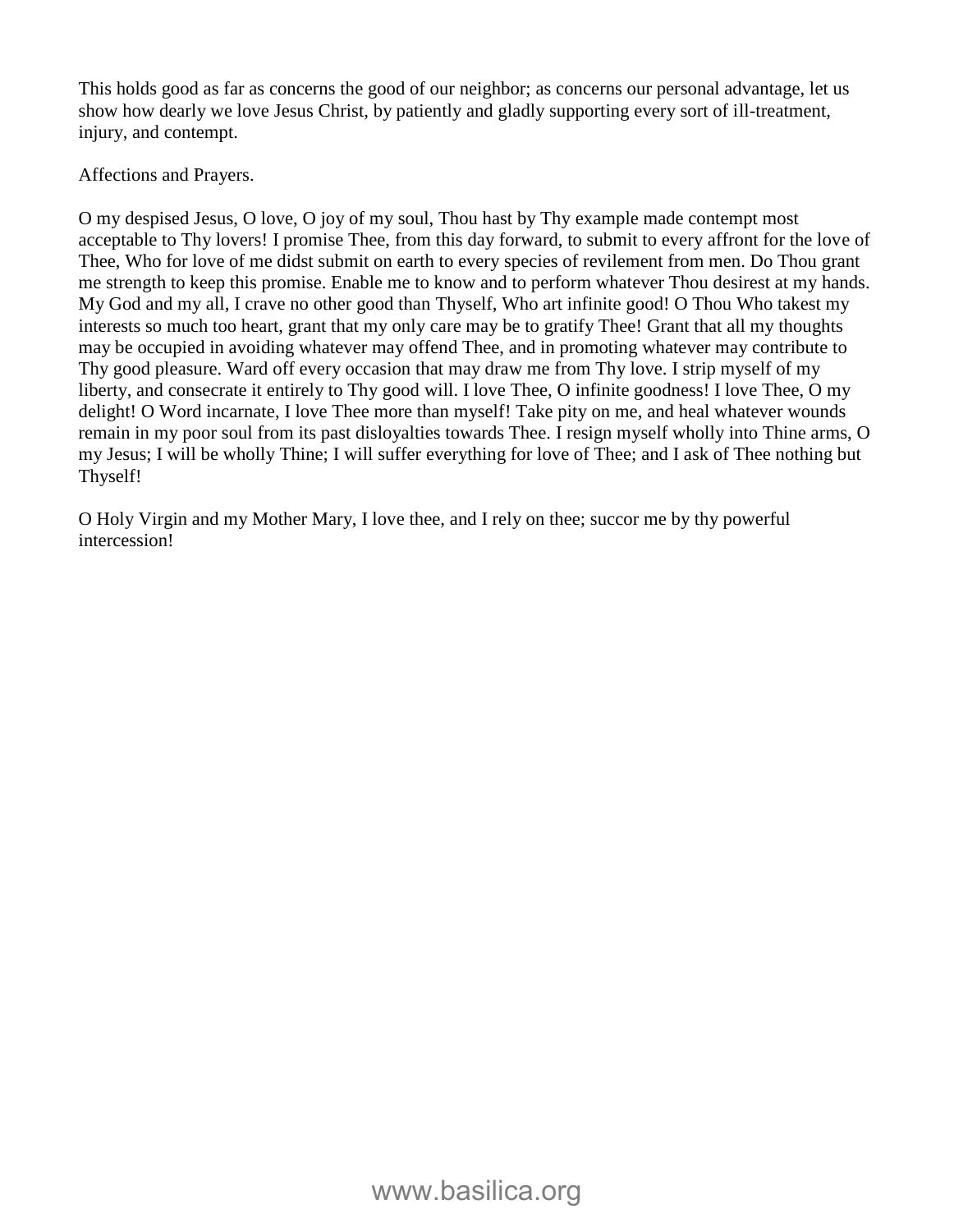### CHAPTER IX

#### CHARITY THINKETH NO EVIL

(Charitas non cogitat malum, non gaudet super iniquitate, congaudet autem, veritati.)

\*\*\*\*\*\*\*\*\*\*\*\*\*\*\*\*\*\*\*\*\*\*\*\*\*\*\*\*\*\*\*\*\*\*\*\*

He that loves Jesus Christ only wishes what Jesus Christ wishes.

CHARITY and truth always go together; so that charity, conscious that God is the only and the true good, detests iniquity, which is directly opposed to the Divine will, and takes no satisfaction but in what pleases Almighty God. Hence the soul that loves God is heedless of what people say of it, and only aims at pleasing God. The Blessed Henry Suso said: "That man stands well with God who strives to conform himself to the truth, and for the rest is utterly indifferent to the opinion or treatment of mankind."

As we have already more than once asserted, the sanctity and perfection of a soul consists in renouncement of self and in submission to the will of God; but now it will be well to enter mote into detail.

#### **I. The Necessity of Conforming to the Will of God.**

If, then, we would become Saints, our whole endeavor must be, never to follow our own will, but always the will of God; the substance of all the precepts and Divine counsels is comprised in doing and suffering what God wills, and in the manner He wills it. Let us, therefore, entreat the Lord to bestow on us a holy liberty of spirit; liberty of spirit leads us to embrace whatever is pleasing to Jesus Christ, regardless of all feelings of repugnance arising from self-love and human respect. The love of Jesus Christ makes those who love Him utterly indifferent; so that all things are alike to them, whether bitter or sweet: they do not wish for anything that pleases themselves, but only for that which is pleasing to God; they employ themselves in little and great things, be they pleasant or unpleasant, with the same peace of mind; it is enough for them if they please God.

St. Augustine says: "Love, and do what you like." Whoever really loves God seeks only to please Him; and in this is all his pleasure. St. Teresa says: "He that seeks but the gratification of one he loves, is gratified with all that pleases that person. Love in its perfection produces this result; it makes a person heedless of all private interests and self-satisfaction, and concentrates all his thoughts on endeavoring to please the person beloved, and to do all he can to honor him himself, and to make him honored by others. O Lord, all our ills come from not keeping our eyes fixed on Thee! Were we solely intent on advancing, we should soon come to the end of our journey; but we fall and stumble a thousand times, and we even lose our way, for want of looking attentively to the right path." Here we may see what should be the single aim of all our thoughts, actions, desires, and of all our prayers, namely, the pleasure of God; our way to perfection must be this, to walk according to the will of God.

God wishes us to love Him with our whole heart: Thou shalt love the Lord thy God with thy whole heart. [Matt. xxii. 37.] That person loves Jesus Christ with his whole heart who says to Him with the Apostle: Lord, what wilt Thou have me to do?' [Acts, ix. 6.] Lord, signify to me what Thou wilt have me do; for I desire to perform all. And let us be persuaded that whilst we desire what God desires, we desire what is best for ourselves; for assuredly God only wishes what is best for us. St. Vincent of Paul said: "Conformity with the will of God is the treasure of a Christian and the remedy for all evils; since it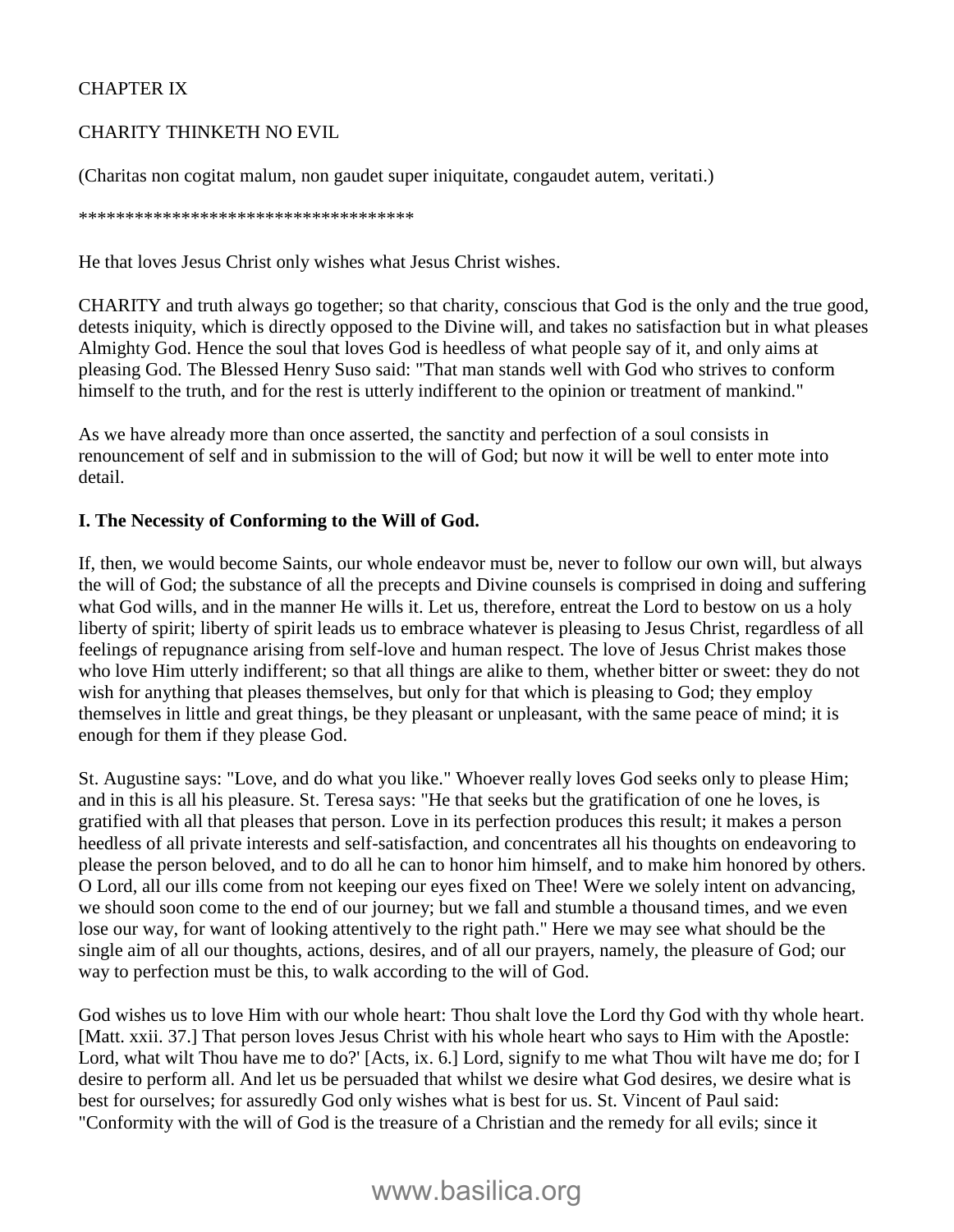comprises abnegation of self and union with God and all virtues." In this, then, is all perfection: Lord, what wilt Thou have me to do? Jesus Christ promises us, not a hair of your head shalt perish. [Luke, xxi.] 18.] Which is as much as to say, that the Lord rewards us for every good thought we have of pleasing Him, and for every tribulation embraced with patience in conformity to His holy will. St. Teresa said, "The Lord never sends a trial, without remunerating it with some favor as often as we accept it with resignation." [Life, ch. 30.]

But our conformity to the Divine will must be entire, without any reserve, and constant without withdrawal. In this consists the height of perfection; and to this (I repeat) all our works, all our desires, and all our prayers ought to tend. Some souls given to prayer, on reading of the ecstasies and raptures of St. Teresa and St. Philip Neri, come to wish to enjoy themselves these supernatural unions. Such wishes must be banished as contrary to humility; if we really desire to be Saints, we must aspire after true union with God, which is to unite our will entirely to the will of God. St. Teresa [Found. ch. 5.] said, "Those persons are deceived who fancy that union with God consists in ecstasies, raptures, and sensible enjoyments of Him. It consists in nothing else than in submitting our will to the will of God; and this submission is perfect when our will is detached from everything, and so completely united with that of God, that all its movements depend solely on the will of God. This is the real and essential union which I have always sought after, and continually beg of the Lord." And then she adds: "Oh, how many of us say this, and seem to ourselves to desire nothing besides this; but, miserable creatures that we are, how few of us attain to it!" Such, indeed, is the undeniable truth: many of us say: O Lord! I give Thee my will, I desire nothing but what Thou desirest; but, in the event of some trying occurrence, we are at a loss how to yield calmly to the Divine will. And this is the source of our continually complaining that we are unfortunate in the world, and that we are the butt of every misfortune; and so of our dragging on an unhappy life. If we were conformed to the Divine will in every trouble, we should undoubtedly become Saints, and be the happiest of mankind. This, then, should form the chief object of our attention, to keep our will in unbroken union with the will of God in every occurrence of life, be it pleasant or unpleasant. It is the admonition of the Holy Spirit. Winnow not with every wind. [Ecclus. v. 11.] Some people resemble the weathercocks, which turn about every wind that blows; if the wind is fair and favorable to their desires, they are all gladness and condescension: but if there blow a contrary wind, and things fall out against their desires, they are all sadness and impatience; this is why they do not become Saints, and why their life is unhappy, because, in the present life, adversity will always befall us in a greater measure than prosperity. St. Dorotheus said, that to receive from the hands of God whatever happens is a great means to keep ourselves in continual peace and tranquility of soul. And the Saint relates, that on this account the ancient Fathers of the desert were never seen angry or melancholy, because they accepted whatever happened to them joyfully, as coming from the hands of God. Oh, happy the man who lives wholly united and abandoned to the Divine will! He is neither puffed up by success nor depressed by reverses; for he well knows that all alike comes from the self-same hand of God; the will of God is the single rule of his own will; thus he only does what God wishes him to do, and he only desires what God does. He is not anxious to do many things, but to accomplish with perfection what he knows to be acceptable to God. Accordingly, he prefers the minutest obligations of his state of life to the most glorious and important actions, well aware that in the latter self-love may find a great share, whereas in the former there is certainly the will of God.

Thus we, too, shall be happy when we receive from God all the dispositions of His Providence in the spirit of perfect conformity to His Divine will, utterly regardless whether or not they coincide with our private inclinations. The saintly Mother de Chantal said: "When shall we come to relish the Divine will in every event that happens, without paying attention to anything else but the good pleasure of God, from Whom it is certain that prosperity and adversity proceed alike from motives of love and for our best interests? When shall we resign ourselves unreservedly into the arms of our most loving heavenly Father, entrusting Him with the care of our persons and our affairs, and reserving nothing for ourselves but the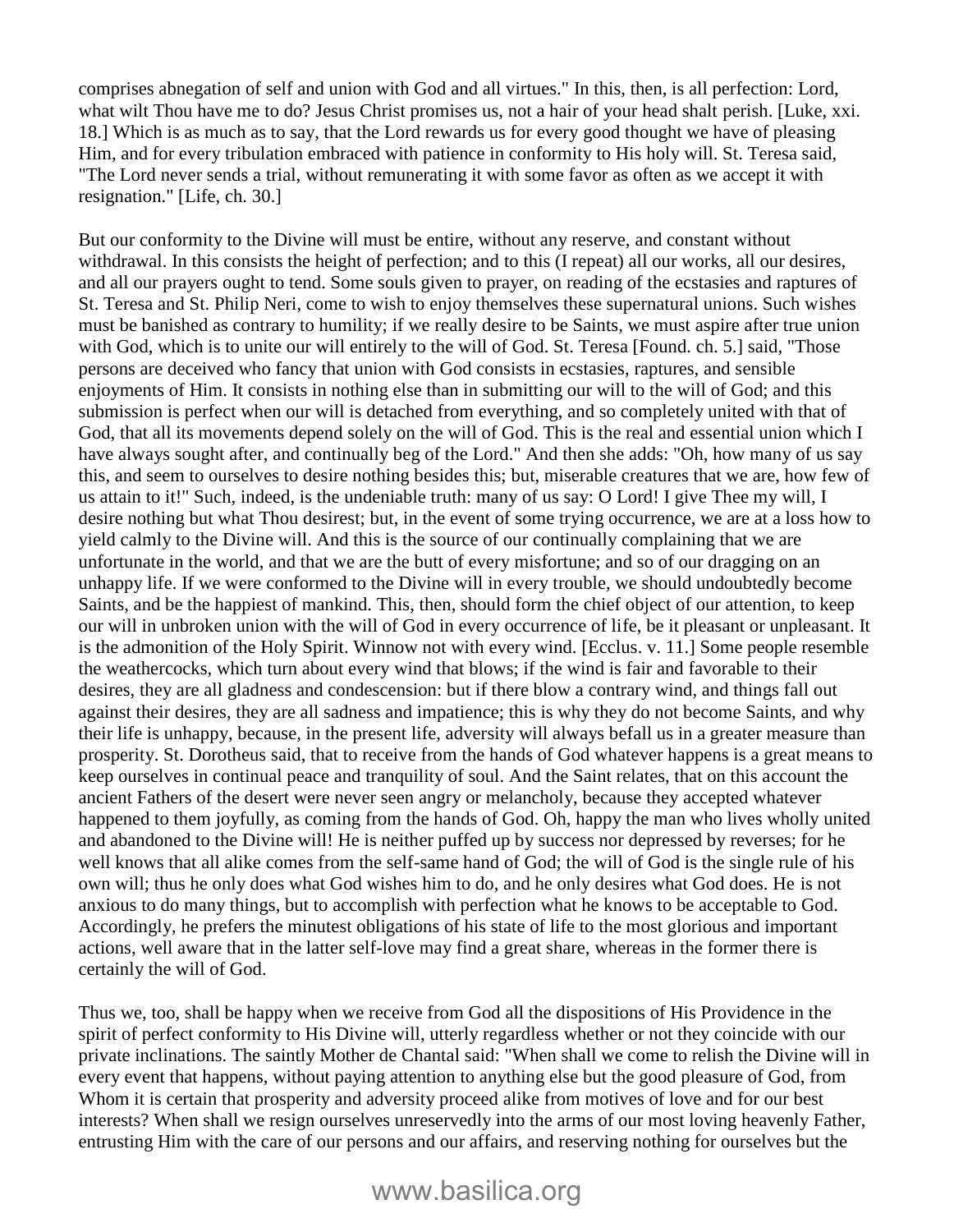sole desire of pleasing God?" The friends of St. Vincent of Paul said of him while he was still on earth: "Vincent is always Vincent." By which they meant to say, that the Saint was ever to be seen with the same smiling face, whether in prosperity or in adversity; and was always himself, because, as he lived in the total abandonment of himself to God, he feared nothing and desired nothing but what was pleasing to God. St. Teresa said: "By this holy abandonment that admirable liberty of spirit is generated, which those who are perfect possess, wherein they find all the happiness in this life which they can possibly desire; inasmuch as, fearful of nothing, and desirous or wanting for nothing in the things of this world, they possess all." [Found. ch. 5.]

Many, on the other hand, fabricate a sort of sanctity according to their own inclinations; some, inclined to melancholy, make sanctity consist in living in seclusion; others, of a busy temperament, in preaching and in making up quarrels; some, of an austere nature, in penitential inflictions and macerations; others, who are naturally generous, in distributing alms; some in saying many vocal prayers; others in visiting sanctuaries; and all their sanctity consists in such or the like practices. External acts are the fruit of the love of Jesus Christ; but true love itself consists in a complete conformity to the will of God; and as a consequence of this, in denying ourselves and in preferring what is most pleasing to God, and solely because He deserves it.

Others wish to serve God; but it must be in that employment, in that place, with those companions, and in such circumstances; or else they either neglect their duty, or at least do it with a bad grace: such as these are not free in spirit, but are slaves of self-love, and on that account reap little merit even from what they perform; moreover, they live in perpetual disquiet, since their attachment to self-will makes the yoke of Jesus Christ become heavy to them. The true lovers of Jesus Christ love only that which is pleasing to Jesus Christ, and for the sole reason that it does please Him; and they love it when it pleases Jesus Christ, where it pleases Him, and how it pleases Him; whether He chooses to employ them in honorable functions, or in mean and lowly occupations; in a life of notoriety in the world, or in one hidden and despised. This is the real drift of what is meant by the pure love of Jesus Christ; hence we must labor to overcome the cravings of our self-love, which seeks to be employed in those works only that are glorious, or that are according to our own inclinations. And what will it profit us to be the most honored, the most wealthy, the greatest in this world, without the will of God? The Blessed Henry Suso said, "I would rather be the vilest insect on earth by the will of God, than a seraph in Heaven by my own will."

Jesus Christ said: Many shall say: Lord, we have cast out devils and done great wonders in Thy name: Lord, have we not prophesied in Thy name, and cast out devils in Thy name, and done many miracles in Thy name? [Matt. vii. 22.] But the Lord will answer them: I never knew you, depart from Me, you that work iniquity. [Ibid. 23.] Depart from Me; I never acknowledged you for My disciples, because you preferred to follow your own inclinations rather than My will. And this is especially applicable to those priests who labor much for the salvation or perfection of others, while they themselves continue to live on in the mire of their imperfections. Perfection consists: First, in a true contempt of one's self. Secondly, in a thorough mortification of our own appetites. Thirdly, in a perfect conformity to the will of God: whosoever is wanting in one of these virtues is out of the way of perfection. On this account a great servant of God said, it was better for us in our actions to have the will of God rather than His glory as their sole end; for in doing the will of God, we at the same time promote His glory; whereas in proposing to ourselves the glory of God, we frequently deceive ourselves, and follow our own will under pretext of glorifying God. St. Francis de Sales, said: "There are many who say to the Lord: I give myself wholly to Thee without reserve; but few indeed, in point of fact, practically embrace this abandonment. It consists in a certain indifference in accepting all kinds of events, just as they fall out according to the order of Divine Providence, afflictions as well as consolations, slights and injuries as well as honor and glory." [Entret. 2.]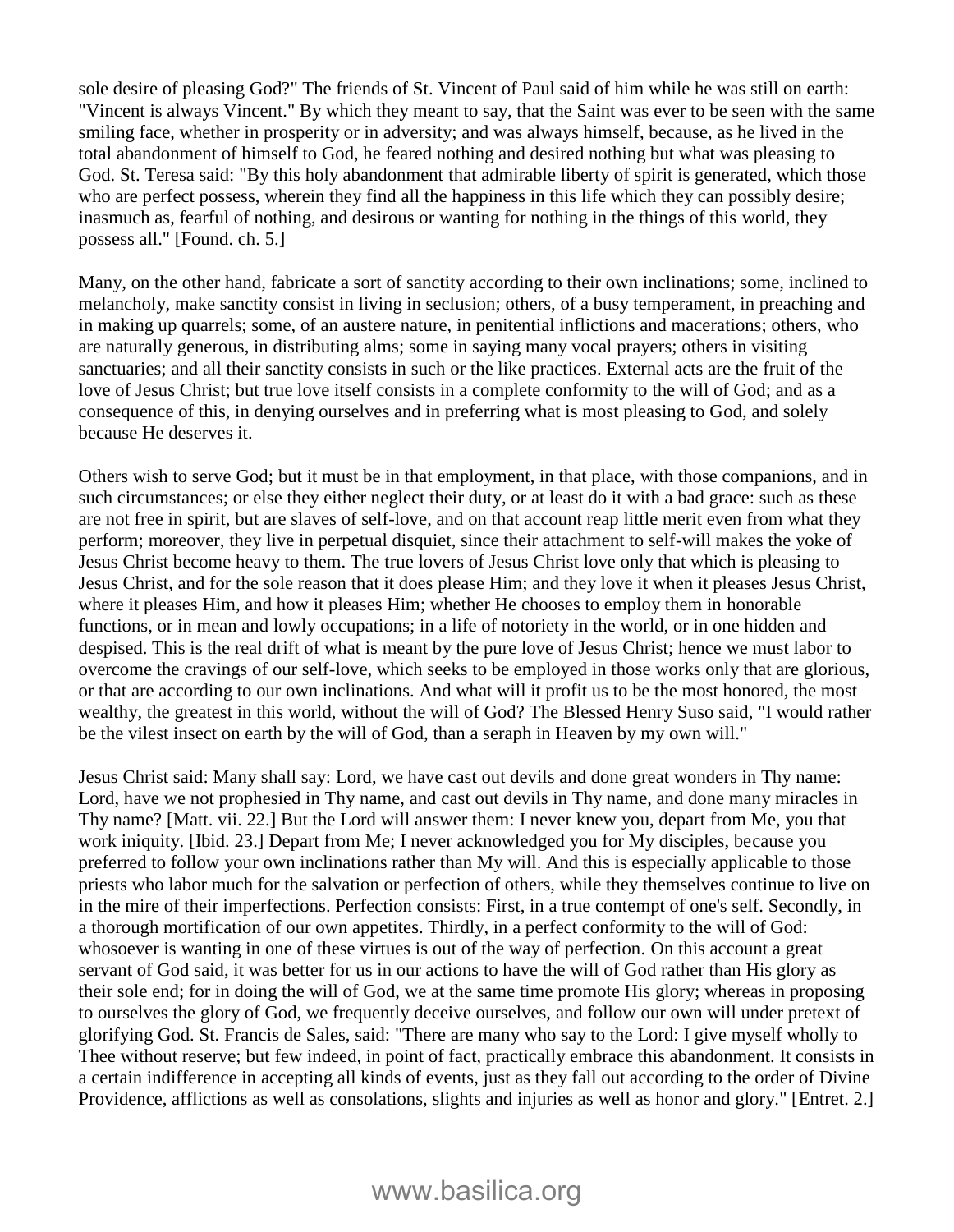It is therefore in suffering, and in embracing with cheerfulness whatever cuts against the grain of our own inclinations, that we can discover who is a true lover of Jesus Christ. Thomas à Kempis says "that he is not deserving of the name of lover who is not ready to endure all things for his beloved, and to follow in all things the will of his beloved." On the contrary, Father Balthazar Alvarez said, that whoever quietly resigns himself to the Divine will in troubles "travels to God post-haste." And the saintly Mother Teresa said: "What greater acquisition can we make, than to have some proof that we are pleasing God?" And to this I add, that we cannot have a more certain proof of this, than by peacefully embracing the crosses which God sends us. We please God by thanking Him for his benefits on earth; but, says Father John of Avila, one "blessed be God" uttered in adversity is worth six thousand acts of thanksgiving in prosperity.

And here we must observe, that we must receive with resignation not merely the crosses which come directly from God; for instance, ill-health, scanty talents, accidental reverses of fortune; but such, moreover, as come indirectly from God, and directly from our fellow-men; for instance, persecutions, thefts, injuries; for all, in reality, come from God. David was one day insulted by one of his vassals called Semei, who not only upbraided him with words of contumely, but even threw stones at him. One of the courtiers would have forthwith avenged the insult by cutting off the head of the offender; but David replied: Let him alone, and let him curse; for the Lord hath, bid him curse David; [2 Kings, xvi. 10.] or, in other words, God makes use of him to chastise me for my sins, and therefore He allowed him to pursue me with injuries.

Wherefore St. Mary Magdalene of Pazzi said, that all our prayers should have for their end to obtain from God the grace to follow His holy will in all things. Certain souls, greedy of spiritual dainties in prayer, go in search only of these banquets of sweet and tender feelings; but courageous souls that seek sincerely to belong wholly to God, ask Him only for light to understand His will, and for strength to put it in execution. In order to attain to purity of love, it is necessary to submit our will in all things to the will of God: "Never consider yourselves," said St. Francis de Sales, "to have arrived at the purity which you ought to have, as long as your will is not cheerfully obedient, even in things the most repulsive, to the will of God." "Because," as St. Teresa remarks, "the giving up of our will to God draws Him to unite Himself to our lowliness." [Way of Perfect. ch. 33.] But this can never be obtained, except by means of mental prayer and of continual petitions addressed to the Divine majesty, not without a cordial desire to belong entirely to Jesus Christ without reserve.

O most amiable Heart of my Divine Saviour, Heart enamoured of mankind, since Thou lovest us with such a depth of tenderness; O Heart, in fine, worthy to rule over and possess all our hearts, would that I could make all men comprehend the love Thou bearest them, and the tender caresses Thou dost lavish on those who love Thee without reserve! O Jesus my love, be pleased to accept the offering and the sacrifice which I this day make to Thee of my entire will! Acquaint me with what Thou wouldst have me to do; for I am determined to do all by the help of Thy grace.

#### **II. Obedience.**

Now what is the surest way to know and ascertain what God requires of us? There is no surer way than to practice obedience to our Superiors and directors. St. Vincent of Paul said: "The will of God is never better complied with than when we obey our Superiors." The Holy Ghost says: Much better is obedience than the victims of fools. [Eccles. iv. 17.] God is more pleased with the sacrifice which we make to Him of our own will, by submitting it to obedience, than with all other sacrifices which we can offer Him; because in other things, as in alms-deeds, fastings, mortifications, and the like, we give of what is ours to God, but in giving Him our will we present Him ourselves: when we give Him our goods, our mortifications, we give Him part; but when we give Him our will, we give Him everything. So that when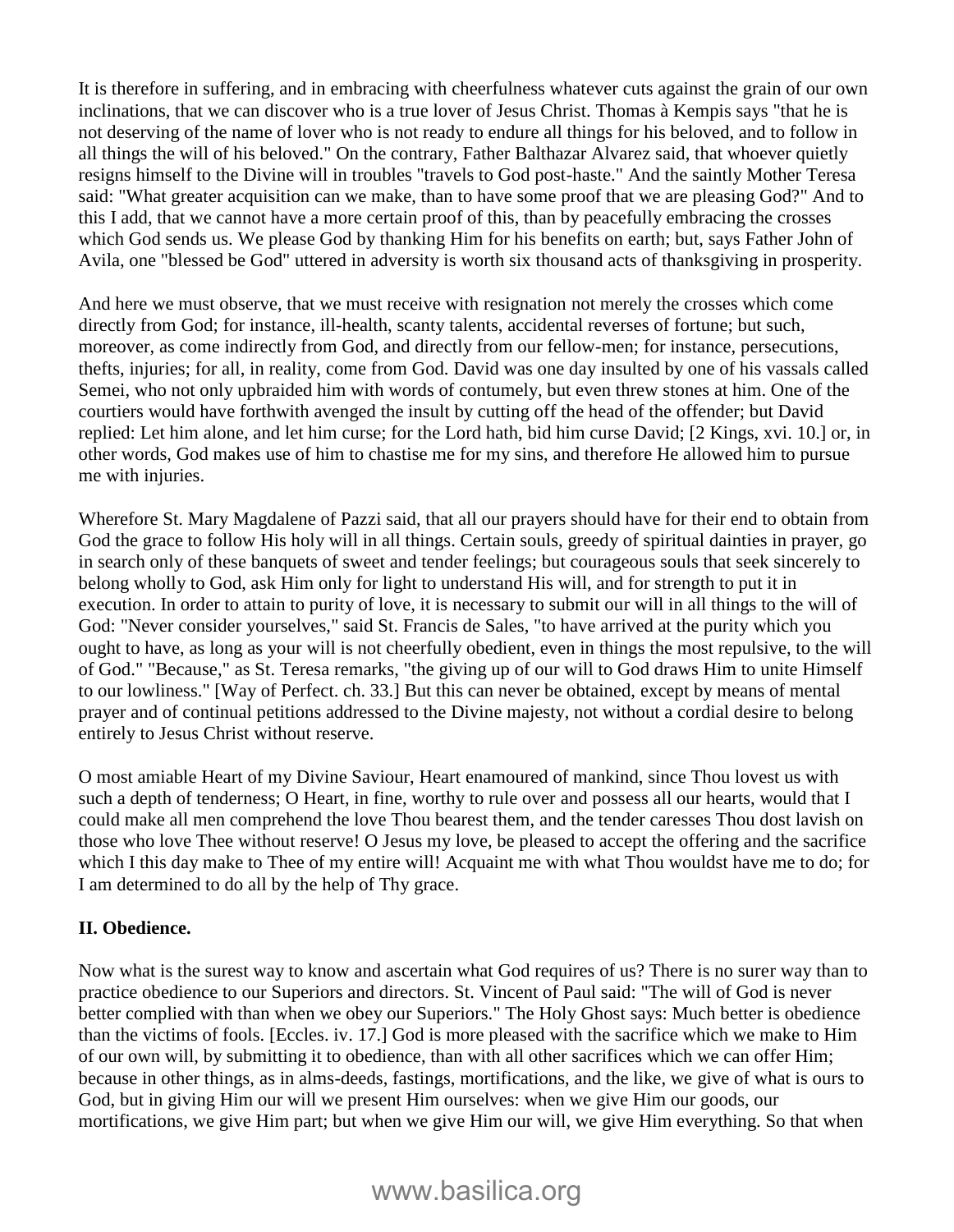we say to God, O Lord, make me know by means of obedience what Thou requirest of me, for I wish to comply with all, we have nothing more to offer Him.

Whoever, therefore, gives himself up to obedience, must needs detach himself totally from his own opinion. "What though each one," says St. Francis de Sales, "has his own opinions, virtue is not thereby violated; but virtue is violated by the attachment which we have to our own opinions." [Entret. 14.] But alas! this attachment is the hardest thing to part with; and hence there are so few persons wholly given to God, because few render a thorough submission to obedience. There are some persons so fondly attached to their own opinion, that, on receiving an obedience, although the thing enjoined suit their inclination, yet, from the very fact that it is commanded, they lose all fancy for it, all wish to discharge it; for they find no relish in anything but in following the dictates of their individual will. How different is the conduct of Saints! Their only happiness flows from the execution of what obedience imposes on them. The saintly Mother Jane Frances, de Chantal once told her daughters that they might spend the recreation day in any manner they chose. When the evening came, they all went to her, to beg most earnestly that she would never again grant them such a permission; for they had never spent such a wearisome day as that on which they had been set free from obedience.

It is a delusion to think that anyone can be possibly better employed than in the discharge of what obedience has imposed. St. Francis de Sales says: "To desert an occupation given by obedience in order to unite ourselves to God by prayer, by reading, or by recollection, would be to withdraw from God to unite ourselves to our own self-love." [Spirit, ch. 19.] St. Teresa adds, moreover, that whoever performs any work, even though it be spiritual, yet against obedience, assuredly works by the instigation of the devil, and not by Divine inspiration, as he perhaps flatters himself; "because," says the Saint, "the inspirations of God always come in company with obedience." 'To the same effect she says elsewhere: "God requires nothing more of a soul that is determined to love Him than obedience." [Found. ch. 5.] "A work done out of obedience," says Father Rodriguez, "outweighs every other that we can imagine." To lift up a straw from the ground out of obedience is of greater merit than a protracted prayer, or a discipline to blood, through our own will. This caused St. Mary Magdalene of Pazzi to say, that she would rather be engaged in some exercise from obedience than in prayer; "because," said she, "in obedience I am certain of the will of God, whereas I am by no means so certain of it in any other exercise." [Cepar. c. 5.] According to all spiritual masters, it is better to leave off any devout exercise through obedience, than to continue it without obedience. The Most Blessed Virgin Mary revealed once to St. Bridget, [Rev. l. 4, c, 26.] that he who relinquishes some mortification through obedience reaps a twofold profit; since he has already obtained the merit of the mortification by the good-will to do it, and he also gains the merit of obedience by foregoing it. One day the famous Father Francis Arias went to see the Venerable Father John of Avila, his intimate friend, and he found him pensive and sad; he asked him the reason, and received this answer: "O happy you, who live under obedience, and are sure of doing the will of God. As for me, who shall warrant me whether I do a thing more pleasing to God in going from village to village, catechizing the poor peasants, or in remaining stationary in the confessional, to hear everyone that presents himself? Whereas he that is living under obedience is always sure that whatever he performs by obedience is according to the will of God, or rather that it is what is most acceptable to God." Let this serve as a consolation for all those who live under obedience.

For obedience to be perfect, we must obey with the will and with the judgment. To obey with the will signifies to obey willingly, and not by constraint, after the fashion of slaves; to obey with the judgment means to conform our judgment to that of the Superior, without examining what is commanded. St. Mary Magdalene of Pazzi remarks on this: "Perfect obedience demands a soul without judgment." To the like purpose, St. Philip Neri said that, in order to obey with perfection, it was not enough to execute the thing commanded, but it must be done without reasoning on it; taking it for certain that what is commanded us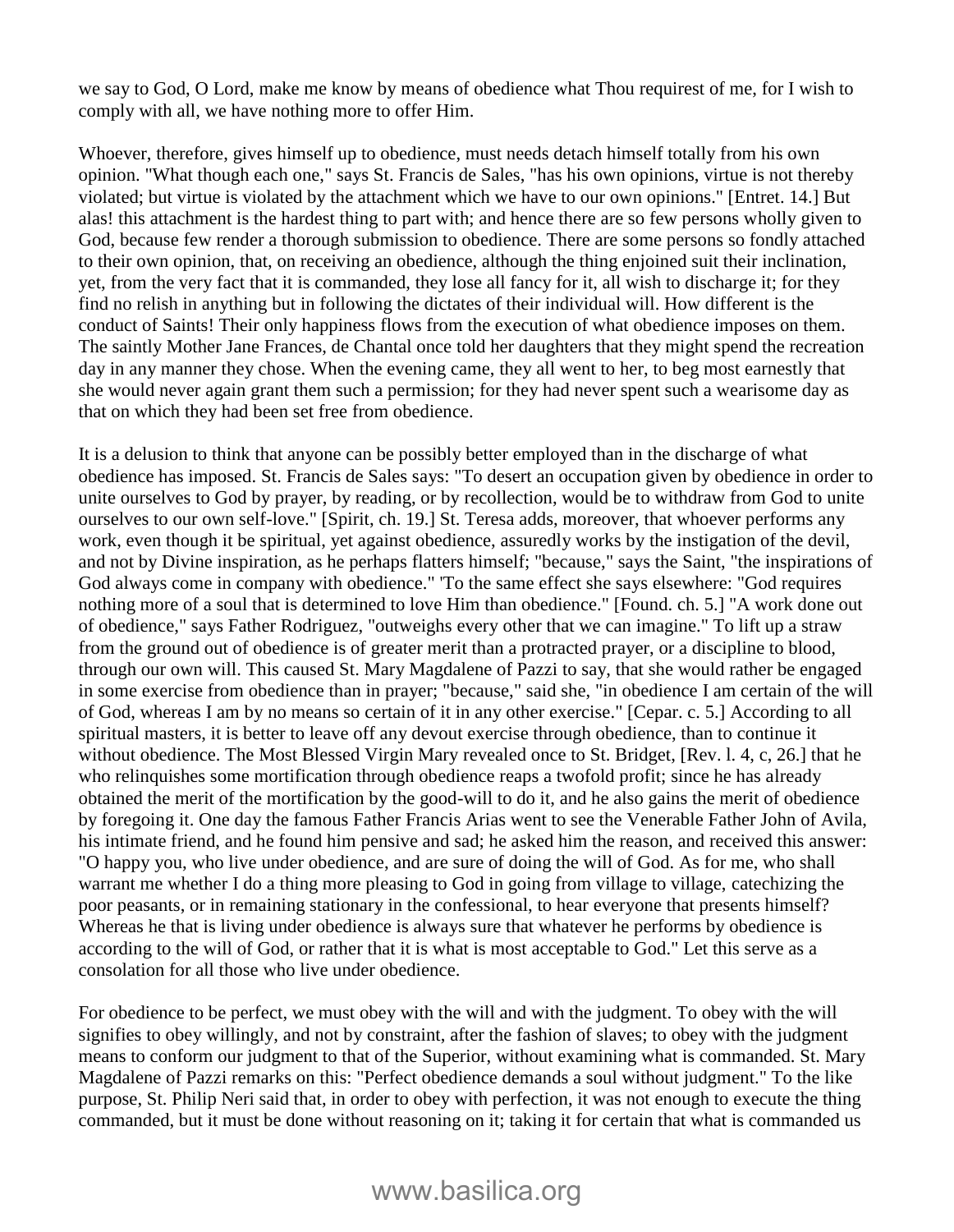is for us the most perfect thing we can do, although the opposite might be better before God. [Bacci, l. I, c. 20.]

This holds good not merely for religious, but likewise for seculars living under obedience to their spiritual directors. Let them request their director to prescribe them rules for the guidance of their affairs, both spiritual and temporal; and so they will make sure of doing what is best. St. Philip Neri said: "Let those who are desirous of progressing in the way of God submit themselves to a prudent confessor, whom they should obey as in God's place. By so doing, we are certain of not having to render an account to God of the actions we perform." [Ibid.]

He said, moreover, "that we must place faith in the confessor, because the Lord will not permit him to err; that nothing is so sure of cutting off all the snares of the devil as to do the will of others in the performance of good; and that there is nothing more dangerous than to wish to direct ourselves according to our private fancy." In like manner. St. Francis de Sales says, in speaking of the direction of the spiritual Father as a means of walking securely in the path of perfection, "This is the maxim of all maxims." [Introd. p. 1 c. 4.] "Seek as you will," says the devout Avila, "you will never so surely find the will of God as in the way of this humble obedience, so much recommended and so practiced by all the ancient servants of God." The same thing is affirmed by St. Bernard, St. Bernardine of Siena, St. Antoninus, St. John of the Cross, St. Teresa, John Gerson, and all theologians and masters of the spiritual life; and St. John of the Cross said, that to call this truth in question is almost to doubt of the faith. The words of the Saint are, "not to be satisfied with what the confessor says, is arrogance, and a want of faith."

Among the maxims of St. Francis de Sales are the two following, most consolatory for scrupulous souls: "First, a truly obedient soul was never yet lost; secondly, we ought to be satisfied on being told by our spiritual director that we are going on well, without seeking to be convinced of it ourselves." It is the teaching of many Doctors, as of Gerson, St. Antoninus, Cajetanus, Navarrus, Sanchez, Bonacina, Cordovius, Castropalao, and the Doctors of Salamanca, with others, that the scrupulous person is bound, under strict obligation, to act in opposition to scruples, when from such scruples there is reason to apprehend grievous harm happening to soul or body, such as the loss of health, or of intellect; wherefore scrupulous persons ought to have greater scruple at not obeying the confessor than at acting in opposition to their scruples.

To sum up, therefore, all that has been said in this chapter, our salvation and perfection consist: 1. In denying ourselves; 2. In following the will of God; 3. In praying Him always to give us strength to do both one and the other.

#### Affections and Prayers

What have I in Heaven? And besides Thee what do I desire upon earth? Thou art the God of my heart, and the God that is my portion forever. [Ps. lxxii. 25.] My beloved Redeemer, infinitely amiable, since Thou hast come down from Heaven to give Thyself wholly to me, what else shall I seek for on earth or in Heaven besides Thee, Who art the sovereign good, the only good worthy to be loved? Be Thou, then, the sole Lord of my heart, do Thou possess it entirely: may my soul love Thee alone, obey Thee alone, and seek to please no other than Thee. Let others enjoy the riches of this world, I wish only for Thee: Thou art and shalt ever be my treasure in this life and in eternity. Wherefore I give Thee, O my Jesus, my whole heart and all my will. It was at one time, alas! a rebel against Thee; but now I dedicate it wholly to Thee. Lord, what wilt Thou have me to do? [Acts, ix. 6.] Tell me what Thou requirest of me, and lend me Thy assistance; for I will leave nothing undone. Dispose of me, and of all that concerns me, as Thou pleasest; I accept of all, and resign myself to all. O Love deserving of infinite love, Thou hast loved me so as even to die for me; I love Thee with my whole heart, I love Thee more than myself, and into Thy hands I abandon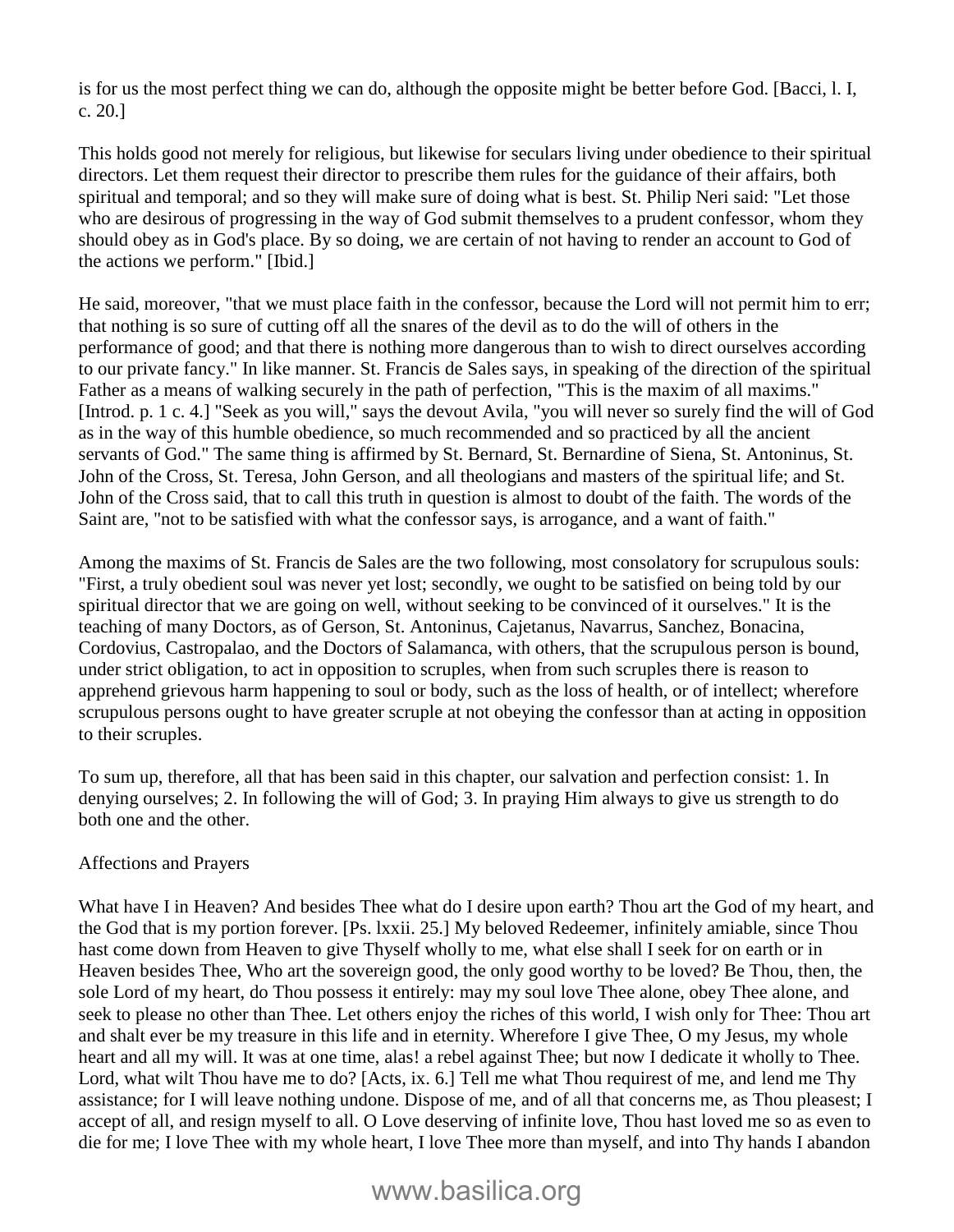my soul. On this very day I bid farewell to every worldly affection, I take leave of everything created, and I give myself without reserve to Thee; Through the merits of Thy Passion receive me, and make me faithful unto death. My Jesus, my Jesus, from this day forward I will live only for Thee, I will love none but Thee, I will seek nothing else than to do Thy blessed will.

Aid me by Thy grace, and aid me, too, by thy protection, O Mary my hope.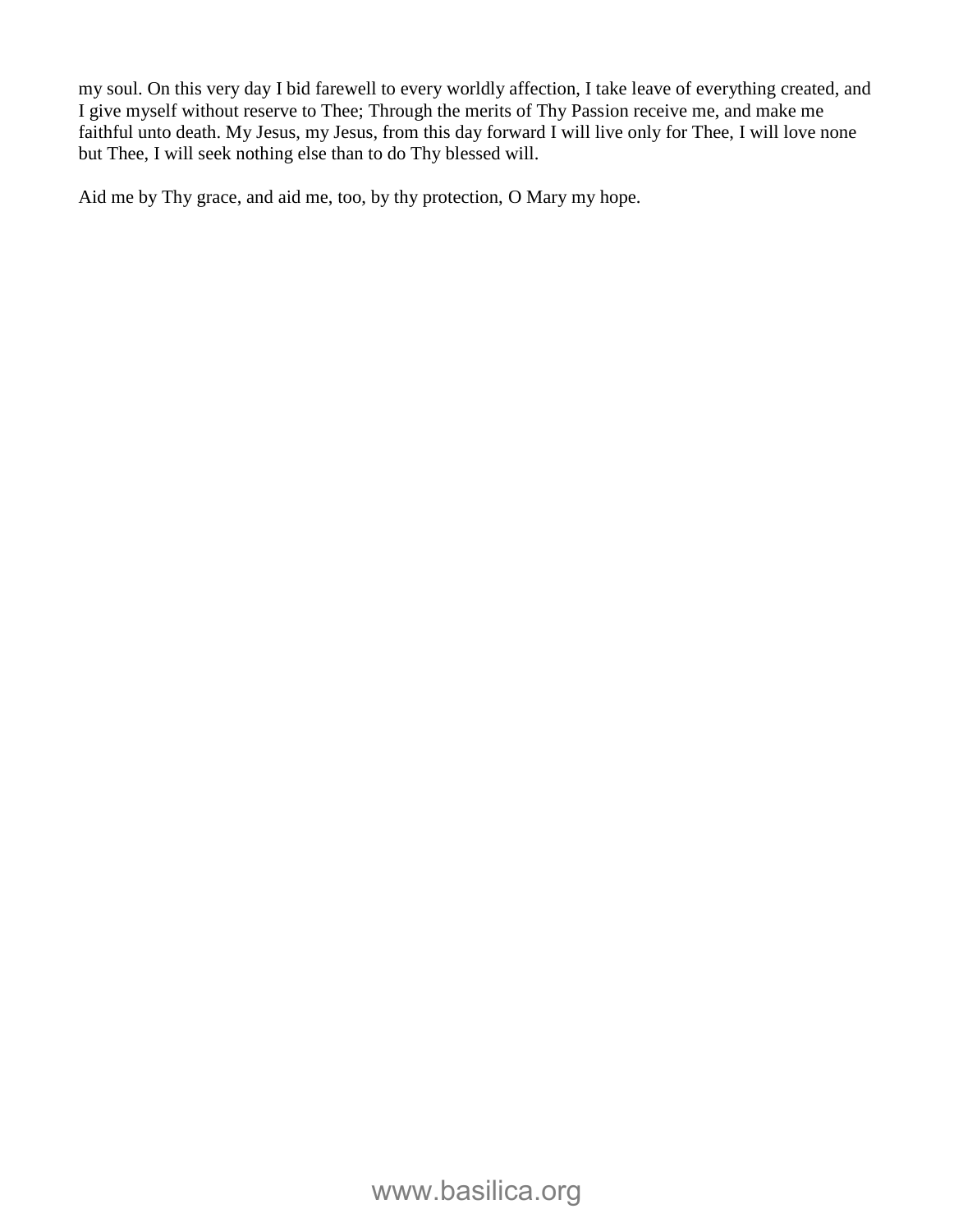### CHAPTER X

#### CHARITY BEARETH ALL THINGS

(Charitas omnia suffert.)

\*\*\*\*\*\*\*\*\*\*\*\*\*\*\*\*\*\*\*\*\*\*\*\*\*\*\*\*\*\*\*\*\*\*\*\*

He that loves Jesus Christ bears all Things for Jesus Christ, and especially Illnesses, Poverty, and Contempt.

IN Chapter 1, we spoke of the virtue of patience in general. In this we will speak of certain matters in particular, which demand the especial practice of patience.

Father Balthazar Alvarez [Life, ch. 3.] said that a Christian need not imagine himself to have made any progress until he has succeeded in penetrating his heart with a lasting sense of the sorrows, poverty, and ignominies of Jesus Christ so as to support with loving patience every sort of sorrow, privation, and contempt, for the sake of Jesus Christ.

#### **I. Patience in Sickness.**

In the first place, let us speak of bodily infirmities, which, when borne with patience, merit for us a beautiful crown.

St. Vincent de Paul said: "Did we but know how precious a treasure is contained in infirmities, we should accept of them with joy as the greatest possible blessings." Hence the Saint himself, though constantly afflicted with ailments, that often left him no rest day or night, bore them with so much peace and such serenity of countenance that no one could guess that anything ailed him at all. Oh, how edifying is it to see a sick person bear his illness with a peaceful countenance, as did St. Francis de Sales! When he was ill, he simply explained his complaint to the physician, obeyed him exactly by taking the prescribed medicines, however nauseous; and for the rest he remained at peace, never uttering a single complaint in all his sufferings. What a contrast to this is the conduct of those who do nothing but complain even for the most trifling indisposition, and who would like to have around them all their relatives and friends to sympathize with them! Far different was the instruction of St. Teresa to her nuns: "My sisters, learn to suffer something for the love of Jesus Christ, without letting all the world know of it." [Way of Perf. ch. 12.] One Good Friday Jesus Christ favored the Venerable Father Louis da Ponte with so much bodily suffering, that no part of him was exempt from its particular pain: he mentioned his severe sufferings to a friend; but he was afterwards so sorry at having done so, that he made a vow never again to reveal to anybody whatever he might afterwards suffer. I say "he was favored;" for, to the Saints, the illnesses and pains which God sends them are real favors. One day St. Francis of Assisi lay on his bed in excruciating torments, a companion said to him: "Father, beg God to ease your pains, and not to lay so heavy a hand upon you." On hearing this, the Saint instantly leaped from his bed, and going on his knees, thanked God for his sufferings; then, turning to his companion, he said: "Listen, did I not know that you so spoke from simplicity, I would refuse ever to see you again." [Vita, c. 14.]

Someone that is sick will say, it is not so much the infirmity itself that afflicts me, as that it disables me from going to church to perform my devotions, to communicate, and to hear Holy Mass; I cannot go to choir to recite the Divine Office with my brethren; I cannot celebrate Mass; I cannot pray; for my head is aching with pain, and is light almost to fainting. But tell me now, if you please, why do you wish to go to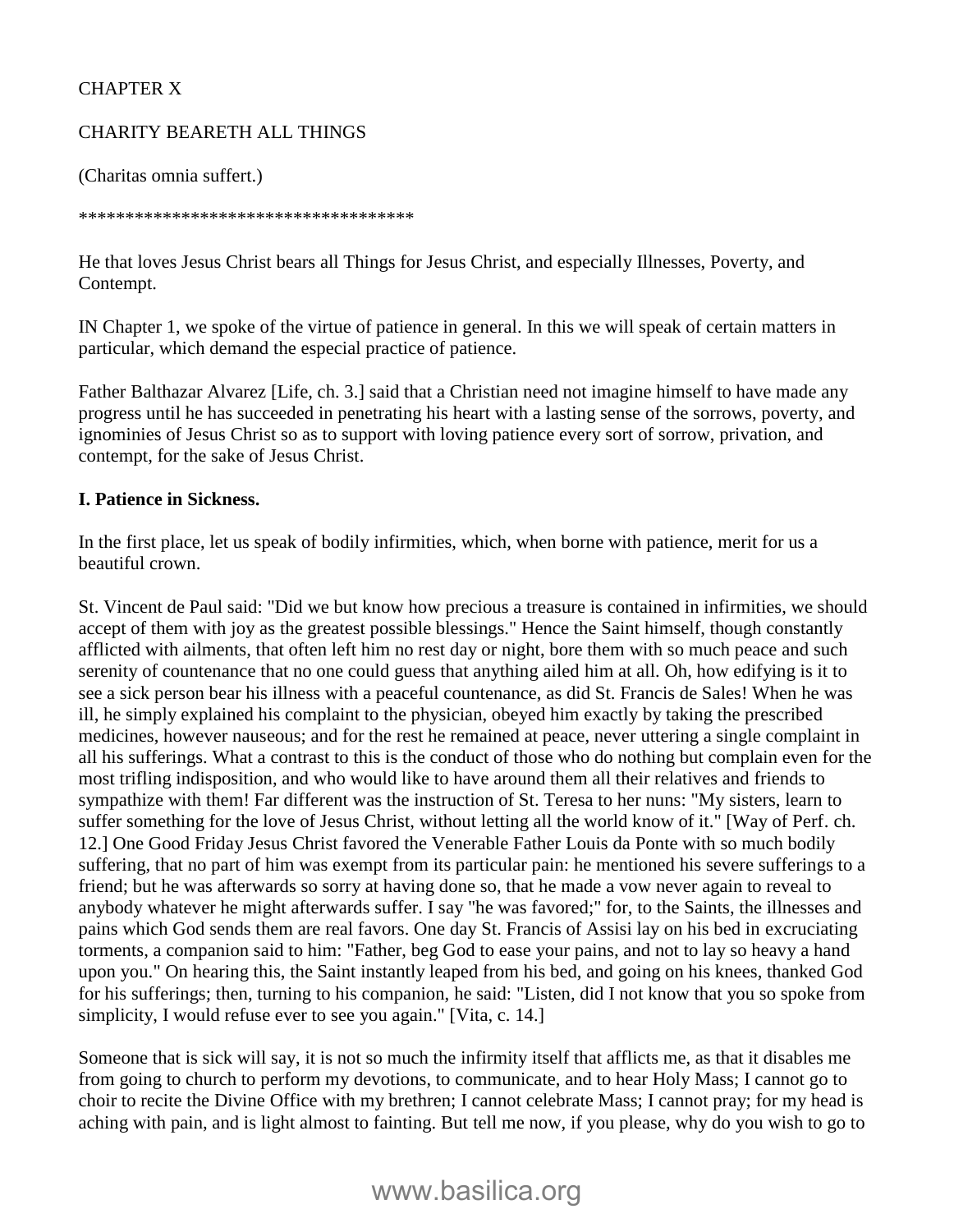church or to choir? Why would you communicate and say or hear Holy Mass? Is it to please God? But it is not now the pleasure of God that you say the, Office, that you communicate, or hear Mass; but that you remain patiently on this bed, and support the pains of this infirmity. But if you are displeased with my speaking thus, then you are not seeking to do what is pleasing to God, but what is pleasing to yourself. The Venerable John of Avila wrote as follows to a priest who so complained to him: "My friend, busy not yourself with what you would do if you were well, but be content to remain ill as long as God thinks fit. If you seek the will of God, what matters it to you whether you be well or ill?" [Part 2, Ep. 54.]

You say you are unable even to pray, because your head is weak. Be it so: you cannot meditate; but why cannot you make acts of resignation to the will of God? If you would only make these acts, you could not make a better prayer, welcoming with love all the torments that assail you. So did St. Vincent of Paul: when attacked by a serious illness, he was wont to keep himself tranquilly in the presence of God, without forcing his mind to dwell on any particular subject; his sole exercise was to elicit some short acts from time to time, as of love, of confidence, of thanksgiving, and more frequently of resignation, especially in the crisis of his sufferings. St. Francis de Sales made this remark: "Considered in themselves, tribulations are terrifying; but considered in the will of God, they are lovely and delightful." [Love of God, B. 9, ch. 2.] You cannot say prayers; and what more exquisite prayer than to cast a look from time to time on your crucified Lord, and to offer him your pains, uniting the little that you endure to the overwhelming torments that afflicted Jesus on the Cross! There was a certain pious lady lying bedridden with many disorders; and on the servant putting the crucifix into her hand, and telling her to pray to God to deliver her from her miseries, she made answer: "But how can you desire me to seek to descend from the cross, whilst I hold in my hand a God crucified? God forbid that I should do so. I will suffer for Him Who chose to suffer torments for me incomparably greater than mine." This was, indeed, precisely what Jesus Christ said to St. Teresa when she was laboring under serious illness; He appeared to her all covered with wounds, and then said to her: "Behold, My daughter, the bitterness of My sufferings, and consider if yours equal Mine." [Life, addit.] Hence the Saint was accustomed to say, in the midst of all her infirmities: "When I remember in how many ways my Savior suffered, though He was innocence itself, I know not how it could enter my head to complain of my sufferings." During a period of thirty-eight years, St. Lydwine was afflicted with numberless evils-----fevers, gout in the feet and hands, and sores, all her lifetime; nevertheless, from never losing sight of the sufferings of Jesus Christ, she maintained an unbroken cheerfulness and joy. In like manner, St. Joseph of Leonessa, a Capuchin, when the surgeon was about to amputate his arm, and his brethren would have bound him, to prevent him from stirring through vehemence of pain, seized hold of the crucifix and exclaimed: "Wherefore bind me?-----wherefore bind me? Behold Who it is that binds me to support: every suffering patiently for love of Him;" and so he bore the operation without a murmur. St. Jonas the Martyr, after passing the entire night immersed in ice by order of the tyrant, declared next morning that he had never spent a happier night, because he had pictured to himself Jesus hanging on the Cross; and thus, compared with the torments of Jesus, his own had seemed rather caresses than torments.

Oh, what abundance of merits may be accumulated by patiently enduring illnesses! Almighty God revealed to Father Balthazar Alvarez the great glory He had in store for a certain nun, who had borne a painful sickness with resignation; and told him that she had acquired greater merit in those eight months of her illness than some other religious in many years. It is by the patient endurance of ill-health that we weave a great part, and perhaps the greater part, of the crown that God destines for us in heaven. St. Lydwine had a revelation to this effect. After sustaining many and most cruel disorders, as we mentioned above, she prayed to die a Martyr for the love of Jesus Christ; now as she was one day sighing after this Martyrdom, she suddenly saw a beautiful crown, but still incomplete, and she understood that it was destined for herself; whereupon the Saint, longing to behold it completed, entreated the Lord to increase her sufferings. Her prayer was heard, for some soldiers came shortly after, and ill-treated her, not only with injurious words, but with blows and outrages. An Angel then appeared to her with the crown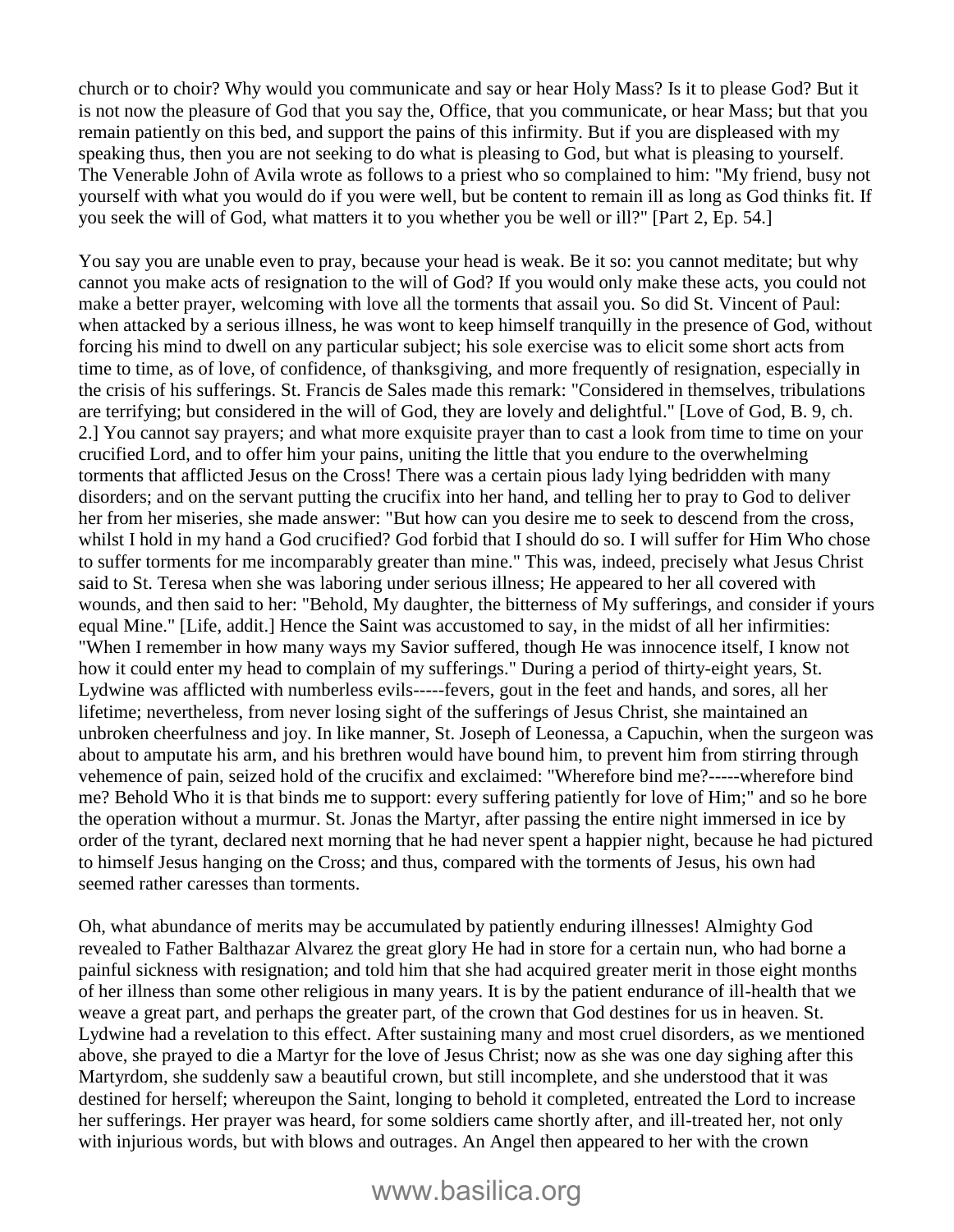completed, and informed her that those last injuries had added to it the gems that were wanting; and shortly afterwards she expired.

Ah, yes! to the hearts that fervently love Jesus Christ, pains and ignominies are most delightful. And thus we see the holy Martyrs going with gladness to encounter the sharp prongs and hooks of iron, the plates of glowing steel and axes. The Martyr St. Procopius thus spoke to the tyrant who tortured him: "Torment me as you like; but know at the same time, that nothing is sweeter to the lover of Jesus Christ than to suffer for His sake." [Ap. Sur. 8 Jul.] St. Gordius, Martyr, replied in the same way to the tyrant who threatened him death: "Thou threatenest me with death; but I am only sorry that I cannot die more than once for my own beloved Jesus." [S. Bas. hom. in Gord. M.] And I ask, did these Saints speak thus because they were insensible to pain or weak in intellect? "No," replies St. Bernard; "not insensibility, but love caused this." [In Cant. s. 61.] They were not insensible, for they felt well enough the torments inflicted on them; but since they loved God, they esteemed it a great privilege to suffer for God, and to lose all, even life itself, for the love of God.

Above all, in time of sickness we should be ready to accept of death, and of that death which God pleases. We must die, and our life must finish in our last illness; nor do we know which will be our last illness. Wherefore in every illness we must be prepared to accept that death which God has appointed for us. A sick person says: "Yes; but I have committed many sins, and have done no penance. I should like to live, not for the sake of living, but to make some satisfaction to God before my death." But tell me, my brother, how do you know that if you live longer you will do penance, and not rather do worse than before? At present you can well cherish the hope that God has pardoned you; what penance can be more satisfactory than to accept of death with resignation, if God so wills it? St. Aloysius Gonzaga, at the age of twentythree, gladly embraced death with this reflection: "At present," he said, "I am, as I hope, in the grace of God. Hereafter, I know not what may befall me; so that I now die contentedly, if God calls me to the next life." [Life, ch. 25.] It was the opinion of Father John of Avila that every one, provided he be in good dispositions, though only moderately good, should desire death, to escape the danger, which always surrounds us in this world, of possibly sinning and losing the grace of God.

Besides, owing to our natural frailty, we cannot live in this world without committing at least venial sins; this should be a motive for us to embrace death willingly, that we may never offend God any more. Further, if we truly love God, we should ardently long to go to see Him, and love Him with all our strength in Paradise, which no one can do perfectly in this present life; but unless death open us the door, we cannot enter that blessed region of love. This caused St. Augustine, that loving soul, to cry out: "Oh, let me die, Lord, that I may behold Thee!" [Sol. an. ad D. c. 1.] O Lord, let me die, otherwise I cannot behold and love Thee face to face.

#### **II. Patience in Poverty.**

In the second place, we must practice patience in the endurance of poverty. Our patience is certainly very much tried when we are in need of temporal goods. St. Augustine said: "He that has not God, has nothing; he that has God, has all." [Serm. 85. E. B.] He who possesses God, and remains united to His blessed will, finds every good. Witness St. Francis, barefooted, clad in sackcloth, and deprived of all things, yet happier than all the monarchs of the world, by simply repeating, "My God and my all." A poor man is properly he that has not what he desires; but he that desires nothing, and is contented with his poverty, is in fact very rich. Of such St. Paul says: Having nothing, yet possessing all things! [2 Cor. vi. 10.] The true lovers of God have nothing, and yet have everything; since, when temporal goods fail them, they exclaim: "My Jesus, Thou alone art sufficient for me;" and with this they rest satisfied. Not only did the Saints maintain patience in poverty, but sought to be despoiled of all, in order to live detached from all, and united with God alone. If we have not courage enough to renounce all worldly goods, at all events let us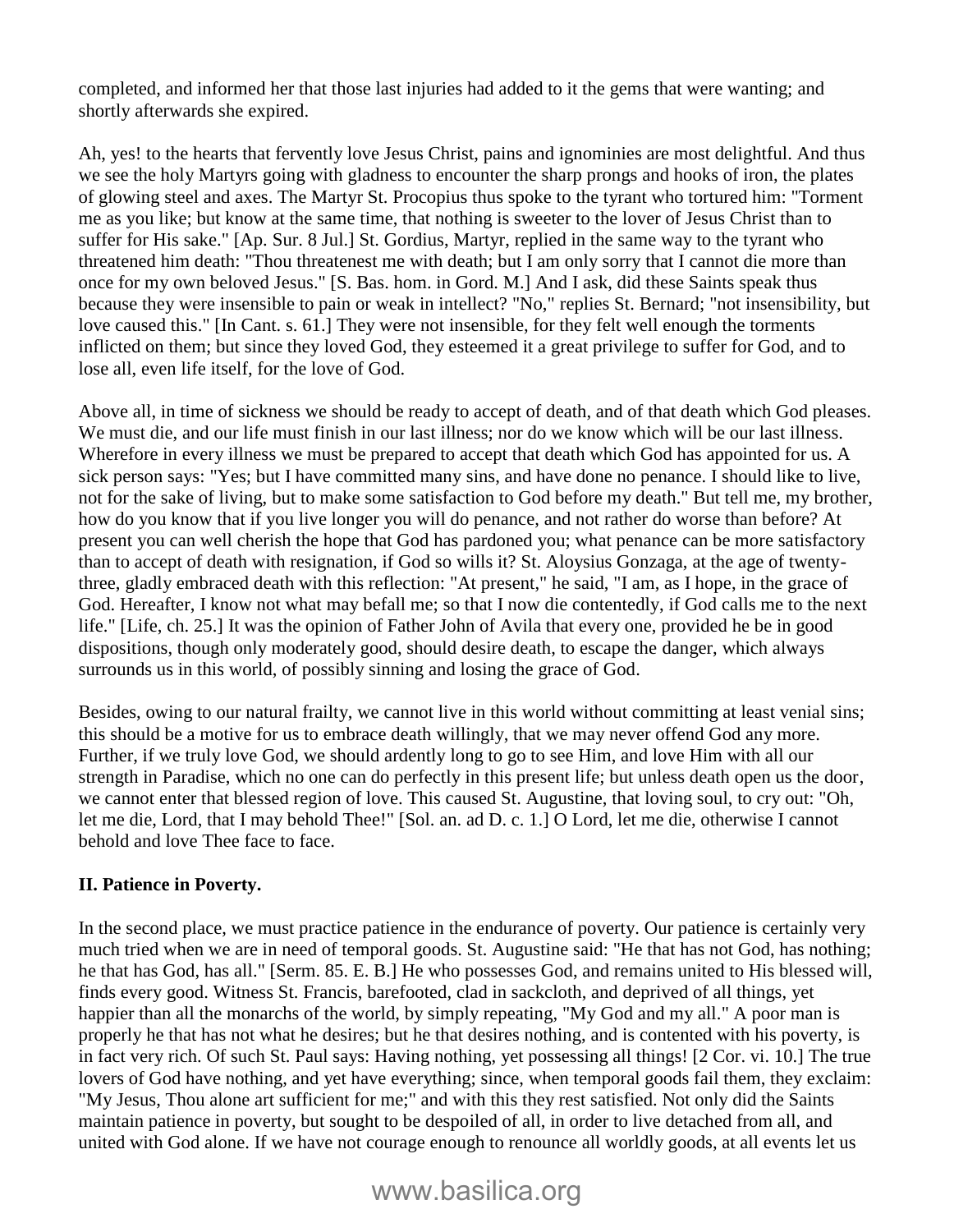be contented with that state of life in which God has placed us; let our solicitude be not for earthly goods, but for those of Paradise, which are immeasurably greater, and last forever; and let us be fully persuaded of what St. Teresa says "The less we have here, the more we shall have there." [Found. ch. 14.]

St. Bonaventure said that temporal goods were nothing more than a sort of bird-lime to hinder the soul from flying to God. And St. John Climacus [Scala sp. gr. 17.] said, that poverty, or the contrary, is a path which leads to God free of all hindrances. Our Lord Himself said: Blessed are the poor in spirit, for theirs is the kingdom of Heaven. [Matt. v. 3.] In the other Beatitudes, the Heaven of the life to come is promised to the meek and to the clean of heart; but to the poor, Heaven (that is, heavenly joy) is promised even in this life: theirs is the kingdom of Heaven. Yes, for even in the present life the poor enjoy a foretaste of Paradise. By the poor in spirit are meant those who are not merely poor in earthly goods, but who do not so much as desire them; who, having enough to clothe and feed them, live contented, according to the advice of the Apostle: But having food, and wherewith to be covered, with these we are content. [1 Tim. vi. 8.] Oh, blessed poverty (exclaimed St. Laurence Justinian), which possesses nothing and fears nothing; she is ever joyous and ever in abundance, since she turns every inconvenience into advantage for the soul. [De Disc. mon. c. 2.] St. Bernard said: "The avaricious man hungers after earthly things as a beggar, the poor man despises them as a lord." [In Cant. s. 21.] The miser is always hungry as a beggar, because he is never satiated with the possessions he desires; the poor man, on the contrary, despises them all as a rich lord, inasmuch as he desires nothing.

One day Jesus Christ thus spoke to the Blessed Angela of Foligno: "If poverty were not of great excellence, I would not have chosen it for myself, nor have bequeathed it to my elect." And, in fact, the Saints, seeing Jesus poor, had therefore a great affection for poverty. St. Paul says, that the desire of growing rich is a snare of Satan, by which he has wrought the ruin of innumerable souls: They that will become rich, fall into temptation, and into the snare of the devil, and into many unprofitable and hurtful desires, which drown men into destruction and perdition. [1 Tim. vi. 9.] Unhappy beings who, for the sake of vile creatures of earth, forfeit an infinite good, which is God! St. Basil the Martyr was quite in the right, when the Emperor Licinius proposed to make him the chief among his priests, if he would renounce Jesus Christ; he was right, I say, to reply: "Tell the emperor, that were he to give me his whole kingdom, he would not give me as much as he would rob me of, by depriving me of God." [Boll. April 26, Act. n. 11.]

Let us be content then with God, and with those things which He gives us, rejoicing in our poverty, when we stand in need of something we desire, and have it not; for herein consists our merit. "Not poverty," says St. Bernard, "but the love of poverty, is reckoned a virtue." [Epist. 100.] Many are poor, but from not loving their poverty, they merit nothing; therefore St. Bernard says, that the virtue of poverty consists not in being poor, but in the love of poverty.

This love of poverty should be especially practiced by religious who have made the vow of poverty. "Many religious," says the same St. Bernard, "wish to be poor; but on the condition of wanting for nothing." [In Adv. D. s. 4.] "Thus," says St. Francis de Sales, "they wish for the honor of poverty, but not the inconveniences of poverty." [Introd. ch. 16.] To such persons is applicable the saying of the Blessed Salomea, a nun of St. Clare: "That religious shall be a laughing-stock to Angels and to men, who pretends to be poor, and yet murmurs when she is in want of something." Good religious act differently; they love their poverty above all riches. The daughter of the Emperor Maximilian II, a discalced nun of St. Clare, called Sister Margaret of the Cross, appeared on one occasion before her brother, the Archduke Albert, in a patched-up habit, who evinced some astonishment, as if it were unbecoming her noble birth; but she made him this answer: "My brother, I am more content with this torn garment than all monarchs with their purple robes." St. Mary Magdalene of Pazzi said: "O happy religious! who, detached from all by means of holy poverty, can say, The Lord is the portion of my inheritance. [Ps. xv. 5.] "My God, Thou art my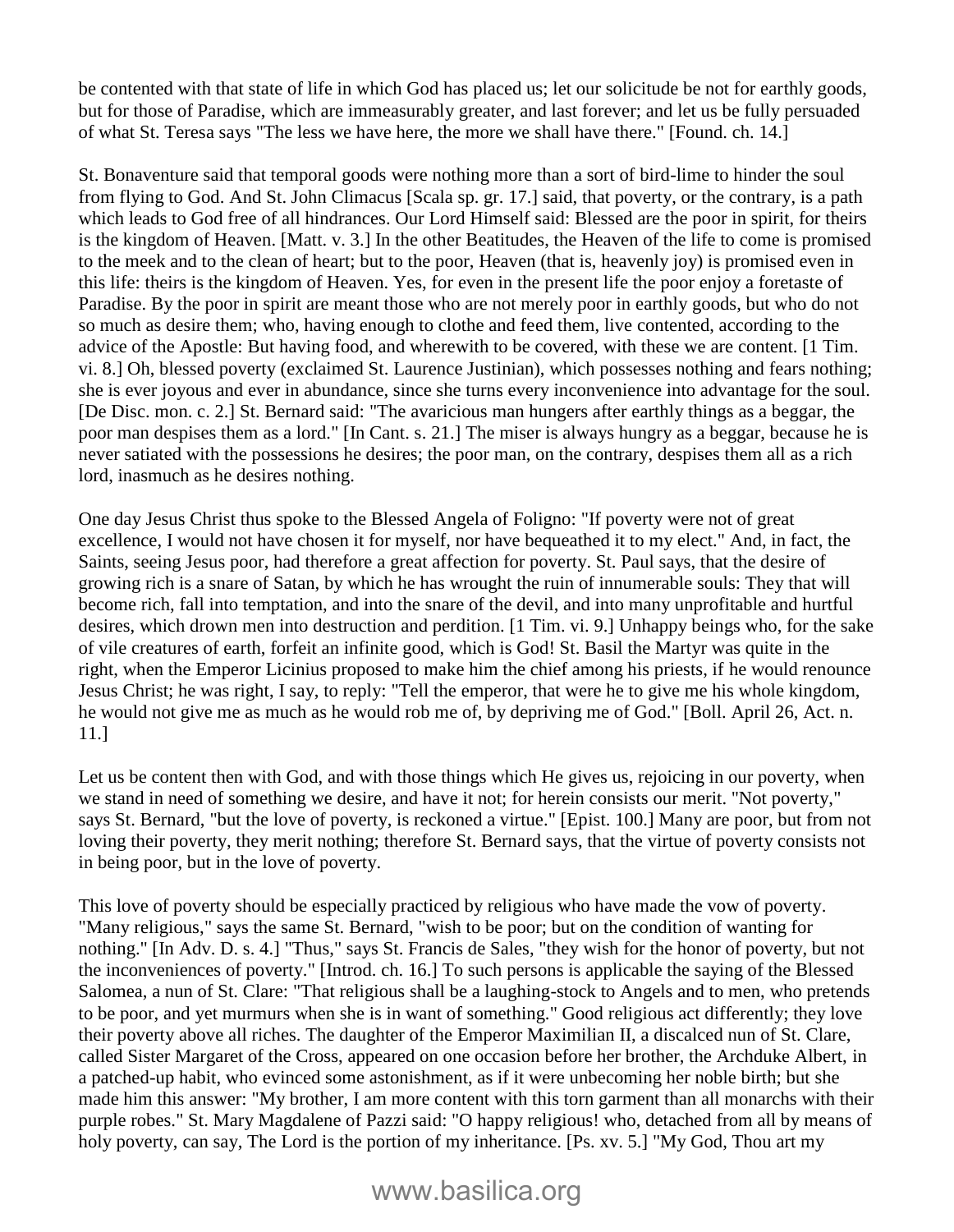portion and all my good." [Cepar. c. 22.] St. Teresa, having received a large alms from a certain merchant, sent him word that his name was written in the Book of Life, and that, in token of this he should lose all his possessions; and the merchant actually failed, and remained in poverty till death. St. Aloysius Gonzaga said that there could be no surer sign that a person is numbered among the elect, than to see him fearing God, and at the same time undergoing crosses and tribulations in this life.

The bereavement of relatives and friends by death belongs also, in some measure, to holy poverty; and in this we must especially practice patience. Some people, at the loss of a parent or friend, can find no rest; they shut themselves up to weep in their chamber, and giving free vent to their sorrow, become insupportable to all around them, by their want of patience. I would ask these persons, for whose gratification they thus lament and shed tears? For that of God? Certainly not; for God's will is, that they should be resigned to His dispensations. For that of the soul departed? By no means: if the soul be lost, she abhors both you and your tears; if she be saved, and already in Heaven, she would have you thank God on her part; if still in Purgatory, she craves the help of your prayers, and wishes you to bow with resignation to the Divine will, and to become a Saint, in order that she may one day enjoy your society in Paradise. Of what use, then, is all this weeping? On one occasion, the Venerable Father Joseph Caracciolo, the Theatine, was surrounded by his relatives, who were all bitterly lamenting the death of his brother, whereupon he said to them: " Come, come! let us keep these tears for a better purpose, to weep over the death of Jesus Christ, Who has been to us a father, a brother, and spouse, and Who died for love of us." On such occasions we must imitate Job, who, on hearing the news of the death of his sons, exclaimed, with full resignation to the Divine will, The Lord gave, and the Lord hath taken away . . . God gave me my sons, and God hath taken them away. As it hath pleased the Lord, so is it done: blessed be the name of the Lord; thirty years, had to put up with much [Job, i. 21.] it hath pleased God that such things should happen, and so it pleaseth me; wherefore may He be blessed by me forever.

#### **III Patience under Contempt.**

In the third place, we must practice patience, and show our love to God, by tranquilly submitting to contempt.

As soon as a soul delivers herself up to God, He sends her from Himself, or through others, insults and persecution. One day an Angel appeared to the Blessed Henry Suso and said to him, "Henry, thou hast hitherto mortified thyself in thy own way; henceforth thou shalt be mortified after the pleasure of others." On the day following, as he was looking from a window on the street, he saw a dog shaking and tearing a rag which it held in its mouth; at the same moment a voice said to him, "So hast thou to be torn in the mouths of men." Forthwith the Blessed Henry descended into the street and secured the rag, putting it by to encourage him in his coming trials. [Life, ch. 22.]

Affronts and injuries were the delicacies the Saints earnestly longed and sought for. St. Philip Neri, during the space of thirty years, had to put up with much ill-treatment in the house of St. Jerome at Rome; but on this very account he refused to leave it, and resisted all the invitations of his sons to come and live with them in the new Oratory, founded by himself, till he received an express command from the Pope to do so. So St. John of the Cross was prescribed change of air for an illness which eventually carried him to the grave; now, he could have selected a more commodious convent, of which the Prior was particularly attached to him; but he chose instead a poor convent, whose Prior was his enemy, and who, in fact, for a long time, and almost up to his dying day, spoke ill of him, and abused him in many ways, and even prohibited the other monks from visiting him. Here we see how the Saints even sought to be despised. St. Teresa wrote this admirable maxim: "Whoever aspires to perfection must beware of ever saying: They had no reason to treat me so. If you will not bear any cross but one which is founded on reason, then perfection is not for you." Whilst St. Peter Martyr was complaining in prison of being confined unjustly,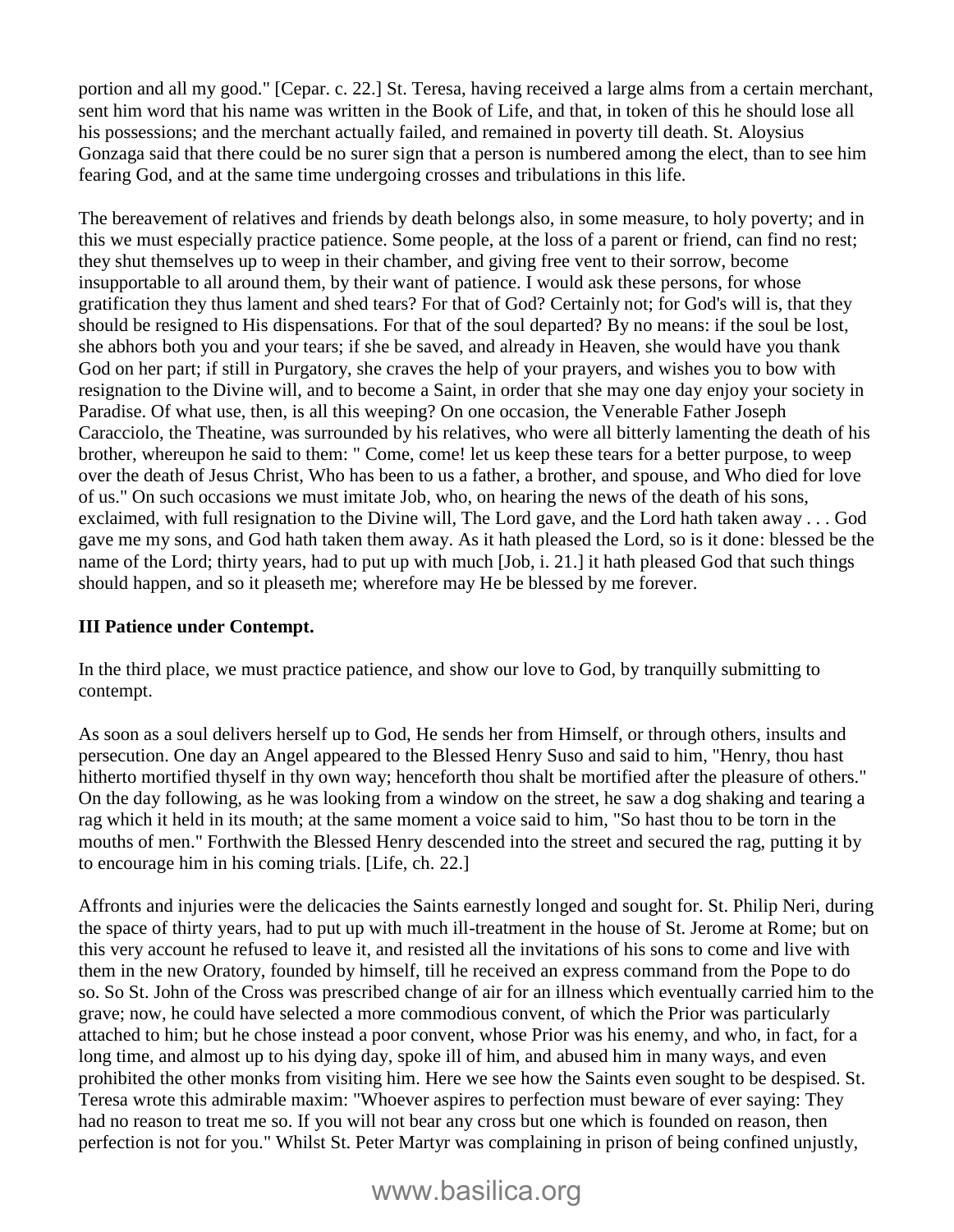he received that celebrated answer from the Crucifix: our Lord said to him, "And what evil have I done, that I suffer and die on this Cross for men?" Oh, what consolation do the Saints derive in all their tribulations from the ignominies which Jesus Christ endured! St. Eleazar, on being asked by his wife how he contrived to bear with so much patience the many injuries which he had to sustain, and that even from his own servants, replied: "I turn my looks on the outraged Jesus, and I discover immediately that my affronts are a mere nothing in comparison with what He suffered for my sake; and thus God gives me strength to support all patiently."

In fine, affronts, poverty, torments, and all tribulations, serve only to estrange further from God the soul that does not love Him; whereas, when they befall a soul in love with God, they become an instrument of closer union and more ardent love of God: Many waters cannot quench charity. [Cant. viii. 7.] However great and grievous troubles may be, so far from extinguishing the flames of charity, they only serve to enkindle them the more in a soul that loves nothing else but God.

But wherefore does Almighty God load us with so many crosses, and take pleasure in seeing us afflicted, reviled, persecuted, and ill-treated by the world? Is He, perchance, a tyrant, Whose cruel disposition makes Him rejoice in our suffering? No: God is by no means a tyrant, nor cruel; He is all compassion and love towards us; suffice it to say, that He has died for us. He indeed does rejoice at our suffering, but for our good; inasmuch as, by suffering here, we are released hereafter from the debt of torments justly due from us to His Divine justice; He rejoices in them, because they detach us from the sensual pleasures of this world: when a mother would wean her child, she puts gall on the breast, in order to create a disgust in the child; He rejoices in them, because we give Him, by our patience and resignation in bearing them, a token of our love; in fine, He rejoices in them, because they contribute to our increase of glory in Heaven. Such are the reasons for which the Almighty, in His compassion and love towards us, is pleased at our suffering.

Let us now draw this chapter to a conclusion. That we may be able to practice patience to advantage in all our tribulations, we must be fully persuaded that every trial comes from the hands of God, either directly, or indirectly through men; we must therefore render God thanks whenever we are beset with sorrows, and accept, with gladness of heart, of every event, prosperous or adverse, that proceeds from Him, knowing that all happens by His disposition for our welfare: To them that love God all things work together unto good. [Rom. viii, 28.] In addition to this, it is well in our tribulations to glance a moment at that Hell which we have formerly deserved: for assuredly all the pains of this life are incomparably smaller than the awful pains of Hell. But above all, prayer, by which we gain the Divine assistance, is the great means to suffer patiently all affliction, scorn, and contradictions; and is that which will furnish us with the strength which we have not of ourselves. The Saints were persuaded of this; they recommended themselves to God, and so overcame every kind of torments and persecutions.

#### Affections and Prayers

O Lord, I am fully persuaded that without suffering, and suffering with patience, I cannot win the crown of Paradise. David said: From Him is my patience. [Ps. lxi. 6.] And I say the same; my patience in suffering must come from Thee. I make many purposes to accept in peace of all tribulations; but no sooner are they at hand than I grow sad and alarmed; and if I suffer, I suffer without merit and without love, because I know not how to suffer them so as to please Thee. O my Jesus, through the merits of Thy patience in bearing so many afflictions for love of me, grant me the grace to bear crosses for the love of Thee! I love Thee with my whole heart, O my dear Redeemer! I love Thee, my sovereign good! I love Thee, my own love, worthy of infinite love. I am grieved at any displeasure I have ever caused Thee, more than for any evil whatever. I promise Thee to receive with patience all the trials Thou mayest send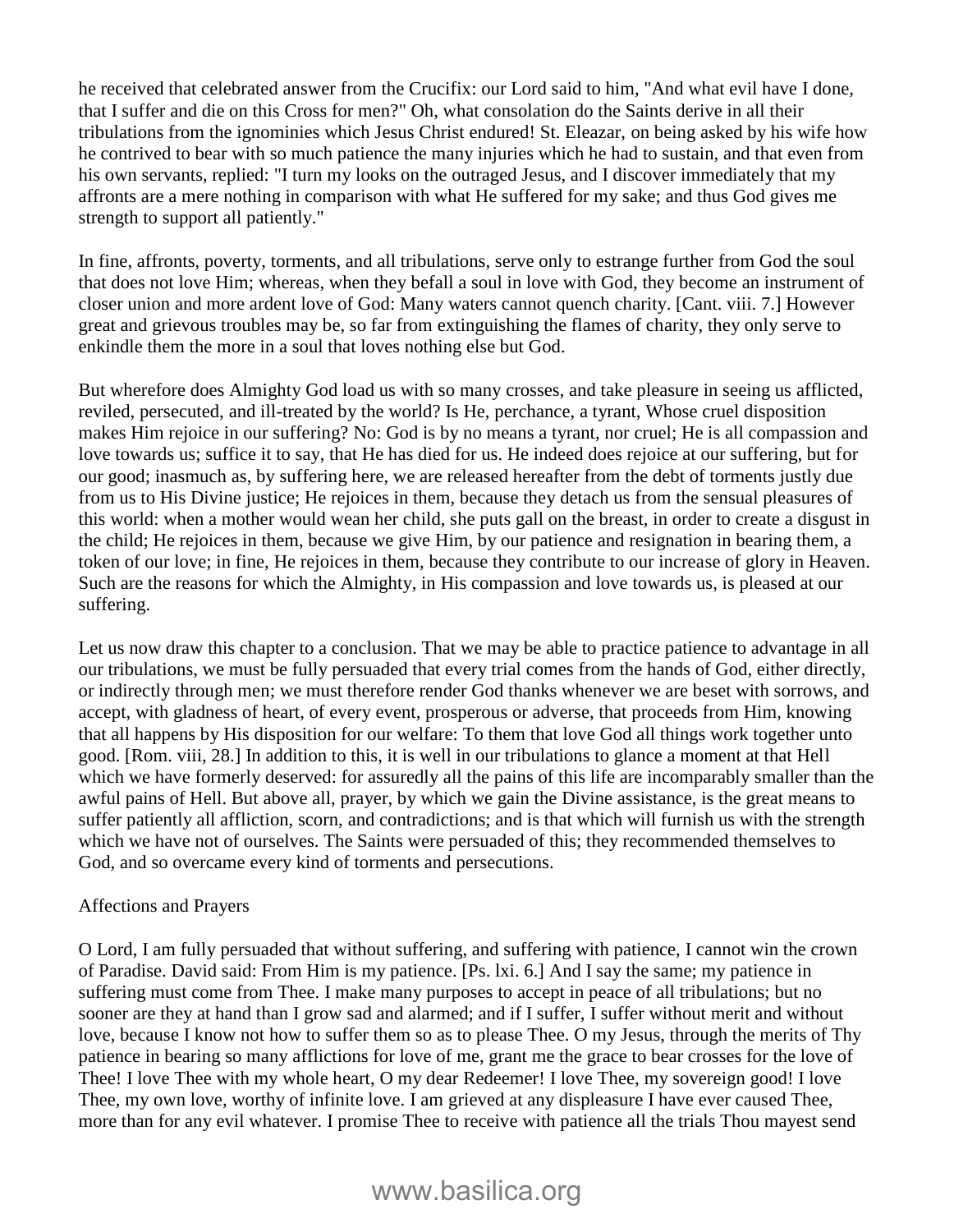me; but look to Thee for help to be faithful to my promise, and especially to be enabled to bear in peace the throes of my last agony and death.

O Mary, my Queen, vouchsafe to obtain for me a true resignation in all the anguish and trials that await me in life and death.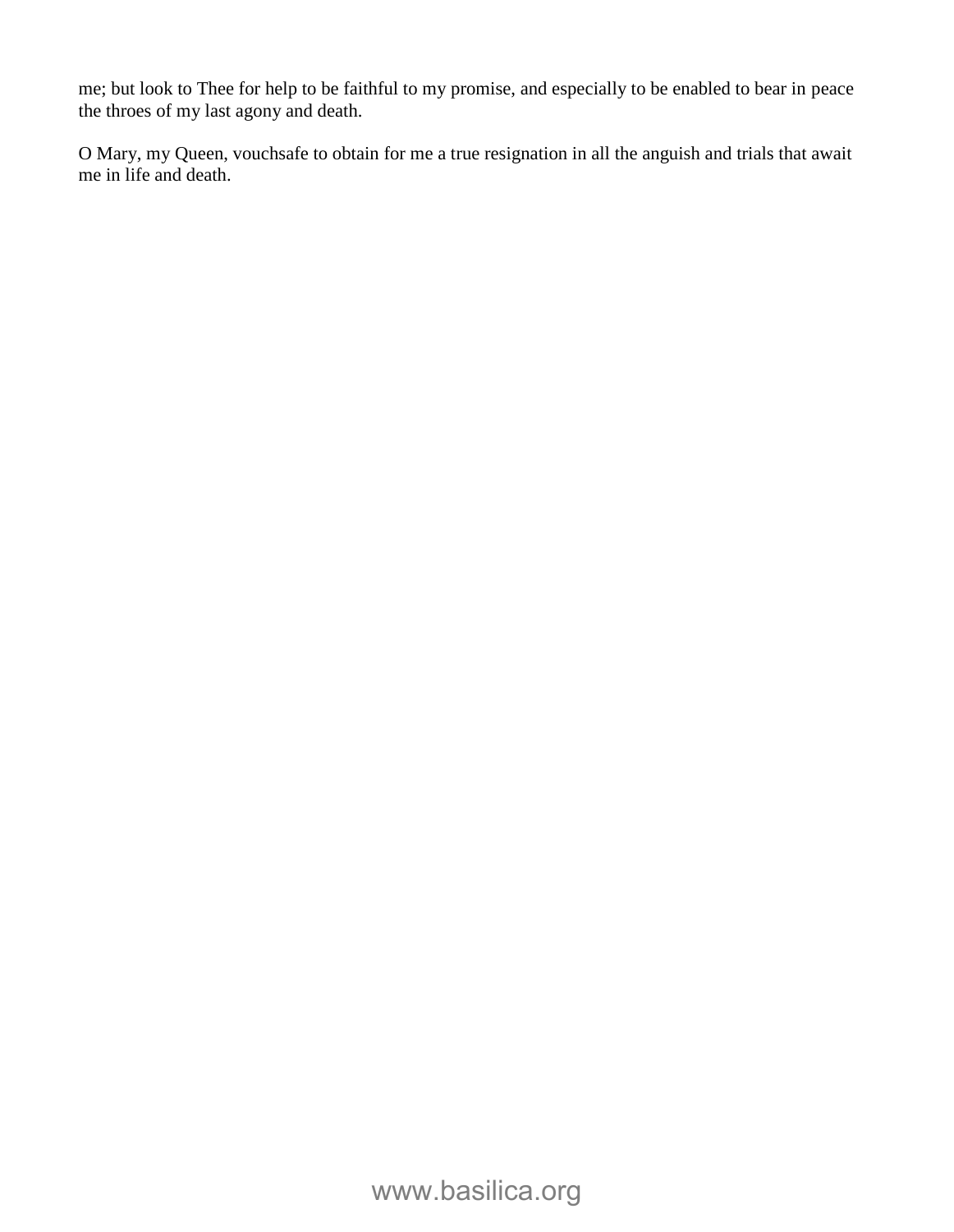### CHAPTER XI

#### CHARITY BELIEVETH ALL THINGS

(Charitas omnia credit.)

\*\*\*\*\*\*\*\*\*\*\*\*\*\*\*\*\*\*\*\*\*\*\*\*\*\*\*\*\*\*\*\*\*\*\*\*

He that loves Jesus Christ believes all His Words.

WHOEVER loves a person, believes all that proceeds from the lips of that person; consequently, the more a soul loves Jesus Christ, the more lively and unshaken is her faith. When the good thief beheld our Redeemer, though He had done no ill, suffering death upon the Cross with such patience, he began at once to love Him; under the influence of this love, and of the Divine light which then broke upon his soul, he believed that this was truly the Son of God, and begged not to be forgotten by Him when He should have passed into His kingdom.

Faith is the foundation of charity; but faith afterwards receives its perfection from charity. His faith is most perfect whose love of God is most perfect. Charity produces in man not merely the faith of the understanding, but the faith of the will also: those who believe only with the understanding, but not with the will, as is the case with sinners who are perfectly convinced of the truths of the faith, but do not choose to live according to the Divine Commandments,-----such as these have a very weak faith; for had they a more lively belief that the grace of God is a priceless treasure, and that sin, because it robs us of this grace, is the worst of evils, they would assuredly change their lives. If, then, they prefer the miserable creatures of this earth to God, it is because they either do not believe, or because their faith is very weak. On the contrary, he who believes not only with the understanding, but also with the will, so that he not only believes, but has the will to believe in God, the revealer of truth, from the love he has for Him, and rejoices in so believing,-----such a one has a perfect faith, and consequently seeks to make his life conformable to the truths that he believes.

Weakness of faith, however, in those who live in sin, does not spring from the obscurity of faith; for though God, in order to make our faith more meritorious, has veiled the objects of faith in darkness and secrecy, He has at the same time given us so clear and convincing evidence of their truth, that not to believe them would argue not merely a lack of sense, but sheer madness and impiety. The weakness of the faith of many persons is to be traced to their wickedness of living. He who, rather than forego the enjoyment of forbidden pleasures, scorns the Divine friendship, would wish there were no law to forbid, and no chastisement to punish, his sin; on this account he strives to blind himself to the eternal truths of death, judgment, and Hell, and of Divine justice; and because such subjects strike too much terror into his heart, and are too apt to mix bitterness in his cup of pleasure, he sets his brain to work to discover proofs, which have at least the look of plausibility; and by which he allows himself to be flattered into the persuasion that there is no soul, no God, no Hell, in order that he may live and die like the brute beasts, without laws and without reason.

And this laxity of morals is the source whence have issued, and still issue daily, so many books and systems of Materialists, Indifferentists, Politicists, Deists, and Naturalists; some among them deny the Divine existence, and some the Divine Providence, saying that God, after having created men, takes no further notice of them, and is heedless whether they love or hate Him, whether they be saved or lost; others, again, deny the goodness of God, and maintain that He has created numberless souls for Hell,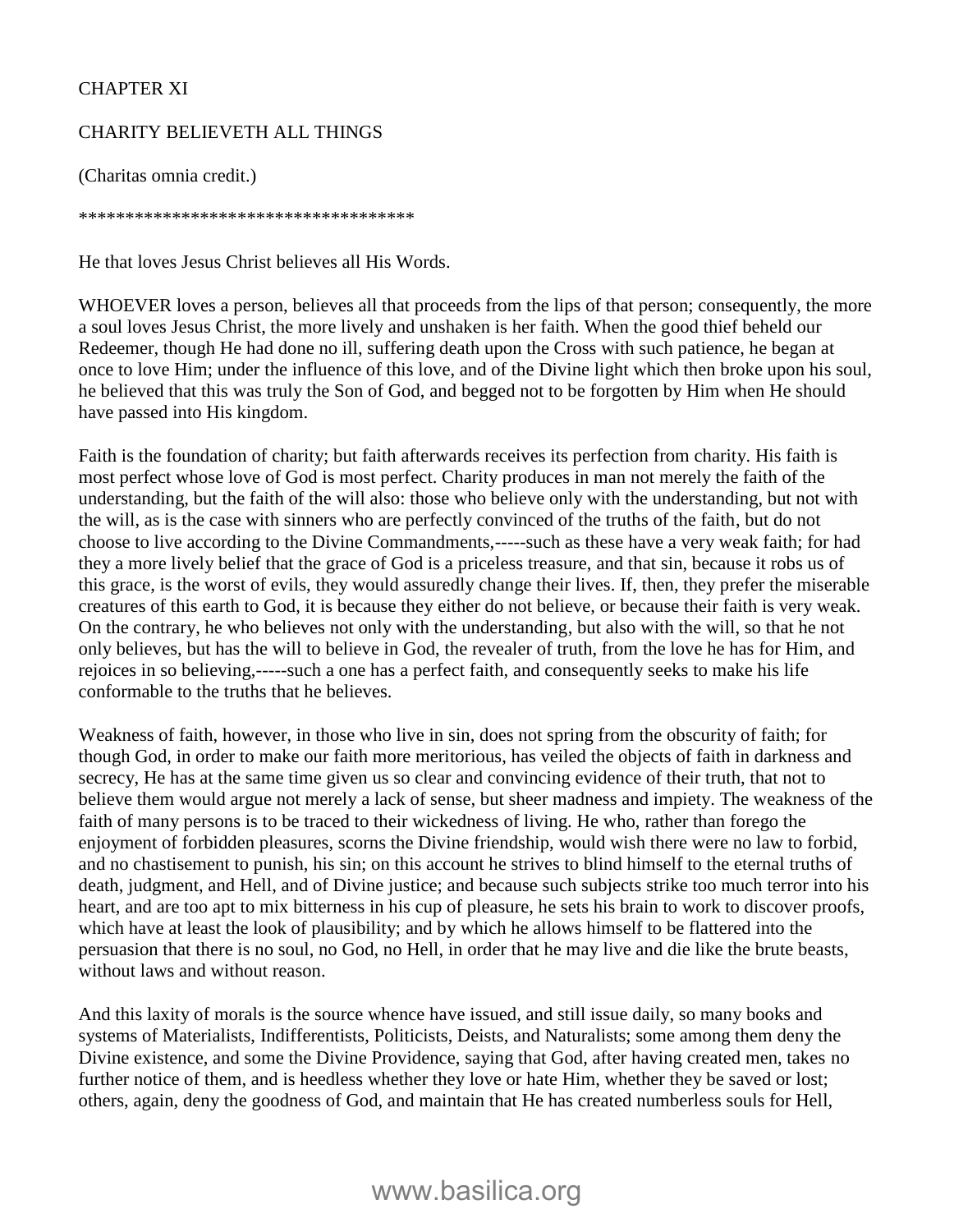becoming Himself their tempter to sin, that so they may damn themselves, and go into everlasting fire, to curse Him there forever.

Oh, ingratitude and wickedness of men! God has created them in His mercy, to make them eternally happy in Heaven; He has poured on them so many lights, benefits, and graces, to bring them to eternal life; for the same end He has redeemed them at the price of so many sorrows and sufferings; and yet they strive to deny all, that they may give free rein to their vicious inclinations! But no: let them strive as they will, the unhappy beings cannot wrest themselves from remorse of conscience, and the dread of the Divine vengeance. On this subject I have latterly published a work, entitled The Truth of Faith, in which I have clearly shown the inconsistency of all these systems of modern unbelievers. Oh, if they would but once forsake sin, and apply themselves earnestly to the love of Jesus Christ, they would then most certainly cast away all doubts about things of faith, and firmly believe all the truths that God has revealed!

The true lover of Jesus Christ keeps the eternal truths constantly in view, and orders all his actions according to them. Oh, how thoroughly does he who loves Jesus Christ understand the force of that saying of the Wise Man, Vanity of vanities, and all is vanity; [Eccles. i. 2.] that all earthly greatness is mere smoke, dirt, and delusion; that the soul's only welfare and happiness consists in loving its Creator, and in doing His blessed will; that we are, in reality, no more than what we are before God; that it is of no use to gain the whole world, if the soul be lost; that all the goods in the world can never satisfy the human heart, but only God Himself; and, in fine, that we must leave all in order to gain all.

Charity believeth all things. There are other Christians, though not so perverse as the class we have mentioned, who would fain believe in nothing, that they may give full scope to their unruly passions, and live on undisturbed by the stings of remorse,-----there are others, I say, who believe, indeed, but their faith is languid; they believe the most holy mysteries of religion, the truths of Revelation contained in the Gospel, the Trinity, the Redemption, the holy Sacraments, and the rest; still they do not believe all Jesus Christ has said: Blessed are the poor; blessed are the sorrowful; blessed are the mortified; blessed are those whom men persecute, calumniate, and curse. Blessed are the poor; blessed are they that hunger; blessed are they that suffer persecution; blessed are you when men shall revile you, and shall say all manner of evil against you. [Matt. v. 3-11.] This is the teaching of Jesus Christ in the Gospel. How, then, can it be said, that those believe in the Gospel who say: "Blessed are those who have money; blessed are those who suffer nothing; blessed are those who can take their amusements; pitiable is the man that suffers persecution and ill-treatment from others"? We must certainly say of such as these, that either they do not believe the Gospel, or that they believe only a part of it. He who believes it all esteems it his highest fortune, and a mark of the Divine favor in this world, to be poor, to be sick, to be mortified, to be despised and ill-treated by men. Such is the belief, and such the language, of one who believes all that is said in the Gospel, and has a real love for Jesus Christ.

#### Affections and Prayers

My beloved Redeemer, O life of my soul, I firmly believe that Thou art the only good worthy of being loved. I believe that Thou art the greatest lover of my soul, since through love alone Thou didst die, overwhelmed with sorrows for love of me. I believe there is no greater blessing in this world, or in the next, than to love Thee, and to do Thy adorable will. All this I believe most firmly; so that I renounce all things, that I may belong wholly to Thee, and that I may possess Thee alone. Help me, through the merits of Thy sacred Passion, and make me such as Thou wouldst have me to be. I believe in Thee, O infallible truth! I trust in Thee, O infinite mercy! I love Thee, O infinite goodness! O infinite love, I give myself wholly to Thee, Who hast wholly given Thyself to me in Thy Passion, and in the holy Sacrament of the Altar. And I recommend myself to Thee, O Mary, refuge of sinners, and Mother of God!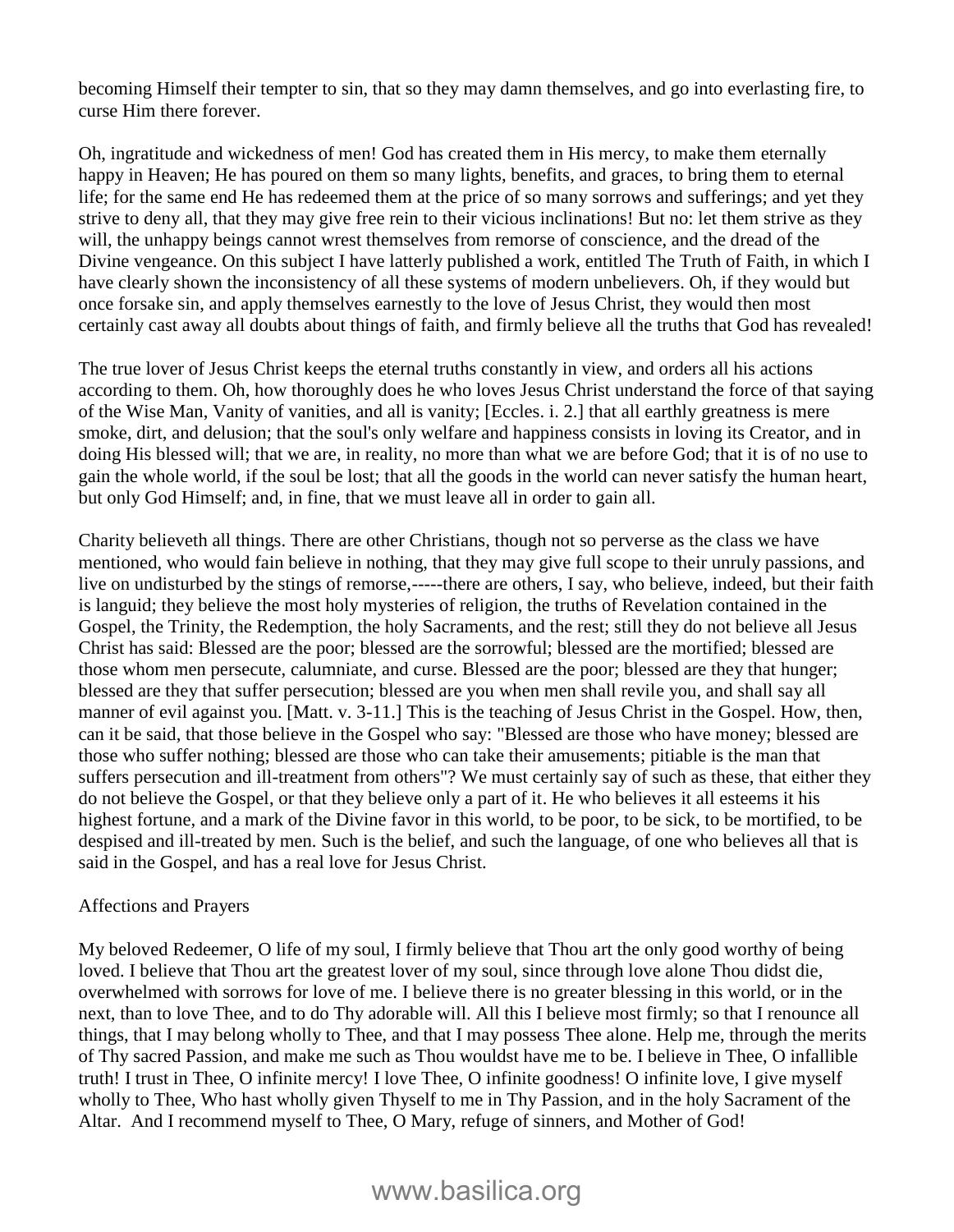#### CHAPTER XII

#### CHARITY HOPETH ALL THINGS

(Charitas omnia sperat.)

\*\*\*\*\*\*\*\*\*\*\*\*\*\*\*\*\*\*\*\*\*\*\*\*\*\*\*\*\*\*\*\*\*\*\*\*

He that loves Jesus Christ hopes for all Things from Him.

HOPE increases charity, and charity increases hope. Hope in the Divine goodness undoubtedly gives an increase to our love of Jesus Christ. St. Thomas says, that in the very moment when we hope to receive some benefit from a person, we begin also to love him. [I. 2, q. 40, a. 7.] On this account, the Lord forbids us to put our trust in creatures: Put not your trust in princes. [Ps. cxlv. 2.] Further, He pronounces a curse on those who do so: Cursed be the man that trusteth in man. [Jer. xvii. 5.] God does not wish us to trust in creatures, because He does not wish us to fix our love upon them. Hence St. Vincent of Paul said: "Let us beware of reposing too much confidence in men; for when God beholds us thus leaning on them for support, He Himself withdraws from us." On the other hand, the more we trust in God, the more we shall advance in His holy love: I have run the way of Thy Commandments, when Thou didst enlarge my heart. [Ps. cxviii. 32.] Oh, how rapidly does that soul advance in perfection that has her heart dilated with confidence in God! She flies rather than runs; for by making God the foundation of all her hope, she flings aside her own weakness, and borrows the strength of God Himself, which is communicated to all who place their confidence in Him: They that hope in the Lord shall renew their strength, they shall take wings as eagles, they shall run and not be weary, they shall walk and not faint. [Is. xl. 31.] The eagle is the bird that soars nearest the sun; in like manner, the soul that has God for her trust becomes detached from the earth, and more and more united to God by love.

Now as hope increases the love of God, so does love help to increase hope; for charity makes us the adopted sons of God. In the natural order we are the work of His hands; but in the supernatural order we are made sons of God, and partakers of the Divine nature, through the merits of Jesus Christ; as the Apostle St. Peter writes: That by these you may be made partakers of the Divine nature. [2 Pet. i. 4.] And if charity makes us the sons of God, it consequently makes us heirs of Heaven, according to St. Paul: And if sons, heirs also. [Rom. viii. 17.] Now a son claims the right of abiding under the paternal roof; an heir is entitled to the property; and thus charity increases the hope of Paradise: so that the souls that love God cry out incessantly, "Thy kingdom come, Thy kingdom come!" Moreover, God loves those who love Him: I love them that love Me. [Prov. viii. 17.] He showers down His graces on those that seek Him by love: The Lord is good to the soul that seeketh Him. [Lam. iii. 25.] Consequently, the soul that loves God most has the greatest hope in His goodness. This confidence produces that imperturbable tranquility in the Saints which makes them always joyful and full of peace, even amid the severest trials; for their love of Jesus Christ, and their persuasion of His liberality towards those who love Him, leads them to trust solely in Him; and thus they find a lasting repose. The sacred spouse abounded with delights, because she loved none but her Spouse, and leaned entirely on Him for support; she was full of contentment, since she well knew how generous her beloved is towards all that love Him; so that of her it is written: Who is this that cometh up from the desert, flowing with delights, leaning upon her Beloved? [Cant. viii. 5.] These words of the Wise Man are most true: All good things come to me together with her. [Wisd. vii. 11.] With charity, all blessings are introduced into the soul.

The primary object of Christian hope is God, Whom the soul enjoys in the kingdom of Heaven. But we must not suppose that the hope of enjoying God in Paradise is any obstacle to charity; since the hope of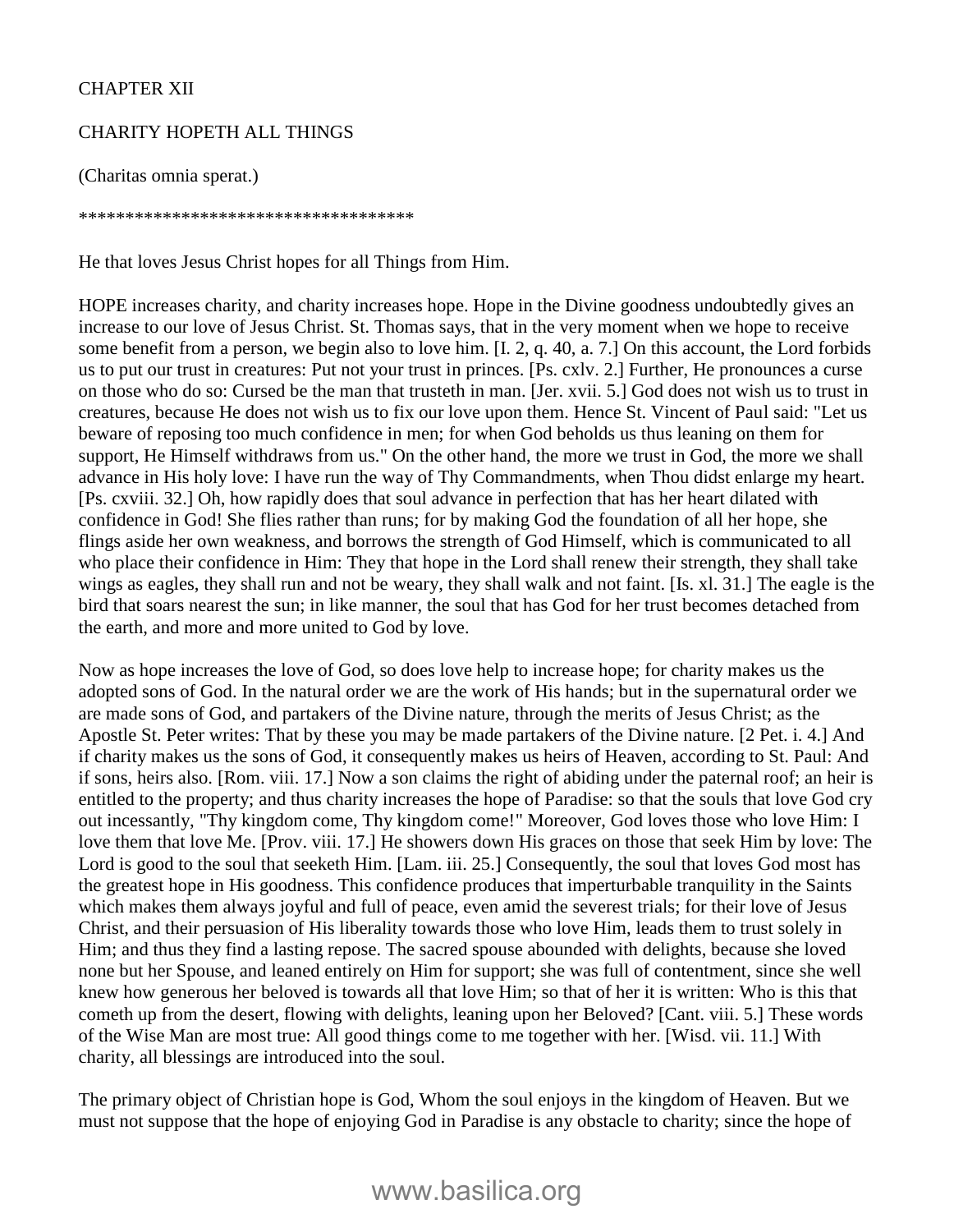Paradise is inseparably connected with charity, which there receives its full and complete perfection. Charity is that infinite treasure, spoken of by the Wise Man, which makes us the friends of God: An infinite treasure to men, which they that use become the friends of God. [Wisd. vii. 14.] The angelic Doctor St. Thomas says, that friendship is founded on the mutual communication of goods; for as friendship is nothing more than a mutual love between friends, it follows that there must be a reciprocal interchange of the good which each possesses. [I. 2, q. 65, a. 5.] Hence the Saint says: "If there be no communication, there is no friendship." On this account Jesus Christ says to His disciples: I have called you friends, because all things whatsoever I have heard of My Father I have made known to you. [John, xv. 15.] Since He had made them His friends, He had communicated all His secrets to them. St. Francis de Sales says: "If, by a supposition of what is impossible, there could be an infinite good (that is a God) to Whom we belonged in no way whatever, and with Whom we could have no union or communication, we should certainly esteem Him more than ourselves; so that we might feel great desire of being able to love Him; but we should not actually love Him, because love is built upon union; for love is a friendship, and the foundation of friendship is to have things in common; and its end is union." [Love of God, B. 10. c. 10.] Thus St. Thomas teaches us that charity does not exclude the desire of the reward prepared for us in Heaven by Almighty God. On the contrary, it makes us look to it as the chief object of our love, for such is God, Who constitutes the bliss of Paradise; for friendship implies, that friends rejoice with one another.

The Spouse in the Canticles refers to this reciprocal interchange of goods, when she says: My Beloved to me and I to Him. [Cant. ii. 16.] In Heaven the soul belongs wholly to God, and God belongs wholly to the soul, according to the measure of her capacity and of her merits. But from the persuasion which the soul has of her own nothingness in comparison with the infinite attractions of Almighty God, and aware consequently that the claims of God on her love are beyond measure greater than her own can be on the love of God, she is therefore more anxious to procure the Divine pleasure than her own enjoyment; so that she is more gratified by the pleasure which she affords Almighty God by giving herself entirely to Him, than by God's giving Himself entirely to her; but at the same time she is delighted when God thus gives Himself to her, inasmuch as she is thereby animated to give herself up to God with a greater intensity of love. Site indeed rejoices at the glory which God imparts to her, but for the sole purpose of referring it back to God Himself, and of thus doing her utmost to increase the Divine glory. At the sight of God in Heaven the soul cannot help loving Him with all her strength; on the other hand, God cannot hate anyone that loves Him: but if (supposing what is impossible) God could hate a soul that loves Him, and if a beatified soul could exist without loving God, she would much rather endure all the pains of Hell, on condition of being allowed to love God as much as He should hate her, than to live without loving God, even though she could enjoy all the other delights of Paradise. So it is; for that conviction which the soul has of God's boundless claims upon her love gives her a greater desire to love God than to be loved by Him.

Charity hopeth an things. St. Thomas, with the Master of the Sentences, defines Christian hope to be a "sure expectation of eternal happiness." [In 3 Sent. d. 26.] Its certainty arises from the infallible promise of God to give eternal life to His faithful servants. Now charity, by taking away sin, at the same time takes away all obstacles to our obtaining the happiness of the blessed; hence the greater our charity, the greater also and firmer is our hope. Hope, on the other hand, can in no way interfere with the purity of love, because, according to the observation of St. Dionysius the Areopagite, love tends naturally to union with the object beloved; or, as St. Augustine asserts in stronger terms, love itself is like a chain of gold that links together the hearts of the lover and the loved. "Love is as it were a kind of bond uniting two together." [De Trin. l. 8, c. 10.] And as this union can never be effected at a distance, the person that loves always longs for the presence of the object of his love. The sacred spouse languished in the absence of her beloved. and entreated her companions to acquaint Him with her sorrow, that He might come and console her with His Presence: I adjure you, O daughters of Jerusalem, if you find my Beloved, that you tell Him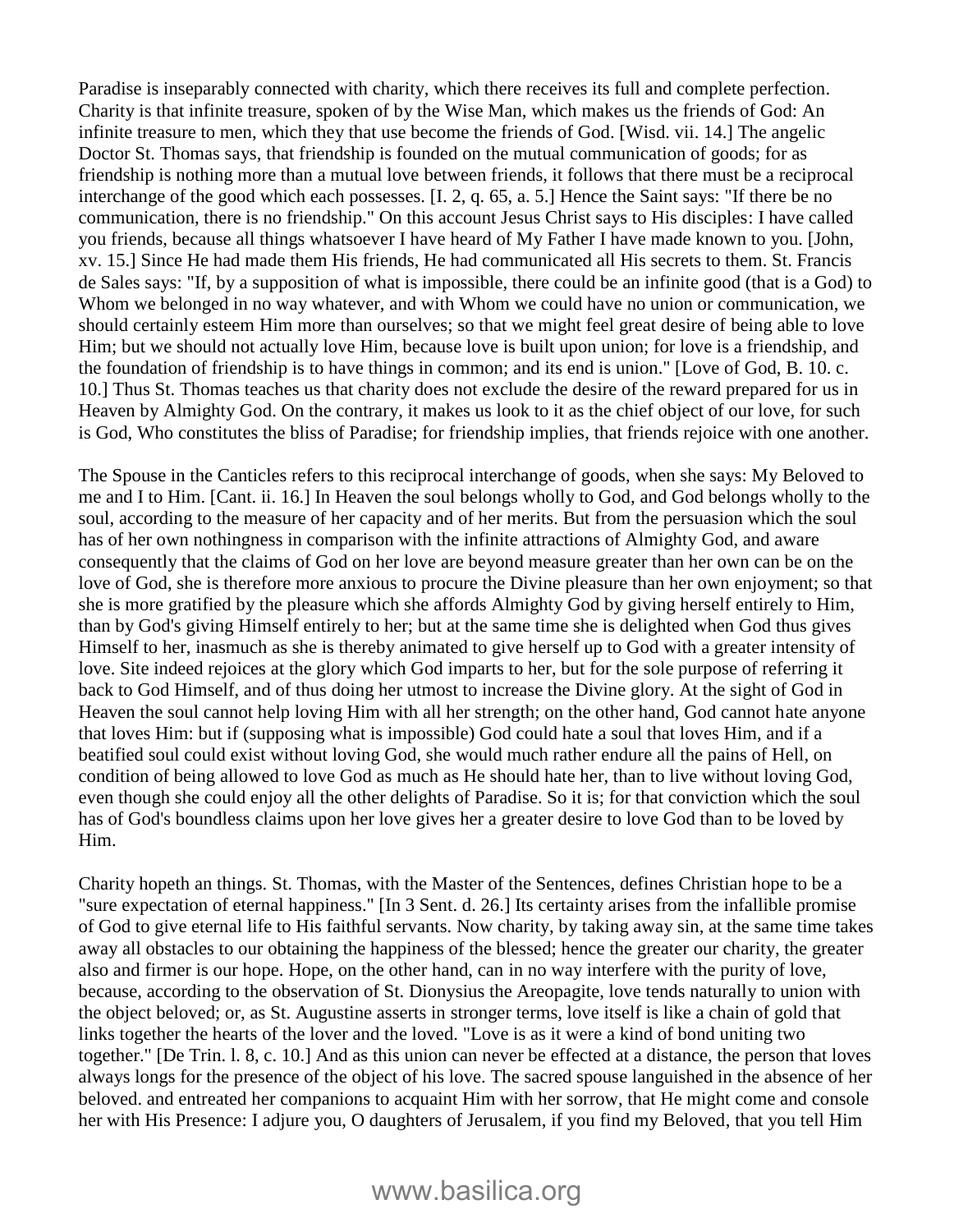that I languish with love. [Cant. v. 8.] A soul that loves Jesus Christ exceedingly cannot but desire and hope, as long as she remains on earth, to go without delay and be united to her beloved Lord in Heaven.

Thus we see that the desire to go and see God in Heaven, not so much for the delight which we shall experience in loving God, as for the pleasure which we shall afford God by loving Him, is pure and perfect love. Nor is the joy of the blessed in Heaven any hindrance to the purity of their love; such joy is inseparable from their love; but they take far more satisfaction in their love of God than in the joy that it affords them. Someone will perhaps say: But the desire of a reward is rather a love of concupiscence than a love of friendship. We must therefore make a distinction between temporal rewards promised by men and the eternal rewards of Paradise promised by God to those who love Him: the rewards given by man are distinct from their own persons and independent of them, since they do not bestow themselves, but only their goods, when they would remunerate others; on the contrary, the principal reward which God gives to the blessed is the gift of Himself: I am thy reward exceeding great. [Gen. xv. 1.] Hence to desire Heaven is the same thing as to desire God, Who is our last end.

I wish here to propose a doubt, which may rise in the mind of one who loves God, and strives to conform himself in all things to His blessed will. If it should be ever revealed to such a one that he would be eternally lost, would he be obliged to bow to it with resignation, in order to practice conformity with the will of God? St. Thomas says no; and further, that he would sin by consenting to it, because he would be consenting to live in a state that involves sin, and is contrary to the last end for which God created him; for God did not create souls to hate Him in Hell, but to love Him in Heaven: so that He does not wish the death even of the sinner, but that all should be converted and saved. The holy Doctor says that God wishes no one to be damned except through sin; and therefore, a person, by consenting to his damnation, would not be acting in conformity with the will of God, but with the will of sin. [De Ver. q. 23, a. 8.] But suppose that God, foreseeing the sin of a person, should have decreed his damnation, and that this decree should be revealed to him, would he be bound to consent to it? In the same passage the Saint says, By no means; because such a revelation must not be taken as an irrevocable decree, but made merely by way of communication, as a threat of what would follow if he persists in sin.

But let everyone banish such baneful thoughts from his mind, as only calculated to cool his confidence and love. Let us love Jesus Christ as much as possible here below; let us always be sighing to go hence and to behold Him in Paradise, that we may there love Him perfectly; let us make it the grand object of all our hopes, to go thither to love Him with all our strength. We are commanded even in this life to love God with our whole strength: Thou shalt love the Lord thy God with thy whole heart, with thy whole soul, and with all thy strength; [Luke, x. 27.] but the angelical Doctor [In 3 Sent. d. 27.] says that man cannot perfectly fulfill this precept upon earth; only Jesus Christ, Who was both God and Man, and the most holy Mary, who was full of grace and free from Original Sin, perfectly fulfilled it. But we miserable children of Adam, infected as we are with sin, cannot love God without some imperfection; and it is in Heaven alone, when we shall see God face to face, that we shall love Him, nay more, that we shall be necessitated to love Him with all our strength.

Behold, then, the scope of all our desires and aspirations, of all our thoughts and ardent hopes; to go and enjoy God in Heaven, in order to love Him with all our strength, and to rejoice in the enjoyment of God. The blessed certainly rejoice in their own felicity in that kingdom of delights; but the chief source of their happiness, and that which absorbs all the rest, is to know that their beloved Lord possesses an infinite happiness; for they love God incomparably more than themselves. Each one of the blessed has such a love for Him, that he would willingly forfeit all happiness, and undergo the most cruel torments, rather than that God should lose (if it were possible for Him to lose) one, even the least particle of His happiness. Hence the sight of God's infinite happiness, and the knowledge that it can never suffer diminution for all eternity, constitutes his Paradise. This is the meaning of what our Lord says to every soul on whom He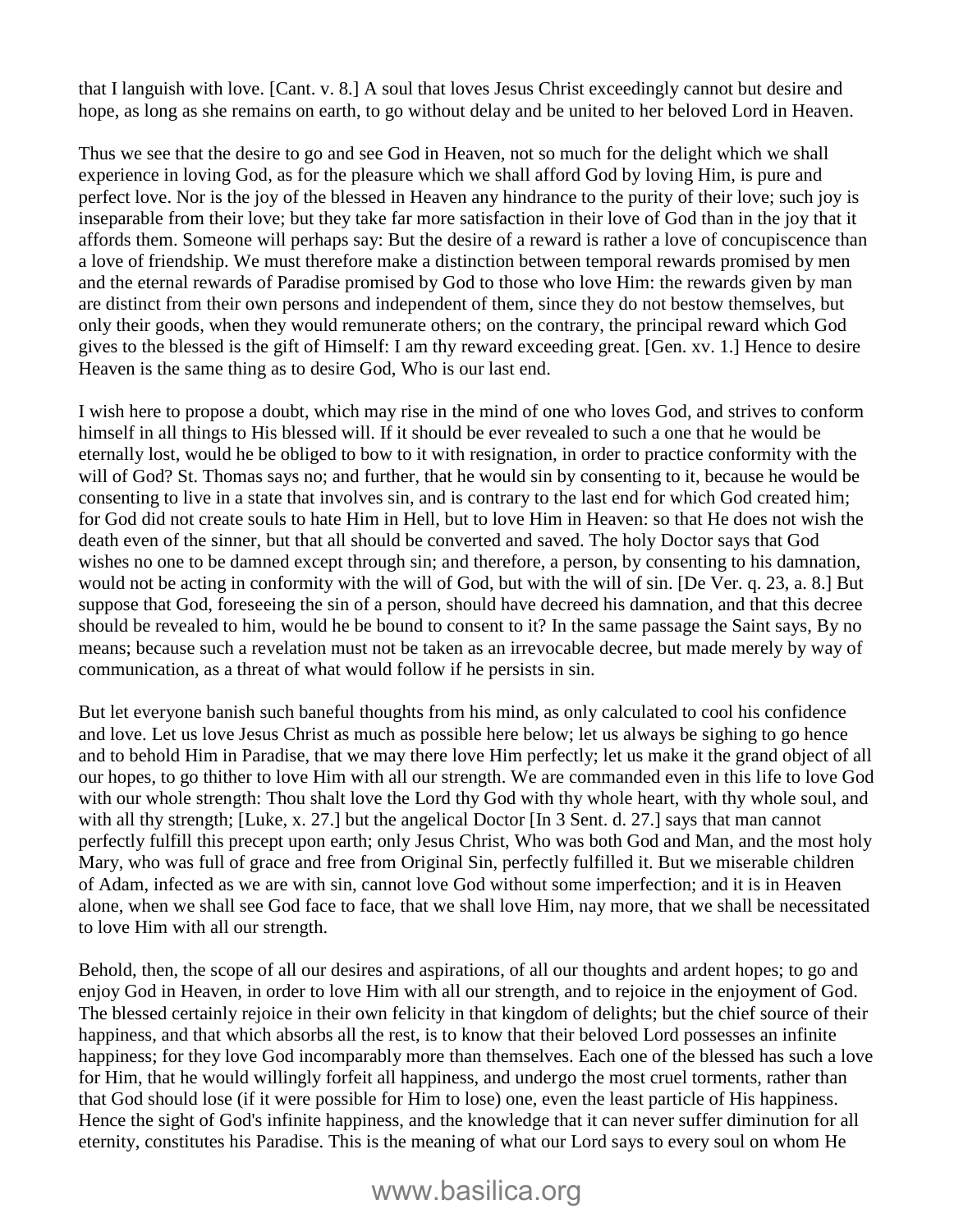bestows the possession of eternal glory: Enter into the joy of thy Lord. [Matt. xxv. 21.] It is not the joy that enters into the blessed soul, but the soul that enters into the joy of God, since the joy of God is the object of the joy of the blessed. Thus the good of God will be the good of the blessed; the riches of God will be their riches, and the happiness of God will be their happiness.

On the instant that a soul enters Heaven, and sees by the light of glory the infinite beauty of God face to face, she is at once seized and all consumed with love. The happy soul is then as it were lost and immersed in that boundless ocean of the goodness of God. Then it is that she quite forgets herself, and inebriated with Divine love, thinks only of loving her God: They shall be inebriated with the plenty of Thy House. [Ps. xxxv. 9.] As an intoxicated person no longer thinks of himself, so a soul in bliss can only think of loving and affording delight to her beloved Lord; she desires to possess Him entirely, and she does in fact possess Him, without fear of losing Him any more; she desires to give herself wholly to Him, at every moment, and she does indeed possess Him for every moment she offers herself to God without reserve, and God receives her in His loving embraces, and so holds her, and shall hold her in the same fond embraces for all eternity.

In this manner the soul is wholly united to God in Heaven, and loves Him with all her strength; her love is most perfect and complete, and though necessarily finite, since a creature is not capable of infinite love, it nevertheless renders her perfectly happy and contented, so that she desires nothing more. On the other hand, Almighty God communicates Himself, and unites Himself wholly to the soul, filling her with Himself proportionately to her merits; and this union is not merely by means only of His gifts, lights, and loving attractions, as is the case during the present life, but by His Own very essence. As fire penetrates iron, and seems to change it into itself, so does God penetrate the soul and fill her with Himself; and though she never loses her own being, yet she becomes so penetrated and absorbed by that immense ocean of the Divine substance, that she remains, as it were, annihilated, and as if she ceased to exist. The Apostle prayed for this happy lot for His disciples when He said: That you may be filled unto all the fullness of God. [Eph. iii. 19.]

And this is the last end, which the goodness of God has appointed for us in the life to come. Hence the soul can never enjoy perfect repose on earth; because it is only in Heaven that she can obtain perfect union with God. It is true that the lovers of Jesus Christ find peace in the practice of perfect conformity with the will of God; but they cannot in this life find complete repose; this is only obtained when our last end is obtained; that is, when we see God face to face, and are consumed with His Divine love; and as long as the soul does not reach this end, she is ill at ease, and groans and sighs, saying: Behold, in peace is my bitterness most bitter. [Is. xxxviii. 17.] Yes, O my God, I live in peace in this valley of tears, because such is Thy will; but I cannot help feeling unspeakable bitterness at finding myself at a distance from Thee, and not yet perfectly united with Thee, Who art my centre my all, and the fullness of my repose!

For this reason the Saints, though they were all inflamed with the love of God, did nothing but sigh after Paradise. David cried out: Woe is me, that my sojourning is prolonged! [Ps. cxix. 5] I shall be satisfied when thy glory shall appear. [Ps. xvi. 15.] St. Paul said of himself: Having a desire to be with Christ. [Phil. i 23.] St. Francis of Assisi said:

"I look for such a meed of bliss, That all my pain seems happiness." [Apophth. 57.]

These were all so many acts of perfect charity, The angelic Doctor teaches us, that the highest degree of charity that a soul can reach upon earth, is to desire intensely to go and be united with God, and to enjoy Him in Heaven. [2. 2, q. 24. a. 9.] But, as we have already seen, this enjoyment of God in Heaven does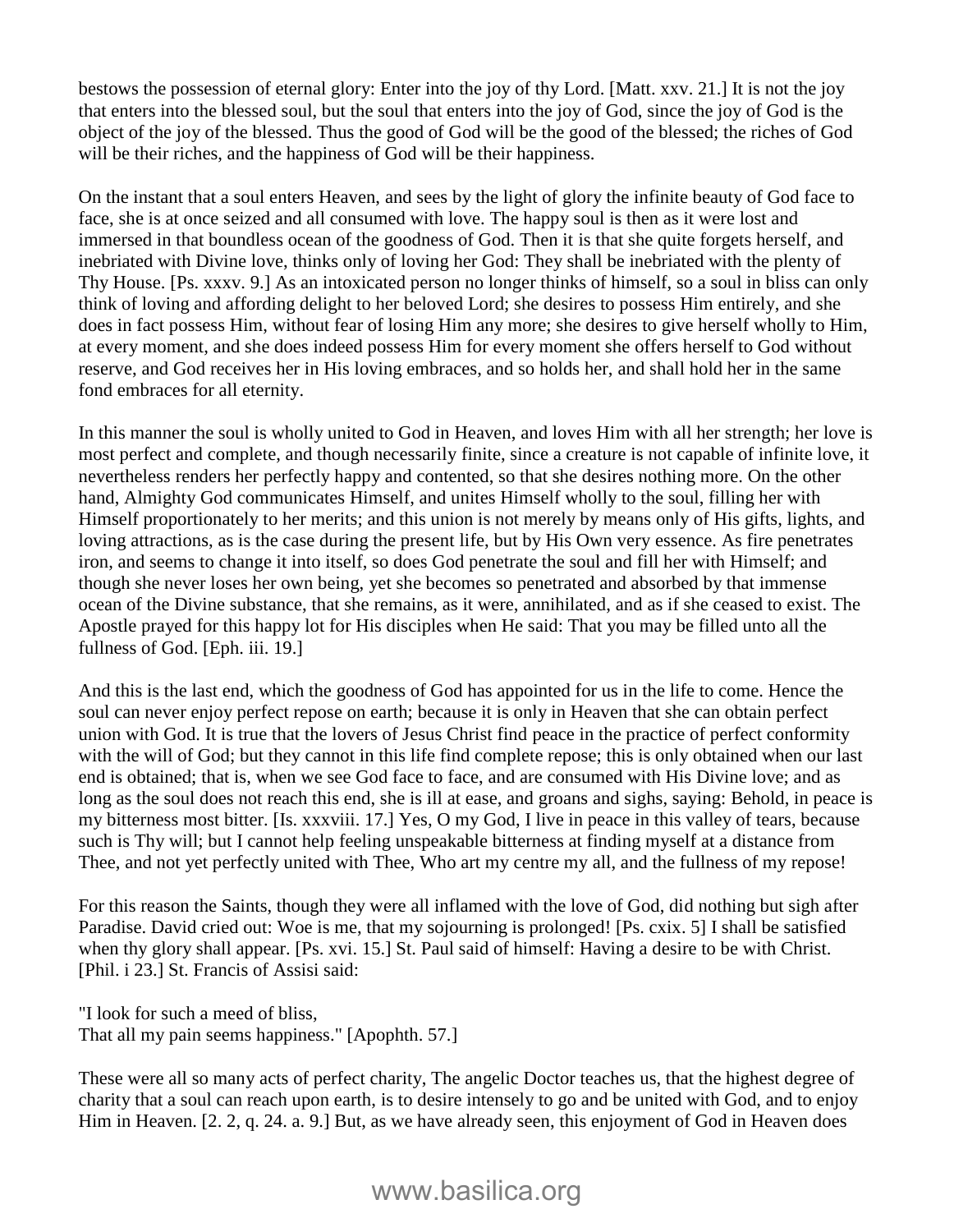not consist so much in the fruition of the delights there lavished on her by Almighty God, as in the pleasure she takes in the happiness of God Himself, Whom she loves incomparably more than herself.

The Holy Souls in Purgatory feel no pain more acutely than that of their yearning to possess God, from Whom they remain still at a distance. And this sort of pain will afflict those especially who in their lifetime had but little desire of Paradise. Cardinal Bellarmine [De Purg. I. 2, c. 7.] also says, that there is a certain place in Purgatory called, 'prison of honor,' where certain souls are not tormented with any pain of sense, but merely with the pain of privation of the sight of God; examples of this are related by St. Gregory, Venerable Bede, St. Vincent Ferrer, and St. Bridget; and this punishment is not for the commission of sin, but for coldness in desiring Heaven. Many souls aspire to perfection; but for the rest, they are too indifferent whether they go to enjoy the sight of God, or continue on earth. But eternal life is an inestimable good, that has been purchased by the death of Jesus Christ; and God punishes such souls as have been remiss during life in their desires to obtain it.

#### Affections and Prayers

O God, my Creator and my Redeemer, Thou hast created me for Heaven; Thou hast redeemed me from Hell to bring me into Heaven; and I have so many times, in Thy very face, renounced my claim to Heaven by my sins, and have remained contented in seeing myself doomed to Hell! But blessed forever be Thy infinite mercy, which, I would fain hope, has pardoned me, and many a time rescued me from perdition. Ah, my Jesus, would that I had never offended Thee! would that I had always loved Thee! I am glad that at least I have still time to do so. I love Thee! O love of my soul, I love Thee with my whole heart; I love Thee more than myself! I see plainly that Thou wishest to save me, that I may be able to love Thee for all eternity in that kingdom of love. I thank Thee, and beseech Thee to help me for the remainder of my life, in which I wish to love Thee most ardently, that I may ardently love Thee in eternity. Ah, my Jesus. when will the day arrive that shall free me from all danger of losing Thee, that shall consume me with love, by unveiling before my eyes Thine infinite beauty, so that I shall be under the necessity of loving Thee? Oh, sweet necessity! Oh, happy and dear and most desired necessity, which shall relieve me from all fear of ever more displeasing Thee, and shall oblige me to love Thee with all my strength! My conscience alarms me, and says: "How canst Thou presume to enter Heaven?" But, my dearest Redeemer, Thy merits are all my hope.

O Mary, Queen of Heaven, thy intercession is all-powerful with God, in thee I put my trust!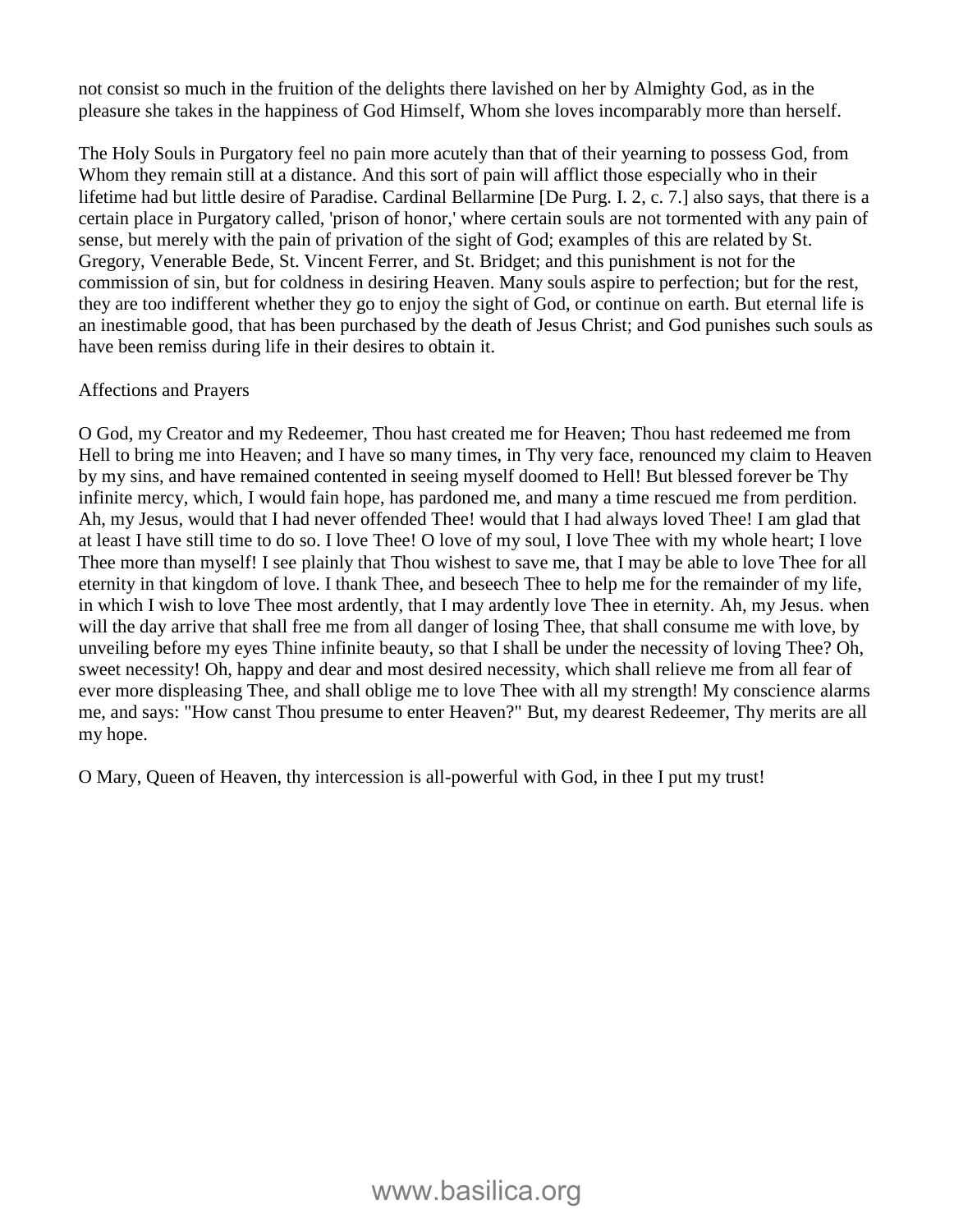### CHAPTER XIII

#### CHARITY BEARETH ALL THINGS

(Charitas omnia sustinet.)

\*\*\*\*\*\*\*\*\*\*\*\*\*\*\*\*\*\*\*\*\*\*\*\*\*\*\*\*\*\*\*\*\*\*\*\*

He that loves Jesus Christ with a Strong Love does not cease to love Him in the midst of all Sorts of Temptations and Desolations.

IT is not the pains of poverty, of sickness, of dishonor and persecution, which in this life most afflict the souls that love God, but temptations and desolations of spirit. Whilst a soul is in the enjoyment of the loving presence of God, she is so far from grieving at all the afflictions and ignominies and outrages of men, that, she is rather comforted by them, as they afford her an opportunity of showing God a token of her love; they serve, in short, as fuel to enkindle her love more and more. But to find herself solicited by temptations to forfeit the Divine grace, or in the hour of desolation to apprehend having already lost it, oh, these are torments too cruel to bear for one who loves Jesus Christ with all her heart! However, the same love supplies her with strength to endure all patiently, and to pursue the way of perfection, on which she has entered. And, oh, what progress do those souls make by means of these trials, which God is pleased to send them in order to prove their love!

#### **I. Temptations.**

Temptations are the most grievous trials that can happen to a soul that loves Jesus Christ; she accepts with resignation of every other evil, as calculated only to bind her in closer union with God; but temptations to commit sin would drive her, as we said above, to a separation from Jesus Christ; and on this account they are more intolerable to her than all other afflictions.

Why God permits Temptations.

We must know, however, that although no temptation to evil can ever come from God, but only from the devil or our own corrupt inclinations: for God is not a tempter of evils, and he tempteth no man; [James, i. 13.] nevertheless, God does at times permit His most cherished souls to be the most grievously tempted.

In the first place, in order that from temptations the soul may better learn her own weakness, and the need she has of the Divine assistance not to fall. Whilst a soul is favored with heavenly consolations, she feels as if she were able to vanquish every assault of the enemy, and to achieve every undertaking for the glory of God. But when she is strongly tempted, and is almost reeling on the edge of the precipice, and just ready to fall, then she becomes better acquainted with her own misery and with her inability to resist, if God did not come to her rescue. So it fared with St. Paul, who tells us that God had suffered him to be troubled with a temptation to sensual pleasure, in order to keep him humble after the revelations with which God had favored him: And lest the greatness of the revelations should exalt me, there was given me a sting of my flesh, an Angel of Satan to buffet me. [2 Cor. xii. 7.]

Besides, God permits temptations with a view to detach us more thoroughly from this life; and to kindle in us the desire to go and behold Him in Heaven. Hence pious souls, finding themselves attacked day and night by so many enemies, come at length to feel a loathing for life, and exclaim: Woe is me, that my sojourning is prolonged! [Ps. cxix. 5.] And they sigh for the moment when they can say: The snare is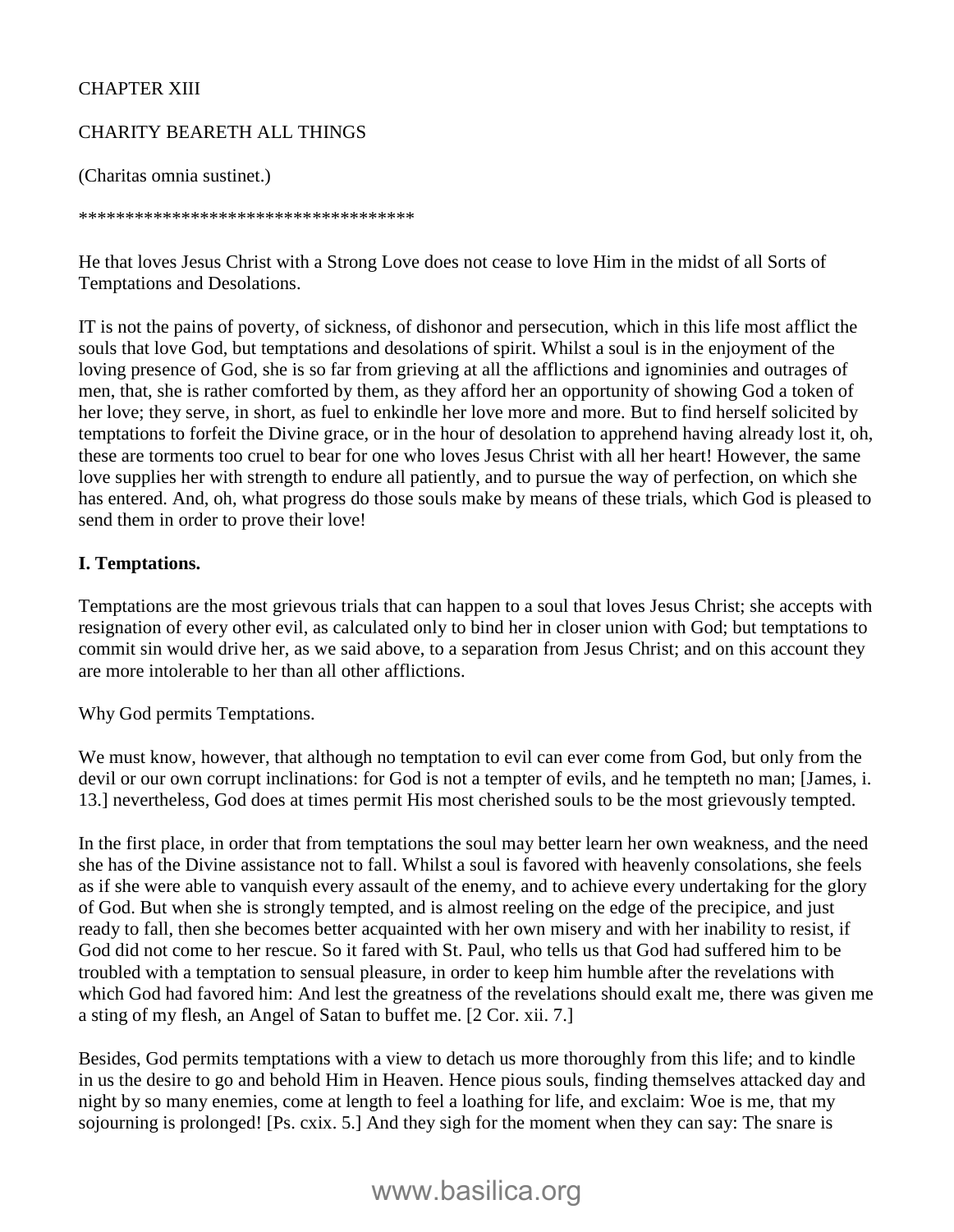broken and we are delivered. [Ps. cxxiii. 7.] The soul would willingly wing her flight to God; but as long as she lives upon this earth she is bound by a snare which detains her here below, where she is continually assailed with temptations; this snare is only broken by death: so that the souls that love God sigh for death, which will deliver them from all danger of losing Him.

Almighty God, moreover, allows us to be tempted, to make us richer in merits, as it was said to Tobias: And because thou was acceptable to God, it was necessary that temptations should prove thee. [Tob. xii. 13.] Thus a soul need not imagine herself out of God's favor because she is tempted, but should make it rather a motive of hope that God loves her. It is a delusion of the devil to lead some pusillanimous persons to suppose that temptations are sins that contaminate the soul. It is not bad thoughts that make us lose God, but the consenting to them; let the suggestions of the devil be ever so violent, let those filthy imaginations which overload our minds be ever so lively, they cannot cast the least stain on our souls, provided only we yield no consent to them; on the contrary, they make the soul purer, stronger, and dearer to Almighty God. St. Bernard says, that every time we overcome a temptation we win a fresh crown in Heaven: "As often as we conquer, so often are we crowned." [In Quadr. s. 5.] An Angel once appeared to a Cistercian monk, and put a crown into his hands, with orders that he should carry it to one of his fellowreligious, as a reward for the temptation that he had lately overcome.

Nor must we be disturbed if evil thoughts do not forthwith disappear from our minds, but continue obstinately to persecute us; it is enough if we detest them, and do our best to banish them. God is faithful, says the Apostle; He will not allow us to be tempted above our strength: God is faithful, Who will not suffer you to be tempted above that which you are able; but will make also with temptation issue, that you may be able to bear it. [1 Cor. x. 13.] Thus a person, so far from losing anything by temptations, derives great profit from them. On this account God frequently allows the souls dearest to Him to undergo the severest temptations, that they may turn them into a source of greater merit on earth, and of greater glory in Heaven. Stagnant water soon grows putrid; a soul left at ease, without any struggle or temptation, stands in great danger of perishing from some self-conceit of her own merit; she perhaps imagines herself to have already attained to perfection, and therefore has little fear; and consequently takes little pains to recommend herself to God and to secure her salvation; but when, on the contrary, she is agitated by temptations, and sees herself in danger of rushing headlong into sin, then she has recourse to God; she goes to the divine Mother; she renews her resolution rather to die than to sin; she humbles herself, and casts herself into the arms of the Divine mercy: in this manner, as experience shows us, the soul acquires fresh strength and closer union with God.

This must not, however, lead us to seek after temptations; on the contrary, we must pray to God to deliver us from temptations, and from those more especially by which God foresees we should be overcome; and this is precisely the object of that petition of the Our Father: Lead us not into temptation; [Matt. vi. 13.] but when, by God's permission, we are beset with temptations, we must then, without either being alarmed or discouraged by those foul thoughts, rely wholly on Jesus Christ, and beseech Him to help us; and He, on His part, will not fail to give us the strength to resist. St. Augustine says: "Throw thyself on Him, and fear not; He will not withdraw to let thee fall." [Conf. B. 8, c. 11.]

Remedies against Temptations.

Let us come now to the means which we have to employ in order to vanguish temptations. Spiritual masters prescribe a variety of means; but the most necessary, and the safest (of which only I will here speak), is to have immediate recourse to God with all humility and confidence; saying: Incline unto my aid, O God, O Lord, make haste to help me! [Ps. lxix. 2.] This short prayer will enable us to overcome the assaults of all the devils of Hell; for God is infinitely more powerful than all of them. Almighty God knows well that of ourselves we are unable to resist the temptations of the infernal powers; and on this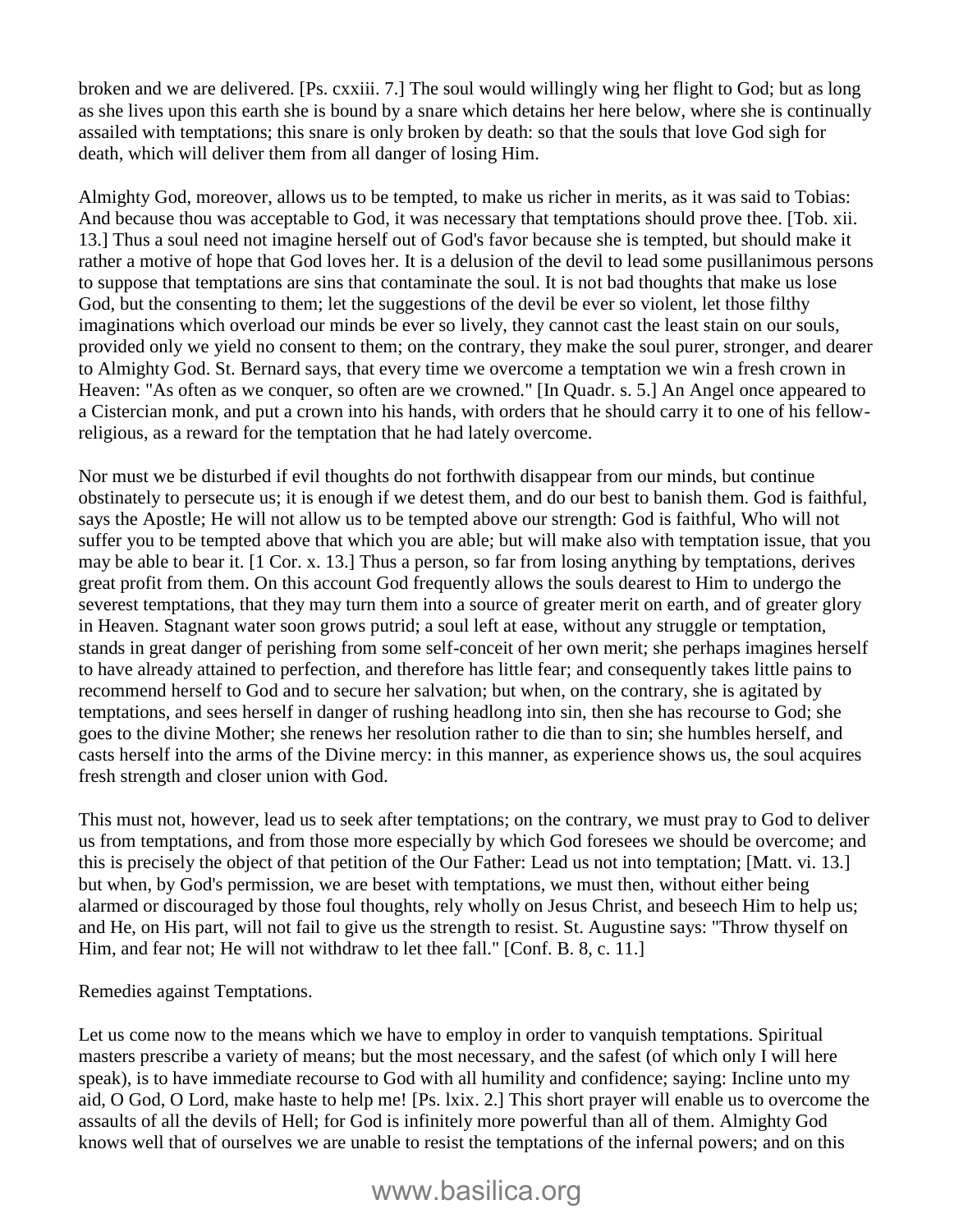account the most learned Cardinal Gotti remarks, "that whenever we are assailed, and in danger of being overcome, God is obliged to give us strength enough to resist as often as we call upon Him for it." [De Div. Grat. q. 2, d. 5, § 3.]

And how can we doubt of receiving help from Jesus Christ, after all the promises that He has made us in the Holy Scriptures? Come to Me, all you that labor and are heavy laden, and I will refresh you. [Matt. xi. 28.] Come to me, ye who are wearied in fighting against temptations, and I will restore your strength. Call upon Me in the day of trouble; I will deliver thee, and thou shalt honor Me. [Ps. xlix. 15.] When thou seest thyself troubled by thine enemies, call upon Me, and I will bring thee out of the danger, and thou shalt praise Me. Then shalt thou call, and the Lord shall hear; thou shalt cry, and He shall say, Here I am. [Is. lviii. 9.] Then shalt thou call upon the Lord for help, and He will hear thee: thou shalt cry out, Quick, O Lord, help me! and He will say to thee, Behold, here I am; I am present to help thee. Who hath called upon Him, and He despised him? [Ecclus. ii. 12.] And who, says the prophet, has ever called upon God, and God has despised him without giving him help? David felt sure of never falling a prey to his enemies, whilst he could have recourse to prayer; he says; Praising, I will call upon the Lord; and I shall be saved from my enemies. [Ps. xvii. 4..] For he well knew that God is close to all who invoke His aid: The Lord is nigh unto all them that call upon Him. [Ps. cxliv. 18.] And St. Paul adds, that the Lord is by no means sparing, but lavish of graces towards all that pray to Him: Rich unto all that call upon Him. [Rom. x. 12.]

Oh, would to God that all men would have recourse to Him whenever they are tempted to offend Him; they would then certainly never commit sin! They unhappily fall, because, led away by the cravings of their vicious appetites, they prefer to lose God, the sovereign good, than to forego their wretched shortlived pleasures. Experience gives us manifest proofs that whoever calls on God in temptation does not fall; and whoever fails to call on Him as surely falls: and this is especially true of temptations to impurity. Solomon himself said that he knew very well he could not be chaste, unless God gave him the grace to be so; and he therefore invoked Him by prayer in the moment of temptation: And as I knew that I could not otherwise be continent, except God give it, . . . I went to the Lord and besought Him. [Wisd. viii 21.] In temptations against purity (and the same holds good with regard to those against faith), we must take it as a rule never to strive to combat the temptation hand to hand; but we must endeavor immediately to get rid of it indirectly by making a good act of the love of God or of sorrow for our sins, or else by applying ourselves to some indifferent occupation calculated to distract us. At the very instant that we discover a thought of evil tendency, we must disown it immediately, and (so to speak) close the door in its face, and deny it all entrance into the mind, without tarrying in the least to examine its object or errand. We must cast away these foul suggestions as quickly as we would shake off a hot spark from the fire.

If the impure temptation has already forced its way into the mind, and plainly pictures its object to the imagination, so as to stir the passions, then, according to the advice of St. Jerome, we must burst forth into these words: "O Lord, Thou art my helper." [Epist. ad Eust.] As soon, says the Saint, as we feel the sting of concupiscence, we must have recourse to God, and say: "O Lord, do Thou assist me;" we must invoke the most holy names of Jesus and Mary, which possess a wonderful efficacy in the suppression of temptations of this nature. St. Francis de Sales says, that no sooner do children espy a wolf than they instantly seek refuge in the arms of their father and mother; and there they remain out of all danger. Our conduct must be the same: we must flee without delay for succor to Jesus and Mary, by earnestly calling upon them. I repeat that we must instantly have recourse to them, without giving a moment's audience to the temptation, or disputing with it. It is related in the fourth paragraph of the Book of Sentences of the Fathers, [Vitae Patr. l. 3, n. 35.] that one day St. Pacomius heard the devil boasting that he had frequently got the better of a certain monk on account of his lending ear to him, and not turning instantly to call upon God. He heard another devil, on the contrary, utter this complaint: As for me, I can do nothing with my monk, because he never fails to have recourse to God, and always defeats me.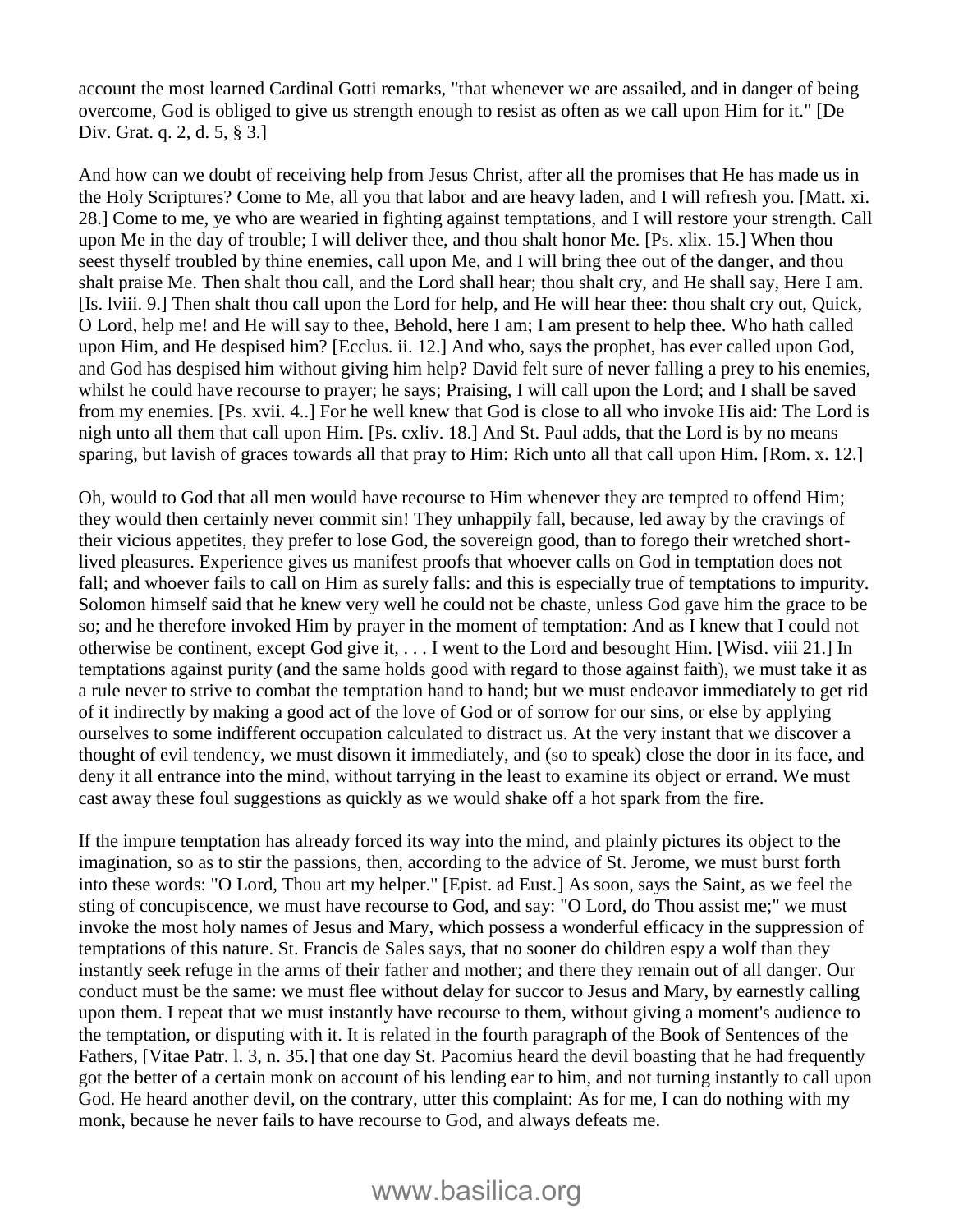Should the temptation, however, obstinately persist in attacking us, let us beware of becoming troubled or angry at it; for this might put it in the power of our enemy to overcome us. We must, on such occasions, make an act of humble resignation to the will of God, Who thinks fit to allow us to be tormented by these abominable temptations; and we must say: O Lord, I deserve to be molested with these filthy suggestions, in punishment of my past sins; but Thou must help to free me. And as long as the temptation lasts, let us never cease calling on Jesus and Mary. It is also very profitable, in the like importunity of temptations, to renew our firm purpose to God of suffering every torment, and a thousand deaths, rather than offend Him; and at the same time we must invoke His Divine assistance. And even should the temptation be of such violence as to put us in imminent risk of consenting to it, we must then redouble our prayers, hasten into the presence of the Blessed Sacrament, cast ourselves at the feet of the Crucifix, or of some image of our Blessed Lady, and there pray with increased fervor, and cry out for help with groans and tears. God is certainly ready to hear all who pray to Him; and it is from Him alone, and not from our own exertions, that we must look for strength to resist; but sometimes Almighty God wills these struggles of us, and then He makes up for our weakness, and grants us the victory. It is an excellent practice also, in the moment of temptation, to make the Sign of the Cross on the forehead and breast. It is also of great service to discover the temptation to our spiritual director. St. Philip Neri used to say, that a temptation disclosed is half overcome.

Here it will be well to remark, what is unanimously admitted by all theologians, even of the rigorist school, that persons who have during a considerable period of time been leading a virtuous life, and live habitually in the fear of God, whenever they are in doubt, and are not certain whether they have given consent to a grievous sin, ought to be perfectly assured that they have not lost the Divine grace; for it is morally impossible that the will, confirmed in its good purposes for a considerable lapse of time, should on a sudden undergo so total a change as at once to consent to a mortal sin without clearly knowing it; the reason of it is, that mortal sin is so horrible a monster that it cannot possible enter a soul by which it has long been held in abhorrence, without her being fully aware of it. We have proved this at length in our Moral Theology. [Lib. 6, D. 476.] St. Teresa said: No one is lost without knowing it; and no one is deceived without the will to be deceived. [Life, addit.]

Wherefore, with regard to certain souls of delicate conscience, and solidly rooted in virtue, but at the same time timid and molested with temptations (especially if they be against faith or chastity), the director will find it sometimes expedient to forbid them to discover them or make any mention of them; because, if they have to mention them they are led to consider how such thoughts got entrance into their minds, and whether they paused to dispute with them, or took any complacency in them, or gave any consent to them; and so, by this too great reflection, those evil imaginations make a still deeper impression on their minds, and disturb them the more. Whenever the confessor is morally certain that the penitent has not consented to these suggestions, the best way is to forbid him to speak any more about them. And I find that St. Jane Frances de Chantal acted precisely in this manner. She relates of herself, that she was for several years assailed by the most violent storms of temptation, but had never spoken of them in Confession, since she was not conscious of having ever yielded to them; and in this she had only followed faithfully the rule received from her director. She says, "I never had a full conviction of having consented." [Mem. de la M. de Chaugy. p. 3. ch. 27.] These words give us to understand that the temptations did produce in her some agitation from scruples; but in spite of these, she resumed her tranquility on the strength of the obedience imposed by her confessor, not to confess similar doubts. With this exception, it will be generally found an admirable means of quelling the violence of temptations to lay them open to our director, as we have said above.

But I repeat, the most efficacious and the most necessary of all remedies against temptations, is that remedy of all remedies, namely, to pray to God for help, and to continue praying as long as the temptation continues. Almighty God will frequently have decreed success, not to the first prayer, but to the second,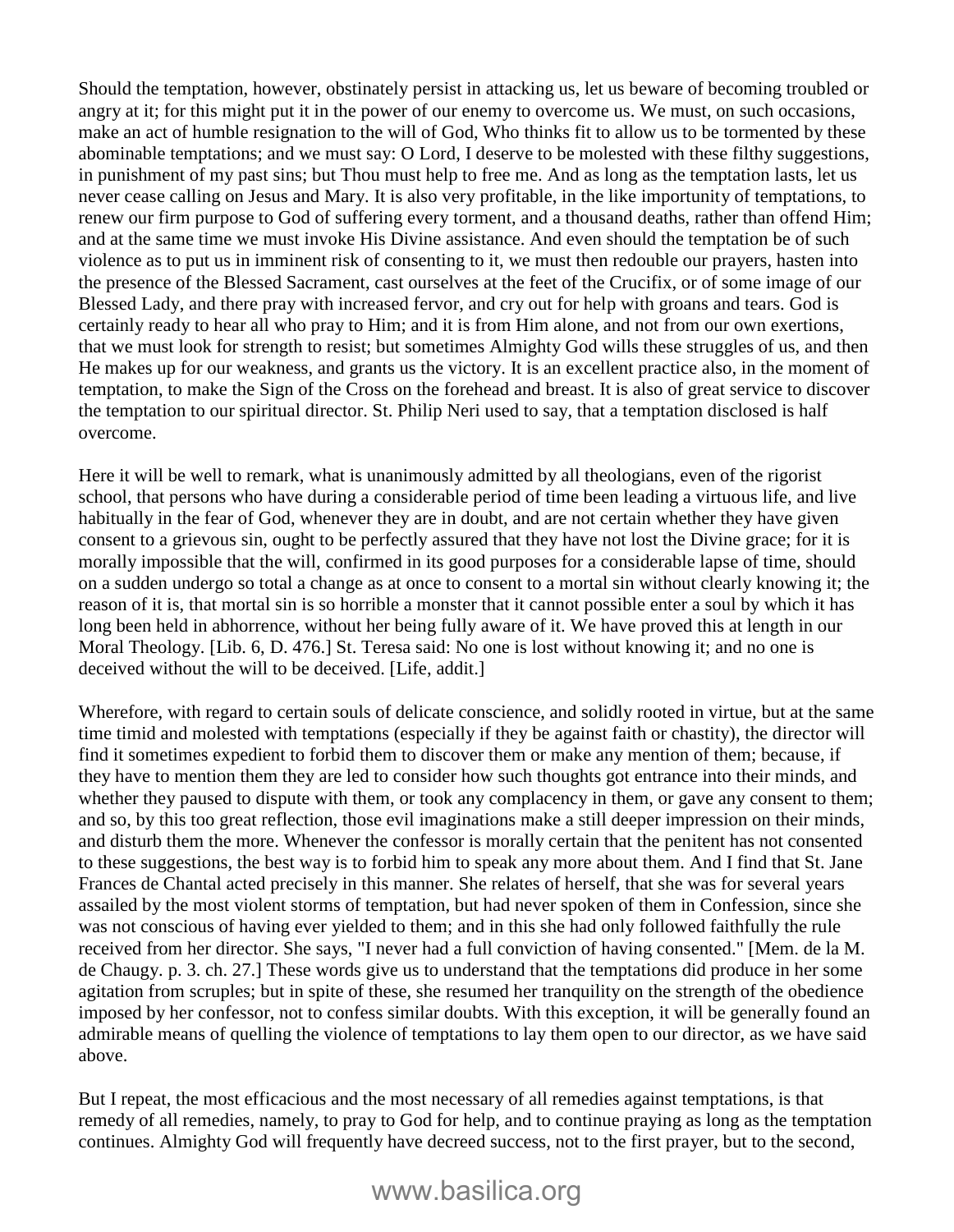third, or fourth. In short, we must be thoroughly persuaded that all our welfare depends on prayer: our amendment of life depends on prayer; our victory over temptations depends on prayer; on prayer depends our obtaining Divine love, together with perfection, perseverance, and eternal salvation.

There may be some who, after the perusal of my spiritual works, will accuse me of tediousness in so often recommending the importance and necessity of having continual recourse to God by prayer. But I seem to myself to have said not too much, but far too little. I know that day and night we are all assailed with temptations from the infernal powers, and that Satan lets slip no occasion of causing us to fall. I know that, without the Divine help, we have not strength to repel the assaults of the devils; and that therefore the Apostle exhorts us to put on the armor of God: Put you on the armor of God, that you may be able to stand against the decits of the devil. For our wrestling is not against flesh and blood; but against principalities and powers, against the rulers of the world of this darkness. [Eph. vi. 11, 12.] And what is this armor with which St. Paul warns us to clothe ourselves in order to conquer our enemies? Behold of what it consists: By all prayer and supplication, praying at all times in the spirit, and in the same watching with all instance. [Eph. vi. 18.] This armor is constant and fervent prayer to God, that He may help us to gain the victory. I know, moreover, that in every page of the Holy Scriptures, both in the Old and the New Testament, we are repeatedly admonished to pray: Call upon Me, and I will deliver thee. [Ps. xlix. 7.] Cry to Me, and I will hear thee. [Jer. xxxiii. 3.] We ought always to pray, and not to faint. [Luke, xviii. 1.] Ask, and you shall receive. [Matt. vii. 7.] Watch and pray. [Matt. xxvi. 41.] Pray without ceasing. [1 Thess. v. 17.] So that I think, far from having spoken too much on prayer, I have not said enough. I would urge it on all preachers, to recommend nothing so much to their audience as prayer; on confessors, to insist on nothing so earnestly with their penitents as prayer; on spiritual writers, to treat on no subject more copiously than on prayer. But it is a source of grief to my heart, and it seems to me a chastisement of our sins, that so many preachers, confessors, and authors speak so little of prayer. There is no doubt that sermons, meditations, Communions, and mortifications are great helps in the spiritual life; but if we fail to call upon God by prayer in the moment of temptation, we shall fall, in spite of all the sermons, meditations, Communions, penances, and virtuous resolutions. If, then, we really wish to be saved, let us always pray, and commend ourselves to Jesus Christ, and most of all when we are tempted; and let us not only pray for the grace of holy perseverance, but at the same time for the grace to pray always. Let us, likewise, take care to recommend ourselves to the divine Mother, who, as St. Bernard says, is the dispenser of graces: "Let us seek for graces, and let us seek them through Mary." For the same Saint assures us that it is the will of God, that not a single grace should be dealt to us except through the hands of Mary: "God has willed us to receive nothing that has not passed through the hands of Mary." [In Vig. Nat. s. 3.]

#### Affections and Prayers

O Jesus, My Redeemer, I trust in Thy Blood, that Thou hast forgiven me all my offences against Thee; and I fondly hope to come one day to bless Thee for it eternally in Heaven: The mercies of the Lord I will sing forever. [Ps. lxxxviii, 2.] I plainly see now that I have over and over again fallen in times past from the want of entreating Thee for holy perseverance. I earnestly beg Thee at this present moment to grant me perseverance: "Never suffer me to be separated from Thee." And I purpose to make this prayer to Thee always; but especially when I am tempted to offend Thee, I indeed make this resolution and promise; but what will it profit me thus to resolve and promise, if Thou dost not give me the grace to run and cast myself at Thy feet? By the merits, then, of Thy sacred Passion, oh, grant me this grace, in all my necessities to have recourse to Thee.

O Mary, my Queen, and my Mother, I beseech thee, by thy tender love for Jesus Christ. to procure me the grace of always fleeing for succor, as long as I live, to thy blessed Son and to thee.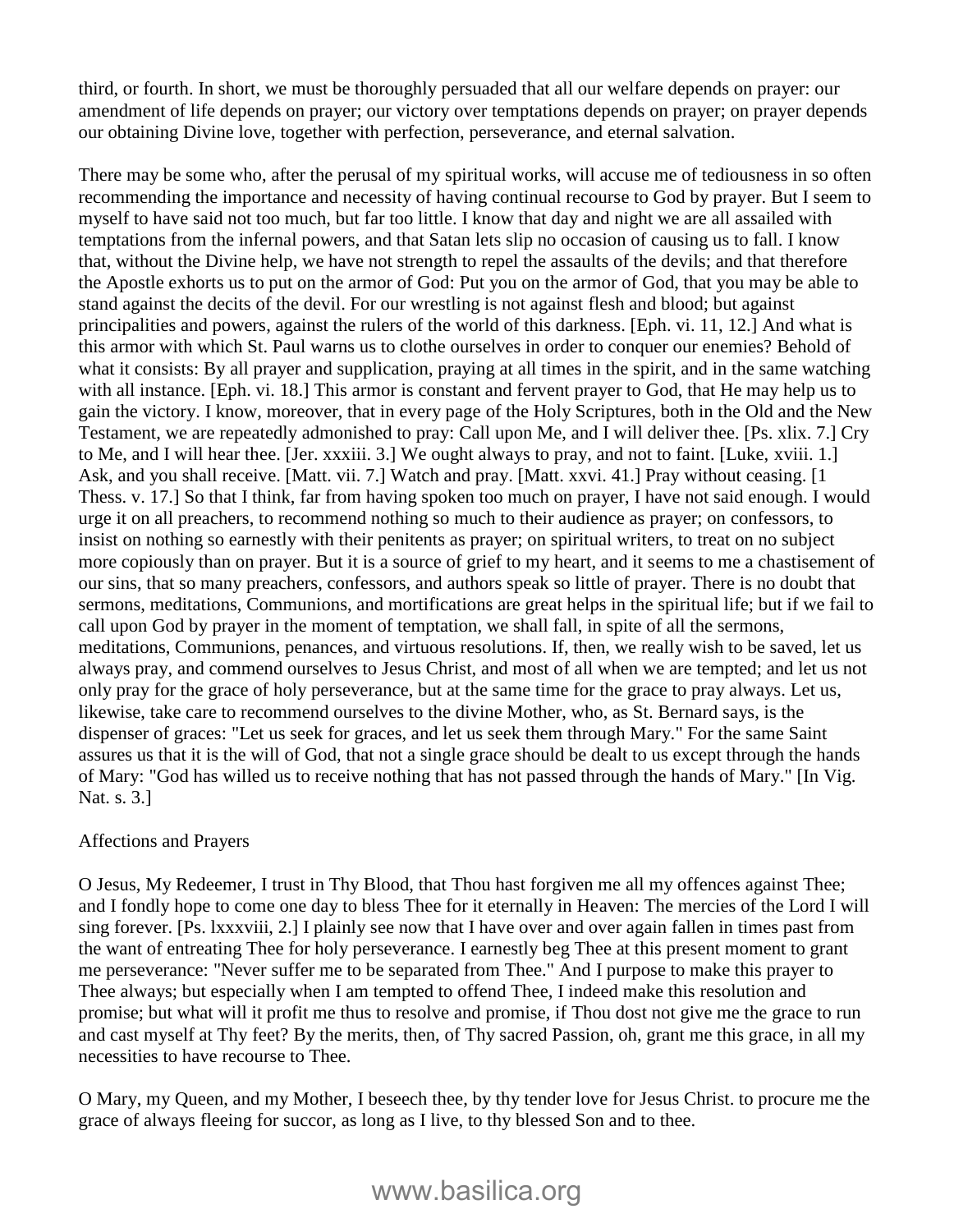#### **II. Desolations.**

St. Francis de Sales says: "It is a mistake to estimate devotions by the consolations which we feel. True devotion in the way of God consists in having a determined will to execute all that is pleasing to God." [Introd. ch. 13.]

Almighty God is wont to make use of aridities in order to draw closer to Him His most cherished souls. Attachment to our own inordinate inclinations is the greatest obstacle to true union with God; and when, therefore, God intends to draw a soul to His perfect love, He endeavors to detach her from all affection to created goods. Thus His first care is to deprive her of temporal goods, of worldly pleasures, of property, honors, friends, relatives, and bodily health; by the like means of losses, troubles, neglects, bereavements, and infirmities, He extirpates by degrees all earthly attachment, in order that the affections may be set on Him alone.

With a view to produce a fondness for spiritual things, God regales the soul at first with great consolations, with aft abundance of tears and tenderness; she is thus easily weaned from the gratifications of sense, and seeks further to mortify herself with works of penance, fasts, hair cloths, and disciplines; at this stage the director must keep a check on her, and not allow her to practice mortifications-----at least not all those for which she asks permission-----because, under the spur of this sensible devotions, a soul might easily ruin her health by indiscretion. It is a subtle artifice of the devil, when he beholds a person giving himself up to God, and receiving the consolations and caresses which God generally gives to beginners, to do his utmost to plunge him into the performance of immoderate penances, so as utterly to destroy his health; so that afterwards, by reason of bodily weakness, he not only gives up the mortifications, but prayer, Communion, and all exercises of devotion, and eventually sinks back into his old way of living. On this account, the director should be very sparing in allowing mortifications to those who are only just entering upon the spiritual life, and who desire to practice bodily mortifications; let him exhort them to practice rather interior mortification, by bearing patiently with affronts and contradictions, by obedience to Superiors, by bridling the curiosity to see, to hear, and the like; and let him tell them, that when they have acquired the good habit of practicing these interior mortifications, they will then be sufficiently perfect to proceed to the external ones. For the rest, it is a serious error to say, as some say, that external mortifications are of little or no use. Without doubt, interior mortification is most requisite for perfection; but it does not follow from this that external mortifications are unnecessary. St. Vincent of Paul declared that the person who does not practice external mortifications will be neither mortified interiorly nor exteriorly. And St. John of the Cross declared that the director who despised external mortifications was unworthy of confidence, even though he should work miracles.

But to come back to our point. The soul then, in the commencement of her conversion to God, tastes the sweetness of those sensible consolations with which God seeks to allure her, and by them to wean her from earthly pleasures; she breaks off her attachment to creatures, and becomes attached to God. Still, her attachment is imperfect, inasmuch as it is fostered more by that sensibility of spiritual consolations than by the real wish to do what is pleasing to God; and she deceives herself by believing that the greater the pleasure she feels in her devotions, the more she loves Almighty God. The consequence of this is, that if this food of spiritual consolations is stopped, by her being taken from her ordinary exercises of devotion, and employed in other works of obedience, charity, or duties of her state, she is disturbed, and takes it greatly to heart: and this is a universal defect in our miserable human nature, to seek our own satisfaction in all that we do. Or again, when she no longer finds this sweet relish of devotion in her exercises, she either forsakes them, or lessens them; and continuing to lessen them from day to day, she at length omits them entirely. And this misfortune befalls many souls who, when called by Almighty God to love Him, enter upon the way of perfection, and as long as spiritual sweetness lasts, make a certain progress; but alas! when this is no longer tasted, they leave off all, and resume their former ways. But it is of the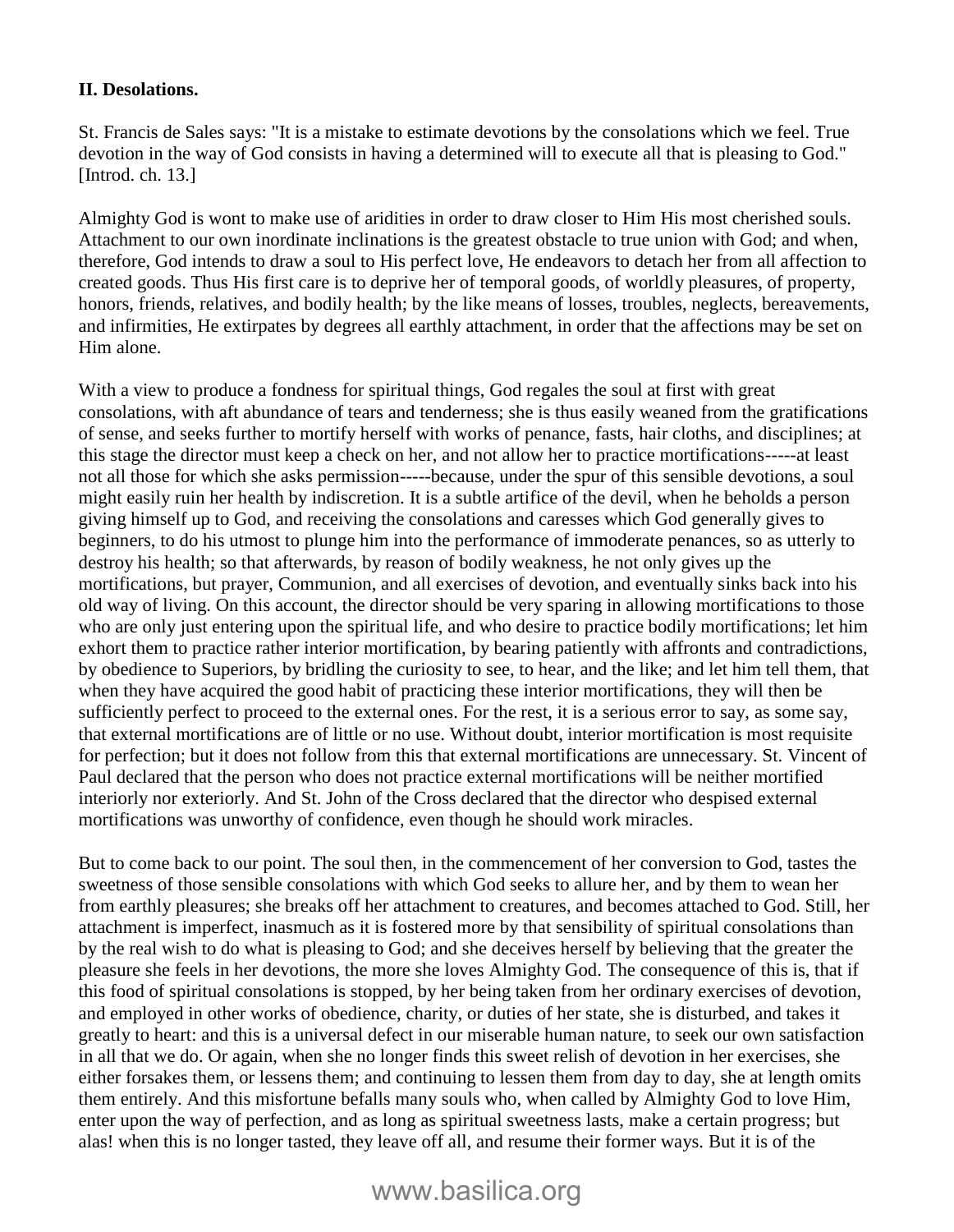highest importance to be fully persuaded that the love of God and perfection do not consist in feelings of tenderness and consolation, but in overcoming self-love, and in following the Divine will. St. Francis de Sales says: "God is as worthy of our love when He afflicts us as when He consoles us."

Amid these consolations, it requires no remarkable degree of virtue to forego sensual delights, and to endure affronts and contradictions. The soul in the midst of these sweetnesses can endure all things; but this endurance comes far more frequently from those sensible consolations than from the strength of true love of God. On this account the Lord, with a view to give her a solid foundation in virtue, retires from her, and deprives her of that sensible devotion, that He may rid her of all attachment to self-love, which was fed by such consolations. And hence it happens, that whereas formerly she felt a joy in making acts of offering, of confidence, and of love, now that the vein of consolations is dried up, she makes these acts with coldness and painful effort; and finds a weariness in the most pious exercises, in her prayers, spiritual readings, and Communions; she even finds in them nothing but darkness and fears, and all seems lost to her. She prays and prays again, and is overwhelmed with sadness, because God seems to have abandoned her.

Let us come now to the practice of what we are to do on our part in the like circumstances. When Almighty God in His mercy deigns to console us with His loving visitations, and to let us feel the presence of His grace, it is not good to reject the Divine consolations, as some false mystics advise: let us thankfully receive them; but let us beware of settling down on them, and seeking delight in those feelings of spiritual tenderness. St. John of the Cross calls this a "spiritual gluttony," which is faulty and displeasing to God. Let us strive in such moments to banish from our mind the sensible enjoyment of these sweetnesses: and let us be especially on our guard against supposing that these favors are a token of our standing better with God than others; for such a thought of vanity would oblige God to withdraw Himself from us altogether, and to leave us in our miseries. We must certainly at such times return most fervent thanks to God, because such spiritual consolations are signal gifts of the Divine bounty to our souls, far greater than all the riches and honors of this world; but let us not seek then to regale ourselves on these sensible sweetnesses, but let us rather humble ourselves by the remembrance of the sins of our past life. For the rest, we must consider this loving treatment as the pure result of the goodness of God; and that perhaps it is sent as the forerunner of some great tribulation soon to befall us, in order that we may be strengthened by these consolations to endure all with patience and resignation. We should therefore take the occasion of offering ourselves to suffer every pain, internal or external, that may happen to us,-----every illness, every persecution, every spiritual desolation, saying: O my Lord, I am here before Thee; do with me, and with all that belongs to me, whatever Thou wilt; grant me the grace to love Thee and perfectly to accomplish Thy holy will, and I ask no more!

When a soul is morally certain of being in the grace of God, although she may be deprived of worldly pleasures, as well as of those which come from God, she nevertheless rests satisfied with her state, conscious, as she is, of loving God, and of being loved by Him. But God, Who wishes to see her purified and divested of all sensible satisfaction, in order to unite her entirely to Himself by means of pure love, what does He do? He puts her in the crucible of desolation, which is more painful to bear than the most severe trials, whether internal or external; she is left in a state of uncertainty if she be in the grace of God or not, and in the dense darkness that shrouds her, there seems no prospect of her ever more finding God. Almighty God, moreover, will sometimes permit her to be assailed by violent sensual temptations, accompanied by irregular movements of the inferior part, or perhaps by thoughts of unbelief, of despair, and even of hatred of God, when she imagines herself cast off by Him, and that He no longer hears her prayers. And as, on the one hand, the suggestions of the devil are vehement, and the motions of concupiscence are excited, and, on the other, the soul finds herself in this great darkness, she can no longer sufficiently distinguish whether she properly resists or yields to the temptations, though her will resolutely refuses all consent. Her fears of having lost God are thus very much increased; and from her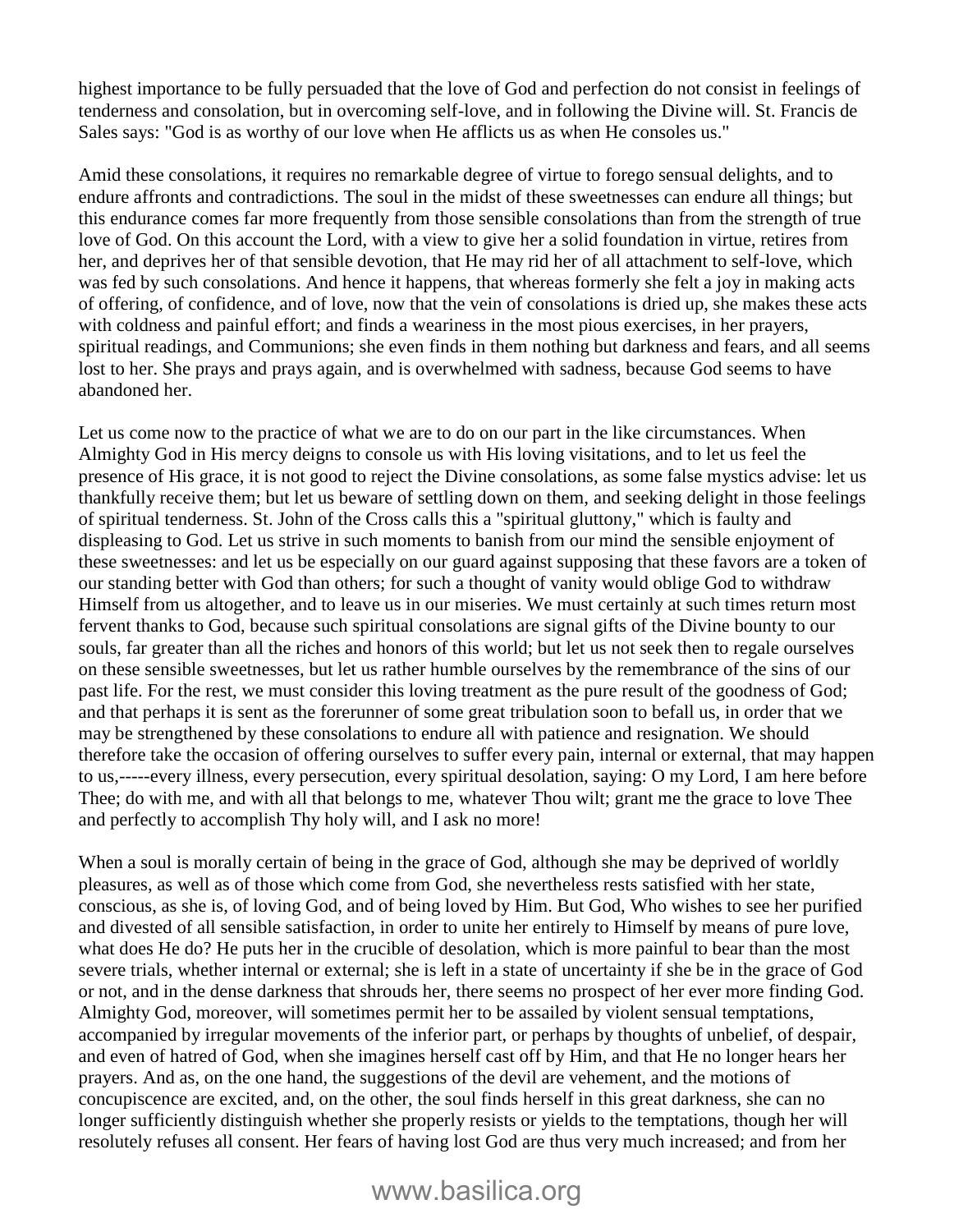fancied infidelity in struggling against the temptations, she thinks herself deservedly abandoned by God. The saddest of all calamities seems to have befallen her,-----to be able no longer to love God, and to be hated by Him. St. Teresa passed through all these trials, and declares that during them solitude had no charms for her, but, on the contrary, filled her with horror; while prayer was changed for her into a perfect hell.

When a soul that loves God finds herself in this state, she must not lose courage; and neither must he who directs her become alarmed. Those sensual movements, those temptations against faith, those feelings of distrust, and those attacks which urge her to hate Almighty God, are fears, are tortures of the soul, are efforts of the enemy; but they are not voluntary, and therefore they are not sins. The sincere lover of Jesus Christ resists valiantly on such occasions, and withholds all consent to such suggestions; but because of the darkness which envelops her, she knows not how to distinguish, her soul is thrown into confusion, and the privation of the presence of Divine grace makes her fearful and sad. But it can be soon discovered that in these souls, thus tried by God, all is dread and apprehension, but not truth: only ask them, even in their state of desolation, whether they would willingly commit one single deliberate venial sin; they will answer, that they are ready to suffer not one, but a thousand deaths, rather than be guilty of such displeasure to Almighty God. It is necessary, therefore, to make this distinction, that it is one thing to perform an act of virtue, such as to repel a temptation, to trust in God, to love God, and to will what He wills; and it is another thing to have the consciousness of really making these good acts. This consciousness of doing good contributes to our pleasure; but the profit consists in the first point, that is, in actually doing good. With the first God is satisfied, and deprives the soul of the latter-----that is, of the consciousness of doing good, in order thus to remove from her all self-satisfaction, which adds nothing to the merit of the action; for our Lord seeks more our real advantage than our own satisfaction. St. John of the Cross wrote the following words of comfort to a desolate soul: "You were never in a better state than at present; for you were never so deeply humbled, and so cut off from all attachment to this world, and at the same time you were never so thoroughly impressed with the conviction of your own wickedness. Neither were you ever so divested and purified of all self-seeking as now." [Lettre 8.] Let us, then, not believe that when we feel a greater tenderness of devotion we are more beloved by God; for perfection does not consist in that, but in the mortification of our own will, and in its union with the will of God.

Wherefore, in this state of desolation the soul must not heed the devil, when he suggests that God has abandoned her; nor must she leave off prayer. This is the object at which the devil is aiming, in order afterwards to drag her down some precipice. St. Teresa writes: "The Lord proves His true lovers by dryness and temptations. What though the dryness should be of lifelong duration, let the soul never relax in prayer; the time will arrive when all will be abundantly repaid." [Life, ch. 11.] In such a state of suffering, a person should humble himself by the reflection that his offences against God are undeserving of any milder treatment: he should humble himself, and be fully resigned to the Divine will, saying: O my Lord, behold me at Thy feet; if it be Thy will that I should remain thus desolate and afflicted for my whole life, and even for all eternity, only grant me Thy grace and the gift of Thy love, and do with me whatever Thou wilt. It will be useless then, and perhaps a source of greater disquiet, to wish to assure yourself that you are in the grace of God, and that what you experience is only a trial, and not abandonment on the part of God. At such times it is not the will of God that you should have this assurance; and He so wills it for your greater advantage, in order that you may humble yourself the more, and increase your prayers and acts of confidence in His mercy. You desire to see, and God wills that you should not see. For the rest, St. Francis de Sales says: "The resolution not to consent to any sin, however small, is a sure sign that we are in God's grace." [Spirit, ch. 4.] But a soul in profound desolation cannot even clearly discern this resolution; nevertheless, in such a state she must not aim at feeling what she wills; it is enough to will with the point of the will. In this manner she should entirely abandon herself into the arms of the Divine goodness. Oh, how do such acts of confidence and resignation ravish the heart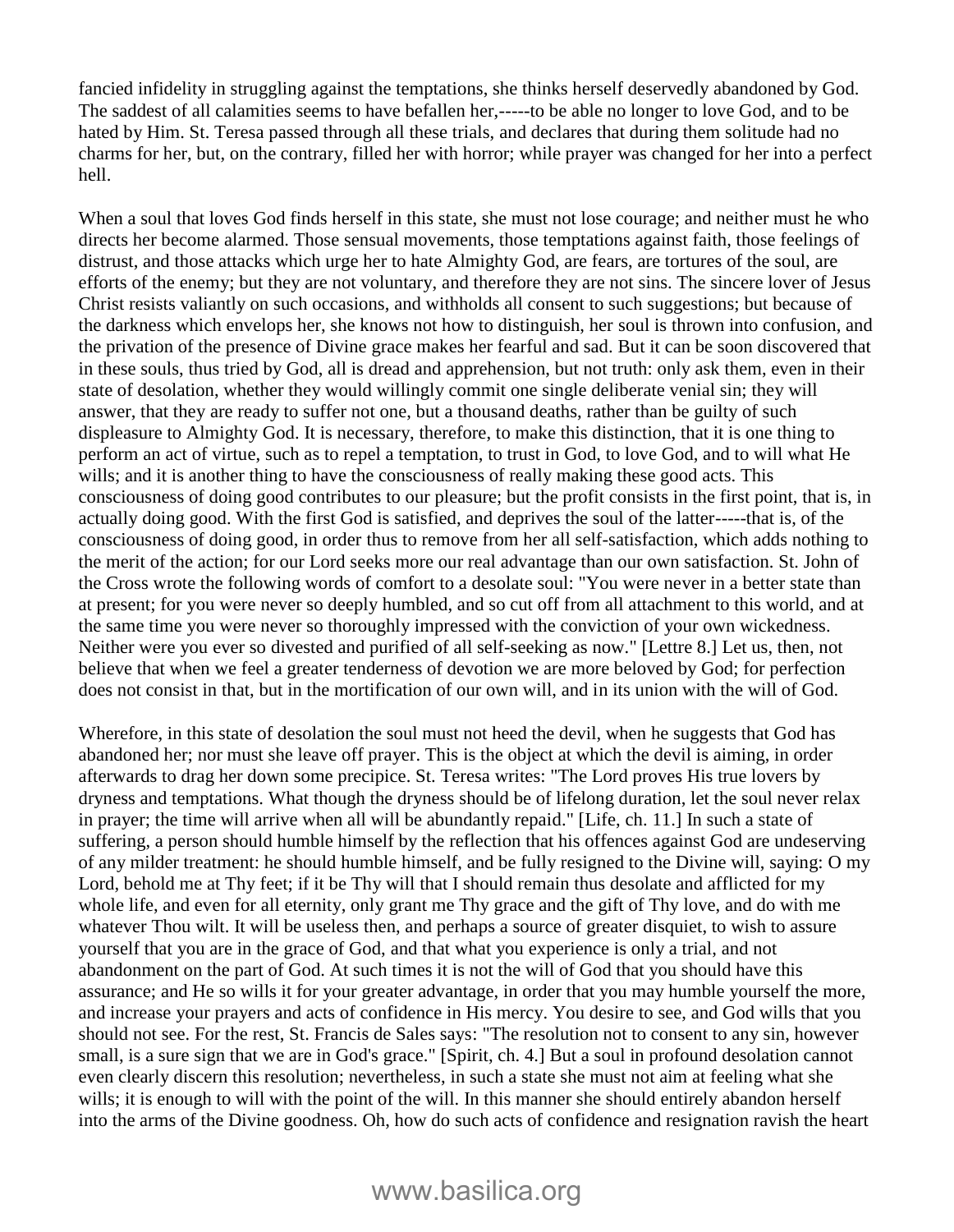of God, when made in the midst of the darkness of desolation! Ah, let us simply trust in a God, Who (as St. Teresa says) loves us far better than we love ourselves.

Let these souls, then, so dear to God, and who are resolutely determined to belong entirely to Him, take comfort, although at the same time they see themselves deprived of every consolation. Their desolation is a sign of their being very acceptable to God, and that He has for them a place prepared in His heavenly kingdom, which overflows with consolations as full as they are lasting, And let them hold for certain, that the more they are afflicted in the present life, so much the more they shall be consoled in eternity: According to the multitude of my sorrows in my heart, Thy comforts have given joy to my soul. [Ps. xciii. 19.]

#### Example.

For the encouragement of souls in desolation, I will here mention what is related in the life of St. Jane Frances de Chantal.

For the space of forty years she was tormented by the most fearful interior trials, by temptations, by fears of being in enmity with God, and of being even quite forsaken by Him. Her afflictions were so excruciating and unremitting, that she declared her sole ray of comfort came from the thought of death. Moreover she said: "I am so furiously assaulted, that I know not where to hide my poor soul. I seem at times on the point of losing all patience, and of giving up all as utterly lost." "The tyrant of temptation is so relentless," she says, "that any hour of the day I would gladly barter it with the loss of my life; and sometimes it happens that I can neither eat nor sleep." [Mem. de la M. de Chaugy, p. 3. ch. 27.] During the last eight or nine years of her life, her temptations became still more violent. Mother de Chatel said that her saintly Mother de Chantal suffered a continual interior martyrdom night and day, at prayer, at work, and even during sleep; so that she felt the deepest compassion for her. The Saint endured assaults against every virtue (except chastity), and had likewise to contend with doubts, darkness, and disgusts. Sometimes God would withdraw all lights from her, and seem indignant with her, and just on the point of expelling her from Him; so that terror drove her to look in some other direction for relief: but failing to find any, she was obliged to return to look on God, and to abandon herself to His mercy. She seemed each moment ready to yield to the violence of her temptations. The Divine assistance did not indeed forsake her; but it seemed to her to have done so, since, instead of finding satisfaction in anything, she found only weariness and anguish in prayer, in reading spiritual books, in Communion, and in all other exercises of piety.

Her sole resource in this state of dereliction was to look upon God, and to let Him do His will. The Saint said: "In all my abandonments my mere life is a new cross to me, and my incapability of action adds considerably to its heaviness." And it was therefore that she compared herself to a sick person overwhelmed with sufferings, unable to turn from one side to the other, speechless, so as not to be able to express his ills, and blind, so as not to discern whether the attendants are administering to him medicine or poison. And then, weeping bitterly, she added, "I seem to be without faith, without hope, and without love for my God." Nevertheless, the Saint maintained throughout her serenity of countenance and affability in conversation, and kept her looks fixedly bent towards God, in the bosom of Whose blessed will she constantly reposed. Wherefore St. Francis de Sales, who was her director, and knew well what an object of predilection her beautiful soul was to Almighty God, wrote thus of her: "Her heart resembled a deaf musician, who, though he may sing most exquisitely, can derive no pleasure from it himself." And to herself he wrote as follows: "You must endeavor to serve your Saviour solely through love of His blessed will, utterly deprived of consolations, and overwhelmed by a deluge of fears and sadness." [Love of God, B, 9. ch. 11.] It is thus that the Saints are formed: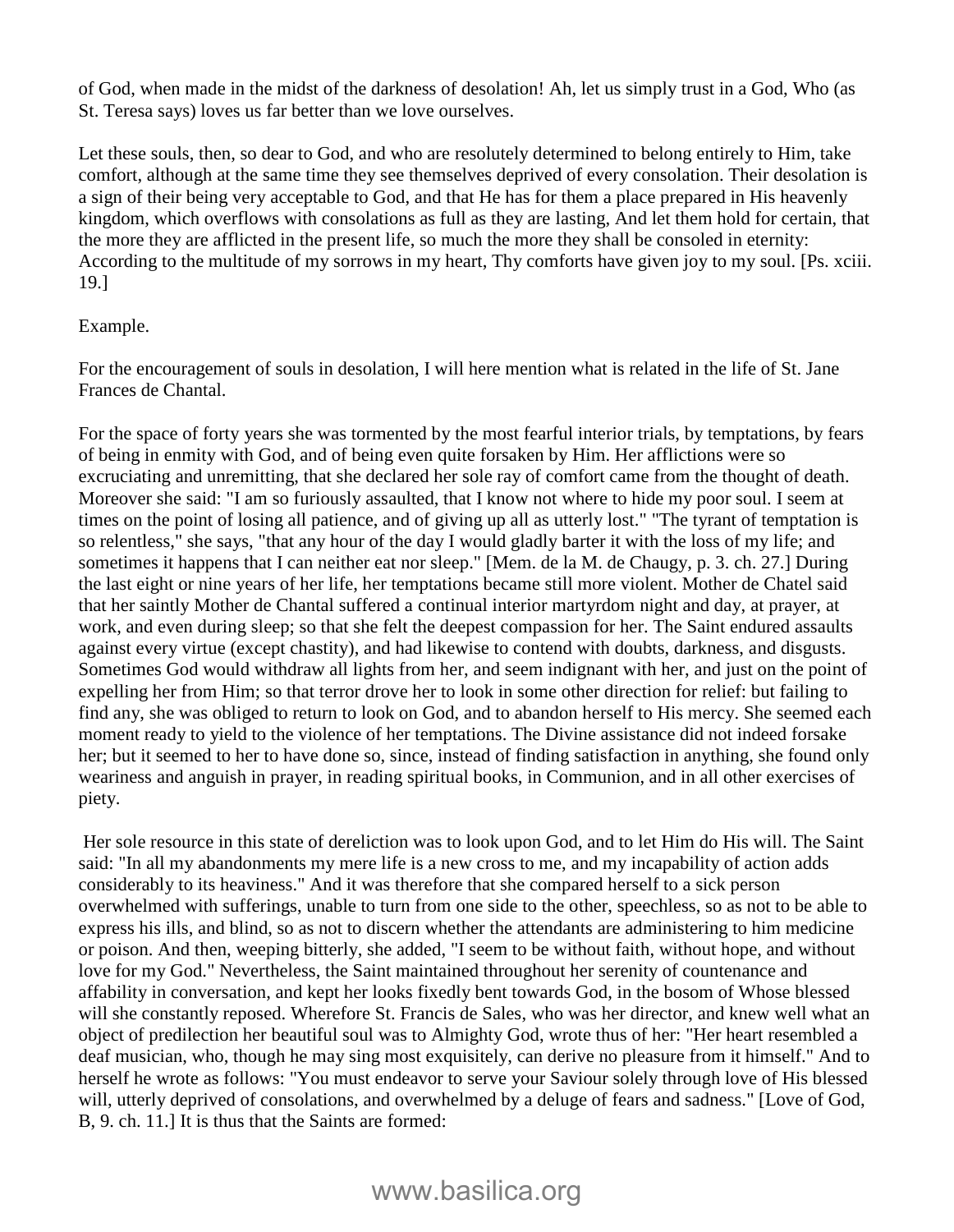"Long did the chisels ring around, Long did the mallet's blows rebound, Long work'd the head and toil'd the hand, Ere stood thy stones as now they stand."-----Offic. Dedic. eccl.

The Saints of whom the Church sings are precisely these choice stones, which are reduced to shapeliness and beauty by the strokes of the chisel,-----that is, by temptations, by fears, by darkness, and other torments, internal and external,-----till at length they are made worthy to be enthroned in the blessed kingdom of Paradise.

#### Affections and Prayers

O Jesus, my hope, my love and only love of my soul, I deserve not Thy consolations and sweet visitations; keep them for those innocent souls that have always loved Thee; sinner that I am, I do not deserve them, nor do I ask for them: this only do I ask, give me grace to love Thee, to accomplish Thy adorable will during my whole life; and then dispose of me as Thou pleasest! Unhappy me! far other darkness, other terrors, other abandonments would be due to the outrages which I have done Thee: Hell were my just award, where, separated from Thee forever, and totally abandoned by Thee, I should shed tears eternally, without ever being able to love Thee more. But no, my Jesus, I accept of every punishment; only spare me this. Thou art deserving of an infinite love; Thou hast placed me under an excessive obligation of loving Thee; oh, no, I cannot trust myself to live and not love Thee! I do love Thee, my sovereign good; I love Thee with my whole heart; I love Thee more than myself; I love Thee, and have no other desire than to love Thee. I own that this my good-will is the pure effect of Thy grace; but do Thou, O my Lord, perfect Thy Own work; withdraw not Thy helping hand till death! Oh, never for a moment leave me in my own hands; give me strength to vanquish temptations and to overcome myself; and for this end give me grace always to have, recourse to Thee! I wish to belong wholly to Thee! I give Thee my body, my soul, my will, and my liberty; I will no longer live for myself, but for Thee alone, my Creator, my Redeemer, my love, and my all: my God and my all. I desire to become a Saint, and I hope this of Thee. Afflict me as Thou wilt, deprive me of all: only deprive me not of Thy grace and of Thy love.

O Mary, the hope of sinners, great is thy power with God; I confide fully in thy intercession: I entreat thee by thy love of Jesus Christ, help me, and make me a Saint!

### **ABSTRACT OF VIRTUES TREATED IN THIS WORK, TO BE PRACTISED BY HIM WHO LOVES JESUS CHRIST**

I. We must patiently endure the tribulations of this life-----ill-health, sorrows, poverty, losses, bereavement of kindred, affronts, persecutions, and all that is disagreeable. Let us invariably look on the trials of this world as signs of God's love towards us, and of His desire to save us in the world to come. And let us, moreover, be fully persuaded that the involuntary mortifications which God Himself sends us are far more pleasing to Him than those which are the fruit of our own choice.

In sickness let us endeavor to resign ourselves entirely to the will of God; no devout exercise is more acceptable to Him than this. If at such times we are unable to meditate, let us fix our eyes on our crucified Lord, and offer Him our sufferings in union with all that He endured for us upon the Cross. And when we are told that we are about to die, let us accept the tidings with tranquility and in the spirit of sacrifice; that is, with the desire to die, in order to give pleasure to Jesus Christ: it was the like desire that gave all the merit to the death of the Martyrs. We should then say: O Lord, behold me here with no other will but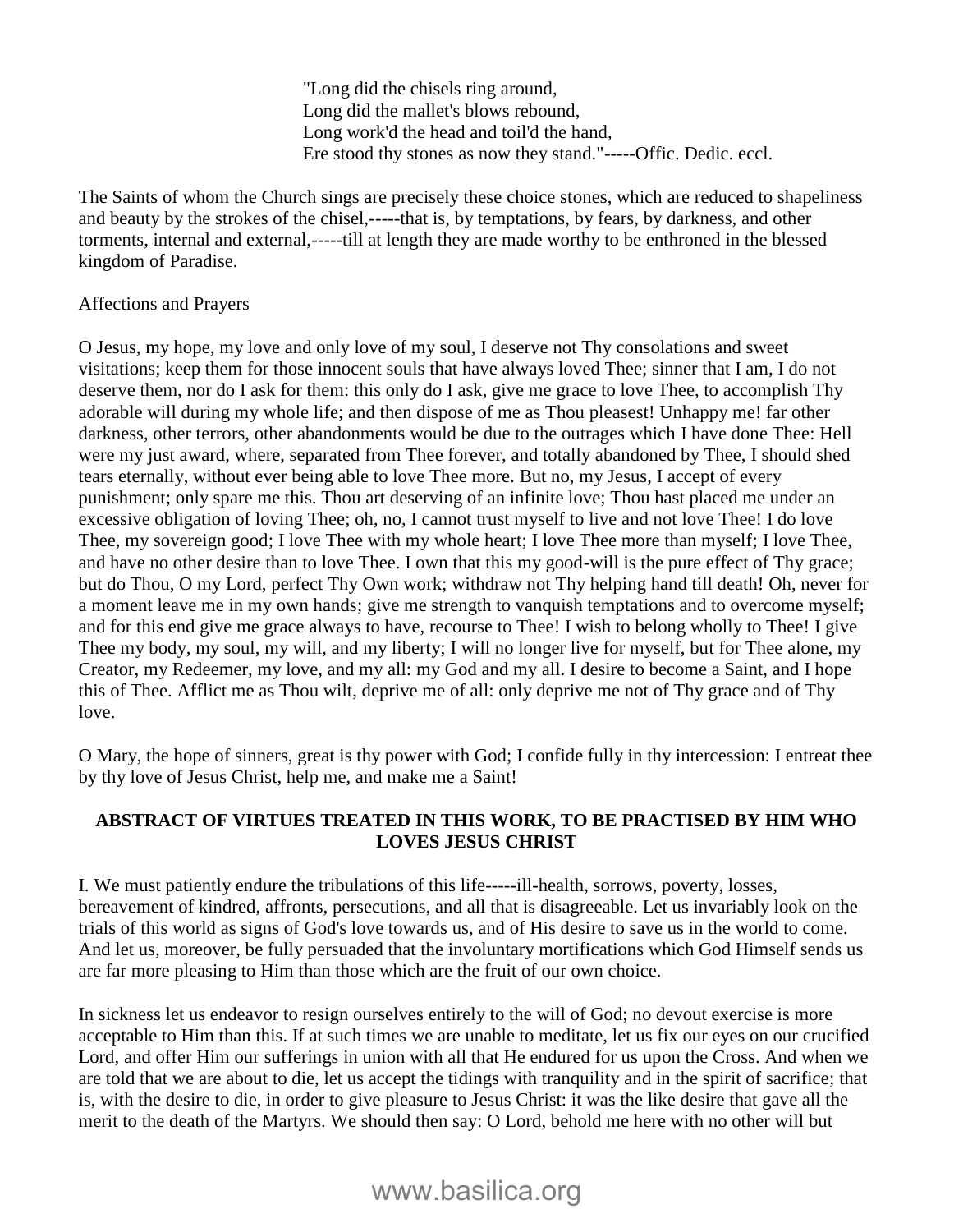Thine Own blessed will; I am willing to suffer as much as Thou pleasest; I wish to die whenever Thou wilt. Nor should we then wish to have our life prolonged, in order to do penance for our sins: to accept death with perfect resignation outweighs all other penance.

We must likewise practice conformity to the will of God in bearing poverty and the various inconveniences which accompany it: cold, hunger, fatigue, contempt, and scorn.

Nor should we be less resigned to losses, whether of property or of relatives and friends, on whom our ease and happiness depended. Let us acquire the good habit of saying in every adversity: God hath so willed it, and so I will it likewise. And at the death of our relatives, instead of wasting time in fruitless tears, let us employ it in praying for their souls; and offer to Jesus Christ, in their behalf, the pain of our bereavement.

Let us, moreover, force ourselves to endure scorn and insult with patience and tranquility. Let us answer terms of outrage and injury with words of gentleness; but as long as we feel ourselves disturbed, the best plan is to keep silence, till the mind grows tranquil. Meanwhile let us not be fretfully speaking to others of the affront we have received, but in silence offer it to Jesus Christ, Who endured so much for us.

II. Behave kindly to all, to Superiors and inferiors, to the high-born and peasant, to relatives and strangers; but more especially to the poor and infirm, and, above all, to those who regard us with an evil eye.

Gentleness in the correction of faults is more efficacious than any other means or reasons that may be employed. Be therefore on your guard against correcting in a fit of passion; for then harshness is sure to be mingled with it, either in word or action. Beware likewise of correcting the person in fault while he is excited; for in like cases the result is exasperation instead of improvement.

III. Envy not the great ones of this world their riches, honors, dignities, or applause, given them by men; but envy rather those who most love Jesus Christ, who undoubtedly enjoy greater happiness than the first monarchs of the earth. Return thanks to the Lord for enlightening you to discover the vanity of all worldly things, for the sake of which so many unhappily perish.

IV. In all our actions and thoughts let us seek only the pleasure of Almighty God, and not our private satisfaction; and let us therefore lay aside all disquietude when our efforts are attended with failure. And when we succeed, let us be no less cautious against seeking the thanks and approbation of men; should they murmur against us, let us pay no attention to this; our consolation will be to have striven to please God, and not men.

V. The chief means of perfection are:

1. To avoid all deliberate sin, however small. Should we, however, happen unfortunately to commit a fault, let us refrain from becoming angry and impatient with ourselves: we must, on such occasions, quietly repent of it; and while we make an act of love to Jesus Christ, and beg His help, we must promise Him not to repeat the fault.

2. To have an earnest desire to acquire the perfection of the Saints, and to suffer all things to please Jesus Christ; and if we have not this desire, to beseech Jesus Christ, through His bounty, to grant it us; since, as long as we do not feel a sincere desire of becoming Saints, we shall never make one step forward in the way of perfection.